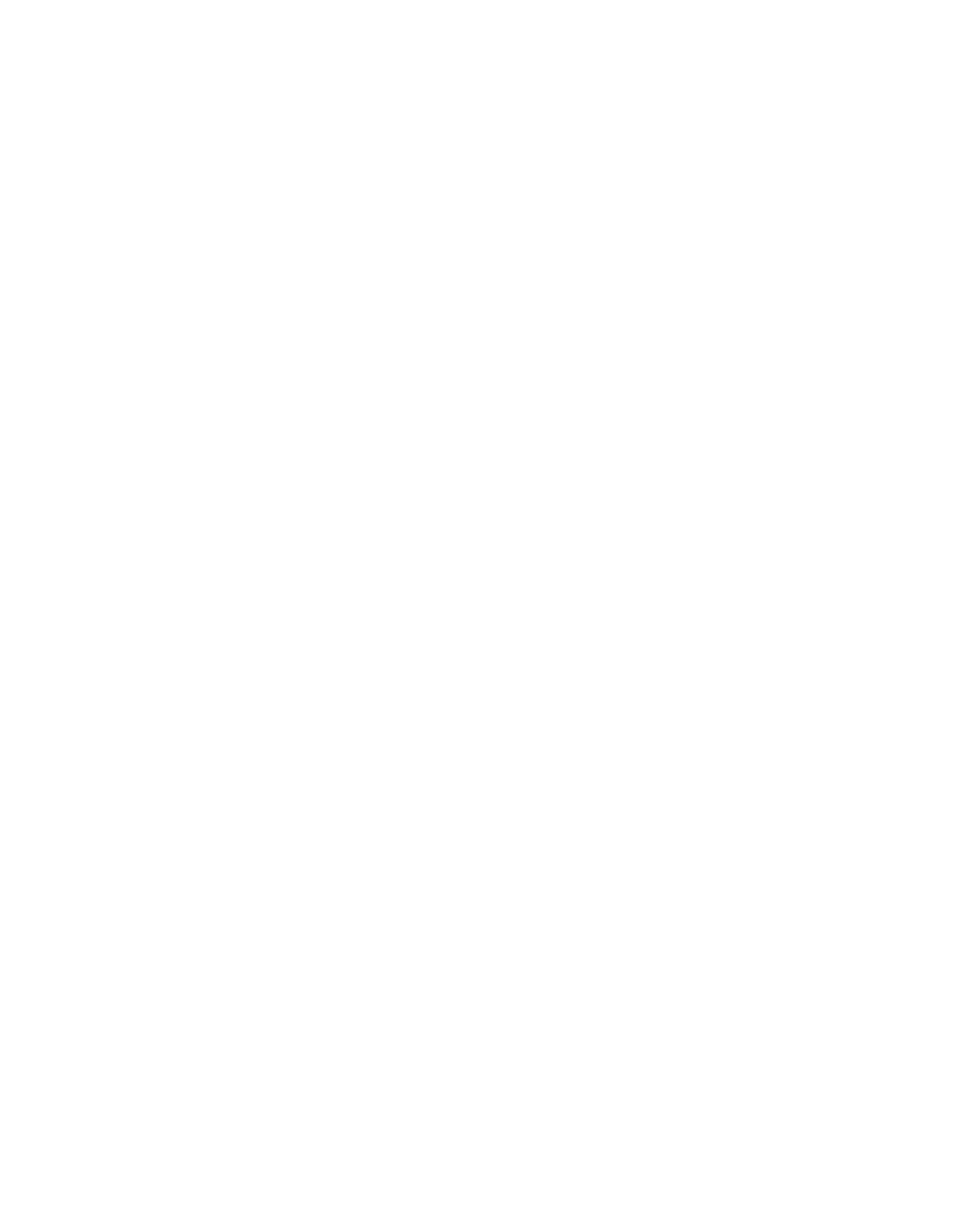# **Contents**

| $\mathbf{1}$            |     | Preliminaries                                                                              | $\mathbf 1$    |
|-------------------------|-----|--------------------------------------------------------------------------------------------|----------------|
|                         | 1.1 | Overview                                                                                   | $\mathbf{1}$   |
|                         | 1.2 | The set-theoretic view of mathematics                                                      | $\overline{4}$ |
|                         | 1.3 |                                                                                            | 9              |
| $\mathbf 2$             |     | Models of computation                                                                      | 13             |
|                         | 2.1 | Turing machines $\ldots \ldots \ldots \ldots \ldots \ldots \ldots \ldots$                  | 14             |
|                         | 2.2 | Some Turing computable functions $\ldots \ldots \ldots \ldots \ldots$                      | 18             |
|                         | 2.3 |                                                                                            | 20             |
|                         | 2.4 | Some primitive recursive functions $\dots \dots \dots \dots \dots$                         | 24             |
|                         | 2.5 |                                                                                            | 31             |
|                         | 2.6 | Recursive is equivalent to Turing computable $\ldots \ldots \ldots$                        | 35             |
|                         | 2.7 | Theorems on computability $\ldots \ldots \ldots \ldots \ldots \ldots$                      | 41             |
|                         | 2.8 |                                                                                            | 47             |
| $\bf{3}$                |     | <b>Computability Theory</b>                                                                | 57             |
|                         | 3.1 |                                                                                            | 57             |
|                         | 3.2 | Computably enumerable sets $\ldots \ldots \ldots \ldots \ldots \ldots$                     | 59             |
|                         | 3.3 | Reducibility and Rice's theorem                                                            | $65\,$         |
|                         | 3.4 |                                                                                            | 72             |
|                         | 3.5 | Applications of the fixed-point theorem $\ldots \ldots \ldots \ldots$                      | 76             |
| $\overline{\mathbf{4}}$ |     | Incompleteness                                                                             | 81             |
|                         | 4.1 |                                                                                            | 81             |
|                         | 4.2 |                                                                                            | 84             |
|                         | 4.3 | Representability in $Q \dots \dots \dots \dots \dots \dots \dots \dots$                    | 90             |
|                         | 4.4 |                                                                                            |                |
|                         | 4.5 |                                                                                            |                |
|                         |     | The fixed-point lemma $\ldots \ldots \ldots \ldots \ldots \ldots \ldots \ldots \ldots 107$ |                |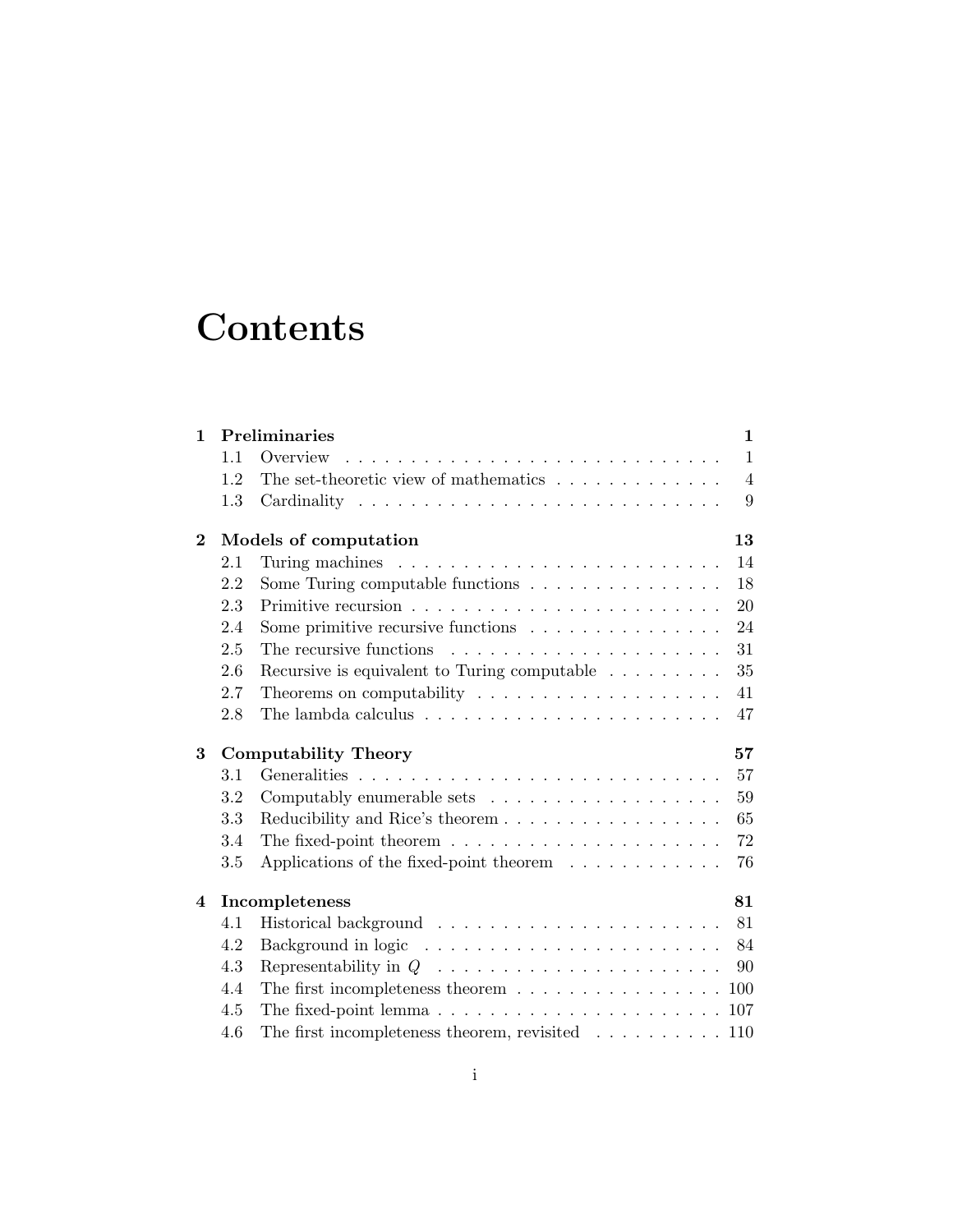|  | 4.9 The undefinability of truth $\ldots \ldots \ldots \ldots \ldots \ldots \ldots 117$ |  |
|--|----------------------------------------------------------------------------------------|--|
|  |                                                                                        |  |
|  | 5 Undecidability<br>119                                                                |  |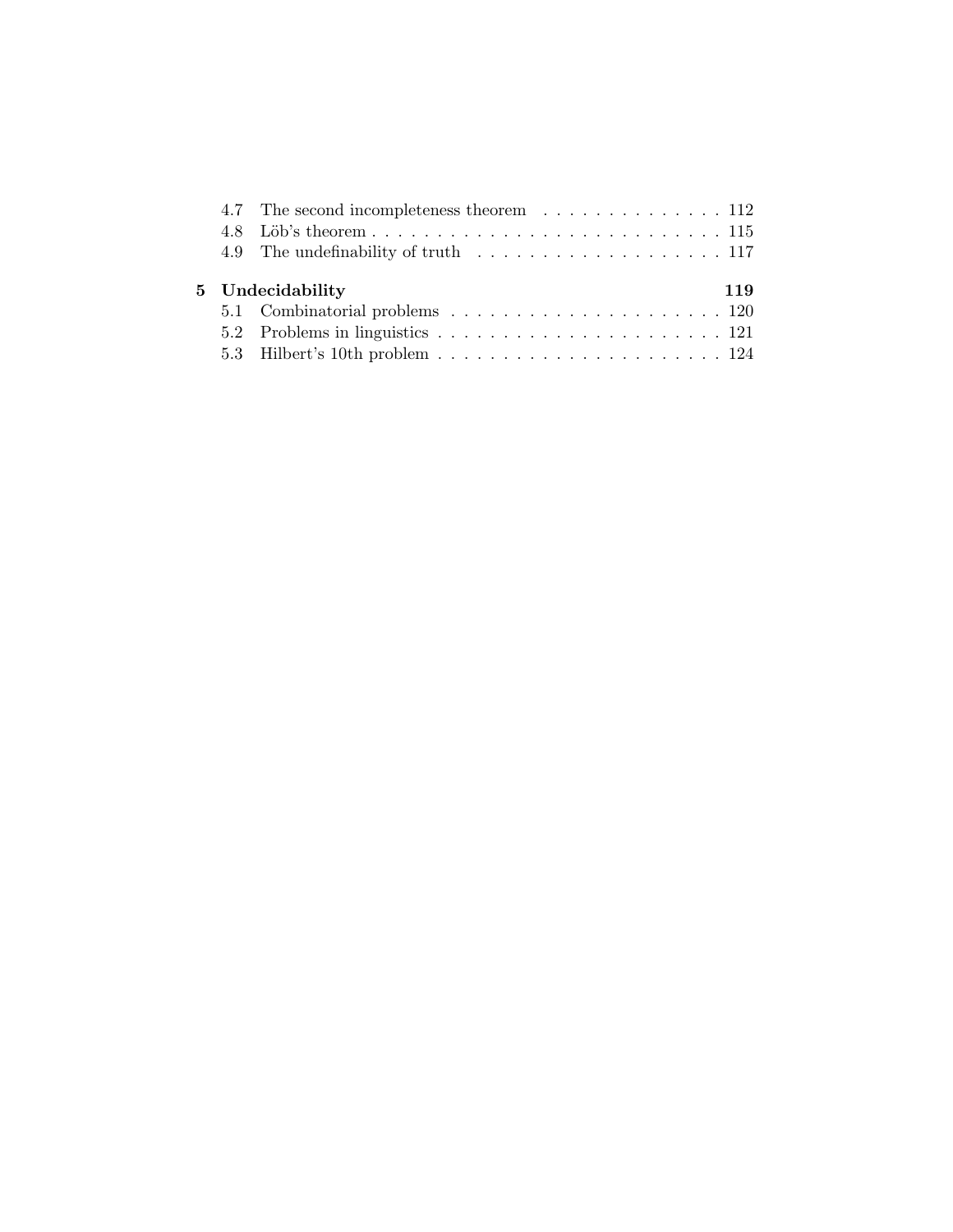### Chapter 1

# Preliminaries

### 1.1 Overview

Three themes are developed in this course. The first is computability, and its flip side, uncomputability or unsolvability.

The informal notion of a *computation* as a sequence of steps performed according to some kind of recipe goes back to antiquity. In Euclid, one finds algorithmic procedures for constructing various geometric objects using a compass and straightedge. Throughout the middle ages Chinese and Arabic mathematicians wrote treatises on arithmetic calculations and methods of solving equations and word problems. The word "algorithm" comes from the name "al-Khowârizmi," a mathematician who, around the year 825, wrote such a treatise. It was titled  $Hi\hat{s}ab$  al-jabr w'al-muqâ-balah, "science of the reunion and the opposition." The phrase "al-jabr" was also used to describe the procedure of setting broken bones, and is the source of the word *algebra*.

I have just alluded to computations that were intended to be carried out by human beings. But as technology progressed there was also an interest in mechanization. Blaise Pascal built a calculating machine in 1642, and Gottfried Leibniz built a better one a little later in the century. In the early 19th century Charles Babbage designed two grand mechanical computers, the *Difference Engine* and the *Analytic Engine*, and Ada Lovelace wrote some of the earliest computer programs. Alas, the technology of the time was incapable of machining gears fine enough to meet Babbage's specifications.

What is lacking in all these developments is a precise definition of what it means for a function to be computable, or for a problem to be solvable. For most purposes, this absence did not cause any difficulties; in a sense, computability is similar to the Supreme Court Justice Stewart's character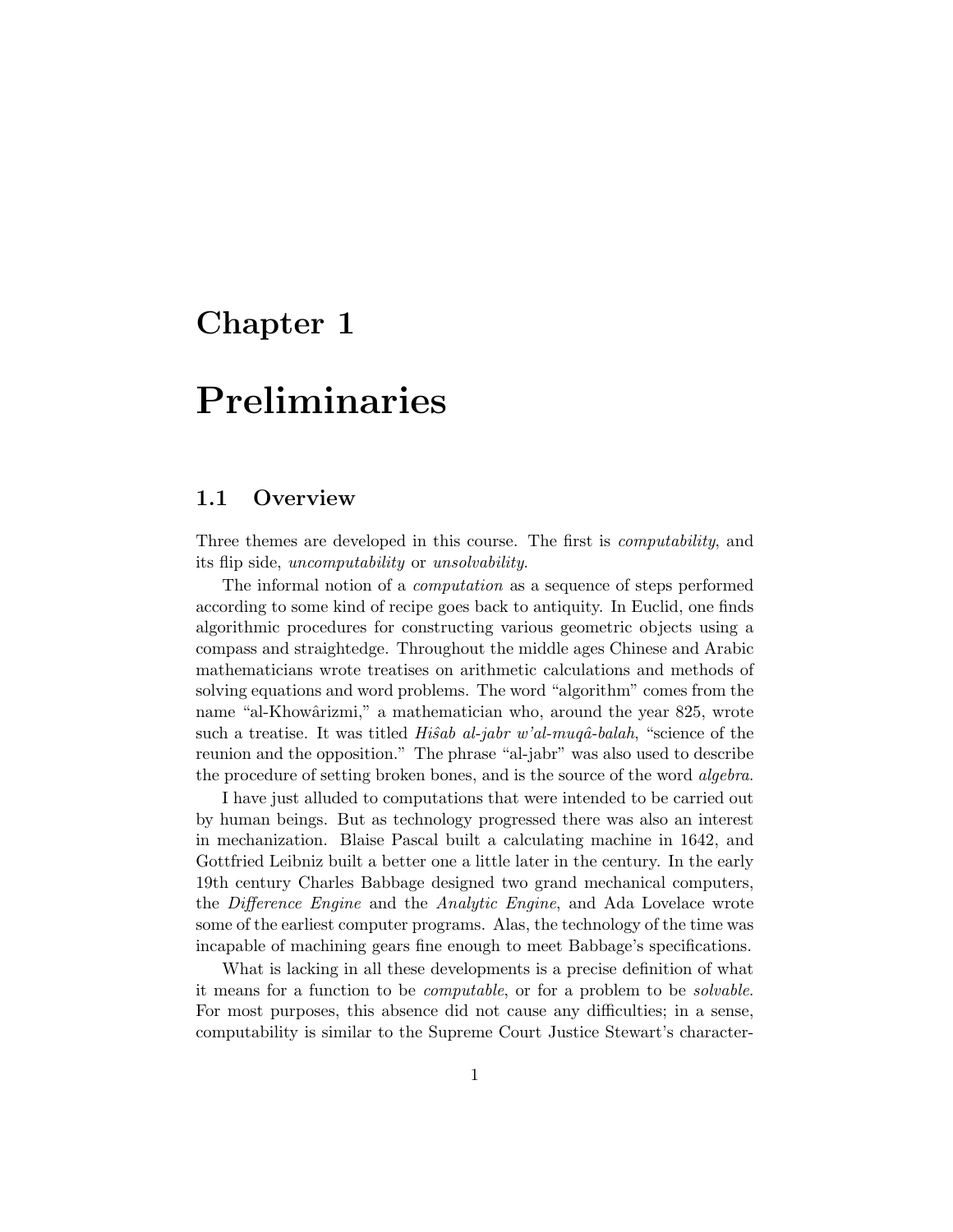ization of pornography, "it may be hard to define precisely, but I know it when I see it." Why, then, is such a definition desirable?

In 1900 the great mathematician David Hilbert addressed the international congress of mathematicians in Paris, and presented a list of 23 problems that he hoped would be solved in the next century. The tenth problem called for a decision procedure for Diophantine equations (a certain type of equation involving integers) or a demonstration that no such procedure exists. Much later in the century this problem was solved in the negative. For this purpose, having a formal model of computability was essential: in order to show that no computational procedure can solve Diophantine equations, you have to have a characterization of all possible computational procedures. Showing that something is computable is easier: you just describe an algorithm, and assume it will be recognized as such. Showing that something is *not* computable needs more conceptual groundwork.

Surprisingly, formal models of computation did not arise until the 1930's, and then, all of a sudden, they shot up like weeds. Turing provided a notion of mechanical computability, Gödel and Herbrand characterized computability in terms of the recursive functions, Church presented the notion of lambda computability, Post offered another notion of mechanical computability, and so on. Today, we can add a number of models to the list, such as computability by register machines, or programmability in any number of programming languages, like ML, C++, or Java.

The astounding fact is that though the various descriptions of computability are quite different, exactly the same functions (say, from numbers to numbers) turn out to be computable in each model. This is one form of evidence that the various definitions capture the intuitive notion of computability. The assertion that this is the case has come to be known as the "Church-Turing thesis."

Incidentally, theoreticians are fond of pointing out that the theory of computation predates the invention of the modern computer by about a decade. In 1944, a joint venture between IBM and Harvard produced the "Automatic sequence controlled calculator," and the coming years saw the development of the ENIAC, MANIAC, UNIVAC, and more. Was the theory of computation ahead of its time, or late in coming? Your answer may depend on your perspective.

The second theme developed in this course is the notion of incompleteness, and, more generally, the notion of formal mathematical provability.

Mathematical logic has a long and colorful history, but the subject really came of age in the nineteenth century. The first half of the century brought the rigorization of the calculus, providing analysis with a firm mathematical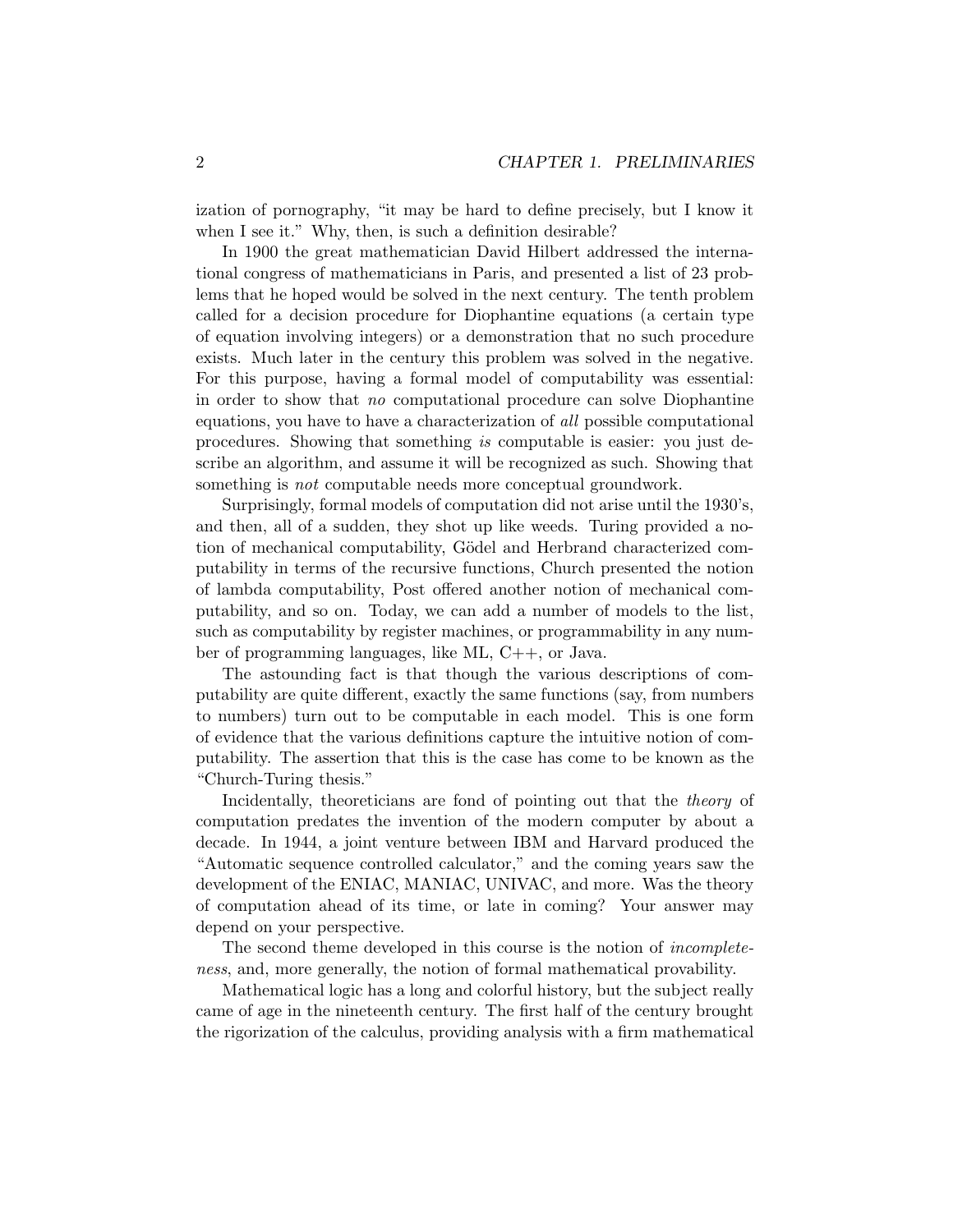foundation. In 1879, in a landmark paper called Begriffsschrift (concept writing), Frege presented a formal system of logic that included quantifiers and relations, treated much as we treat them today. Frege's goal was a wholesale reduction of mathematics to logic, a topic we will come back to.

Towards the end of the century, mathematicians like Cantor and Dedekind used new and abstract methods to reason about infinitary mathematical objects. This has come to be called the Cantor-Dedekind revolution, and the innovations were controversial at the time. They led to a flurry of work in foundations, aimed at finding both precise descriptions of the new methods and philosophical justifications.

By the end of the century, it was clear that a naive use of Cantor's "set theoretic" methods could lead to paradoxes. (Cantor was well aware of this, and to deal with it developed a vague distinction between various ordinary infinite totalities, and the "absolute" infinite.) In 1902 Russell showed that Frege's formal system was inconsistent, i.e. it led to contradictions as well. These problems led to what is now called the "crisis of foundations," involving rival foundational and methodological stances, and heated debates between their proponents.

Hilbert had a longstanding interest in foundational issues. He was a leading exponent of the new Cantor-Dedekind methods in mathematics, but, at the same time, was sensitive to foundational worries. By the early 1920's he had developed a detailed program to address the foundational crisis. The idea was to represent abstract mathematical reasoning using formal systems of deduction; and then prove, using indubitable, "finitary" methods, that the formal systems are consistent.

Consistency was, however, not the only issue that was important to Hilbert. His writings from the turn of the century suggest that a system of axioms for a mathematical structure, like the natural numbers, is inadequate unless it allows one to derive all true statements about the structure. Combined with his later interest in formal systems of deduction, this suggests that one should try to guarantee that, say, the formal system one is using to reason about the natural numbers is not only consistent, but also complete, i.e. every statement is either provable or refutable.

It was exactly these two goals that Gödel shot down in 1931. His first incompleteness theorem shows that there is no complete, consistent, effectively axiomatized formal system for arithmetic. And his second incompleteness theorem shows that no reasonable formal system can prove its own consistency; so, the consistency of "abstract mathematics" cannot even be proved using all of abstract mathematics, much less a safe, finitary portion.

I mentioned above that there are three themes to this course. The first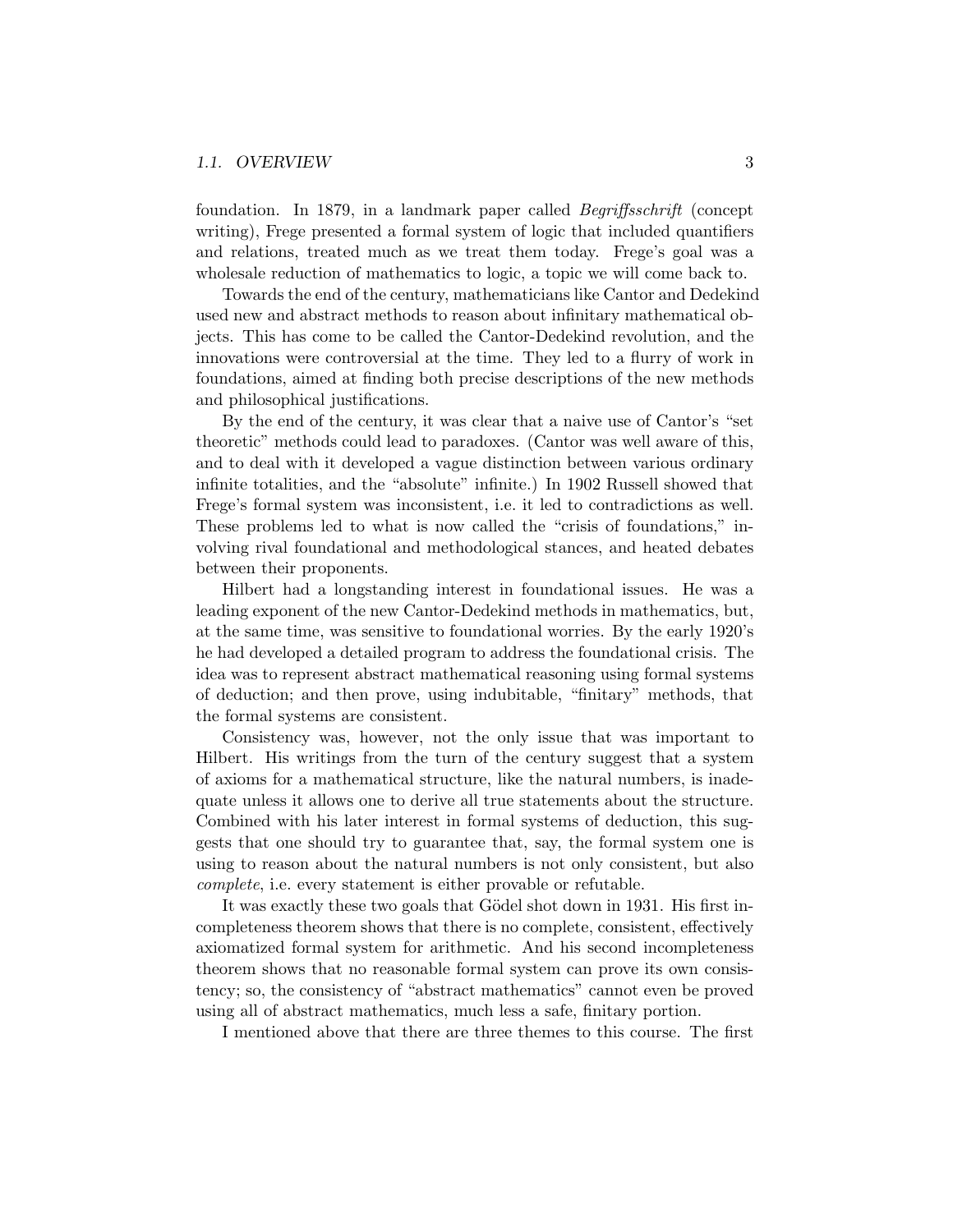is "computability" and the second is "incompleteness". There is only one word left in the title of the course: the third theme is the "and".

On the surface, the phrase "computability and incompleteness" is no more coherent than the phrase "French cooking and auto repair." Perhaps that is not entirely fair: the two topics we have discussed share a common emphasis on philosophical and conceptual clarification, of "computation" in the first case, and "proof" in the second. But we will see that the relationship is much deeper than that. Computability is needed to define the notion of an "effectively axiomatized" formal system; after proving his incompleteness theorems in their original form, Gödel needed the theory of computability to restate them as strongly as possible. Furthermore, the methods and tools used in exploring the two subjects overlap a good deal. For example, we will see that the unsolvability of the halting problem can be used to prove Gödel's first incompleteness theorem in an easy way. Finally, the formal analysis of computability helps clarify the foundational issues that gave rise to Hilbert's program, including the constructive view of mathematics.

Before going on, let me emphasize that there are prerequisites for this course. The first, and more important one, is some previous background in mathematics. I will assume that you are comfortable with mathematical notation and definitions; and, more crucially, I will assume that you are capable of reading and writing mathematical proofs.

The second prerequisite is some background in formal logic: I will assume that you are familiar with the language of first-order logic and its uses, and that you have worked with at least one deductive system in the past.

In the philosophy department, 80-211 Arguments and Inquiry is designed to meet both needs, but there are many other ways of acquiring the necessary background.

### 1.2 The set-theoretic view of mathematics

What I am about to describe is the modern understanding of mathematical objects, which is, oddly enough, usually called the "classical" viewpoint.

One starts with basic mathematical objects, like natural numbers, rational numbers, real numbers, points, lines, and triangles. For our purposes, it is best to think of these as fundamental. But nineteenth century mathematicians knew that, for example, the other number systems could be defined "in terms of" the natural numbers, prompting Kronecker's dictum that "God created the natural numbers, everything else is the work of Man." In fact, the modern understanding is that all mathematical objects, including the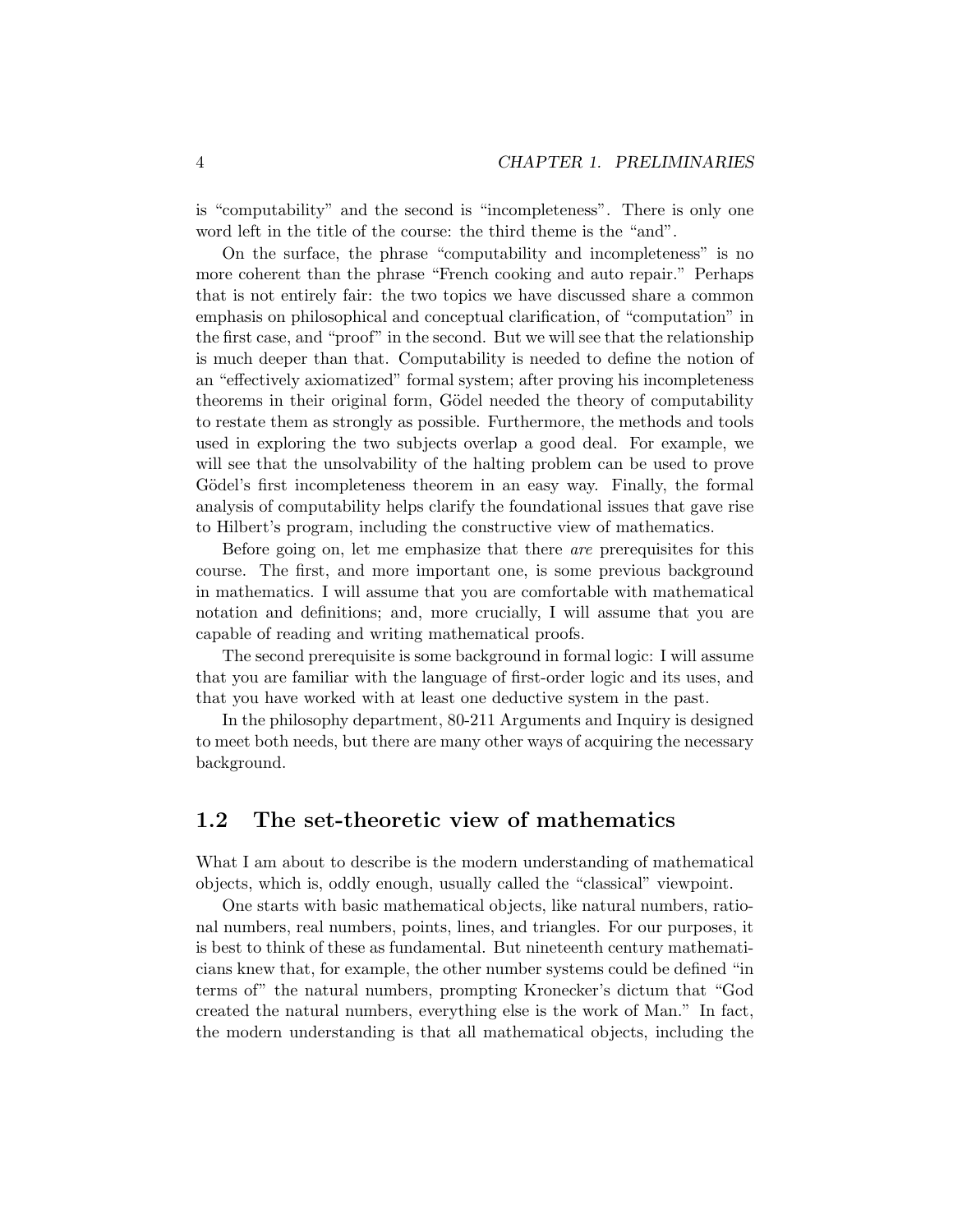natural numbers, can be defined in terms of the single notion of a "set." That is why what I am describing here is also often called the "set-theoretic foundation" of mathematics.

If  $A$  is a set and  $x$  is some other mathematical object (possibly another set), the relation "x is an element of A" is written  $x \in A$ . If A and B are sets, A is a subset of B, written  $A \subseteq B$ , if every element of A is an element of B. A and B are equal, i.e. the same set, if  $A \subseteq B$  and  $B \subseteq A$ . Notice that  $A = B$  is equivalent to saying that every element of A is an element of B and vice-versa; so two sets are equal if they have exactly the same elements.

If A and B are sets,  $A \cup B$  denotes their union, i.e. the set of things that are in either one, and  $A \cap B$  denotes their intersection, i.e. the set of things that are in both. If A is a collection of sets,  $\bigcup \mathcal{A}$  and  $\bigcap \mathcal{A}$  denote the union and intersection, respectively, of all the sets in  $\mathcal{A}$ ; if  $A_0, A_1, A_2, \ldots$  is a sequence of sets indexed by natural numbers, then  $\bigcup_i A_i$  and  $\bigcap_i A_i$  denote their union and intersection. There are other ways of building more sets. For example, if A is any set,  $\mathcal{P}(A)$ , "the power set of A," denotes the set of all subsets of A. The empty set, i.e. the set with no elements, is denoted  $\emptyset$ .

N, Q, and R denote the sets of natural numbers, rationals, and real numbers respectively. Given a set A, one can describe a subset of A by a property; if  $P$  is such a property, the notation

$$
\{x \in A \mid P(x)\}
$$

is read "the set of all elements of A satisfying  $P$ " or "the set of  $x \in A$  such that  $P(x)$ ." For example, the set

$$
\{x \in \mathbb{N} \mid \text{for some } y \in \mathbb{N}, x = 2y\}
$$

is just a fancy way of describing the set of even numbers. Here are some other examples:

- 1.  $\{x \in \mathbb{N} \mid x \text{ is prime}\}\$
- 2.  $\{n \in \mathbb{N} \mid \text{for some nonzero natural numbers } x, y, z, x^n + y^n = z^n\}$
- 3.  $\{x \in \mathcal{P}(\mathbb{N}) \mid x \text{ has three elements}\}\$

One can also describe a set by listing its elements, as in  $\{1, 2\}$ . Note that by Fermat's last theorem this is the same set as the one described in the second example above, because they have the same elements; but a proof that the different descriptions denote the same set is a major accomplishments of contemporary mathematics. In philosophical terms, this highlights the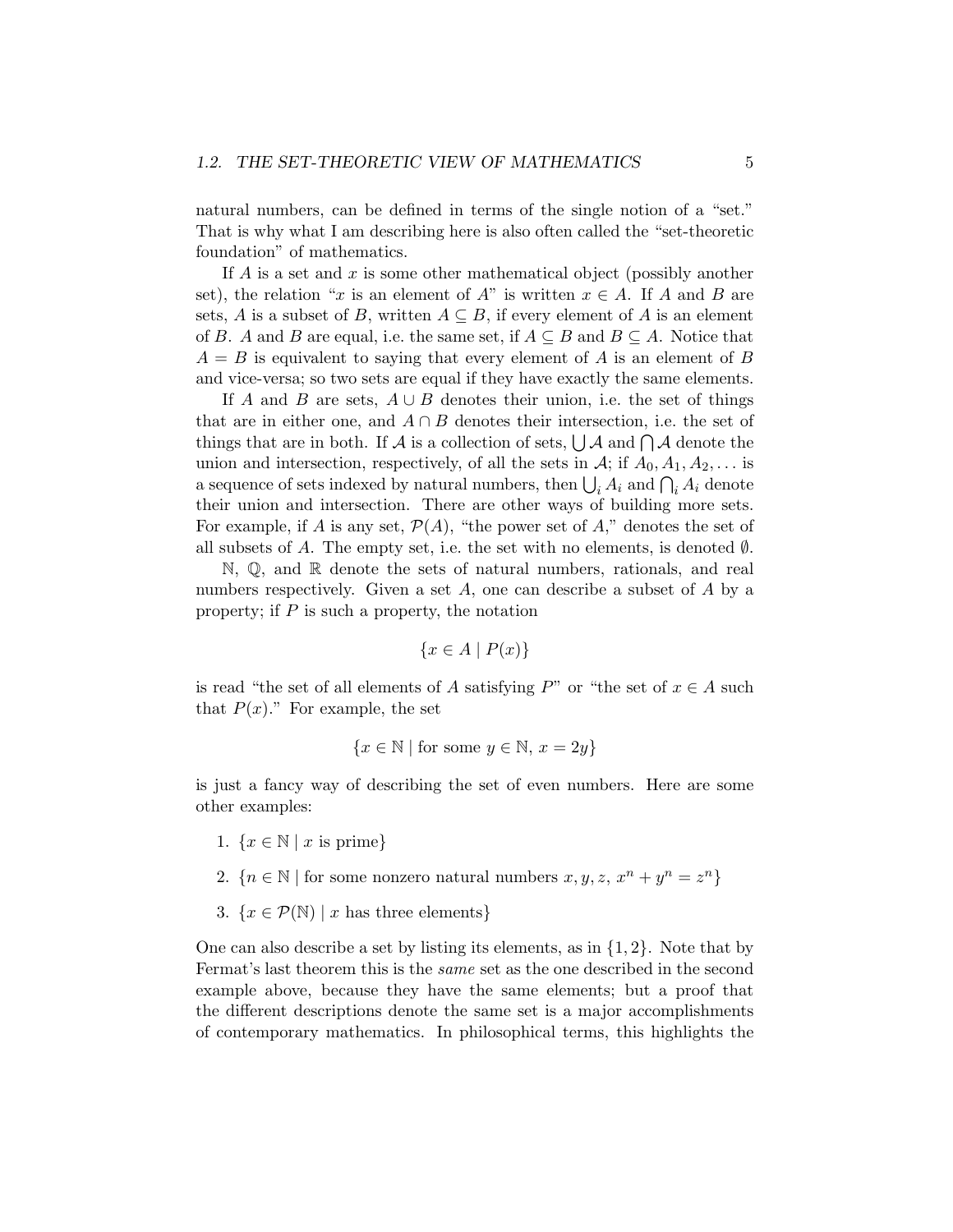difference between a description's intension, which is the manner in which it is presented, and its extension, which is the object that the description denotes.

One needs to be careful in presenting the rules for forming sets. Russell's paradox amounts to the observation that allowing definitions of the form

$$
\{x \mid P(x)\}
$$

is inconsistent. For example, it allows us to define the set

$$
S = \{x \mid x \notin x\},\
$$

the set of all sets that are not elements of themselves. The paradox arises from asking whether or not  $S \in S$ . By definition, if  $S \in S$ , then  $S \notin S$ , a contradiction. So  $S \notin S$ . But then, by definition,  $S \in S$ . And this is contradictory too.

This is the reason for restricting the set formation property above to elements of a previously formed set A. Note that Russell's paradox also tells us that it is inconsistent to have a "set of all sets." If A were such a thing, then  $\{x \in A \mid P(x)\}$  would be no different from  $\{x \mid P(x)\}$ .

If A and B are sets,  $A \times B$ , "the cross product of A and B," is the set of all ordered pairs  $\langle a, b \rangle$  consisting of an element  $a \in A$  and an element  $b \in B$ . Iterating this gives us notions of ordered triple, quadruple, and so on; for example, one can take  $\langle a, b, c \rangle$  to abbreviate  $\langle a, \langle b, c \rangle$ . I noted above that on the set-theoretic point of view, everything can be construed as a set. This is true for ordered pairs as well; I will ask you to show, for homework, that if one defines  $\langle a, b \rangle$  to be  $\{\{a\}, \{a, b\}\}\$ , the definiendum has the right properties; in particular,  $\langle a, b \rangle = \langle c, d \rangle$  if and only if  $a = c$  and  $b = d$ . (It is a further exercise to show that the definition of  $A \times B$  can be put in the form  ${x \in C \mid P(x)}$ , where C is constructed using operations, like power-set, described above.) This definition of ordered pairs is due to Kuratowski.

A binary relation R on A and B is just a subset of  $A \times B$ . For example, the relation "divides" on  $\{1, 2, 3, 4, 5, 6\} \times \{1, 2, 3, 4, 5, 6\}$  is formally defined to be the set of ordered pairs

$$
\{\langle 1,1\rangle,\langle 1,2\rangle,\langle 1,3\rangle,\langle 1,4\rangle,\langle 1,5\rangle,\langle 1,6\rangle,\langle 2,2\rangle,\langle 2,4\rangle,\langle 2,6\rangle,\langle 3,3\rangle,\langle 3,6\rangle,\langle 4,4\rangle,\langle 5,5\rangle,\langle 6,6\rangle\}.
$$

It is convenient to write  $R(a, b)$  instead of  $\langle a, b \rangle \in R$ . Sometimes I will resort to binary notation, aRb, instead of  $R(a, b)$ . Of course, these considerations can be extended to ternary relations, and so on.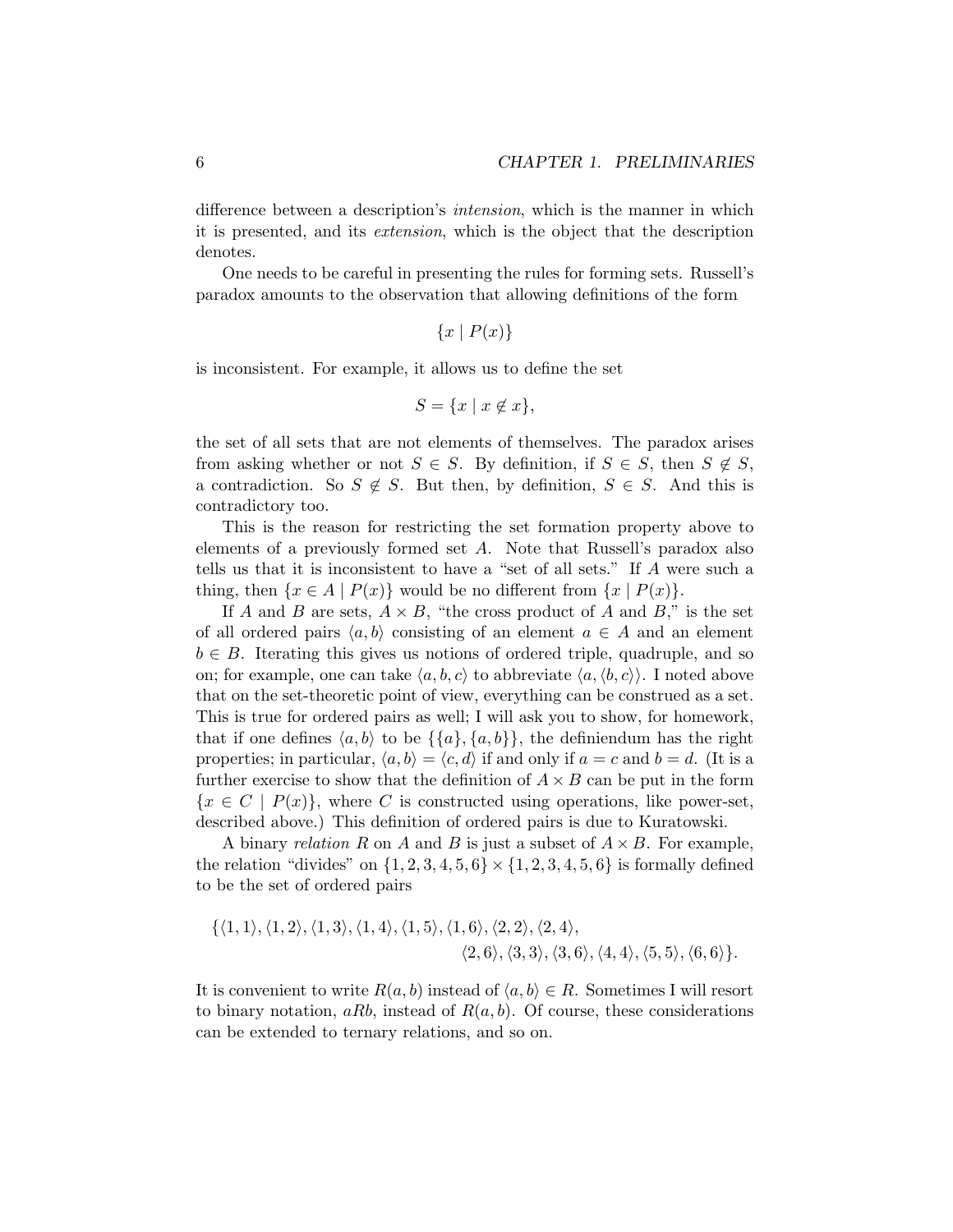What about functions? If A and B are sets, I will write  $f : A \to B$  to denote that  $f$  is a function from  $A$  to  $B$ . One view is that a function is a kind of "black box"; you put an input into the left side of the box, and an output comes out of the right. Another way of thinking about functions is to associate them with "rules" or "procedures" that assign an output to any given input.

The modern conception is that a function from  $A$  to  $B$  is just a certain type of abstract relationship, or an "arbitrary correspondence" between A and B. More precisely, a function f from A to B is a binary relation  $R_f$  on A and B such that

- For every  $a \in A$ , there is a  $b \in B$  such that  $R_f(a, b)$
- For every  $a \in A$ ,  $b \in B$ , and  $b' \in B$ , if  $R_f(a, b)$  and  $R_f(a, b')$  then  $b = b'$

The first clause says that for every a there is *some* b such that  $R_f(a, b)$ , while the second clause says there is  $at most$  one such  $b$ . So, the two can be combined by saying that for every a there is exactly one b such that  $R_f(a, b)$ .

Of course, we write  $f(a) = b$  instead of  $R_f(a, b)$ . (Similar considerations hold for binary functions, ternary functions, and so on.) The important thing to keep in mind is that in the official definition, a function is just a set of ordered pairs. The advantage to this definition is that it provides a lot of latitude in defining functions. Essentially, you can use any methods that you use to define sets. According to the recipe above, you can define any set of the form  $\{x \in C \mid P(x)\}\)$ , so the challenge is just to find a set C that is big enough and a clearly stated property  $P(x)$ . For example, consider the function  $f : \mathbb{R} \to \mathbb{R}$  defined by

$$
f(x) = \begin{cases} 1 & \text{if } x \text{ is irrational} \\ 0 & \text{if } x \text{ is rational} \end{cases}
$$

(Try to draw the graph of this!) For nineteenth century mathematicians, it was unclear whether or not the above should be counted as a legitimate "function". But, with our broad definition, it is clear that it should: it is just the set

 $\{(x, y) \in \mathbb{R} \times \{0, 1\} \mid x \text{ is rational and } y = 0, \text{ or } x \text{ is irrational and } y = 1\}.$ 

In modern terms, we can say that an outcome of foundational investigations of the 1930's is a precise definition of what it means for an "arbitrary"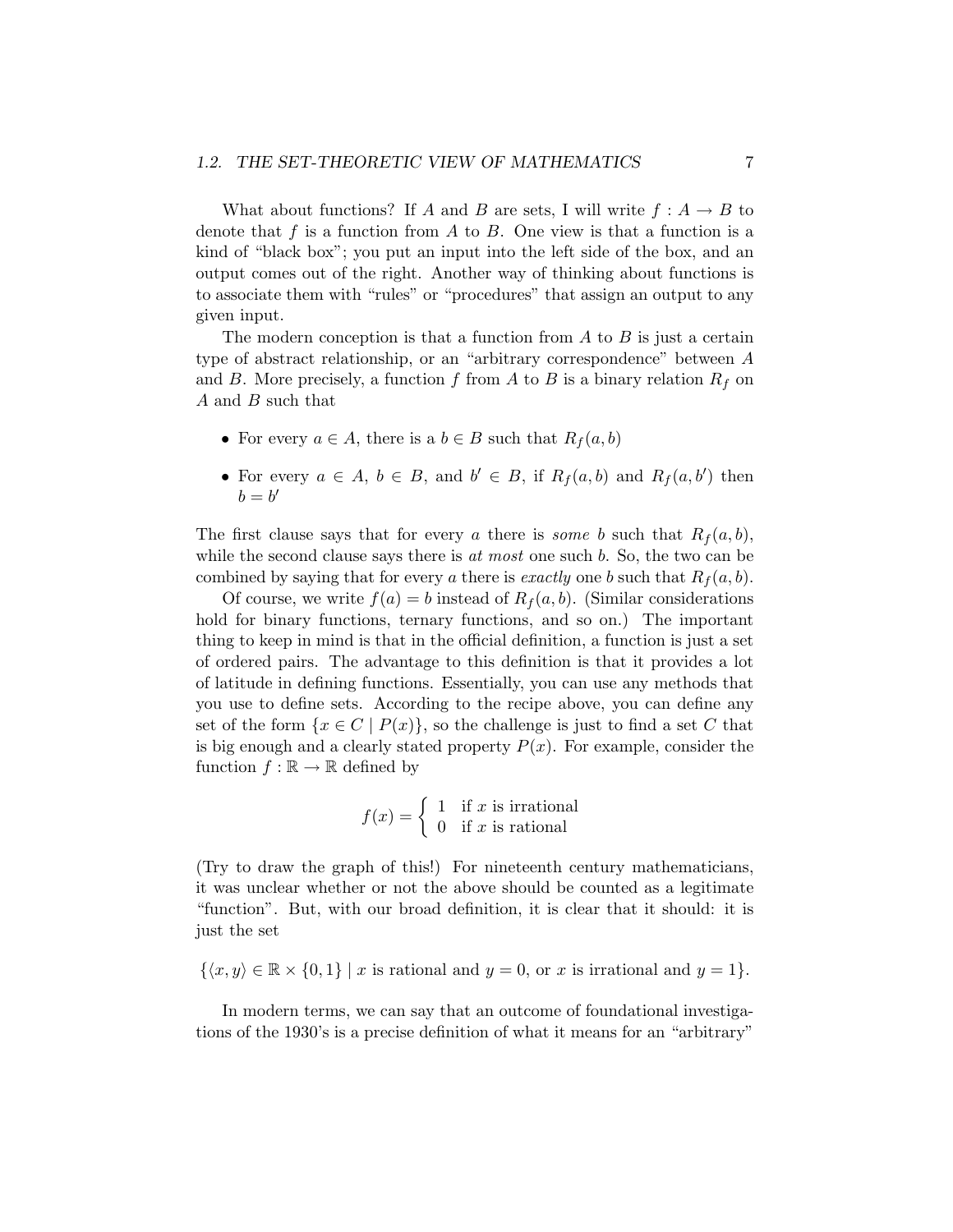function from the natural numbers to the natural numbers to be a computable function; and the awareness that some very basic, easily definable functions are not computable.

Before going on to the next section we need some more definitions. If  $f: A \to B$ , A is called the *domain* of f, and B is called the *codomain* or range. It is important to note that the range of a function is not uniquely determined. For example, if  $f$  is the function defined on the natural numbers by  $f(x) = 2x$ , then f can be viewed in many different ways:

- $f : \mathbb{N} \to \mathbb{N}$
- $f : \mathbb{N} \to \{\text{even numbers}\}\$
- $\bullet$   $f : \mathbb{N} \to \mathbb{R}$

So writing  $f : A \to B$  is a way of specifying which range we have in mind.

Definition 1.2.1 Suppose f is a function from A to B.

- 1. f is injective (or one-one) if whenever x and x' are in A and  $x \neq x'$ , then  $f(x) \neq f(x')$
- 2. f is surjective (or onto) if for every y in B there is an x in A such that  $f(x) = y$ .
- 3. f is bijective (or a one-to-one correspondence) if it is injective and surjective.

I will draw the corresponding picture on the board. If  $f : A \rightarrow B$ , the *image* of f is said to be the set of all  $y \in B$  such that for some  $x \in A$ ,  $f(x) = y$ . So f is surjective if its image is the entire domain.

(For those of you who are familiar with the notion of an inverse function, I will note that  $f$  is injective if and only if it has a left inverse, surjective if and only if it has a right inverse, and bijective if and only if it has an inverse.)

**Definition 1.2.2** Suppose f is a function from A to B, and g is a function from B to C. Then the composition of g and f, denoted g∘f, is the function from A to C satisfying

$$
g \circ f(x) = g(f(x))
$$

for every  $x$  in  $C$ .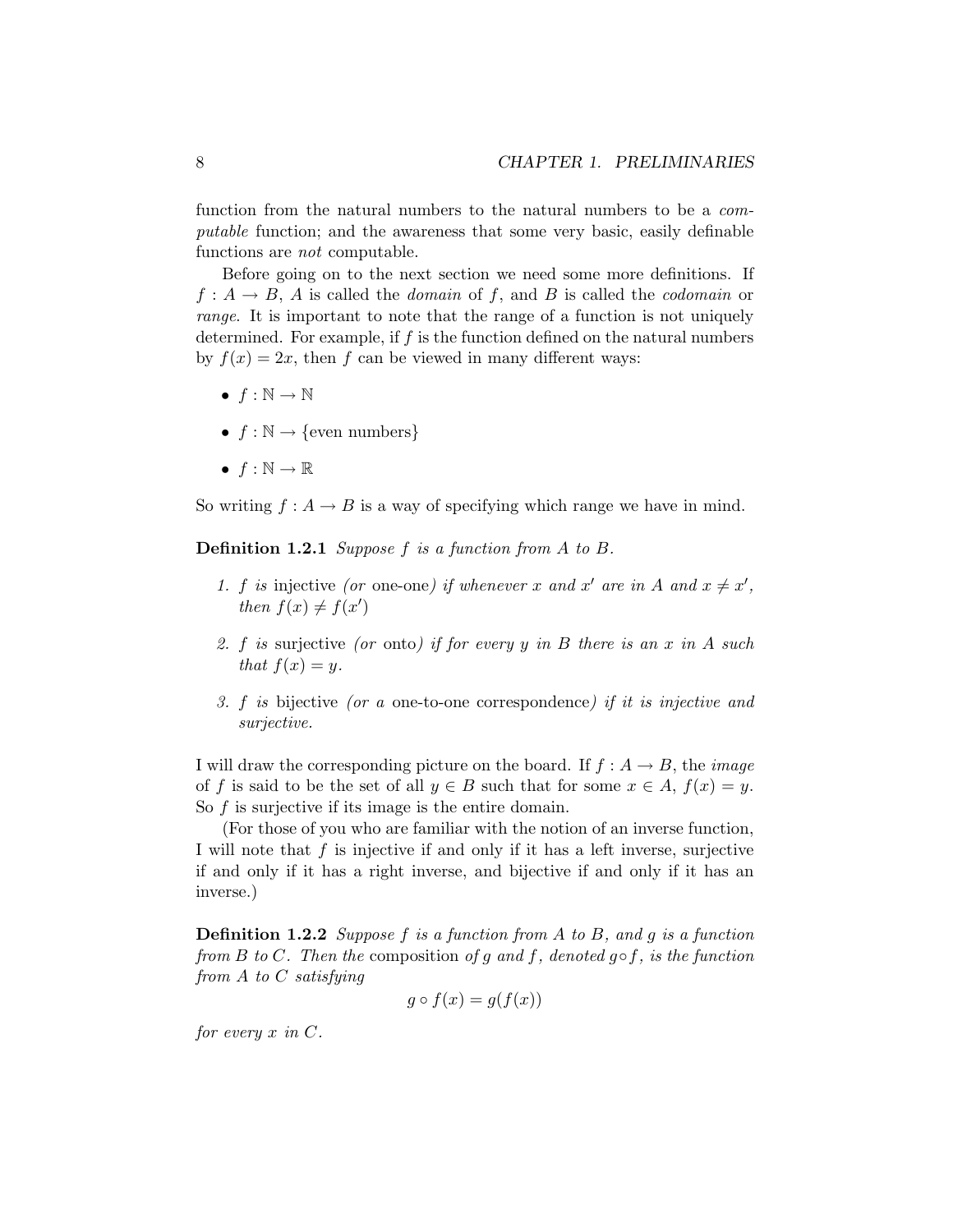Again, I will draw the corresponding picture on the board. You should think about what the equation above says in terms of the relations  $R_f$  and  $R_g$ . It is not hard to argue from the basic axioms of set theory that for every such f and g there is a function  $g \circ f$  meeting the specification. (So the "definition" has a little "theorem" built in.)

Later in the course we will need to use the notion of a *partial* function.

**Definition 1.2.3** A partial function f from A to B is a binary relation  $R_f$ on A and B such that for every x in A there is at most one y in B such that  $R_f(x, y)$ .

Put differently, a *partial function* from  $A$  to  $B$  is a really a function from some subset of A to B. For example, we can consider the following partial functions:

1.  $f : \mathbb{N} \to \mathbb{N}$  defined by

$$
f(x) = \begin{cases} x/2 & \text{if } x \text{ is even} \\ \text{undefined} & \text{otherwise} \end{cases}
$$

2.  $g : \mathbb{R} \to \mathbb{R}$  defined by

$$
g(x) = \begin{cases} \sqrt{x} & \text{if } x \ge 0\\ \text{undefined} & \text{otherwise} \end{cases}
$$

3.  $h : \mathbb{N} \to \mathbb{N}$ , where h is not defined for any input.

An ordinary function from A to B is sometimes called a *total* function, to emphasize that it is defined everywhere. But keep in mind that if I just say "function" then, by default, I mean a total function.

### 1.3 Cardinality

The abstract style of reasoning in mathematics is nicely illustrated by Cantor's theory of cardinality. Later, what has come to be known as Cantor's "diagonal method" will also play a central role in our analysis of computability.

The following definition suggests a sense in which two sets can be said to have the same "size":

Definition 1.3.1 Two sets A and B are equipollent (or equinumerous), written  $A \approx B$ , if there is a bijection from A to B.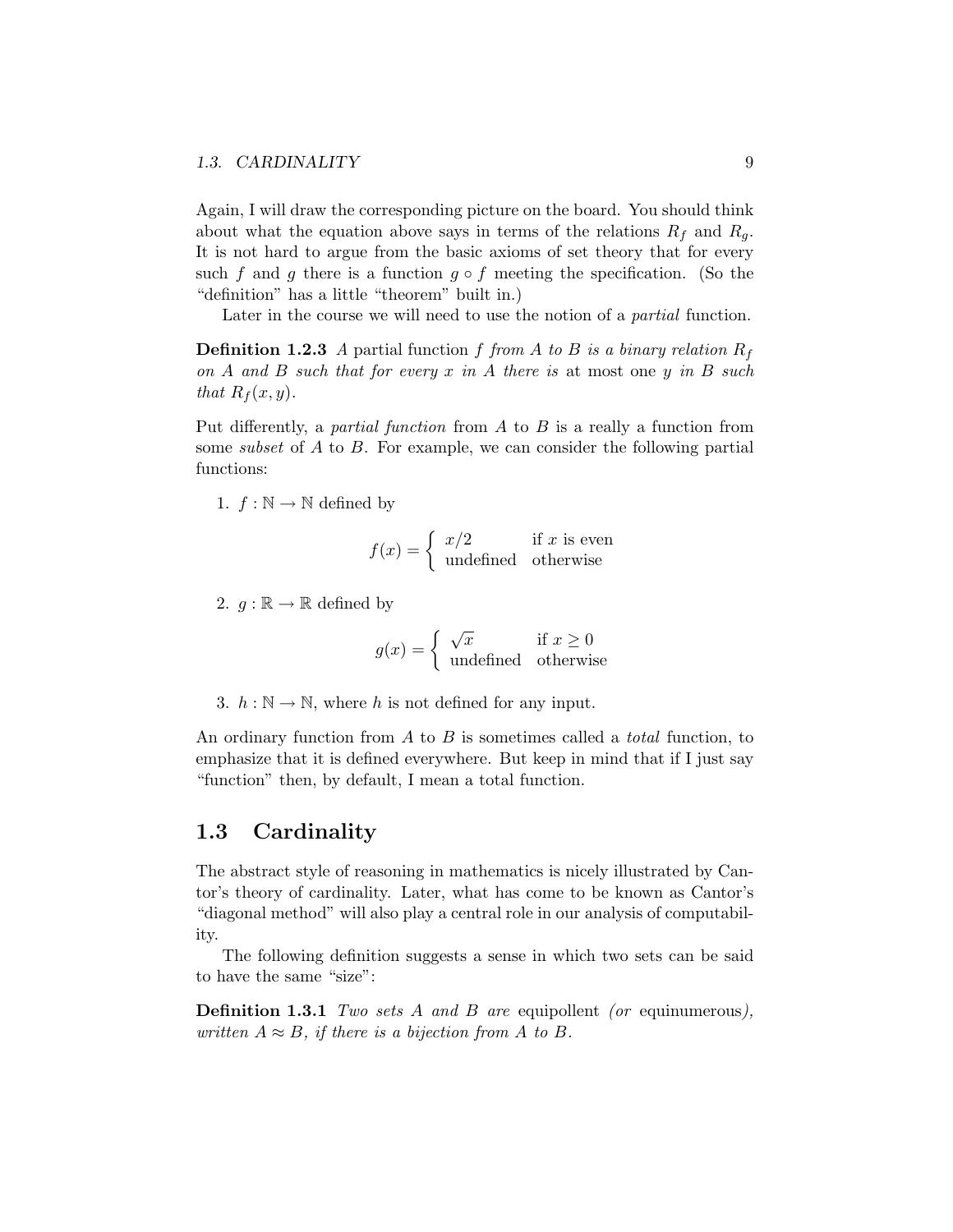This definition agrees with the usual notion of the size of a finite set (namely, the number of elements), so it can be seen as a way of extending size comparisons to the infinite. The definition has a lot of pleasant properties. For example:

Proposition 1.3.2 Equipollence is an equivalence relation: for every A, B, and C,

- $A \approx A$
- if  $A \approx B$ , then  $B \approx A$
- if  $A \approx B$  and  $B \approx C$  then  $A \approx C$
- **Definition 1.3.3** 1. A set A is finite if it is equinumerous with the set  $\{1, \ldots, n\}$ , for some natural number n.
	- 2. A is countably infinite if it is equinumerous with  $\mathbb N$ .
	- 3. A is countable if it is finite or countably infinite.

(An aside: one can define an ordering  $A \preceq B$ , which holds if and only if there is an injective map from  $A$  to  $B$ . Under the axiom of choice, this is a linear ordering. It is true but by no means obvious that if  $A \preceq B$  and  $B \preceq A$  then  $A \approx B$ ; this is known as the Schröder-Bernstein theorem.)

Here are some examples.

- 1. The set of even numbers is countably infinite:  $f(x) = 2x$  is a bijection from N to this set.
- 2. The set of prime numbers is countably infinite: let  $f(x)$  be the xth prime number.
- 3. More generally, as illustrated by the previous example, if A is any subset of the natural numbers, then  $A$  is countable. In fact, any subset of a countable set is countable.
- 4. A set A is countable if and only if there is a surjective function from N to A. Proof: suppose A is countable. If A is countably infinite, then there is a bijective function from  $\mathbb N$  to A. Otherwise, A is finite, and there is a bijective function f from  $\{1, \ldots, n\}$  to A. Extend f to a surjective function  $f'$  from  $\mathbb N$  to  $A$  by defining

$$
f'(x) = \begin{cases} f(x) & \text{if } x \in \{1, ..., n\} \\ f(1) & \text{otherwise} \end{cases}
$$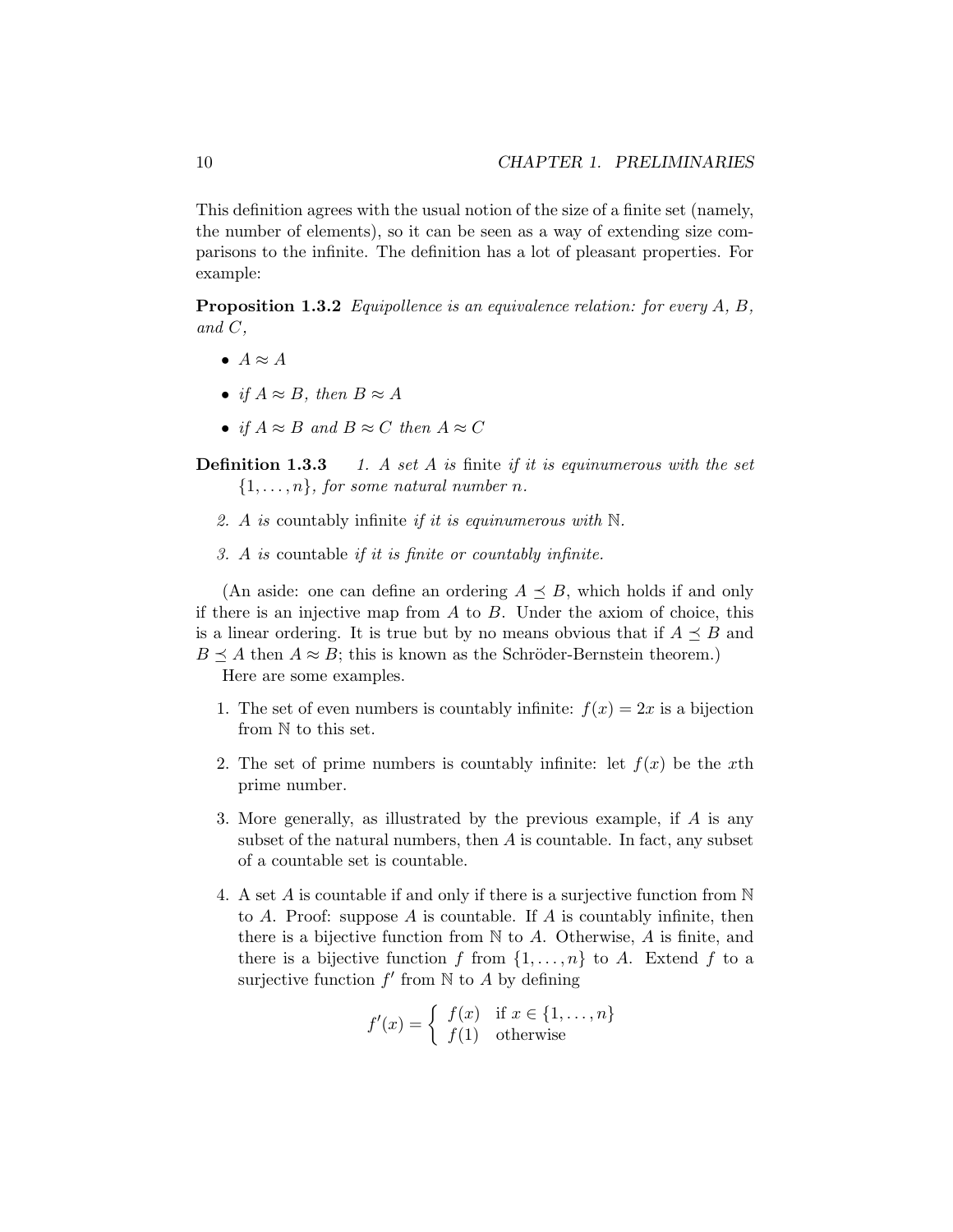Conversely, suppose  $f : \mathbb{N} \to A$  is a surjective function. If A is finite, we're done. Otherwise, let  $g(0)$  be  $f(0)$ , and for each natural number i, let  $g(i + 1)$  be  $f(k)$ , where k is the smallest number such that  $f(k)$ is not in the set  $\{g(0), g(1), \ldots, g(i)\}\$ . Then g is a bijection from N to A.

- 5. If A and B are countable then so is  $A \cup B$ .
- 6.  $\mathbb{N} \times \mathbb{N}$  is countable. To see this, draw a table of ordered pairs, and enumerate them by "dovetailing," that is, weaving back and forth. In fact, one can show that the function

$$
J(\langle x,y\rangle) = \frac{1}{2}(x+y)(x+y+1)
$$

is a bijection from  $\mathbb{N} \times \mathbb{N}$  to  $\mathbb{N}$ .

7.  $\mathbb{Q}$  is countable. The function f from  $\mathbb{N} \times \mathbb{N}$  to the nonnegative rational numbers

$$
f(\langle x, y \rangle) = \begin{cases} x/y & \text{if } y \neq 0 \\ 0 & \text{otherwise} \end{cases}
$$

is surjective, showing that the set of nonnegative rational numbers is countable. Similarly, the set of negative rational numbers is countable, and hence so is their union.

Theorem 1.3.4 The set of real numbers is not countable.

*Proof.* Let us show that in fact the real interval  $[0, 1]$  is not countable. Suppose  $f : \mathbb{N} \to [0, 1]$  is any function; it suffices to construct a real number that is not in the range of f. Note that every real number  $f(i)$  can be written as a decimal of the form

$$
0.a_{i,0}a_{i,1}a_{i,2}\ldots
$$

writing 1 as 0.99999. (If  $f(i)$  is a terminating decimal, it can also be written as a decimal ending with 9's. For concretness, choose the latter representation.) Now define a new number  $0.b_0b_1b_2...$  by making each  $b_i$  different from  $a_{i,i}$ . Specifically, set  $b_i$  to be 3 if  $a_{i,i}$  is any number other than 3, and 7 otherwise. Then the number  $0.b_0b_1b_2...$  is not in the range of  $f(i)$ , because it differs from  $f(i)$  at the *i*th digit.

Similar arguments can be used to show that the set of all functions  $f$ :  $\mathbb{N} \to \mathbb{N}$ , and even the set of all functions  $f : \mathbb{N} \to \{0, 1\}$  are uncountable. In fact, both these sets have the same cardinality, namely, that of  $\mathbb{R}$ . Cantor's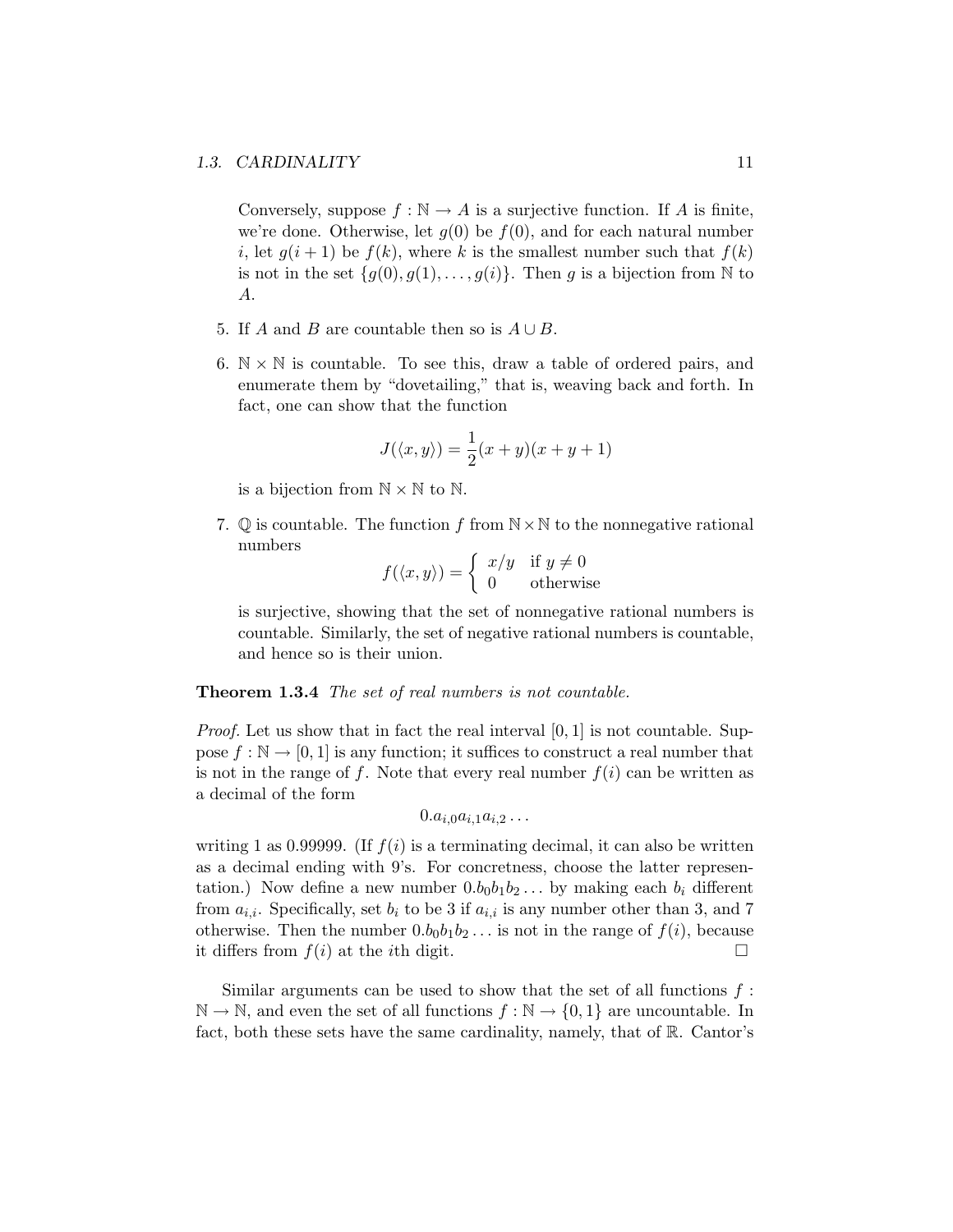continuum hypothesis is that there is no infinite set whose cardinality is strictly greater than that of N, but strictly less than that of R. We now know (thanks to Gödel and Paul Cohen) that whether or not CH is true is independent of the axioms of set theory.

The diagonal argument also shows that for any set  $A, \mathcal{P}(A)$  has a cardinality greater than A. So given any set, you can always find one that is bigger.

By the way, pay close attention to the methods of proof, and the manner of presenting proofs, in these notes. For example, the conventional way of proving "if  $A$  then  $B$ " is to suppose that  $A$  is true and show that  $B$  follows from this assumption. You will often see proofs by contradiction: to prove that a statement  $A$  is true, we can show that the assumption that it is false leads to a contradiction. If you are not entirely comfortable reading and writing such proofs, please talk to me about ways to fill that gap.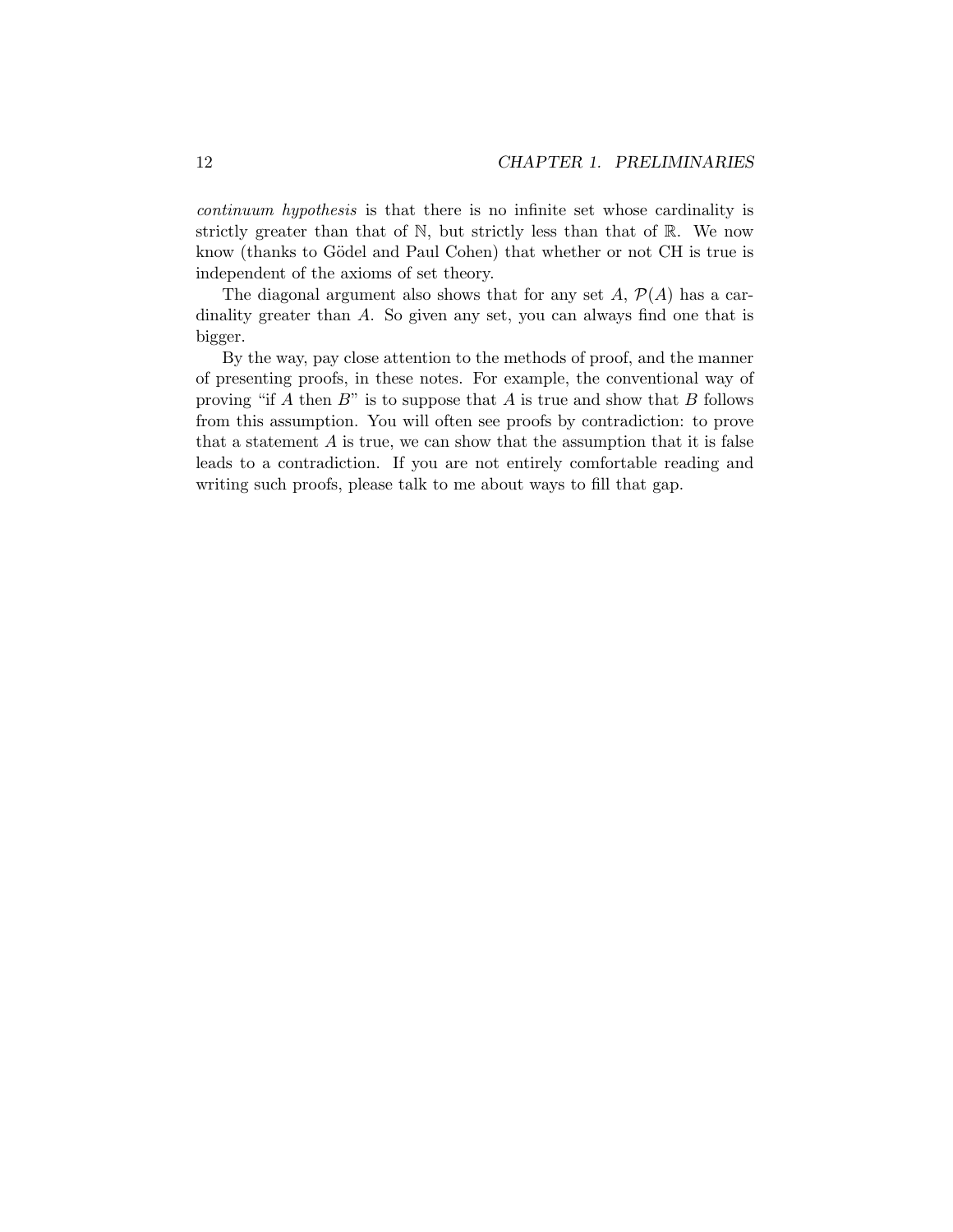### Chapter 2

## Models of computation

In this chapter we will consider a number of definitions of what it means for a function from N to N to be computable. Among the first, and most well known, is the notion of a Turing machine. The beauty of Turing's paper, "On computable numbers," is that he presents not only a formal definition, but also an argument that the definition captures the intuitive notion. (In the paper, Turing focuses on computable real numbers, i.e. real numbers whose decimal expansions are computable; but he notes that it is not hard to adapt his notions to computable functions on the natural numbers, and so on.)

From the definition, it should be clear that any function computable by a Turing machine is computable in the intuitive sense. Turing offers three types of argument that the converse is true, i.e. that any function that we would naturally regard as computable is computable by such a machine. They are (in Turing's words):

- 1. A direct appeal to intuition.
- 2. A proof of the equivalence of two definitions (in case the new definition has a greater intuitive appeal).
- 3. Giving examples of large classes of numbers which are computable.

We will discuss Turing's argument of type 1 in class. Most of this chapter is devoted to filling out 2 and 3. But once we have the definitions in place, we won't be able to resist pausing to discuss Turing's key result, the unsolvability of the halting problem. The issue of unsolvability will remain a central theme throughout this course.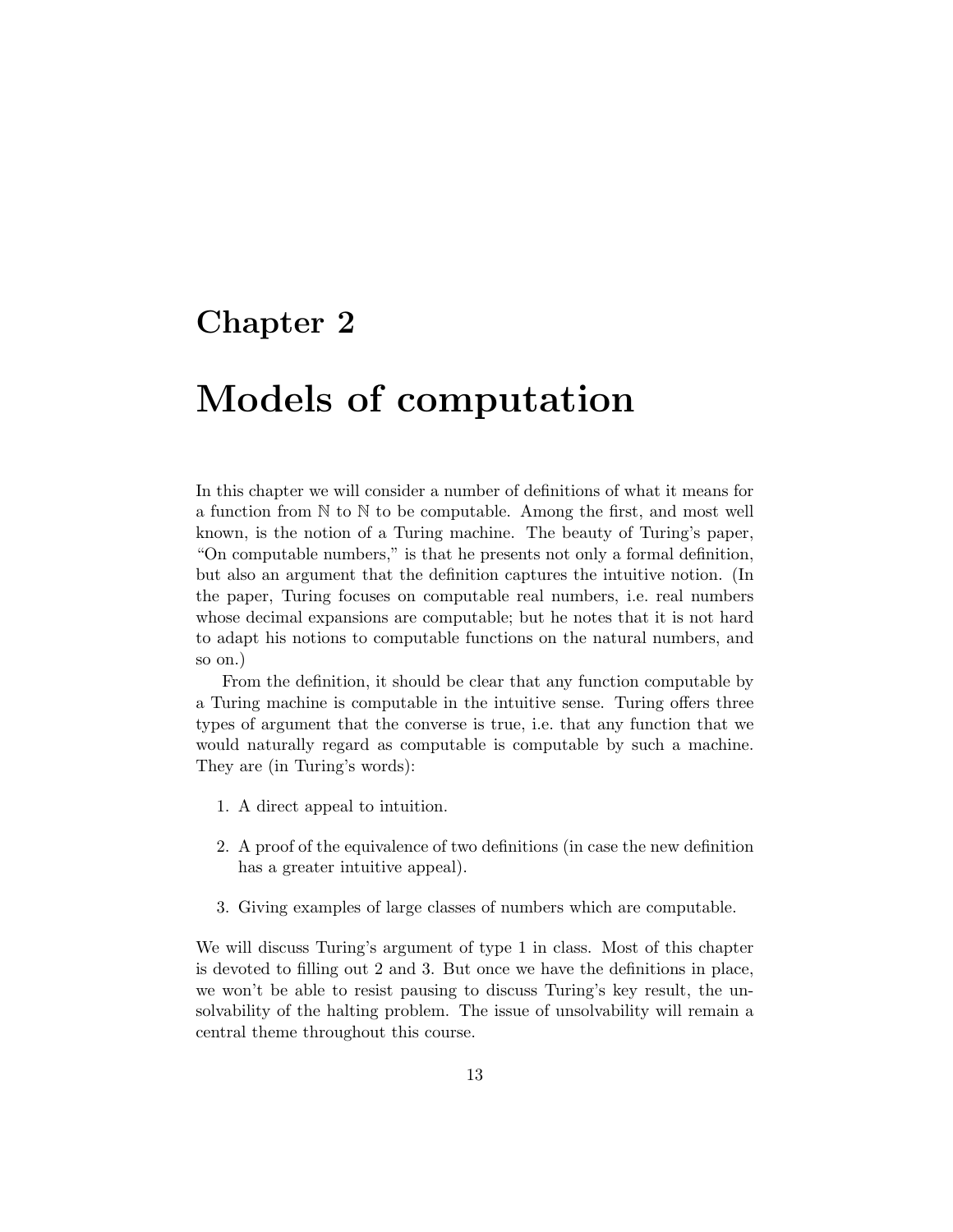This is a good place to inject an important note: our goal is to try to define the notion of computability "in principle," i.e. without taking into account practical limitations of time and space. Of course, with the broadest definition of computability in place, one can then go on to consider computation with bounded resources; this forms the heart of the subject known as "computational complexity." We may consider complexity issues briefly at the end of this course.

### 2.1 Turing machines

Turing machines are defined in Chapter 9 of Epstein and Carnielli's textbook. I will draw a picture, and discuss the various features of the definition:

- There is a finite symbol alphabet, including a "blank" symbol.
- There are finitely many states, including a designated "start" state.
- The machine has a two-way infinite tape with discrete cells. Note that "infinite" really means "as big as is needed for the computation"; any halting computation will only have used a finite piece of it.
- There is a finite list of instructions. Each is either of the form "if in state i with symbol j, write symbol k and go to state  $l^{\prime\prime}$  or "if in state i with symbol j, move the tape head right and go to state  $l^{\prime\prime}$  or "if in state i with symbol j, move the tape head left and go to state  $l$ ."

To start a computation, you put the machine in the start state, with the tape head to the right of a finite string of symbols (on an otherwise blank tape). Then you keep following instructions, until you end up in a state/symbol pair for which no further instruction applies.

The textbook describes Turing machines with only two symbols, 0 and 1; but one can show that with only two symbols, it is possible to simulate machines with more. Similarly, some authors use Turing machines with "one-way" infinite tapes; with some work, one can show how to simulate two way tapes, or even multiple tapes or two-dimensional tapes, etc. Indeed, we will argue that with the Turing machines we have described, it is possible to simulate any mechanical procedure at all.

The book has a standard but clunky notation for describing Turing machine programs. We will use a more convenient type of diagram, which I will describe in class. Roughly, circles with numbers in them represent states. An arrow between states i and l labelled  $(j, k)$  stands for the instruction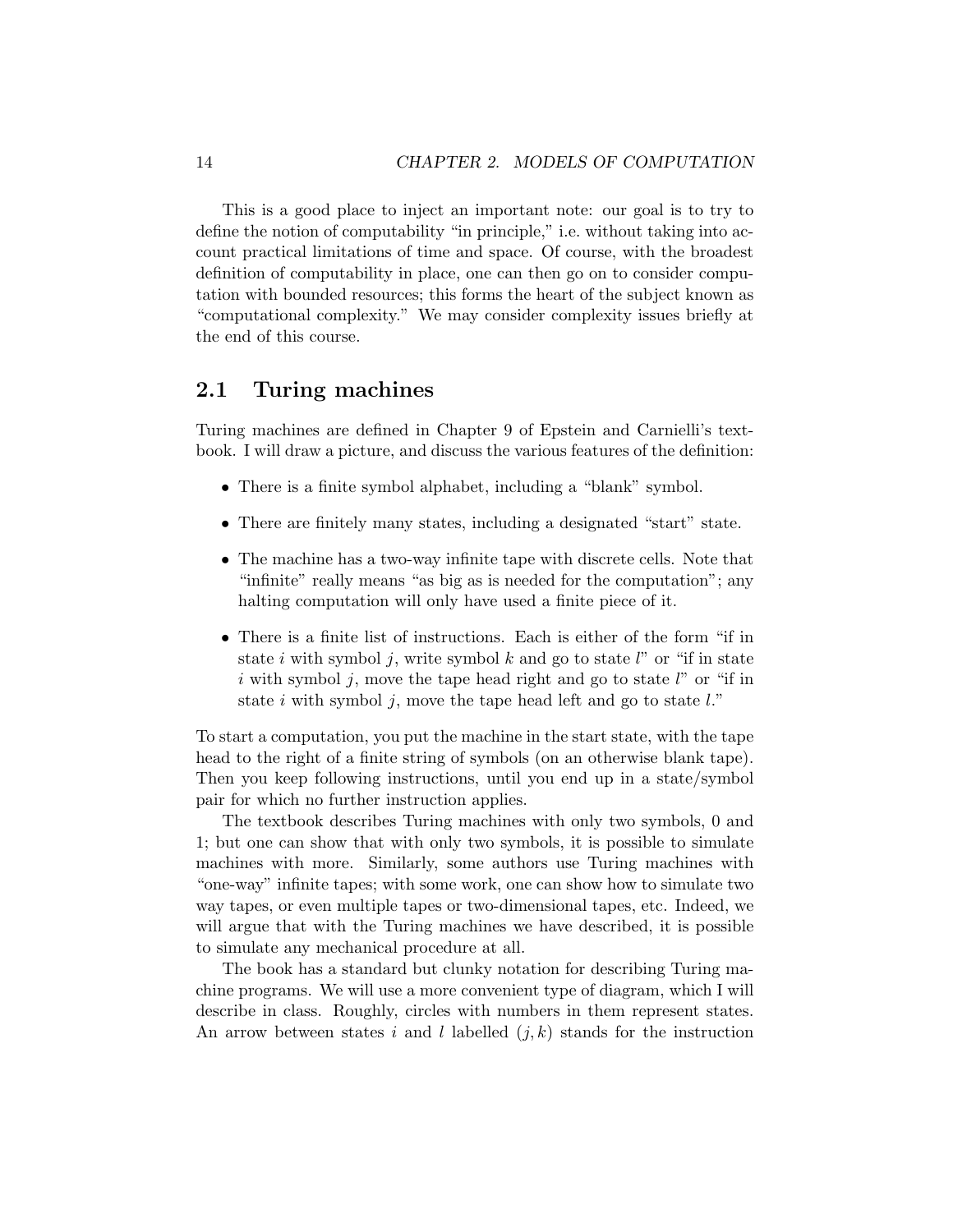"if in state i and scanning j, write k and go to state  $l$ ." "Move right" and "move left" are indicated with arrows,  $\rightarrow$  and  $\leftarrow$  respectively. This is the notation used in the program Turing's World, which allows you to design Turing machines and then watch them run. If you have never played with Turing machines before, I recommend this program to you.

It is easy to design machines that never halt; for example, you can use one state and loop indefinitely. In class, I will go over an example from Turing's world called "The Lone Rearranger."

I have described the notion of a Turing machine informally. Now let me present a precise mathematical definition. For starters, if the machine has n states, I will assume that they are numbered  $0, \ldots, n-1$ , and that 0 is the start state; similarly, it is convenient to assume that the symbols are numbered  $0, \ldots, m-1$ , where 0 is the "blank" character. For such a Turing machine, it is also convenient to use m to stand for "move left" and  $m + 1$ for "move right."

**Definition 2.1.1** A Turing machine consists of a triple  $\langle n, m, \delta \rangle$  where

- $n$  is a natural number (intuitively, the number of states);
- $\bullet$  m is a natural number (intuitively, the number of symbols);
- $\delta$  is a partial function from  $\{0, \ldots, n-1\} \times \{0, \ldots, m-1\}$  to  $\{0, \ldots, m+1\}$  $1\} \times \{0, \ldots, n-1\}$  (intuitively, the instructions).

Notice that we are not specifying whether a Turing machine is made of metal or wood, or manufactured by Intel or Motorola; we also have nothing to say about the size, shape, or processor speed. In our account, a Turing machine is an *abstract specification* that can be *instantiated* in many different ways, using physical machines, programs like Turing's world, or even human agents at a blackboard. (In discussing the mind, philosophers sometimes make use of this distinction, and argue that a mind is an abstract object like a Turing machine, and should therefore not be identified with a particular physical instantiation.)

We will have to say what it means for such a machine to "compute" something. The first step is to say what a *configuration* is. Intuitively, a configuration specifies

- the current state,
- the contents of the tape,
- the position of the head.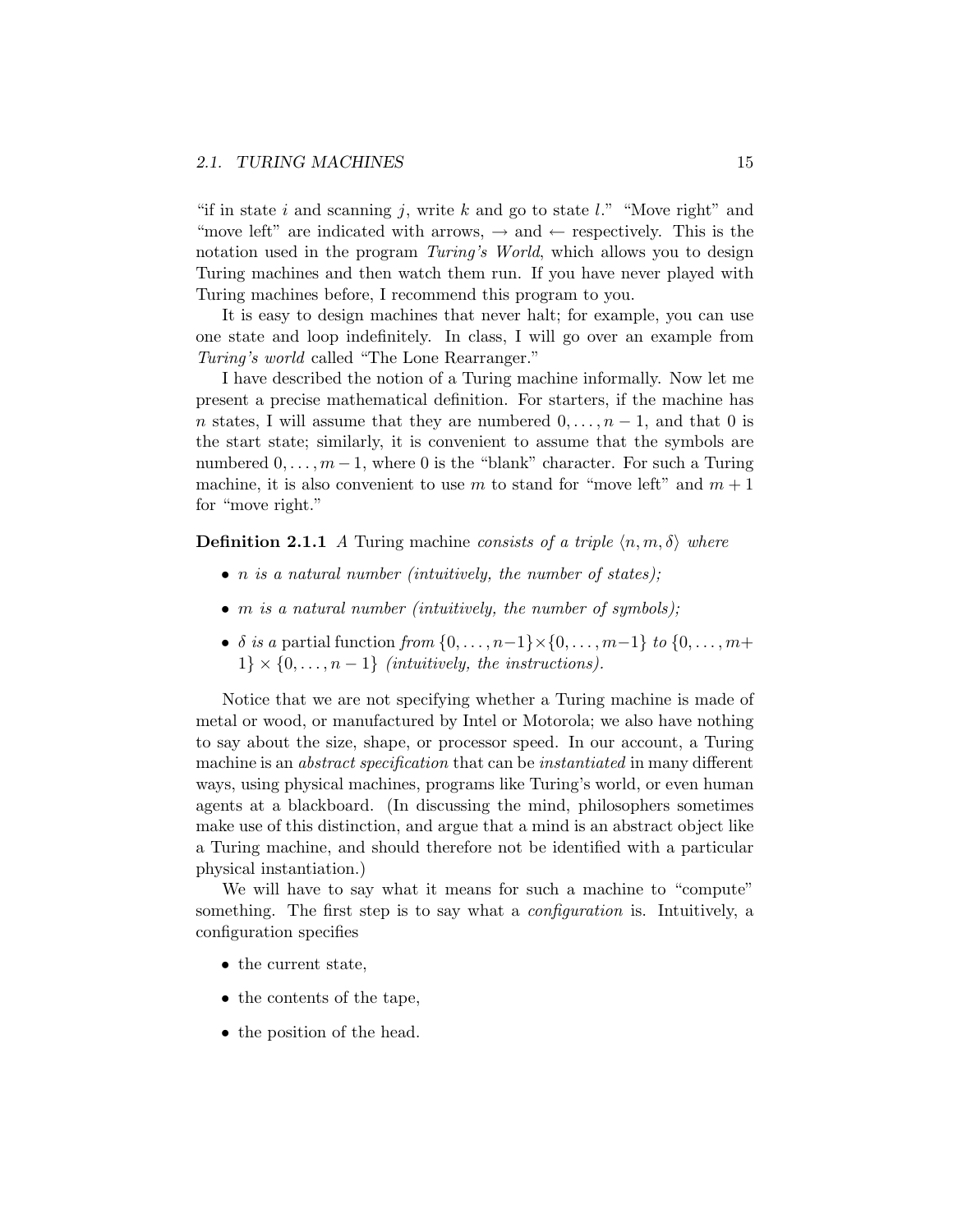Since we only care about the position of the tape head relative to the data, it is convenient to replace the last two pieces of information with these three: the symbol under the tape head, the string to the left of the tape head (in reverse order), and the string to the right of the tape head.

**Definition 2.1.2** If M is a Turing machine, a configuration of M consists of a 4-tuple  $\langle i, j, r, s \rangle$  where

- i is a state, i.e. a natural number less than the number of states of  $M$
- $\bullet$  *j* is a symbol, *i.e.* a natural number less than the number of symbols of M
- r is a finite string of symbols,  $\langle r_0, \ldots, r_k \rangle$
- s is a finite string of symbols,  $\langle s_0, \ldots, s_l \rangle$

Now, suppose  $\langle i, j, r, s \rangle$  is a configuration of a machine M. I will call this a halting configuration if no instruction applies; i.e. the pair  $\langle i, j \rangle$  is not in the domain of  $\delta$ , where  $\delta$  is machine M's set of instructions. Otherwise, the configuration after c according to  $M$  is obtained as follows:

- If  $\delta(i, j) = \langle k, l \rangle$ , where k is a symbol, the desired configuration is  $\langle l, k, r, s \rangle$ .
- If  $\delta(i, j) = \langle m, l \rangle$ , a "move left" instruction, the desired configuration is  $\langle l, j', r', s' \rangle$ , where j' is the first symbol in r, r' is the rest of r, and s' consists of j prepended to s; or, if r is empty, j' is 0, r' is empty, and  $s'$  consists of j prepended to  $s$ .
- If  $\delta(i, j) = \langle m + 1, l \rangle$ , a "move right" instruction, the desired configuration is  $\langle l, j', r', s' \rangle$ , where j' is the first symbol in s, s' is the rest of s, and r' consists of j prepended to r; or, if s is empty, j' is 0, s' is empty, and  $r'$  consists of j prepended to r.

Now suppose  $M$  is a Turing machine and  $s$  is a string of symbols for M (i.e. a sequence of numbers, each less than the number of symbols of M). Then the *start configuration for*  $M$  with input  $s$  is the configuration  $\langle 0, i, \emptyset, s' \rangle$ , where i is the first symbol in s, s' is the rest of s, and  $\emptyset$  is the empty string. This corresponds to the configuration where the machine is in state 0 and s written on the input tape, with the head at the beginning of the string.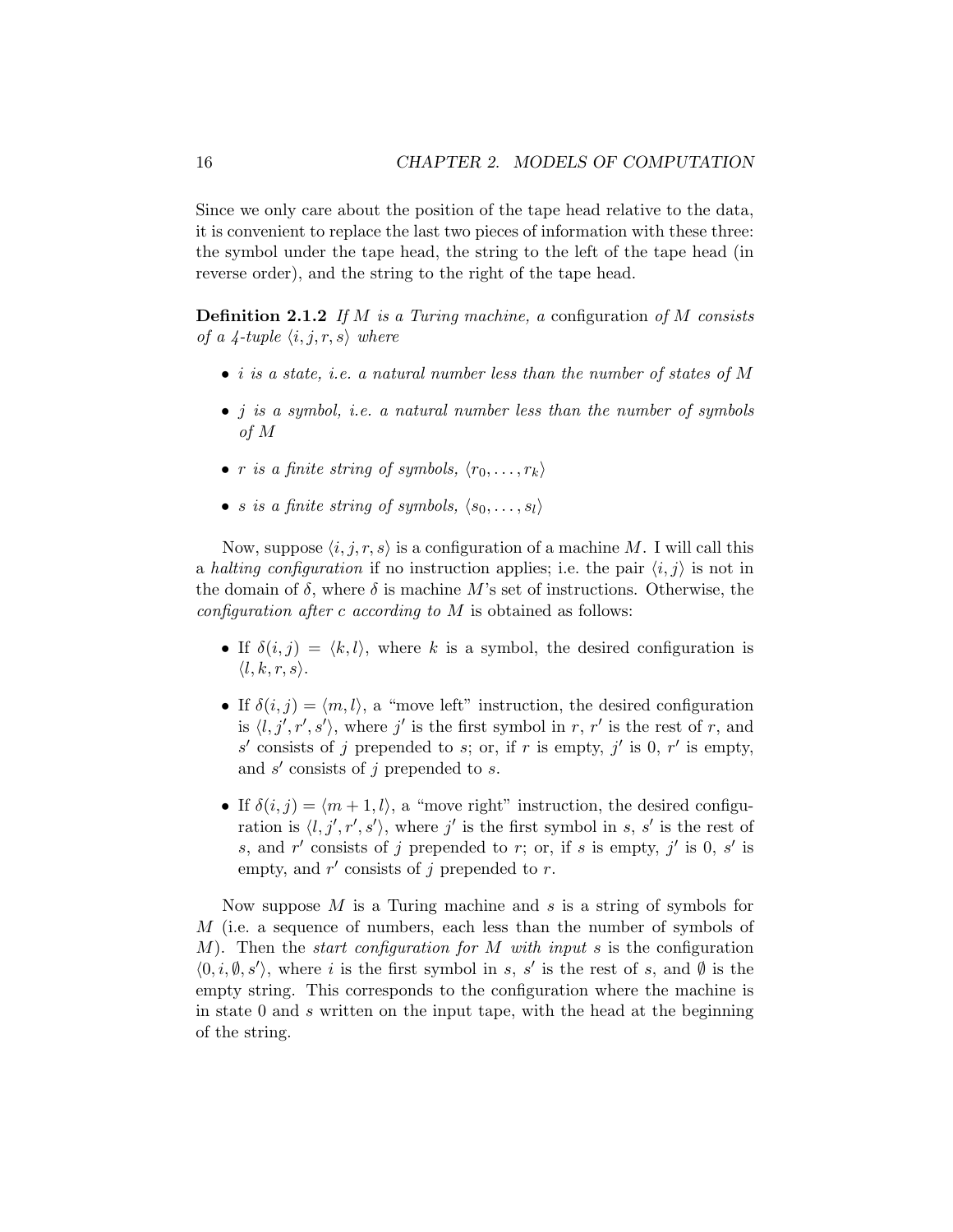**Definition 2.1.3** Let M be a Turing machine and s a sequence of symbols of  $M$ . A partial computation sequence for  $M$  on input  $s$  is a sequence of configurations  $c_0, c_1, \ldots, c_k$  such that:

- $c_0$  is the start configuration for M with input s
- For each  $i < k$ ,  $c_{i+1}$  is the configuration after  $c_i$ , according to M.

A halting computation sequence for M on input s is a partial computation sequence where the last configuration is a halting configuration. M halts on input s if and only if there is a halting computation of M on input s.

Whew! We are almost done. Suppose we want to compute functions from N to N. We need to assume that the Turing machine has at least one non-blank symbol (otherwise, it's hard to read the output!), i.e. the number of symbols is at least 2. Like the book, we will use  $1<sup>x</sup>$  to denote the string consisting of symbol 1 repeated x times.

**Definition 2.1.4** Let f be a (unary) function from  $\mathbb N$  to  $\mathbb N$ , and let M be a Turing machine. Then M computes f if the following holds: for every natural number x, on input  $1^{x+1}$ , M halts with output  $1^{f(x)}$  extending to the right of the tape head.

More precisely, the final requirement is that if  $M$  halts in configuration  $\langle i, j, r, s \rangle$  when started on input  $1^{x+1}$ , then j followed by s is a string consisting of  $f(x)$  1's, followed by at least one blank, possibly with other stuff beyond that. Notice that we require an extra 1 on the input string, but not on the output string. These input / output conventions are somewhat arbitrary, but convenient. Note also that we haven't said anything about what the machine does if the input is not in the right format.

More generally, for functions which take more than one argument, we will adopt the convention that these arguments are written sequentially as input, separated by blanks.

**Definition 2.1.5** Let f be a k-ary function from  $\mathbb N$  to  $\mathbb N$ , and let M be a Turing machine. Then  $M$  computes  $f$  if the following holds: for every sequence of natural numbers  $x_0, \ldots, x_{k-1}$ , on the input string

$$
1^{x_1+1}, 0, 1^{x_2+1}, 0, \ldots, 0, 1^{x_{k-1}+1}
$$

M halts with output  $1^{f(x_0,...,x_{k-1})}$  extending to the right of the tape head.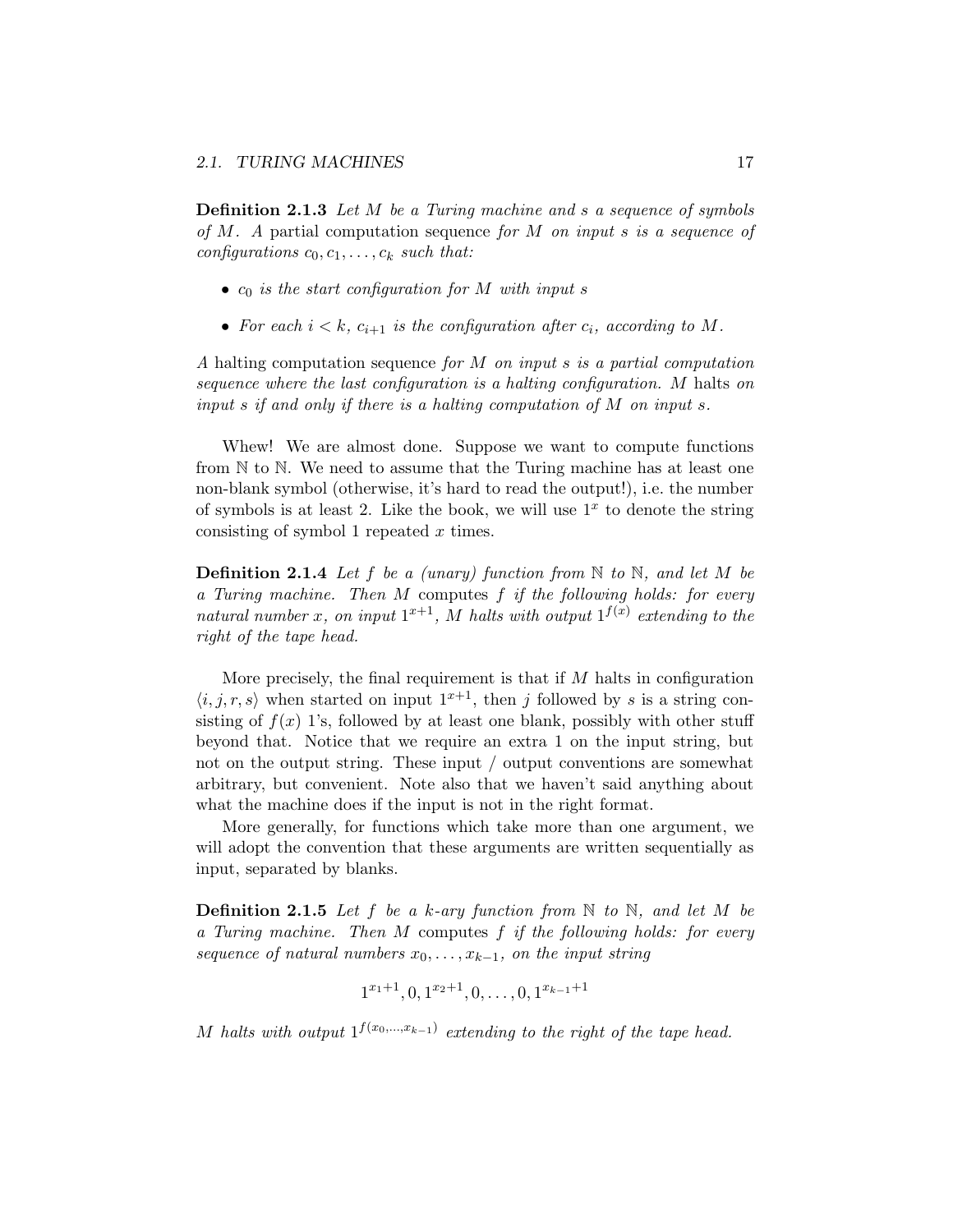Of course, we can now say that a function from  $\mathbb N$  to  $\mathbb N$  is *computable* if there is a Turing machine that computes it. We can also say what it means for a Turing machine to compute a *partial* function. If  $f$  is a partial k-ary function from  $\mathbb N$  to  $\mathbb N$  and  $M$  is a Turing machine, we will say that  $M$ computes f is M behaves as above, whenever f is defined for some input; and  $M$  does not halt on inputs where  $f$  is not defined.

(For some purposes, it is useful to modify this definition so that we can say that every Turing machine computes some partial function. One way to do this is to say that whenever  $M$  halts, the output is the longest string of consecutive 1's extending to the right of the input head, ignoring any "junk" that comes afterwards.)

It may seem that we have put entirely too much effort into the formal definition of a Turing machine computation, when you probably had a pretty clear sense of the notion to start with. But, on reflection, our formal development should seem like nothing more than a precise mathematical formulation of your intuitions. The advantage to having a rigorous definition is that now there is no ambiguity as to what we mean by "Turing computable," and we can prove things about Turing computability with mathematical precision.

### 2.2 Some Turing computable functions

Here are some basic examples of computable functions.

**Theorem 2.2.1** The following functions are Turing computable:

- 1.  $f(x) = x + 1$
- 2.  $g(x, y) = x + y$
- 3.  $h(x, y) = x \times y$

Proof. In fact, it will later be useful to know we have Turing machines computing these functions that never move to the left of the starting point, end up with the head on the same tape cell on which is started, and (contrary to the parenthetical remark above) don't leave any extra nonblank symbols to the right of the output. I will let you think about how to state these requirements formally; the point is that if the Turing machine is started with some stuff to the left of the tape head, it performs the computation leaving the stuff to the left alone.

To compute f, by our input and output conventions, the Turing machine can just halt right away!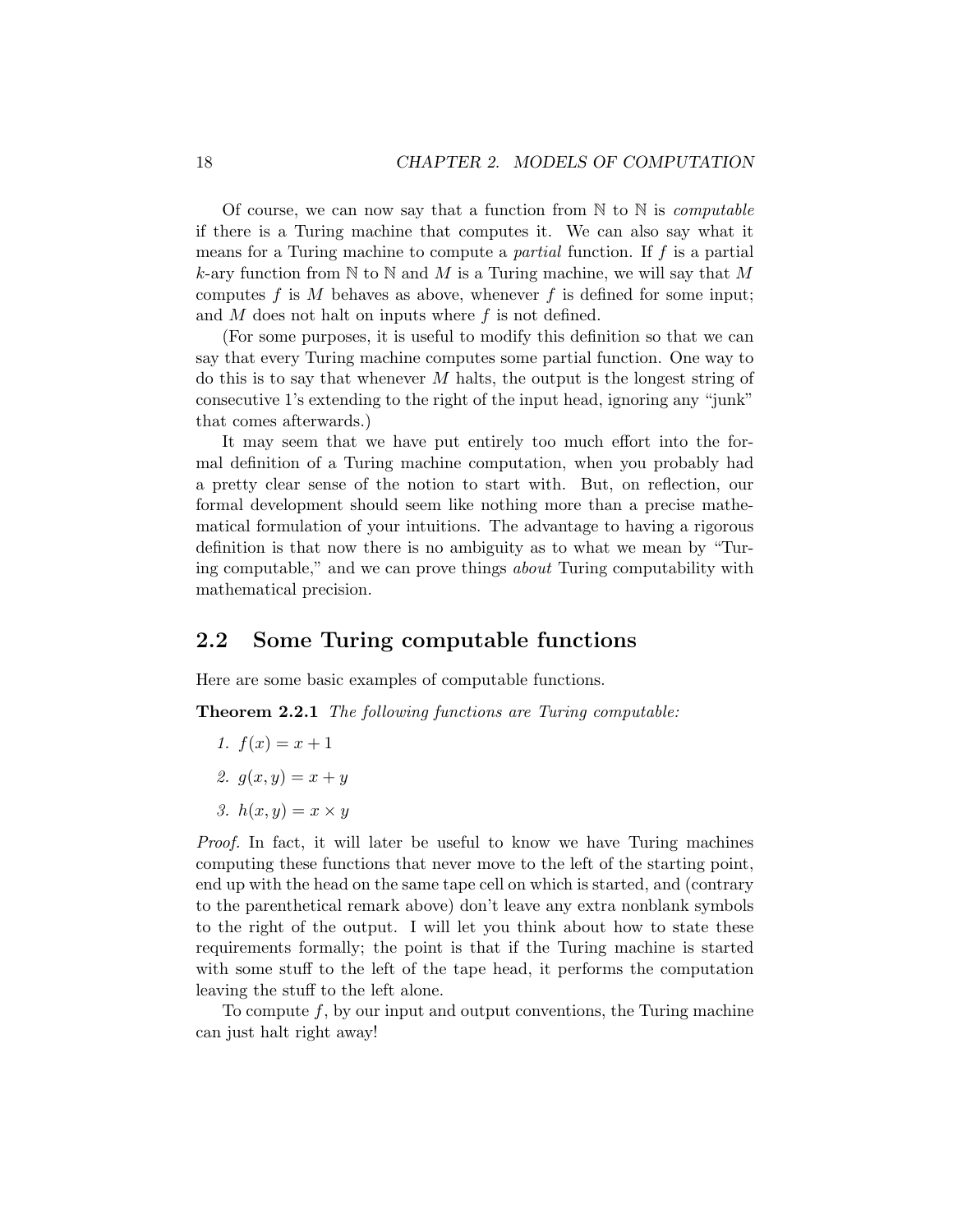To compute g, the following algorithm works:

- 1. Replace the first 1 by a blank. (This marks the beginning.)
- 2. Move past the end of the first block of 1's.
- 3. Print a 1.
- 4. Move to the end of the second block of 1's.
- 5. Delete 3 1's, moving backwards.
- 6. Move back to the first blank, and replace it with a 1.

I will design a Turing machine that does this, in class.

For the third, we need to take an input of  $1^{x+1}$ ,  $0$ ,  $1^{y+1}$  and return an output of  $1^{xy}$ . I will only describe the algorithm in general terms, and let you puzzle over the implementation in the book. The idea is to use the first block of 1's as a counter, to move the second block of 1's (minus 1) over  $x$ times; and then fill in the blanks. I will not worry about leaving the output in the starting position; I will leave it to you to make suitable modifications to this effect.

Here is the algorithm:

- 1. Delete the leftmost 1.
- 2. If there are no more 1's in the first block (i.e.  $x = 0$ ), delete the second block, and halt.
- 3. Otherwise, delete the rightmost 1 in the second block. If there are no more 1's (i.e.  $y = 0$ ), erase the first block, and halt.
- 4. Otherwise, now the string on the tape reads  $1^x, 0, 1^y$ . Delete a 1 from the left side of the first block.
- 5. Repeat the following
	- (a) Shift the second block y places to the right.
	- (b) Delete a 1 from the left side of the first block.

until the first block is empty.

6. Now the tape head is on a blank (i.e. a 0); to the right of the blank are  $(x - 1)y$  blanks, followed by y 1's. Fill in the blanks to the right of the tape head with 1's.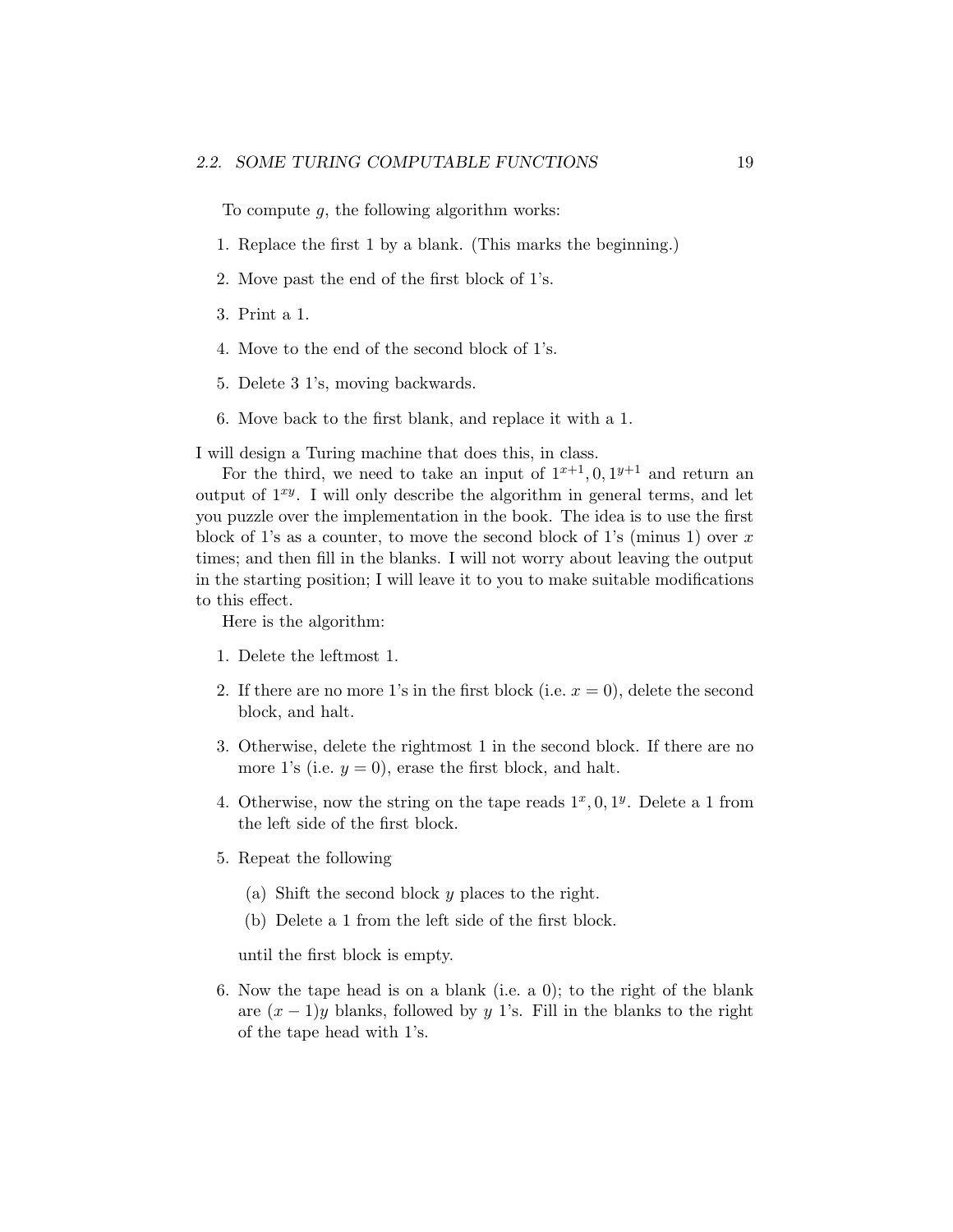This completes (a sketch of) the proof.  $\Box$ 

These examples are far from convincing that Turing machines can do anything a Cray supercomputer can do, even setting issues of efficiency aside. Beyond the direct appeal to intuition, Turing suggested two ways of making the case stronger: first, showing that lots more functions can be computed by such machines; and, second, showing that one can simulate other models of computation. For example, many of you would be firmly convinced if we had a mechanical way of compiling C++ source down to Turing machine code!

One way to proceed towards both these ends would be to build up a library of computable functions, as well as build up methods of executing subroutines, passing arguments, and so on. But designing Turing machines with diagrams and lists of 4-tuples can be tedious, so we will take another tack. I will describe another class of functions, the primitive recursive functions, and show that this class is very flexible and robust; and then we will show that every primitive recursive function is Turing computable.

#### 2.3 Primitive recursion

Suppose I specify that a certain function  $l$  from  $\mathbb N$  to  $\mathbb N$  satisfies the following two clauses:

$$
l(0) = 1 l(x+1) = 2 \cdot l(x).
$$

It is pretty clear that there is only one function,  $l$ , that meets these two criteria. This is an instance of a definition by primitive recursion. We can define even more fundamental functions like addition and multiplication by

$$
f(x, 0) = x
$$
  

$$
f(x, y+1) = f(x, y) + 1
$$

and

$$
g(x, 0) = 0
$$
  

$$
g(x, y + 1) = f(g(x, y), x).
$$

Exponentiation can also be defined recursively, by

$$
h(x, 0) = 1 h(x, y + 1) = g(h(x, y), x).
$$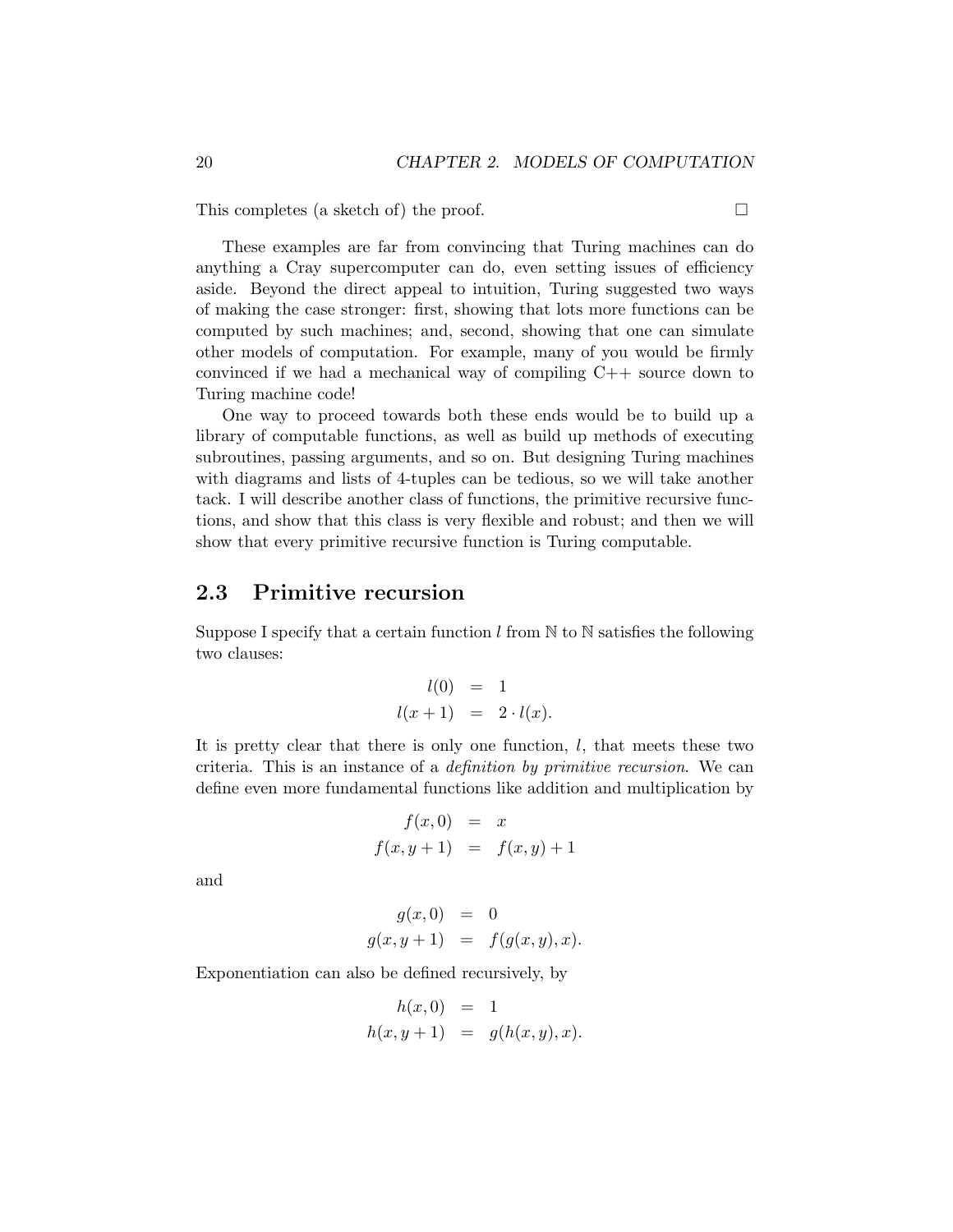We can also compose functions to build more complex ones; for example,

$$
k(x) = x^{x} + (x+3) \cdot x
$$
  
=  $f(h(x, x), g(f(x, 3), x)).$ 

Remember that the arity of a function is the number of arguments. For convenience, I will consider a constant, like 7, to be a 0-ary function. (Send it zero arguments, and it returns 7.) The set of primitive recursive functions is the set of functions from  $\mathbb N$  to  $\mathbb N$  that you get if you start with 0 and the successor function,  $S(x) = x + 1$ , and iterate the two operations above, primitive recursion and composition. The idea is that primitive recursive functions are defined in a very straightforward and explicit way, so that it is intuitively clear that each one can be computed using finite means.

We will need to be more precise in our formulation. If  $f$  is a  $k$ -ary function and  $g_0, \ldots, g_{k-1}$  are *l*-ary functions on the natural numbers, the composition of f with  $g_0, \ldots, g_{k-1}$  is the l-ary function h defined by

$$
h(x_0,\ldots,x_{l-1})=f(g_0(x_0,\ldots,x_{l-1}),\ldots,g_{k-1}(x_0,\ldots,x_{l-1})).
$$

And if  $f(z_0, \ldots, z_{k-1})$  is a k-ary function and  $g(x, y, z_0, \ldots, z_{k-1})$  is a  $k+2$ ary function, then the function defined by primitive recursion from f and g is the  $k + 1$ -ary function h, defined by the equations

$$
h(0, z_0, \ldots, z_{k-1}) = f(z_0, \ldots, z_{k-1})
$$
  

$$
h(x+1, z_0, \ldots, z_{k-1}) = g(x, h(x, z_0, \ldots, z_{k-1}), z_0, \ldots, z_{k-1})
$$

In addition to the constant, 0, and the successor function,  $S(x)$ , we will include among primitive recursive functions the projection functions,

$$
P_i^n(x_0,\ldots,x_{n-1})=x_i,
$$

for each natural number n and  $i < n$ . In the end, we have the following:

**Definition 2.3.1** The set of primitive recursive functions is the set of functions of various arities from the set of natural numbers to the set of natural numbers, defined inductively by the following clauses:

- The constant, 0, is primitive recursive.
- The successor function, S, is primitive recursive.
- Each projection function  $P_i^n$  is primitive recursive.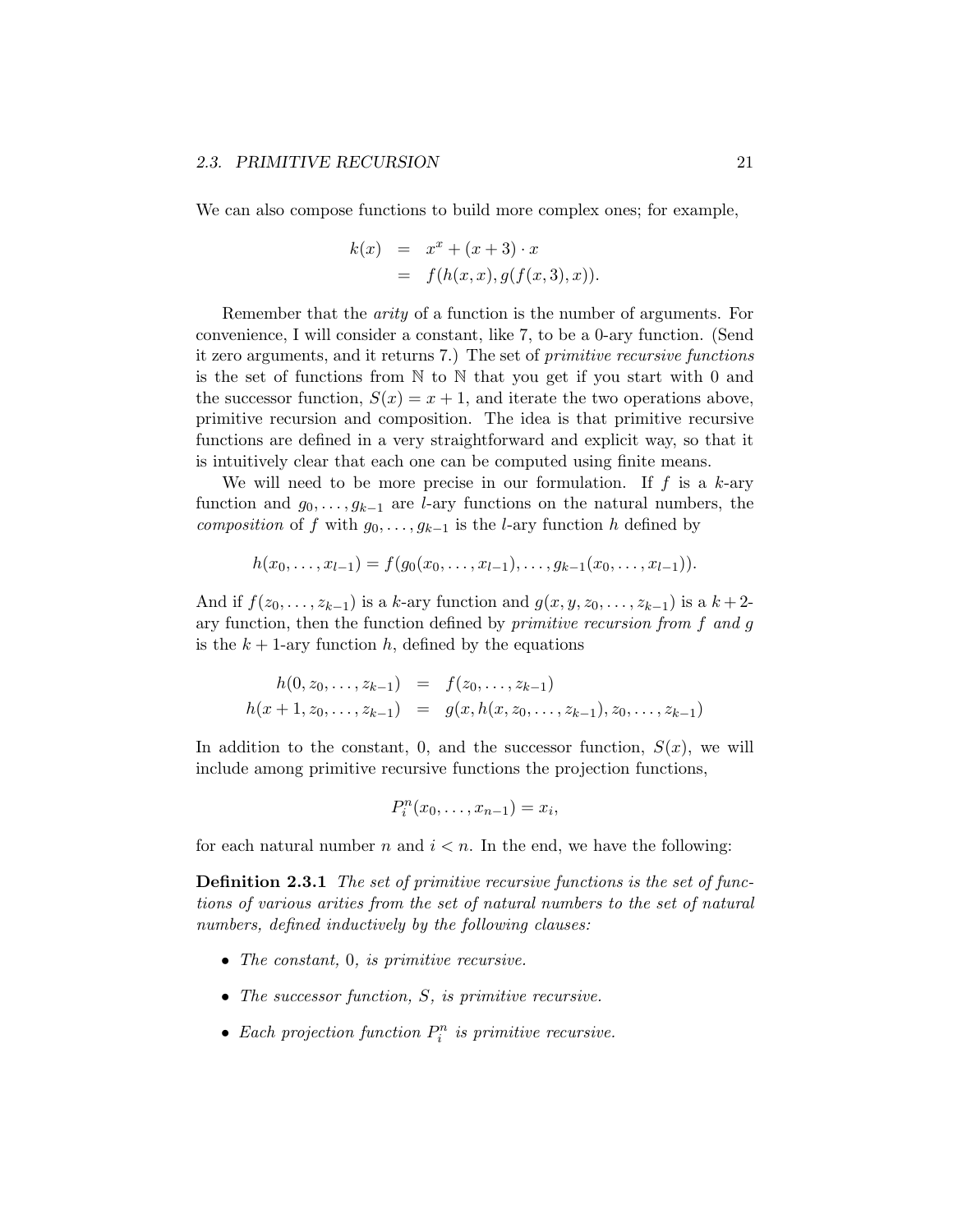- If f is a k-ary primitive recursive function and  $g_0, \ldots, g_{k-1}$  are l-ary primitive recursive functions, then the composition of f with  $g_0, \ldots, g_{k-1}$ is primitive recursive.
- If f is a k-ary primitive recursive function and g is a  $k+2$ -ary primitive recursive function, then the function defined by primitive recursion from f and g is primitive recursive.

Put more concisely, the set of primitive recursive functions is the smallest set containing the constant 0, the successor function, and projection functions, and closed under composition and primitive recursion.

Another way of describing the set of primitive recursive functions keeps track of the "stage" at which a function enters the set. Let  $S_0$  denote the set of starting functions: zero, successor, and the projections. Once  $S_i$  has been defined, let  $S_{i+1}$  be the set of all functions you get by applying a single instance of composition or primitive recursion to functions in  $S_i$ . Then

$$
S = \bigcup_{i \in \mathbb{N}} S_i
$$

is the set of primitive recursive functions

Our definition of composition may seem too rigid, since  $g_0, \ldots, g_{k-1}$  are all required to have the same arity,  $l$ . But adding the projection functions provides the desired flexibility. For example, suppose  $f$  and  $g$  are ternary functions and  $h$  is the binary function defined by

$$
h(x, y) = f(x, g(x, x, y), y).
$$

Then the definition of h can be rewritten with the projection functions, as

$$
h(x,y) = f(P_0^2(x,y), g(P_0^2(x,y), P_0^2(x,y), P_1^2(x,y)), P_1^2(x,y)).
$$

Then h is the composition of f with  $P_0^2$ , l,  $P_1^2$ , where

$$
l(x, y) = g(P_0^2(x, y), P_0^2(x, y), P_1^2(x, y)),
$$

i.e. l is the composition of g with  $P_0^2, P_0^2, P_1^2$ .

For another example, let us consider one of the informal examples given at the beginning of this section, namely, addition. This is described recursively by the following two equations:

$$
x + 0 = x
$$
  

$$
x + (y + 1) = S(x + y).
$$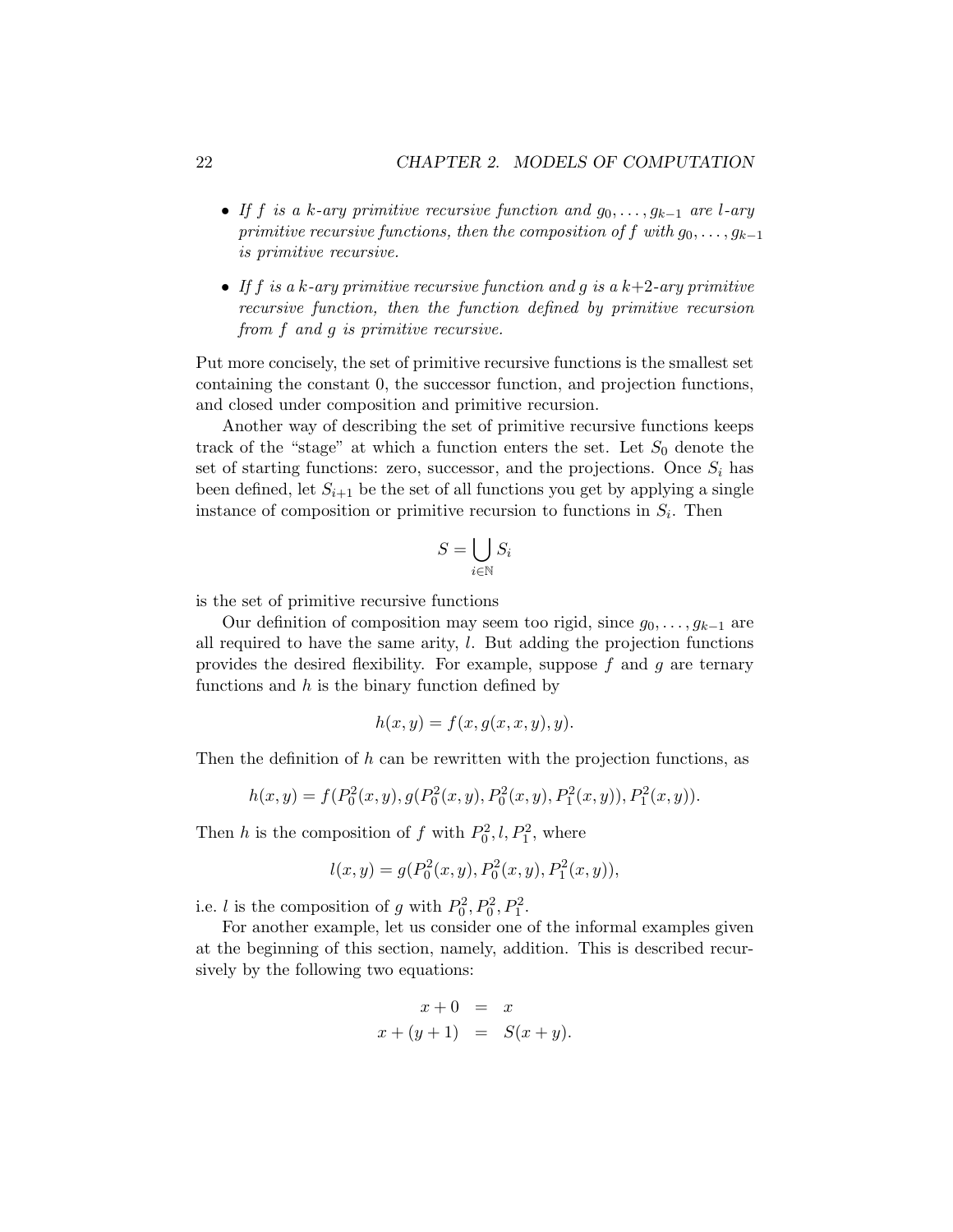In other words, addition is the function  $g$  defined recursively by the equations

$$
g(0, x) = x
$$
  

$$
g(y+1, x) = S(g(y, x)).
$$

But even this is not a strict primitive recursive definition; we need to put it in the form

$$
g(0,x) = k(x)
$$
  

$$
g(y+1,x) = h(y,g(y,x),x)
$$

for some 1-ary primitive recursive function  $k$  and some 3-ary primitive recursive function h. We can take k to be  $P_0^1$ , and we can define h using composition,

$$
h(y, w, x) = S(P13(y, w, x)).
$$

The function  $h$ , being the composition of basic primitive recursive functions, is primitive recursive; and hence so is  $q$ . (Note that, strictly speaking, we have defined the function  $q(y, x)$  meeting the recursive specification of  $x + y$ ; in other words, the variables are in a different order. Luckily, addition is commutative, so here the difference is not important; otherwise, we could define the function  $g'$  by

$$
g'(x, y) = g(P_1^2(y, x)), P_0^2(y, x)) = g(y, x),
$$

using composition.)

As you can see, using the strict definition of primitive recursion is a pain in the neck. I will make you do it once or twice for homework. After that, both you and I can use more lax presentations like the definition of addition above, confident that the details can, in principle, be filled in.

One advantage to having the precise description of the primitive recursive functions is that we can be systematic in describing them. For example, we can assign a "notation" to each such function, as follows. Use symbols 0,  $S$ , and  $P_i^n$  for zero, successor, and the projections. Now suppose f is defined by composition from a k-ary function h and l-ary functions  $g_0, \ldots, g_{k-1}$ , and we have assigned notations  $H, G_0, \ldots, G_{k-1}$  to the latter functions. Then, using a new symbol  $Comp_{k,l}$ , we can denote the function f by  $Comp_{k,l}[H, G_0, \ldots, G_{k-1}].$  For the functions defined by primitive recursion, we can use analogous notations of the form  $Rec_k[G, H]$ , where k denotes that arity of the function being defined. With this setup, we can denote the addition function by

$$
Rec_2[P_0^1, Comp_{1,3}[S, P_1^3]].
$$

Having these notations will prove useful later on.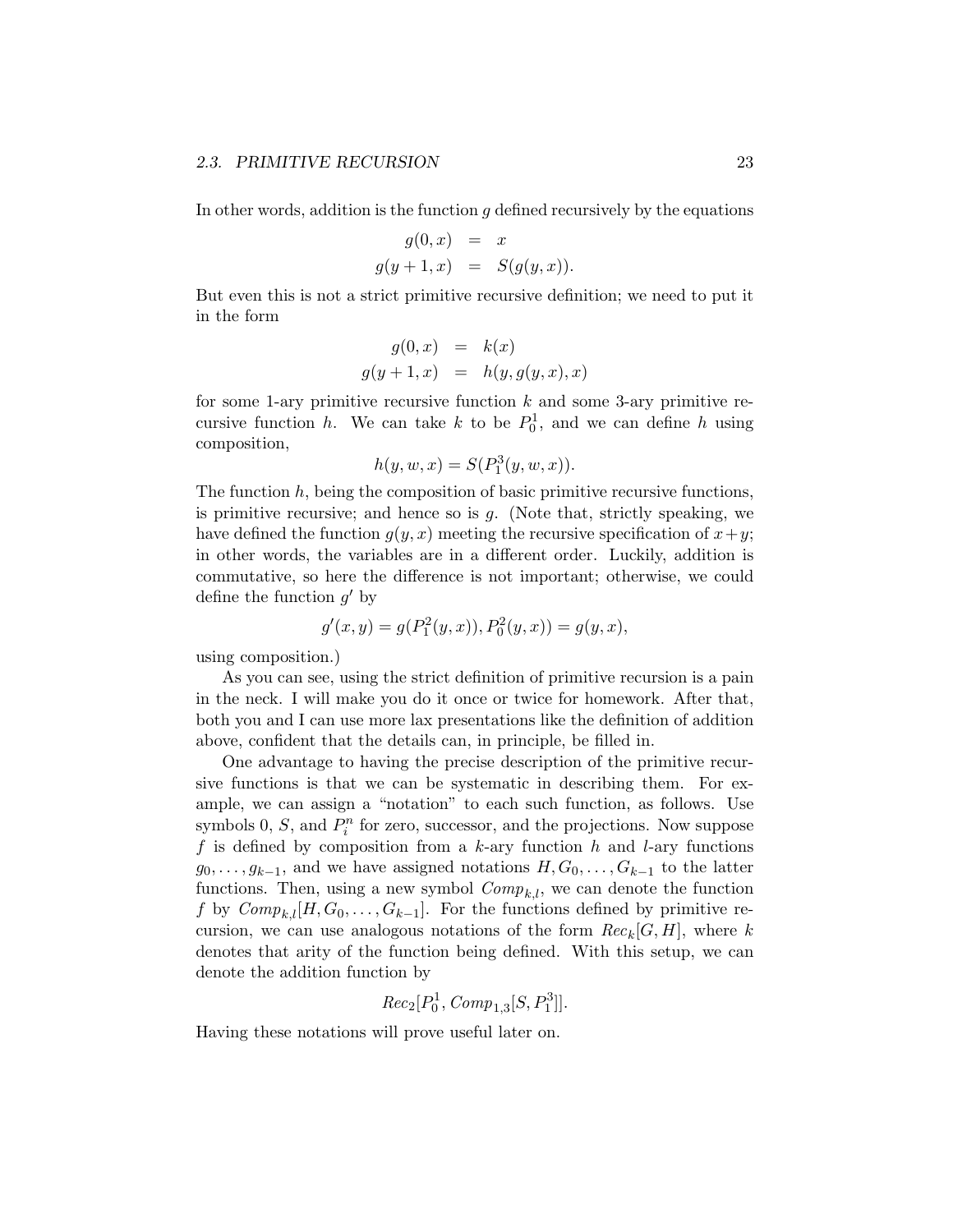#### 2.4 Some primitive recursive functions

Here are some examples of primitive recursive functions:

- Constants: for each natural number  $n, n$  is a 0-ary primitive recursive function, since it is equal to  $S(S(\ldots S(0)))$ .
- The identity function:  $id(x) = x$ , i.e.  $P_0^1$
- Addition,  $x + y$
- Multiplication,  $x \cdot y$
- Exponentiation,  $x^y$  (with  $0^0$  defined to be 1)
- Factorial,  $x!$
- The predecessor function,  $pred(x)$ , defined by

$$
pred(0) = 0, \quad pred(x + 1) = x
$$

• Truncated subtraction,  $x \div y$ , defined by

$$
x - 0 = x, \quad x - (y + 1) = pred(x - y)
$$

• Maximum,  $max(x, y)$ , defined by

$$
\max(x, y) = x + (y - x)
$$

- Minimum,  $min(x, y)$
- Distance between x and y,  $|x-y|$

The set of primitive recursive functions is further closed under the following two operations:

• Finite sums: if  $f(x, \vec{z})$  is primitive recursive, then so is the function

$$
g(y, \vec{z}) \equiv \Sigma_{x=0}^{y} f(x, \vec{z}).
$$

• Finite products: if  $f(x, \vec{z})$  is primitive recursive, then so is the function

$$
h(y, \vec{z}) \equiv \Pi_{x=0}^{y} f(x, \vec{z}).
$$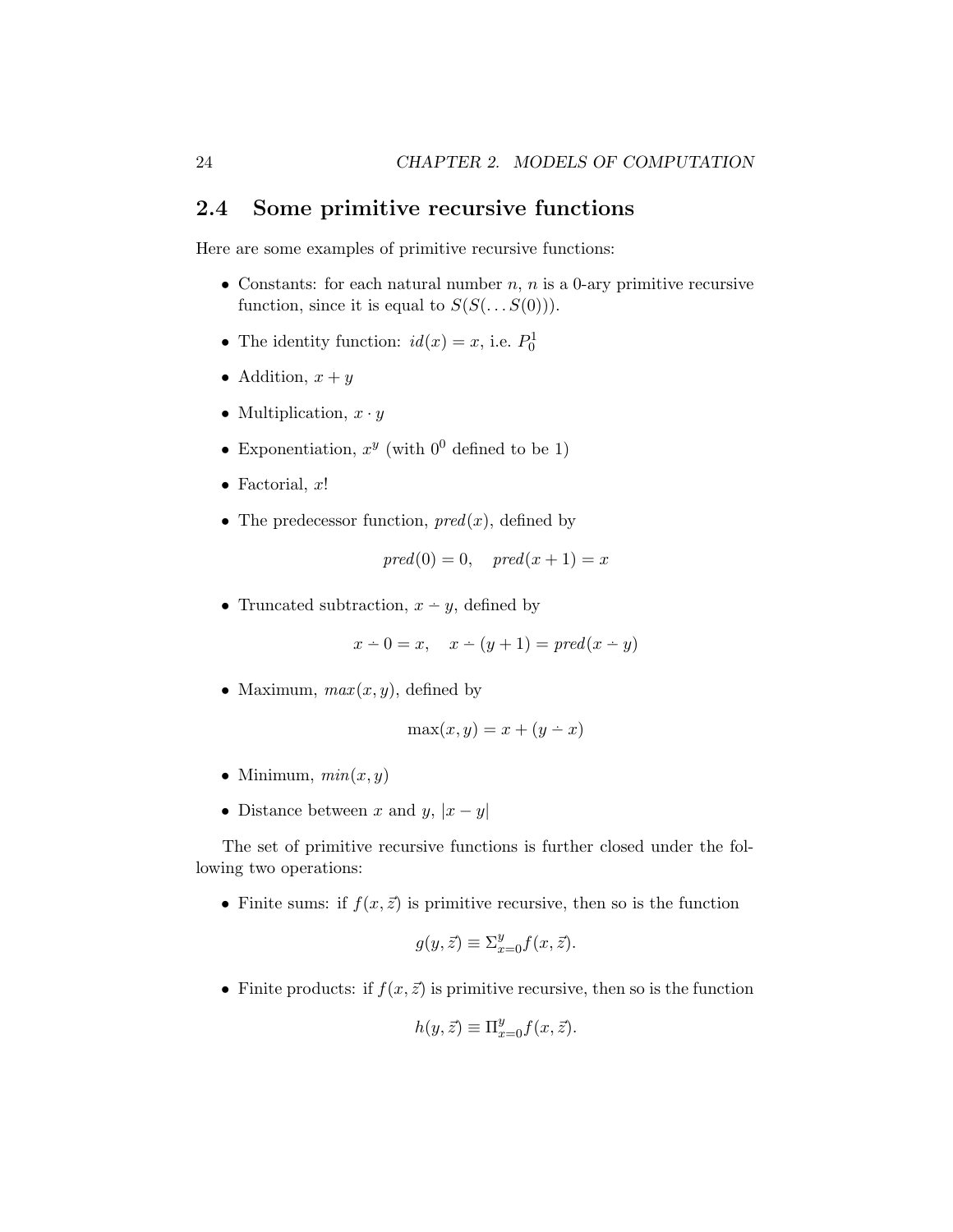For example, finite sums are defined recursively by the equations

$$
g(0, \vec{z}) = f(0, \vec{z}), \quad g(y+1, \vec{z}) = g(y, \vec{z}) + f(y+1, \vec{z}).
$$

We can also define boolean operations, where 1 stands for true, and 0 for false:

- Negation,  $not(x) = 1 x$
- Conjunction,  $and(x, y) = x \cdot y$

Other classical boolean operations like  $or(x, y)$  and  $implies(x, y)$  can be defined from these in the usual way.

A relation  $R(\vec{x})$  is said to be primitive recursive if its characteristic function,

$$
\chi_R(\vec{x}) = \begin{cases} 1 & \text{if } R(\vec{x}) \\ 0 & \text{otherwise} \end{cases}
$$

is primitive recursive. In other words, when one speaks of a primitive recursive relation  $R(\vec{x})$ , one is referring to a relation of the form  $\chi_R(\vec{x}) = 1$ , where  $\chi_R$  is a primitive recursive function which, on any input, returns either 1 or 0. For example, the relation

• Zero $(x)$ , which holds if and only if  $x = 0$ ,

corresponds to the function  $\chi_{Zero}$ , defined using primitive recursion by

$$
\chi_{Zero}(0) = 1, \quad \chi_{Zero}(x+1) = 0.
$$

It should be clear that one can compose relations with other primitive recursive functions. So the following are also primitive recursive:

- The equality relation,  $x = y$ , defined by  $Zero(|x y|)$
- The less-than relation,  $x \leq y$ , defined by  $Zero(x y)$

Furthermore, the set of primitive recursive relations is closed under boolean operations:

- Negation,  $\neg P$
- Conjunction,  $P \wedge Q$
- Disjunction,  $P \vee Q$
- Implication  $P \to Q$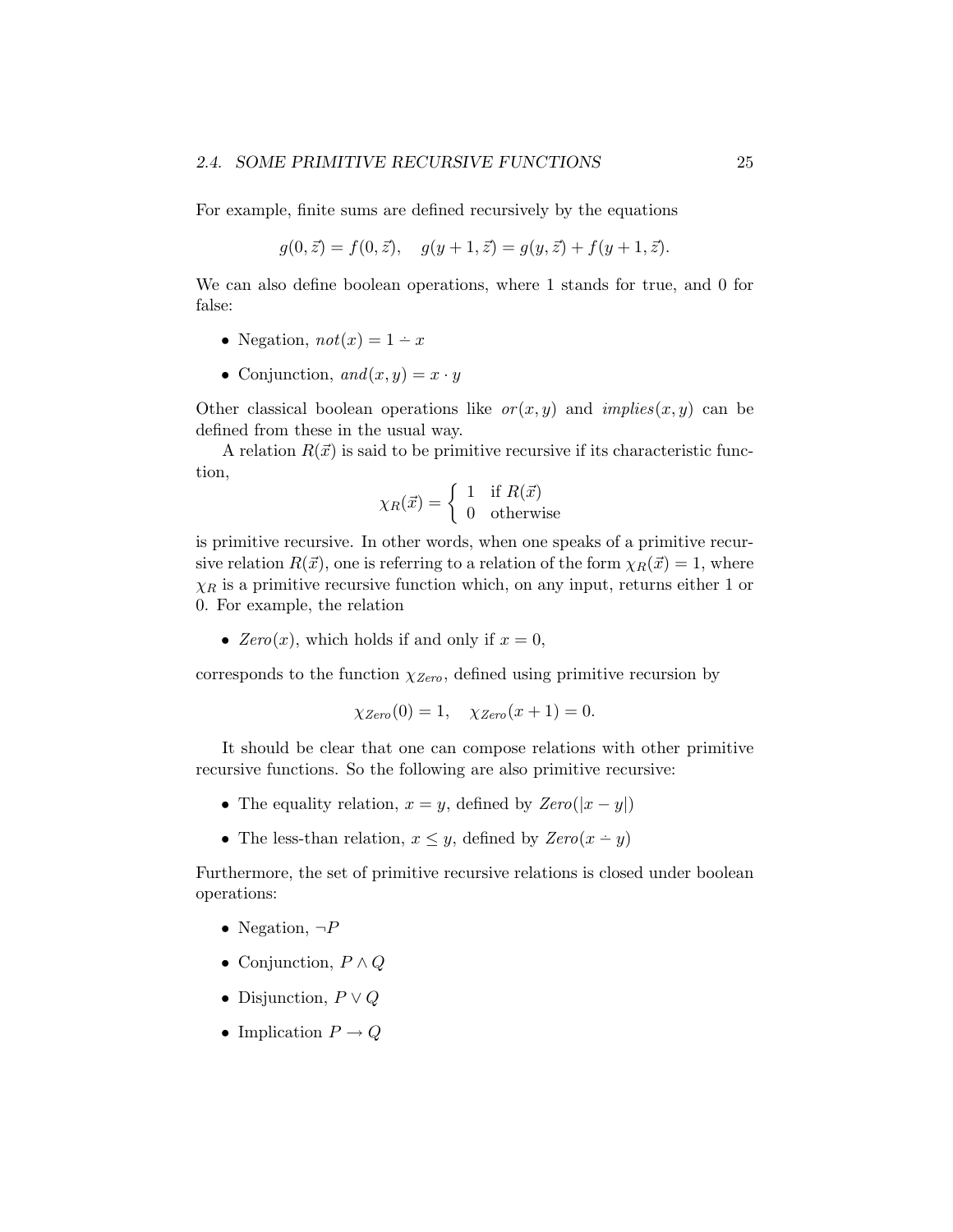One can also define relations using bounded quantification:

• Bounded universal quantification: if  $R(x, \vec{z})$  is a primitive recursive relation, then so is the relation

$$
\forall x < y \; R(x, \vec{z})
$$

which holds if and only if  $R(x, \vec{z})$  holds for every x less than y.

• Bounded existential quantification: if  $R(x, \vec{z})$  is a primitive recursive relation, then so is

$$
\exists x < y \; R(x, \vec{z}).
$$

By convention, we take expressions of the form  $\forall x < 0 \ R(x, \vec{z})$  to be true (for the trivial reason that there are no x less than 0) and  $\exists x < 0 \ R(x, \vec{z})$ to be false. A universal quantifier functions just like a finite product; it can also be defined directly by

$$
g(0, \vec{z}) = 1
$$
,  $g(y + 1, \vec{z}) = \chi_{and}(g(y, \vec{z}), \chi_R(y, \vec{z}))$ .

Bounded existential quantification can similarly be defined using or . Alternatively, it can be defined from bounded universal quantification, using the equivalence,  $\exists x \leq y \varphi \equiv \neg \forall x \leq y \neg \varphi$ . Note that, for example, a bounded quantifier of the form  $\exists x \leq y$  is equivalent to  $\exists x \leq y + 1$ .

Another useful primitive recursive function is:

• The conditional function,  $cond(x, y, z)$ , defined by

$$
cond(x, y, z) = \begin{cases} y & \text{if } x = 0\\ z & \text{otherwise} \end{cases}
$$

This is defined recursively by

$$
cond(0, y, z) = y, cond(x + 1, y, z) = z.
$$

One can use this to justify:

• Definition by cases: if  $g_0(\vec{x}), \ldots, g_m(\vec{x})$  are functions, and  $R_1(\vec{x}), \ldots, R_{m-1}(\vec{x})$ are relations, then the function  $f$  defined by

$$
f(\vec{x}) = \begin{cases} g_0(\vec{x}) & \text{if } R_0(\vec{x}) \\ g_1(\vec{x}) & \text{if } R_1(\vec{x}) \text{ and not } R_0(\vec{x}) \\ \vdots & \\ g_{m-1}(\vec{x}) & \text{if } R_{m-1}(\vec{x}) \text{ and none of the previous hold} \\ g_m(\vec{x}) & \text{otherwise} \end{cases}
$$

is also primitive recursive.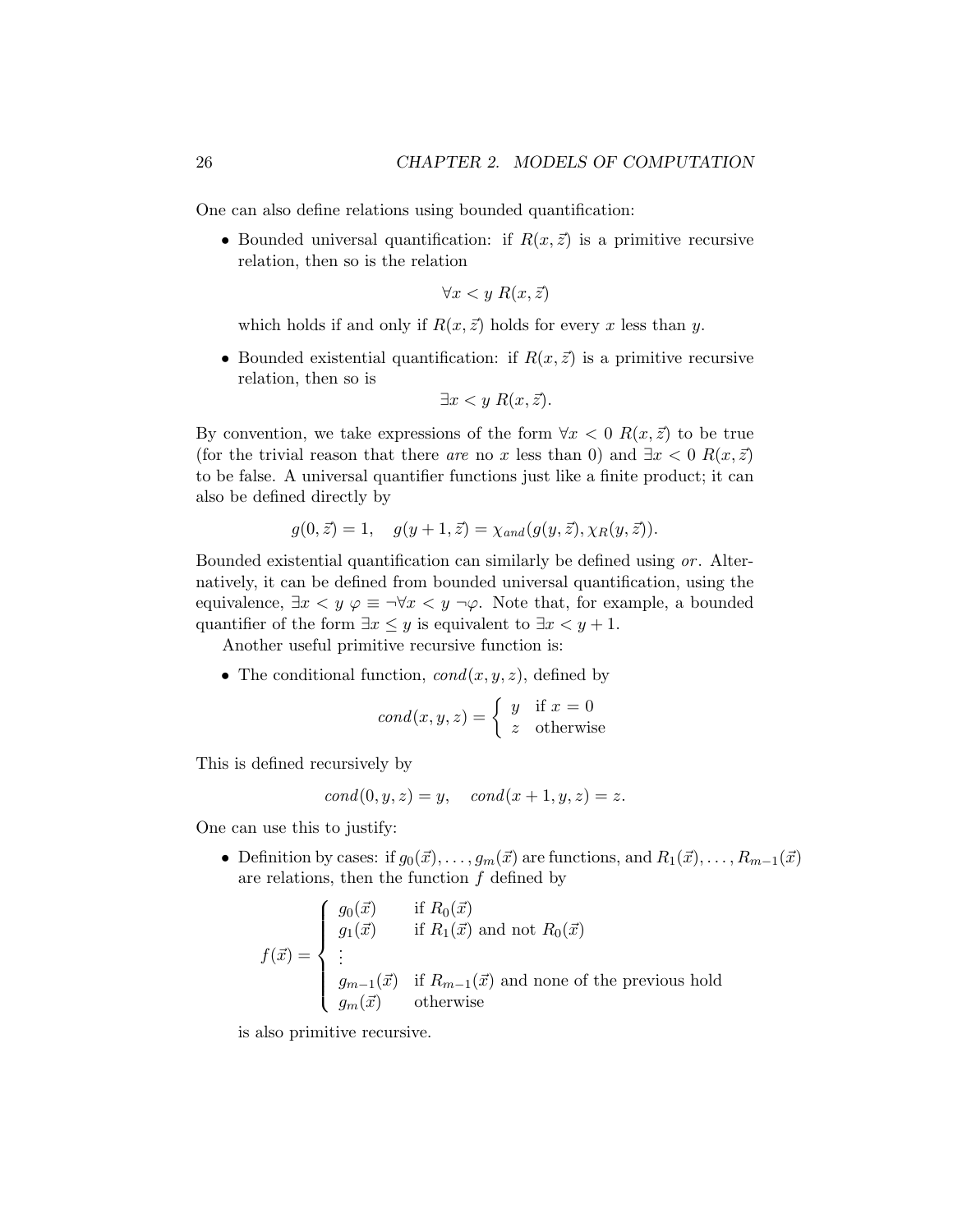When  $m = 1$ , this is just the the function defined by

$$
f(\vec{x}) = cond(\chi_{\neg R_0}(\vec{x}), g_0(\vec{x}), g_1(\vec{x})).
$$

For m greater than 1, one can just compose definitions of this form. We will also make good use of bounded minimization:

• Bounded minimization: if  $R(x, \vec{z})$  is primitive recursive, so is the function  $f(y, \vec{z})$ , written

$$
min x < y R(x, \vec{z}),
$$

which returns the least x less than y such that  $R(x, \vec{z})$  holds, if there is one, and 0 otherwise.

The choice of "0 otherwise" is somewhat arbitrary. It is easier to recursively define a function that returns the least x less than y such that  $R(x, \vec{z})$ holds, and y otherwise, and then define min from that. As with bounded quantification, min  $x \leq y$ ... can be understood as min  $x \leq y+1$ ...

All this provides us with a good deal of machinery to show that natural functions and relations are primitive recursive. For example, the following are all primitive recursive:

• The relation "x divides y", written  $x|y$ , defined by

$$
x|y \equiv \exists z \le y \ (x \cdot z = y).
$$

• The relation  $Prime(x)$ , which asserts that x is prime, defined by

$$
Prime(x) \equiv (x \ge 2 \land \forall y \le x \ (y|x \to y = 1 \lor y = x)).
$$

• The function  $nextPrime(x)$ , which returns the first prime number larger than  $x$ , defined by

$$
nextPrime(x) = min y \leq x! + 1(y > x \land Prime(y))
$$

Here we are relying on Euclid's proof of the fact that there is always a prime number between x and  $x! + 1$ .

• The function  $p(x)$ , returning the x<sup>th</sup> prime, defined by  $p(0) = 2$ ,  $p(x+)$ 1) =  $nextPrime(p(x))$ . For convenience we will write this as  $p_x$  (starting with 0; i.e.  $p_0 = 2$ ).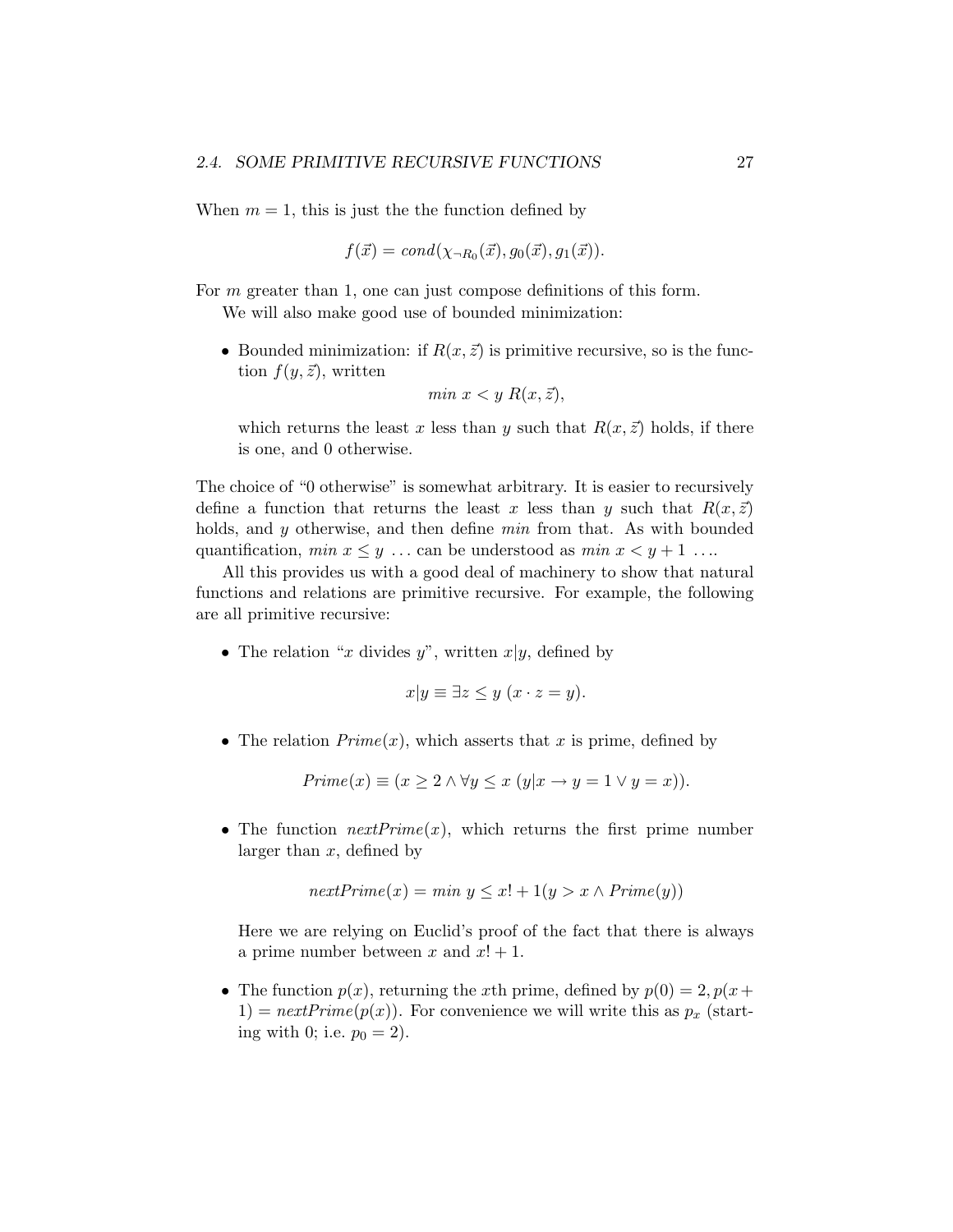We have seen that the set of primitive recursive functions is remarkably robust. But we will be able to do even more once we have developed an adequate means of handling sequences. I will identify finite sequences of natural numbers with natural numbers, in the following way: the sequence  $\langle a_0, a_1, a_2, \ldots, a_k \rangle$  corresponds to the number

$$
p_0^{a_0} \cdot p_1^{a_1} \cdot p_2^{a_2} \cdot \ldots \cdot p_k^{a_k+1}.
$$

I have added one to the last exponent, to guarantee that, for example, the sequences  $\langle 2, 7, 3 \rangle$  and  $\langle 2, 7, 3, 0, 0 \rangle$  have distinct numeric codes. I will take both 0 and 1 to code the empty sequence; for concreteness, let  $\emptyset$  denote 0. (This coding scheme is slightly different from the one used in the book.)

Let us define the following functions:

• length(s), which returns the length of the sequence s:

$$
length(s) = \begin{cases} 0 & \text{if } s = 0 \text{ or } s = 1\\ min \ i < s \ (p_i | s \land \forall j < s \\ (j > i \rightarrow p_j \ j s)) + 1 & \text{otherwise} \end{cases}
$$

Note that we need to bound the search on  $i$ ; clearly s provides an acceptable bound.

• append(s, a), which returns the result of appending a to the sequence s:

$$
append(s, a) = \begin{cases} 2^{a+1} & \text{if } s = 0 \text{ or } s = 1\\ \frac{s \cdot p_{length(s)}^{a+1}}{p_{length(s)-1}} & \text{otherwise} \end{cases}
$$

I will leave it to you to check that integer division can also be defined using minimization.

• element(s, i), which returns the i<sup>th</sup> element of s (where the initial element is called the 0th), or 0 if  $i$  is greater than or equal to the length of s:

$$
element(s, i) = \begin{cases} 0 & \text{if } i \geq length(s) \\ min \ j < s \ (p_i^{j+1} \ / s) - 1 & \text{if } i+1 = length(s) \\ min \ j < s \ (p_i^{j+1} \ / s) & \text{otherwise} \end{cases}
$$

I will now resort to more common notation for sequences. In particular, I will use  $(s)_i$  instead of *element* $(s, i)$ , and  $\langle s_0, \ldots, s_k \rangle$  to abbreviate  $append(append(...append(\emptyset,s_0)...),s_k).$  Note that if s has length k, the elements of s are  $(s)_0, \ldots, (s)_{k-1}$ .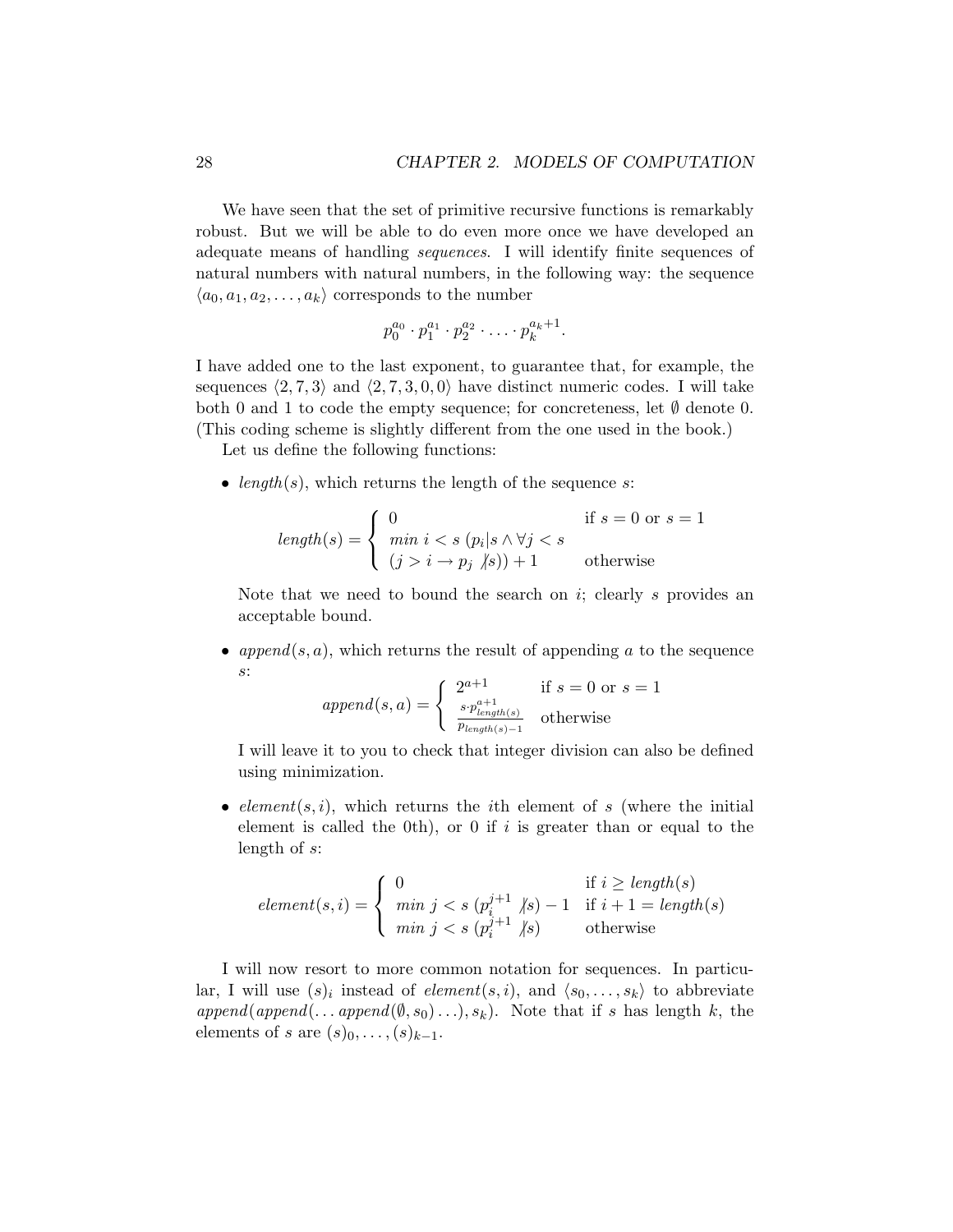It will be useful for us to be able to bound the numeric code of a sequence, in terms of its length and its largest element. Suppose s is a sequence of length  $k$ , each element of which is less than equal to some number  $x$ . Then s has at most k prime factors, each at most  $p_{k-1}$ , and each raised to at most  $x + 1$  in the prime factorization of s. In other words, if we define

$$
sequenceBound(x,k) = p_{k-1}^{k \cdot (x+1)},
$$

then the numeric code of the sequence, s, described above, is at most  $sequenceBound(x, k).$ 

Having such a bound on sequences gives us a way of defining new functions, using bounded search. For example, suppose we want to define the function  $concat(s, t)$ , which concatenates two sequences. One first option is to define a "helper" function  $hconcat(s, t, n)$  which concatenates the first n symbols of  $t$  to  $s$ . This function can be defined by primitive recursion, as follows:

- $hconcat(s, t, 0) = s$
- hconcat(s, t, n + 1) = append(hconcat(s, t, n),  $(t)_n$ )

Then we can define concat by

$$
concat(s, t) = hconcat(s, t, length(t)).
$$

But using bounded search, we can be lazy. All we need to do is write down a primitive recursive specification of the object (number) we are looking for, and a bound on how far to look. The following works:

$$
concat(s, t) = min \ v < sequenceBound(s + t, length(s) + length(t))
$$
\n
$$
(length(v) = length(s) + length(t) \land
$$
\n
$$
\forall i < length(s) \ ((v)_i = (s)_i) \land \forall j < length(t) \ ((v)_{length(s)+j} = (t)_j))
$$

I will write  $\hat{s}$ <sup>t</sup> instead of *concat*( $s$ ,  $t$ ).

Using pairing and sequencing, we can go on to justify more exotic (and useful) forms of primitive recursion. For example, it is often useful to define two more functions simultaneously, such as in the following definition:

$$
f_0(0, \vec{z}) = k_0(\vec{z})
$$
  
\n
$$
f_1(0, \vec{z}) = k_1(\vec{z})
$$
  
\n
$$
f_0(x+1, \vec{z}) = h_0(x, f_0(x, \vec{z}), f_1(x, \vec{z}), \vec{z})
$$
  
\n
$$
f_1(x+1, \vec{z}) = h_1(x, f_0(x, \vec{z}), f_1(x, \vec{z}), \vec{z})
$$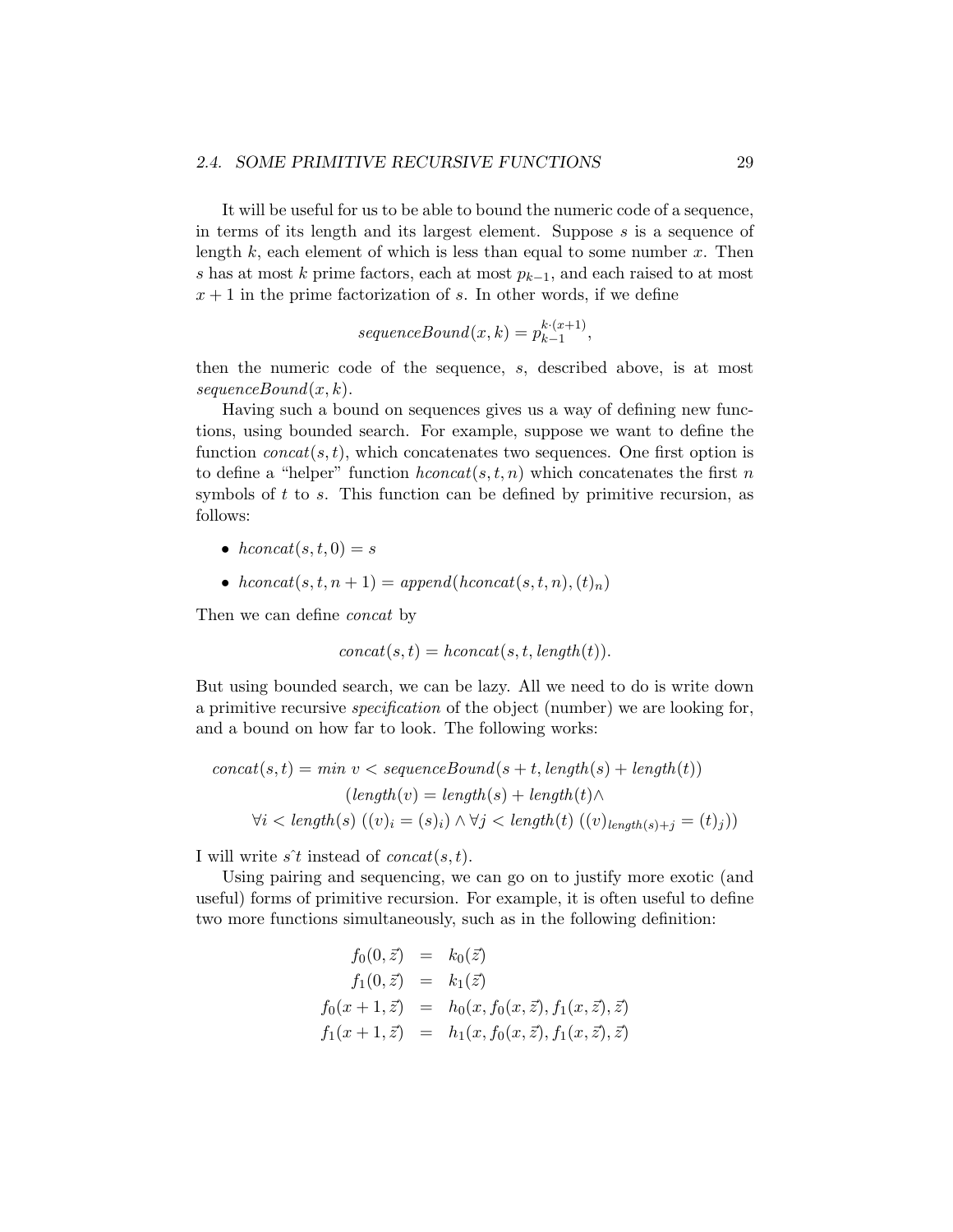This is an instance of simultaneous recursion. Another useful way of defining functions is to give the value of  $f(x + 1, \vec{z})$  in terms of all the values  $f(0, \vec{z}), \ldots, f(x, \vec{z})$ , as in the following definition:

$$
f(0, \vec{z}) = g(\vec{z})
$$
  

$$
f(x+1, \vec{z}) = h(x, \langle f(0, \vec{z}), \dots, f(x, \vec{z}) \rangle, \vec{z}).
$$

The following schema captures this idea more succinctly:

$$
f(x, \vec{z}) = h(x, \langle f(0, \vec{z}), \dots, f(x - 1, \vec{z}) \rangle)
$$

with the understanding that the second argument to h is just the empty sequence when  $x$  is 0. In either formulation, the idea is that in computing the "successor step," the function  $f$  can make use of the entire sequence of values computed so far. This is known as a course-of-values recursion. For a particular example, it can be used to justify the following type of definition:

$$
f(x, \vec{z}) = \begin{cases} h(x, f(k(x, \vec{z}), \vec{z}), \vec{z}) & \text{if } k(x, \vec{z}) < x \\ g(x, \vec{z}) & \text{otherwise} \end{cases}
$$

In other words, the value of  $f$  at  $x$  can be computed in terms of the value of f at any previous value, given by  $k$ .

You should think about how to obtain these functions using ordinary primitive recursion. One final version of primitive recursion is more flexible in that one is allowed to change the parameters (side values) along the way:

$$
f(0, \vec{z}) = g(\vec{z})
$$
  

$$
f(x+1, \vec{z}) = h(x, f(x, k(\vec{z})), \vec{z})
$$

This, too, can be simulated with ordinary primitive recursion. (Doing so is tricky. For a hint, try unwinding the computation by hand.)

Finally, notice that we can always extend our "universe" by defining additional objects in terms of the natural numbers, and defining primitive recursive functions that operate on them. For example, we can take an integer to be given by a pair  $\langle m, n \rangle$  of natural numbers, which, intuitively, represents the integer  $m - n$ . In other words, we say

$$
Integer(x) \equiv length(x) = 2
$$

and then we define the following:

• iequal $(x, y)$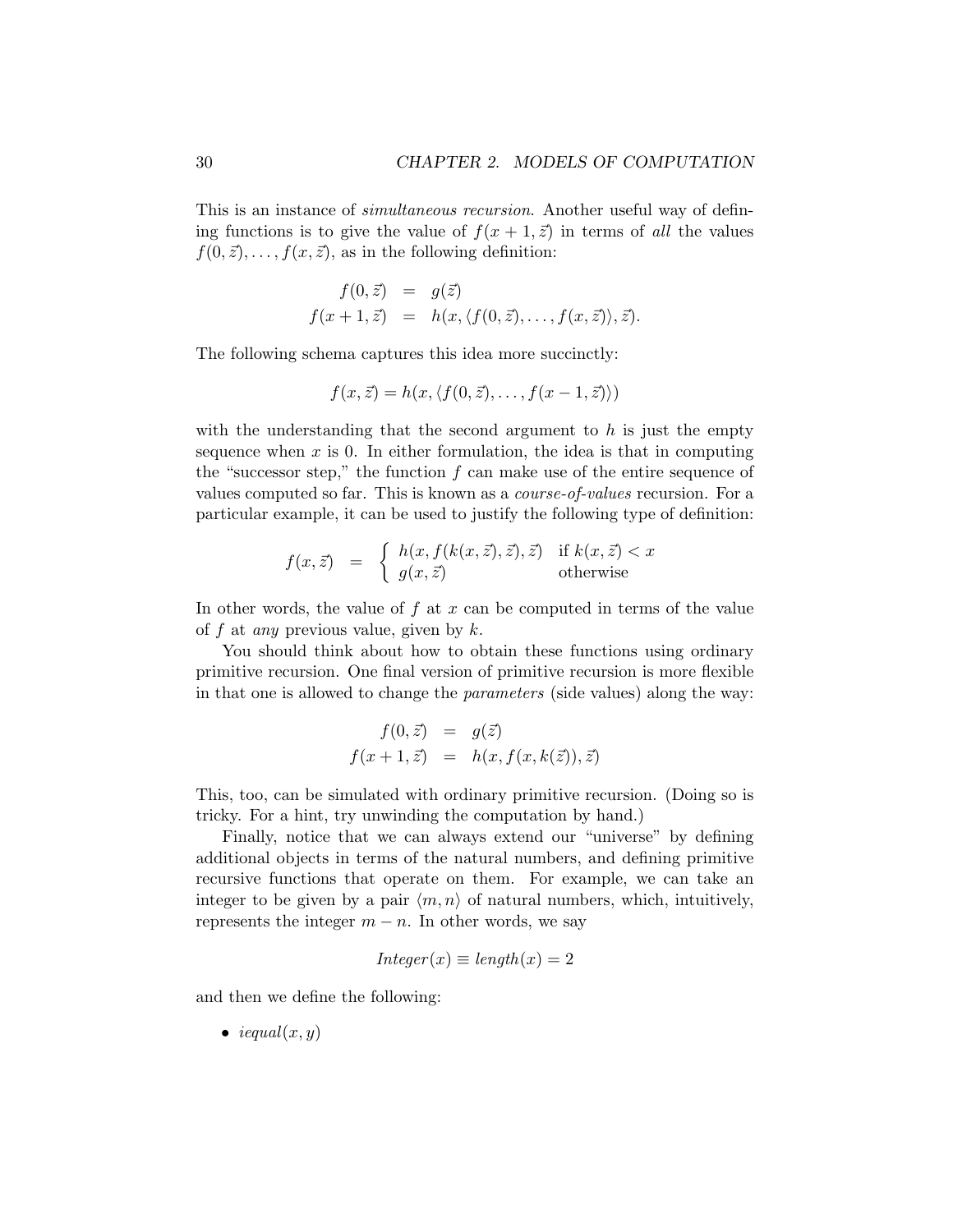- $\text{ } iplus(x, y)$
- $\bullet$  iminus $(x, y)$
- $i$ times $(x, y)$

Similarly, we can define a rational number to be a pair  $\langle x, y \rangle$  of integers with  $y \neq 0$ , representing the value  $x/y$ . And we can define *qequal*, *qplus*, *qminus*, qtimes, qdivides, and so on.

### 2.5 The recursive functions

We have seen that lots of functions are primitive recursive. Can we possibly have captured all the computable functions?

A moment's consideration shows that the answer is no. It should be intuitively clear that we can make a list of all the unary primitive recursive functions,  $f_0, f_1, f_2, \ldots$  such that we can effectively compute the value of  $f_x$ on input y; in other words, the function  $g(x, y)$ , defined by

$$
g(x, y) = f_x(y)
$$

is computable. But then so is the function

$$
h(x) = g(x, x) + 1
$$

$$
= f_x(x) + 1.
$$

For each primitive recursive function  $f_i$ , the value of h and  $f_i$  differ at i. So h is computable, but not primitive recursive; and one can say the same about g. This is a an "effective" version of Cantor's diagonalization argument.

(One can provide more explicit examples of computable functions that are not primitive recursive. For example, let the notation  $g^{n}(x)$  denote  $g(g(\ldots g(x)))$ , with n g's in all; and define a sequence  $g_0, g_1, \ldots$  of functions by

$$
g_0(x) = x + 1
$$
  

$$
g_{n+1}(x) = g_n^x(x)
$$

You can confirm that each function  $g_n$  is primitive recursive. Each successive function grows much faster than the one before;  $g_1(x)$  is equal to  $2x, g_2(x)$ is equal to  $2^x \cdot x$ , and  $g_3(x)$  grows roughly like an exponential stack of x 2's. Ackermann's function is essentially the function  $G(x) = g_x(x)$ , and one can show that this grows faster than any primitive recursive function.)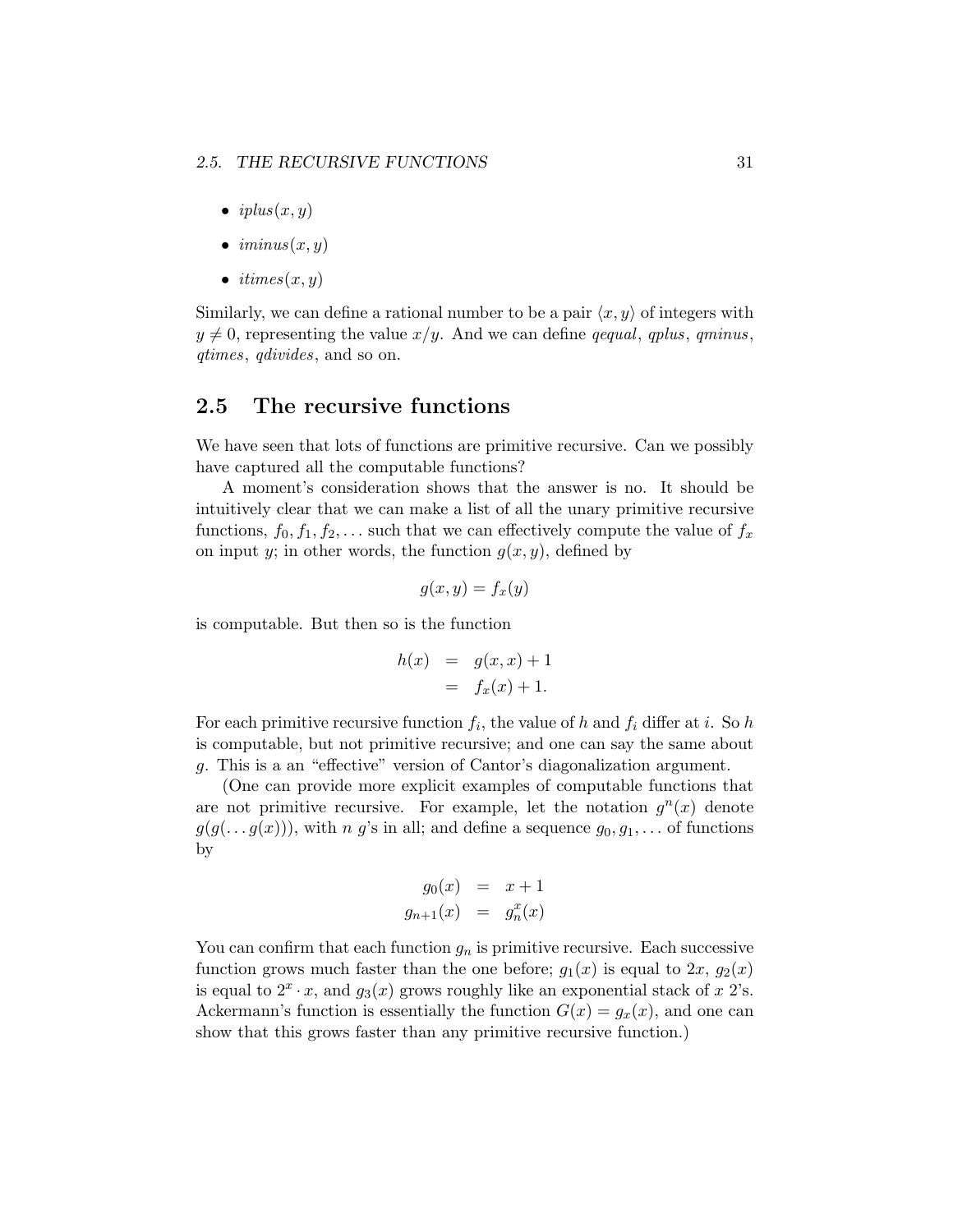Let me come back to this issue of enumerating the primitive recursive functions. Remember that we have assigned symbolic notations to each primitive recursive function; so it suffices to enumerate notations. We can assign a natural number  $#(F)$  to each notation F, recursively, as follows:

$$
\#(0) = \langle 0 \rangle
$$
  
\n
$$
\#(S) = \langle 1 \rangle
$$
  
\n
$$
\#(P_i^n) = \langle 2, n, i \rangle
$$
  
\n
$$
\#(Comp_{k,l}[H, G_0, \dots, G_{k-1}]) = \langle 3, k, l, \#(H), \#(G_0), \dots, \#(G_{k-1}) \rangle
$$
  
\n
$$
\#(Rec_l[G, H]) = \langle 4, l, \#(G), \#(H) \rangle
$$

Here I am using the fact that every sequence of numbers can be viewed as a natural number, using the codes from the last section. The upshot is that every code is assigned a natural number. Of course, some sequences (and hence some numbers) do not correspond to notations; but we can let  $f_i$  be the unary primitive recursive function with notation coded as  $i$ , if  $i$  codes such a notation; and the constant 0 function otherwise. The net result is that we have an explicit way of enumerating the unary primitive recursive functions.

(In fact, some functions, like the constant zero function, will appear more than once on the list. This is not just an artifact of our coding, but also a result of the fact that the constant zero function has more than one notation. We will later see that one can not computably avoid these repetitions; for example, there is no computable function that decides whether or not a given notation represents the constant zero function.)

We can now take the function  $g(x, y)$  to be given by  $f_x(y)$ , where  $f_x$  refers to the enumeration I have just described. How do we know that  $g(x, y)$  is computable? Intuitively, this is clear: to compute  $q(x, y)$ , first "unpack" x, and see if it a notation for a unary function; if it is, compute the value of that function on input y. Many of you will be convinced that (with some work!) one can write a program in  $C++$  that does this; and now we can appeal to the Church-Turing thesis, which says that anything that, intuitively, is computable can be computed by a Turing machine.

Of course, a more direct way to show that  $g(x, y)$  is computable is to describe a Turing machine that computes it, explicitly. This would, in particular, avoid the Church-Turing thesis and appeals to intuition. But, as noted above, working with Turing machines directly is unpleasant. Soon we will have built up enough machinery to show that  $q(x, y)$  is computable, appealing to a model of computation that can be simulated on a Turing machine: namely, the recursive functions.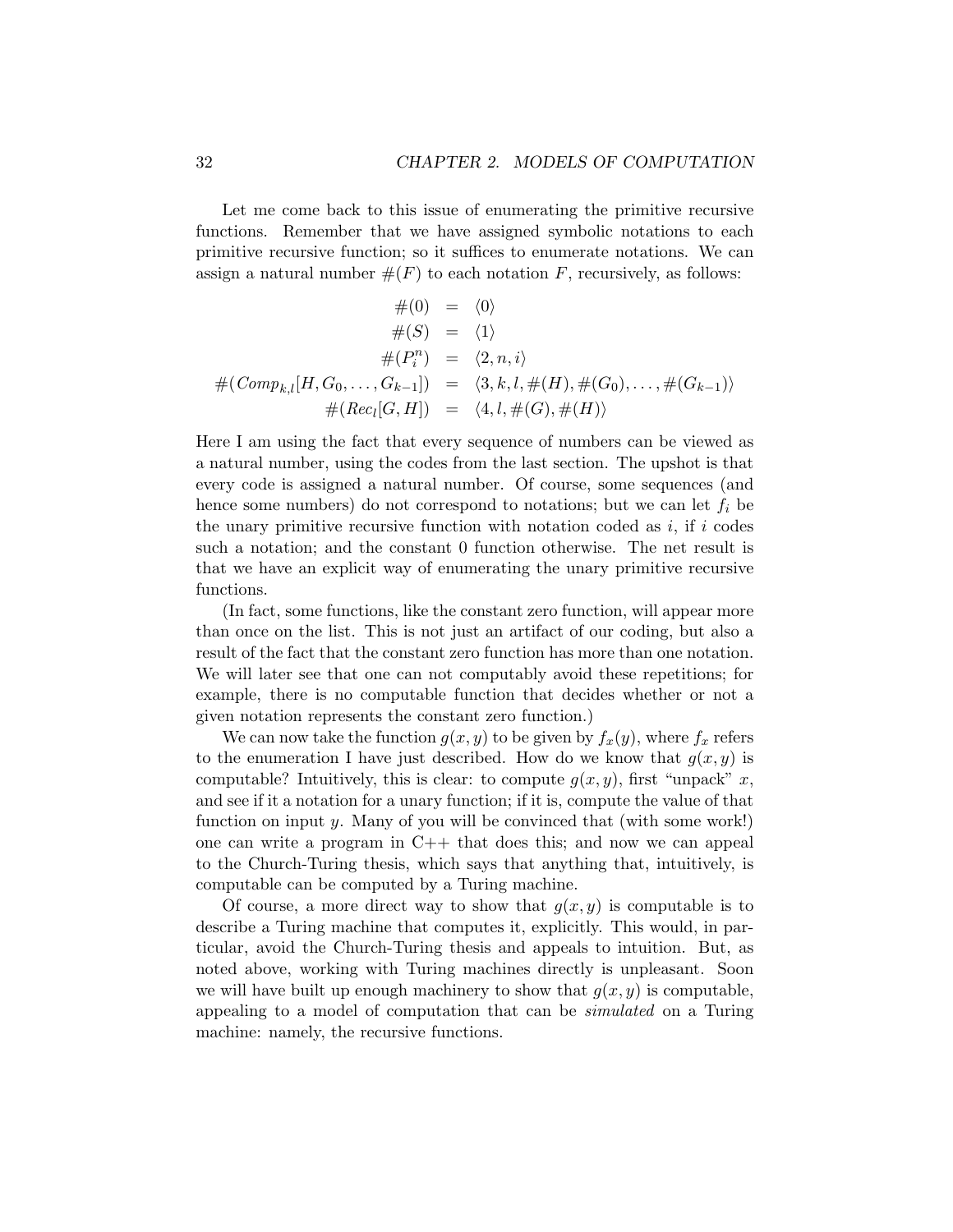#### 2.5. THE RECURSIVE FUNCTIONS 33

To motivate the definition of the recursive functions, note that our proof that there are computable functions that are not primitive recursive actually establishes much more. The argument was very simple: all we used was the fact was that it is possible to enumerate functions  $f_0, f_1, \ldots$  such that, as a function of x and y,  $f_x(y)$  is computable. So the argument applies to any class of functions that can be enumerated in such a way. This puts us in a bind: we would like to describe the computable functions explicitly; but any explicit description of a collection of computable functions cannot be exhaustive!

The way out is to allow *partial* functions to come into play. We will see that it is possible to enumerate the partial Turing computable functions; in fact, we already pretty much know that this is the case, since it is possible to enumerate Turing machines in a systematic way. We will come back to our diagonal argument later, and explore why it does not go through when partial functions are included.

The question is now this: what do we need to add to the primitive recursive functions to obtain all the partial recursive functions? We need to do two things:

- 1. Modify our definition of the primitive recursive functions to allow for partial functions as well.
- 2. Add something to the definition, so that some new partial functions are included.

The first is easy. As before, we will start with zero, successor, and projections, and close under composition and primitive recursion. The only difference is that we have to modify the definitions of composition and primitive recursion to allow for the possibility that some of the terms in the definition are not defined. If f and g are partial functions, I will write  $f(x) \downarrow$  to mean that f is defined at x, i.e. x is in the domain of f; and  $f(x) \uparrow$  to mean the opposite, i.e. that f is not defined at x. I will use  $f(x) \simeq g(x)$  to mean that either  $f(x)$  and  $g(x)$  are both undefined, or they are both defined and equal. We will these notations for more complicated terms, as well. We will adopt the convention that if h and  $g_0, \ldots, g_k$  are all partial functions, then

$$
h(g_0(\vec{x}),\ldots,g_k(\vec{x}))
$$

is defined if and only if each  $g_i$  is defined at  $\vec{x}$ , and h is defined at  $g_0(\vec{x}), \ldots, g_k(\vec{x})$ . With this understanding, the definitions of composition and primitive recursion for partial functions is just as above, except that we have to replace "=" by " $\simeq$ ".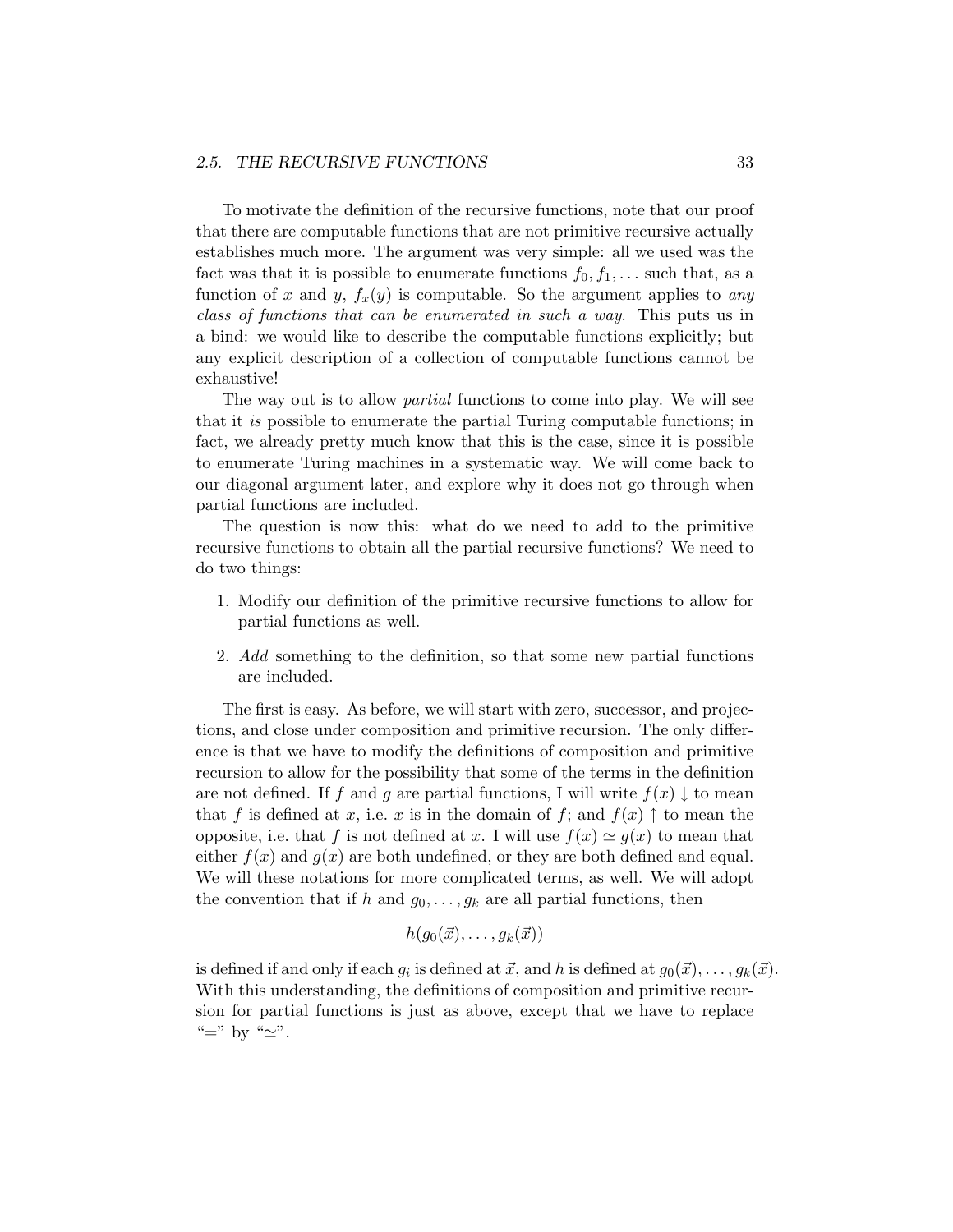What we will add to the definition of the primitive recursive functions to obtain partial functions is the unbounded search operator. If  $f(x, \vec{z})$  is any partial function on the natural numbers, define  $\mu x f(x, \vec{z})$  to be

the least x such that  $f(0, \vec{z}), f(1, \vec{z}), \ldots, f(x, \vec{z})$  are all defined, and  $f(x, \vec{z}) = 0$ , if such an x exists

with the understanding that  $\mu x f(x, \vec{z})$  is undefined otherwise. This defines  $\mu x f(x, \vec{z})$  uniquely.

Note that our definition makes no reference to Turing machines, or algorithms, or any specific computational model. But like composition and primitive recursion, there is an operational, computational intuition behind unbounded search. Remember that when it comes to the Turing computability of a partial function, arguments where the function is undefined correspond to inputs for which the computation does not halt. The procedure for computing  $\mu x \, f(x, \vec{z})$  will amount to this: compute  $f(0, \vec{z}), f(1, \vec{z}), f(2, \vec{z})$ until a value of 0 is returned. If any of the intermediate computations do not halt, however, neither does the computation of  $\mu x f(x, \vec{z})$ .

If  $R(x, \vec{z})$  is any relation,  $\mu x R(x, \vec{z})$  is defined to be  $\mu x (1-\chi_R(x, \vec{z}))$ . In other words,  $\mu x R(x, \vec{z})$  returns the least value of x such that  $R(x, \vec{z})$  holds. So, if  $f(x, \vec{z})$  is a total function,  $\mu x$   $f(x, \vec{z})$  is the same as  $\mu x$   $(f(x, \vec{z}) = 0)$ . But note that our original definition is more general, since it allows for the possibility that  $f(x, \vec{z})$  is not everywhere defined (whereas, in contrast, the characteristic function of a relation is always total).

Definition 2.5.1 The set of partial recursive functions is the smallest set of partial functions from the natural numbers to the natural numbers (of various arities) containing zero, successor, and projections, and closed under composition, primitive recursion, and unbounded search.

Of course, some of the partial recursive functions will happen to be total, i.e. defined at every input.

**Definition 2.5.2** The set of recursive functions is the set of partial recursive functions that are total.

A recursive function is sometimes called "total recursive" to emphasize that it is defined everywhere, and I may adopt this terminology on occasion. But remember that when I say "recursive" without further qualification, I mean "total recursive," by default.

There is another way to obtain a set of total functions. Say a total function  $f(x, \vec{z})$  is regular if for every sequence of natural numbers  $\vec{z}$ , there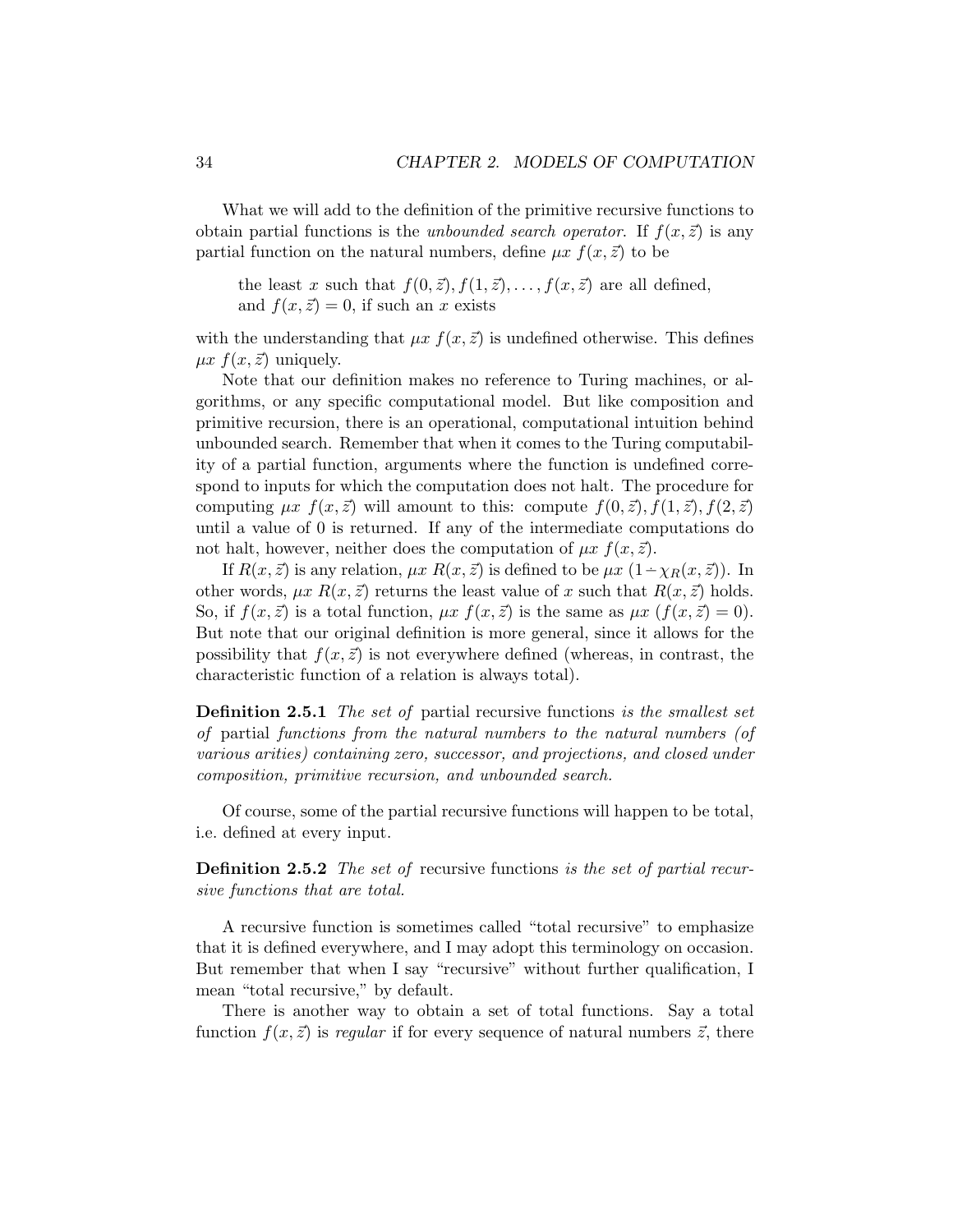is an x such that  $f(x, \vec{z}) = 0$ . In other words, the regular functions are exactly those functions to which one can apply unbounded search, and end up with a total function. One can, conservatively, restrict unbounded search to regular functions:

Definition 2.5.3 The set of general recursive functions is the smallest set of functions from the natural numbers to the natural numbers (of various arities) containing zero, successor, and projections, and closed under composition, primitive recursion, and unbounded search applied to regular functions.

Clearly every general recursive function is total. The difference between Definition 2.5.3 and the Definition 2.5.2 is that in the latter one is allowed to use partial recursive functions along the way; the only requirement is that the function you end up with at the end is total. So the word "general," a historic relic, is a misnomer; on the surface, the Definition 2.5.3 is less general than Definition 2.5.2. But, fortunately, we will soon see that the difference is illusory; though the definitions are different, the set of general recursive functions and the set of recursive functions are one and the same.

## 2.6 Recursive is equivalent to Turing computable

The aim of this section is to establish the following:

**Theorem 2.6.1** Every partial recursive function is a partial Turing computable function, and vice-versa.

Since the recursive functions are just the partial recursive functions that happen to be total, and similarly for the Turing computable functions, we have:

Corollary 2.6.2 Every recursive function is Turing computable, and viceversa.

There are two directions to proving Theorem 2.6.1. First, we will show that every partial recursive function is Turing computable. Then we will show that every Turing computable function is partial recursive.

For the first direction, recall the definition of the set of partial recursive functions as being the *smallest* set containing zero, successor, and projections, and closed under composition, primitive recursion, and unbounded search. To show that every partial recursive function is Turing computable,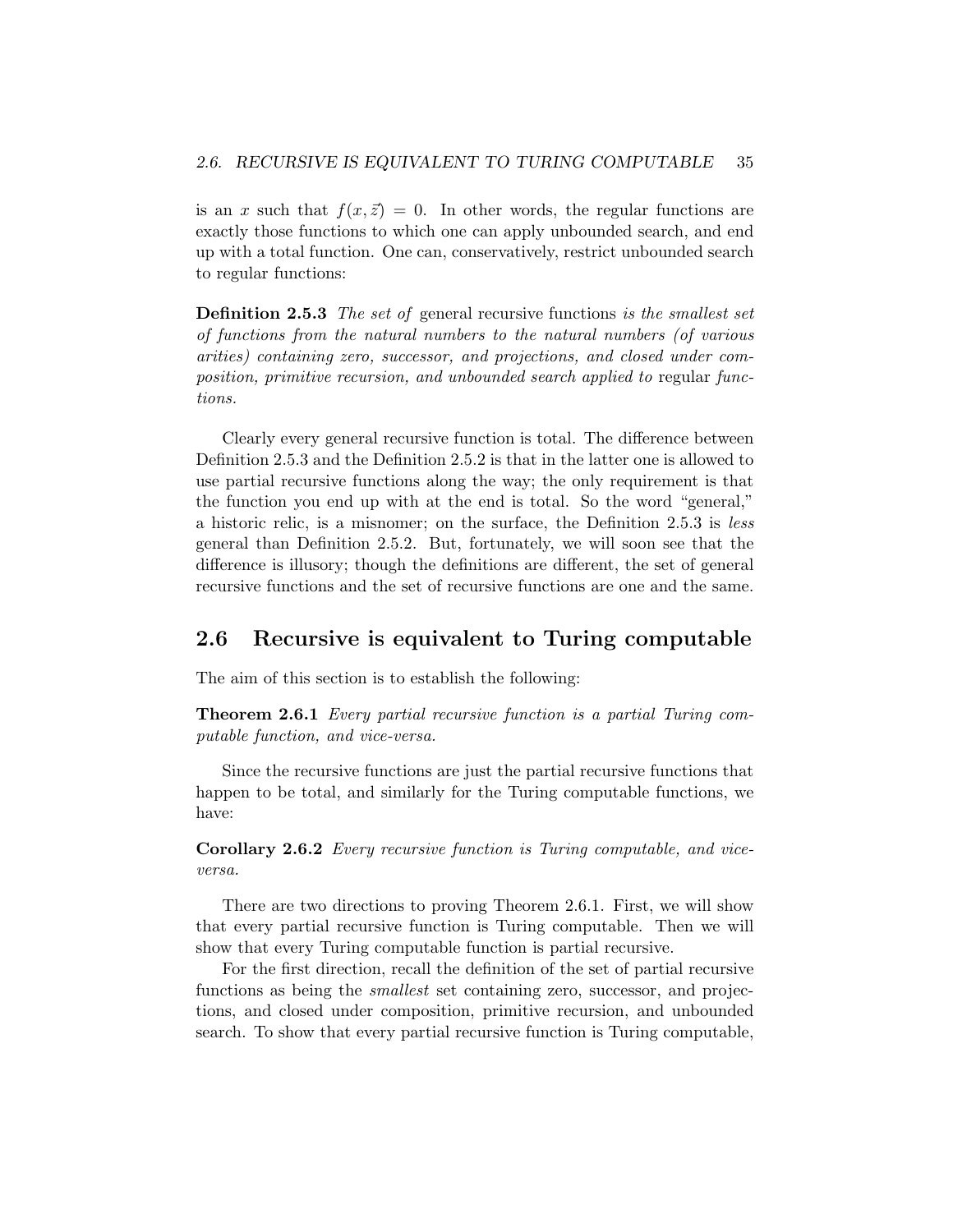it therefore suffices to show that the initial functions are Turing computable, and that the (partial) Turing computable functions are closed under these same operations. Indeed, we will show something slightly stronger: each initial function is computed by a Turing machine that never moves to the left of the start position, ends its computation on the same square on which it started, and leaves the tape after the output blank; and the set of functions computable in this way is closed under the relevant operations. I will follow the argument in the textbook.

Computing the constant zero is easy: just halt with a blank tape. Computing the successor function is also easy: again, just halt. Computing a projection function  $P_i^n$  is not much harder: just erase all the inputs other than the ith, copy the ith input to the beginning of the tape, and delete a single 1.

Closure under composition is slightly more interesting. Suppose  $f$  is the function defined by composition from  $h, g_0, \ldots, g_k$ , i.e.

$$
f(x_0,\ldots,x_l)\simeq h(g_0(x_0,\ldots,x_l),\ldots,g_k(x_0,\ldots,x_l)).
$$

Inductively, we have Turing machines  $M_h, M_{g_0}, \ldots, M_{g_k}$  computing  $h, g_0, \ldots, g_k$ , and we need to design a machine that computes  $f$ .

Our Turing machine begins with input  $1^{x_1+1}$ ,  $0, 1^{x_2+1}$ ,  $0, \ldots, 0, 1^{x_l+1}$ . Call this block I. The idea is to run each of the machines  $M_{g_0}, \ldots, M_{g_k}$  in turn on a copy of this input; and then run  $M_h$  on the sequence of outputs (remember that we have to add a 1 to each output). This is where we need to know that the activity of each Turing machine will not mess up information on the tape that lies to the left of the start position. Roughly put, the algorithm is as follows:

- Copy  $I: I, 0, I$
- Run machine  $M_{g_0}$ :  $I, 0, 1^{g_0(\vec{x})}$
- Add a 1:  $I$ , 0,  $1^{g_0(x_1)+1}$
- Copy  $I: I, 0, 1^{g_0(x_1)+1}, 0, I$
- Run machine  $M_{g_1}: I, 0, 1^{g_0(\vec{x})+1}, 0, 1^{g_1(\vec{x})}$
- Add a 1:  $I$ , 0,  $1^{g_0(\vec{x})+1}$ , 0,  $1^{g_1(\vec{x})+1}$
- $\bullet$  ...
- Run machine  $M_{g_k}: I, 0, 1^{g_0(\vec{x})+1}, 0, 1^{g_1(\vec{x})+1}, 0, \ldots, 0, 1^{g_k(\vec{x})}$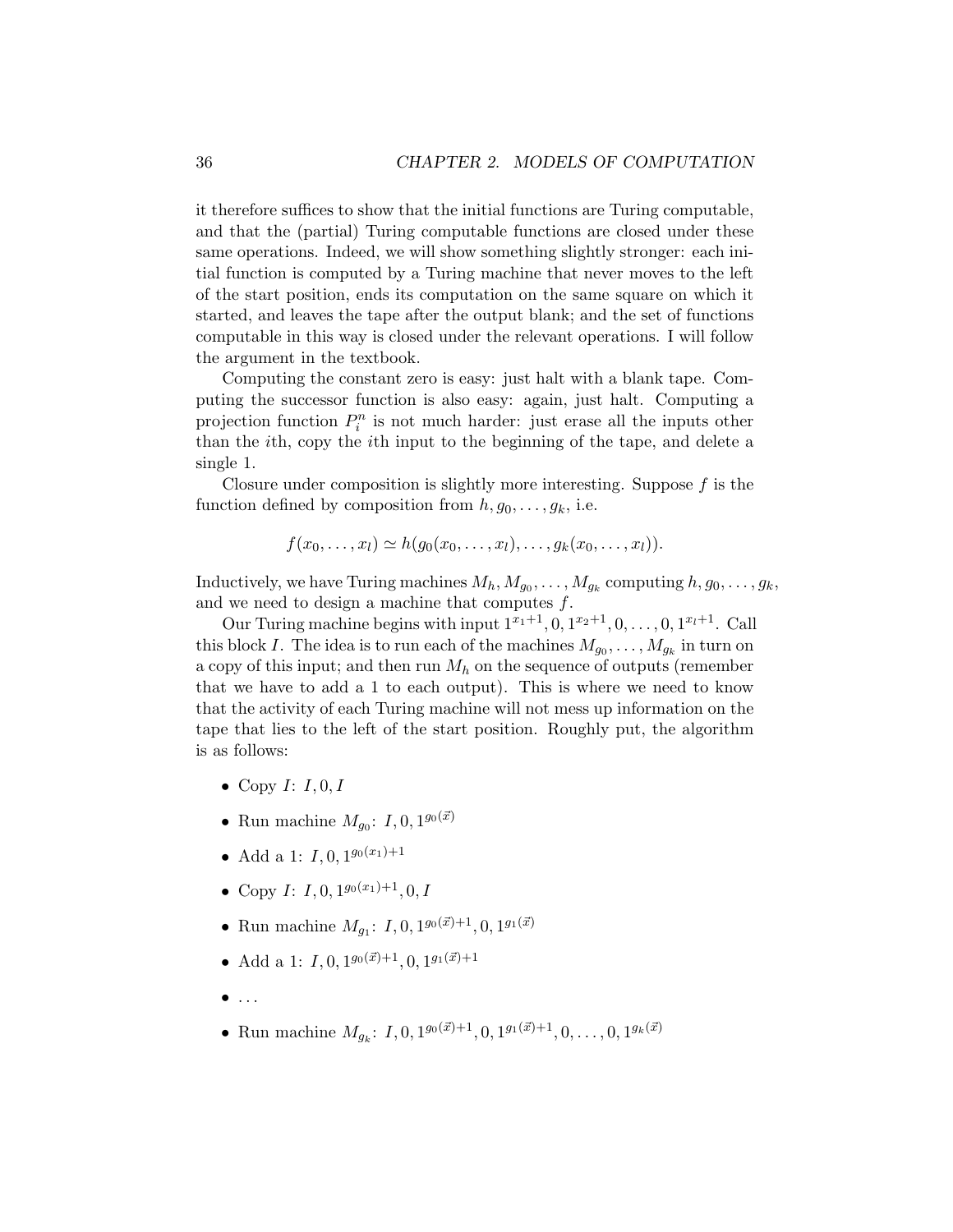- Add a 1:  $I, 0, 1^{g_0(\vec{x})+1}, 0, 1^{g_1(\vec{x})+1}, 0, \ldots, 0, 1^{g_k(\vec{x})+1}$
- Run machine  $M_h$ :  $I, 0, 1^{h(g_0(\vec{x}),...,g_k(\vec{x}))}$
- Delete the initial block  $I$ , and move the output to the left.

Setting aside primitive recursion for the moment, let us consider unbounded search. Suppose we already have a machine  $M_f$  that computes  $f(x, \vec{z})$ , and we wish to find a machine to compute  $\mu x$   $f(x, \vec{z})$ . Let I denote the block corresponding to the input  $\vec{z}$ . The algorithm, of course, is to iteratively compute  $f(0, \vec{z}), f(1, \vec{z}), \dots$  until the output is zero. We can do this as follows:

- Add a blank and a 1 after the input:  $I$ , 0, 1
- Loop, as follows:
	- Assuming the tape is of the from  $I, 0, 1^{x+1}$ , write down a blank, copy  $1^{x+1}$ , write another blank, and copy  $I: I, 0, 1^{x+1}, 0, 1^{x+1}, 0, I$
	- Run  $M_f$  on the block beginning with the second copy of  $1^{x+1}$ :  $I, 0, 1^{x+1}, 0, 1^{f(x,\vec{z})}$
	- If  $f(x, \vec{z})$  is 0, leave an output of  $1^x$  and halt
	- Otherwise, delete the block  $1^{f(x,\vec{z})}$ , and add a 1 to the block  $1^{x+1}$ :  $I, 0, 1^{x+2}$
	- Go back to the start of the loop.

Handling primitive recursion involves bookkeeping that is more ornery, but otherwise a straightforward reflection of the expected algorithm. I will leave the details to you.

Later in this course, we will have another way of finishing off the theorem. We will show that one can alternatively characterize the partial recursive functions as the smallest set of partial functions containing zero, successor, addition, multiplication, and the characteristic function for equality, and closed under composition and unbounded search. In other words, we can eliminate primitive recursion in favor of a few additional initial functions; and since the initial functions are easy to compute, we have the desired result. Either way, modulo a few details, we have established the forward direction of Theorem 2.6.1.

Going the other way, we need to show that any partial function computed by a Turing machine is partial recursive. The idea is to show that the notion of being a halting computation is recursive, and, in fact, primitive recursive;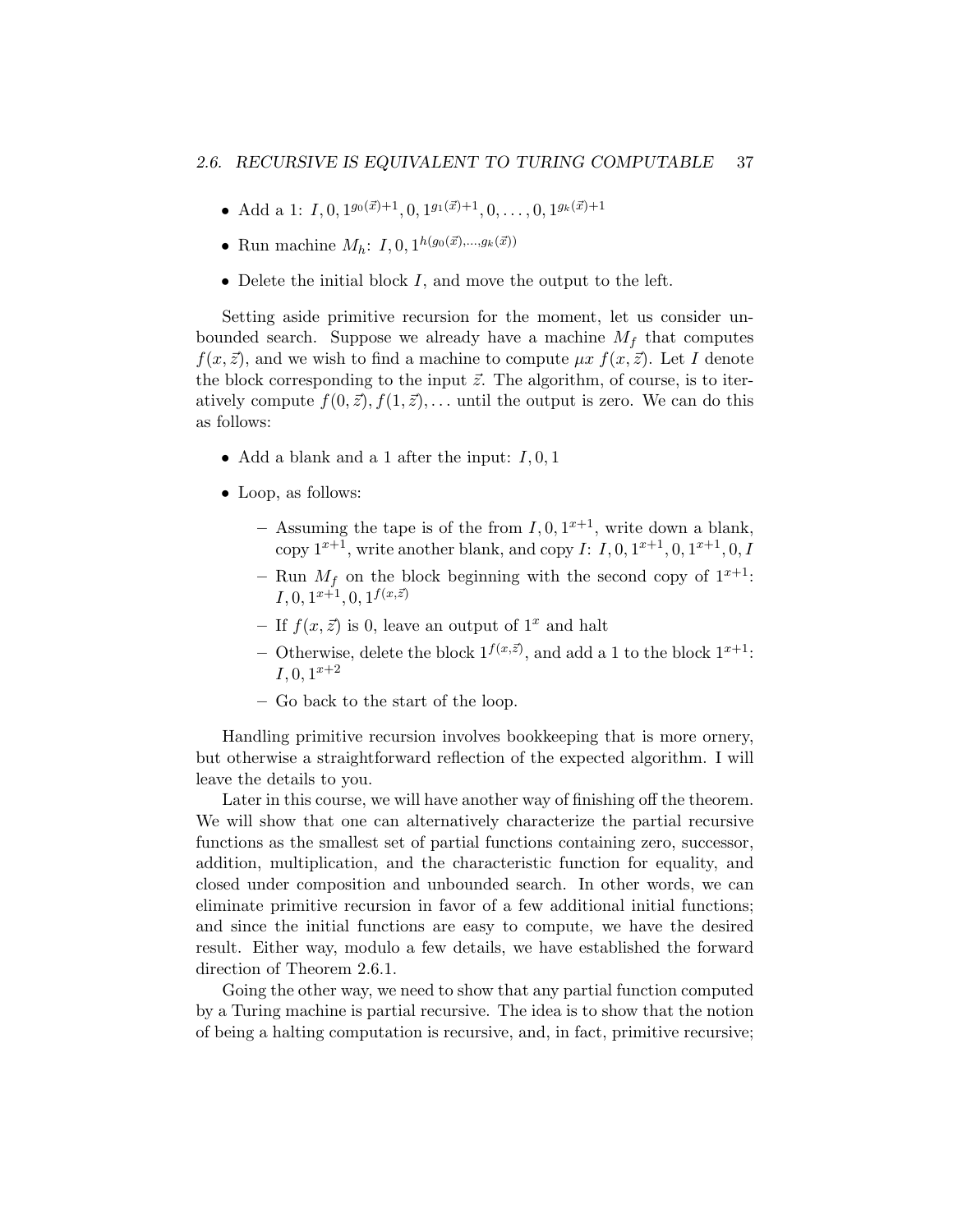and that the function that returns the output of a halting computation is also primitive recursive. Then, assuming  $f$  is computed by Turing machine  $M$ , we can describe f as a partial recursive function as follows: on input  $x$ , use unbounded search to look for a halting computation sequence for machine M on input x; and, if there is one, return the output of the computation sequence.

In fact, we did most of the work when we gave a precise definition of Turing computability in Section 2.1; we only have to show that all the definitions can be expressed in terms of primitive recursive functions and relations. It turns out to be convenient to use a sequence of 4-tuples to represent a Turing machine's list of instructions (instead of a partial function); otherwise, the definitions below are just the primitive recursive analogues of the ones given in Section 2.1.

In the list below, names of functions begin with lower case letters, while the names of relations begin with upper case letters. I will not provide every last detail; the ones I leave out are for you to fill in.

1. Functions and relations related to instructions:

 $Instruction(k, n, m) \equiv length(k) = 4 \wedge (k_0 < n \wedge (k_1 < m \wedge (k_2 <$  $m+2\wedge (k)_3 < n$ 

The relation above holds if and only if  $k$  codes a suitable instruction for a machine with  $n$  states and  $m$  symbols.

$$
iState(k) = (k)0
$$
  

$$
iSymbol(k) = (k)1
$$
  

$$
iOperation(k) = (k)2
$$
  

$$
iNextState(k) = (k)3
$$

These four functions return the corresponding components of an instruction.

$$
InstructionSeq(s, n, m) \equiv \forall i < length(s) \text{ } Instruction((s)_i, n, m) \land
$$
\n
$$
\forall i < length(s) \forall j < length(s) \text{ } (iState((s)_i) = iState((s)_j) \land
$$
\n
$$
iSymbol((s)_i) = iSymbol((s)_j) \rightarrow i = j)
$$

This says that s is a suitable sequence of instructions for a Turing machine with  $n$  symbols and  $m$  states. The main requirement is that the list of 4-tuples corresponds to a function: for any symbol and state, there is at most one instruction that applies.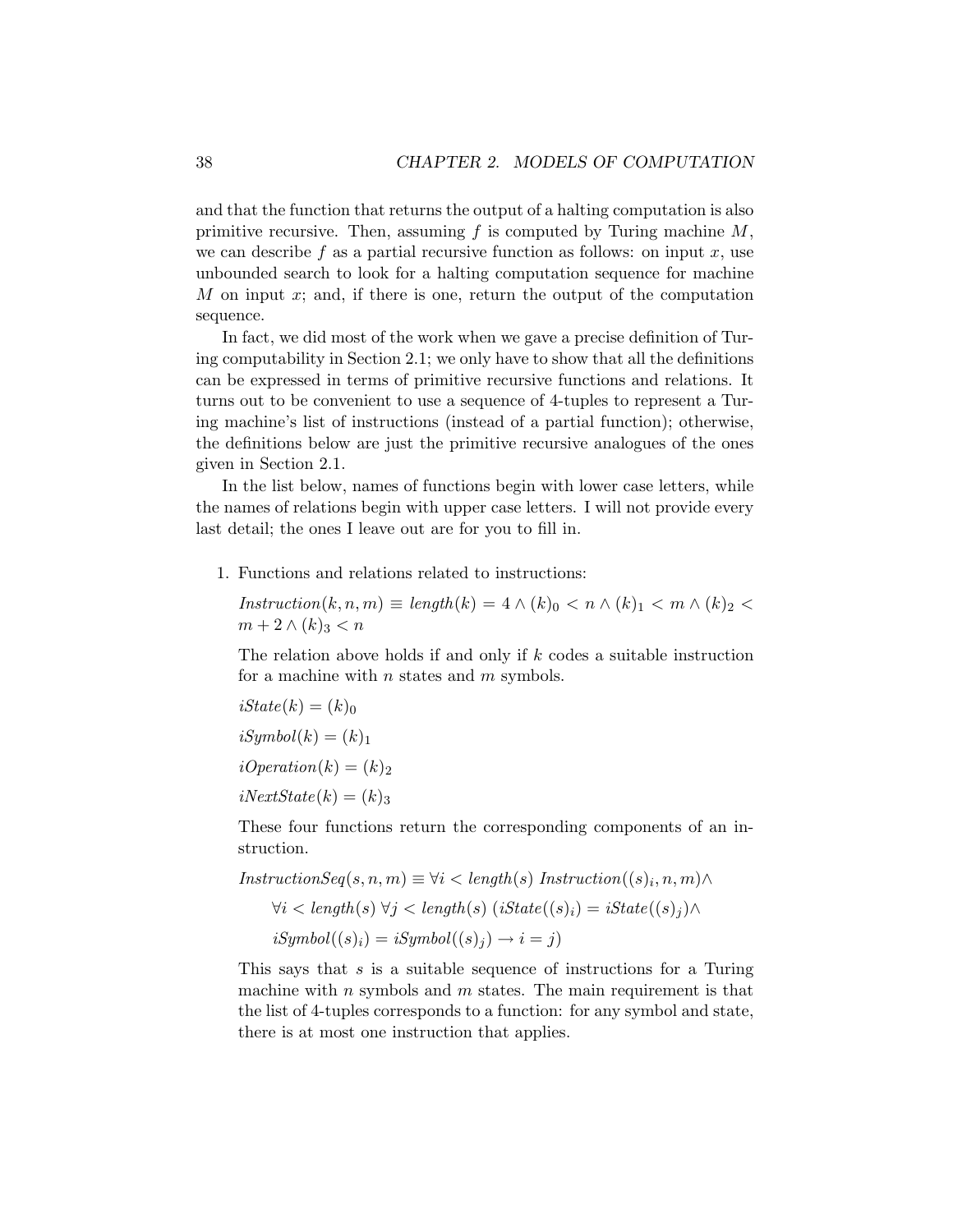2. Functions and relations related to machines:

 $Machine(M) \equiv length(M) = 3 \land InstructionSeq((M)_2, (M)_1, (M)_0)$ 

This says M represents a Turing machine.

 $mNumStates(M) = (M)_0$ 

 $mNumSymbols(M) = (M)<sub>1</sub>$ 

 $mInstructions(M) = (M)_2$ 

These are the corresponding components.

 $mLeft(M) = mNumSymbols(M)$ 

$$
mRight(M) = mNum Symbols(M) + 1
$$

These pick out the representatives for the "move left" and "move right" operations.

3. Functions and relations related to configurations:

 $Configuration(M, c) \equiv length(c) = 4 \wedge (c)_0 < mNumStates(M) \wedge$  $(c)_1 < mNumSymbols(M) \wedge$  $\forall i < length((c)_2)(((c)_2)_i < mNumSymbols(M)) \wedge$  $\forall i < length((c)_3)((c)_3)_i < mNumSymbols(M))$ 

This holds if and only if c codes a configuration of Turing machine  $M$ :  $(c)_0$  is the current state,  $(c)_1$  is the symbol under the tape head, and  $(c)_2$  and  $(c)_3$  are the strings of symbols to the left and right of the tape head, respectively.

$$
cState(c) = (c)0
$$
  
\n
$$
cSymbol(c) = (c)1
$$
  
\n
$$
cLeftString(c) = (c)2
$$
  
\n
$$
cRightString(c) = (c)3
$$

These pick out the relevant components.

4. Operations on configurations:

 $addSumbol(a, s) = \langle a \rangle^s s$  $dropSymbol(s) = \dots$ 

This should return the result of dropping the first symbol of  $s$ , if  $s$  is nonempty, and s otherwise.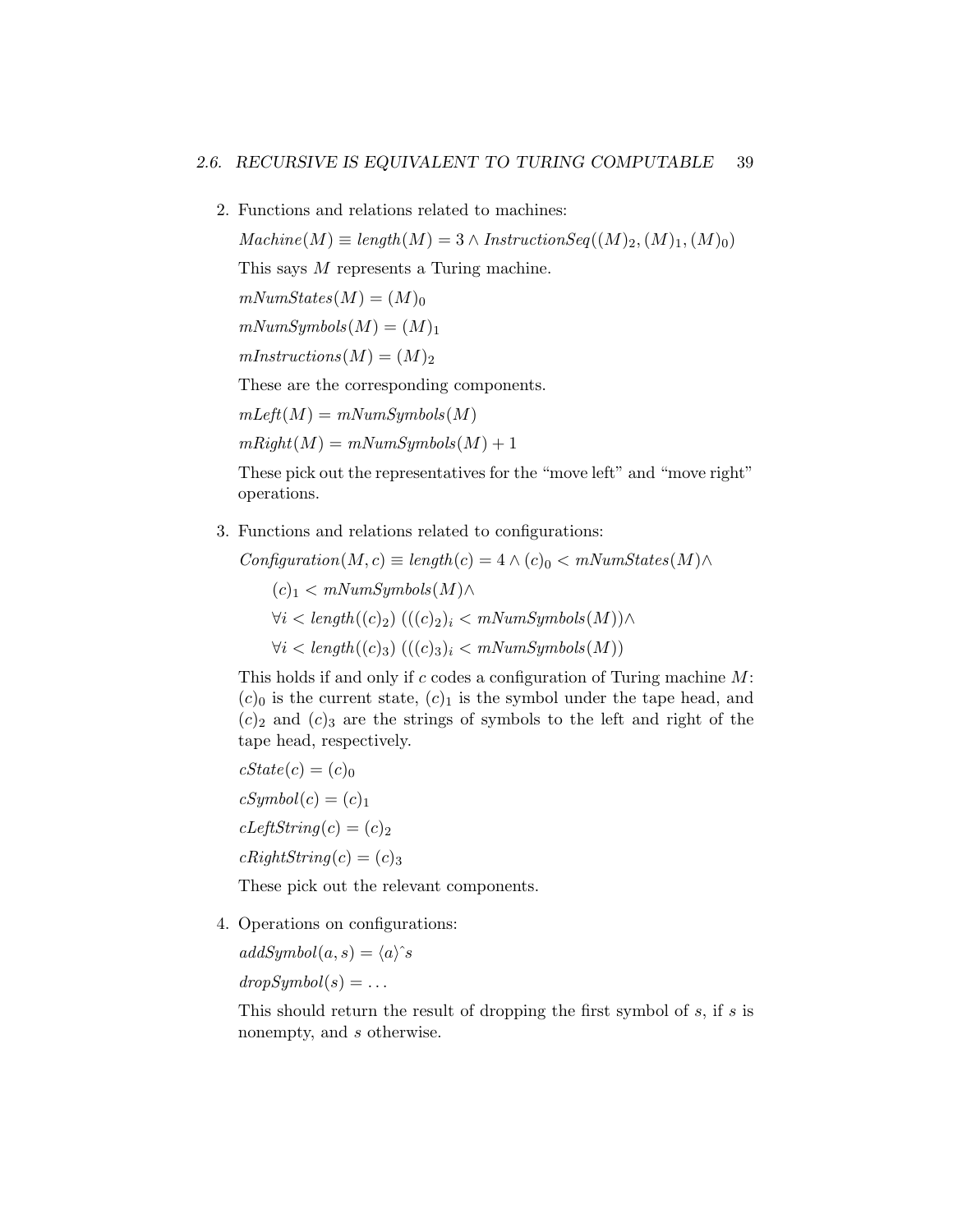$firstSymbol(s) = \begin{cases} (s)_0 & \text{if length}(s) > 0 \ 0 & \text{otherwise} \end{cases}$ 0 otherwise  $changeState(c, q) = \langle q, cSymbol(c), cLeftString(c), cRightString(c)\rangle$ This should change the state of configuration  $c$  to  $q$ .  $moveLeft(c) = \langle cState(c), firstSymbol(cLeftString(c)),$  $dropSymbol(cLeftString(c)), addSymbol(cSymbol(c), cRightString(c)))$  $moveRight(c) = \dots$ 

These return the result of moving left (resp. right) in configuration  $c$ .

5. Functions and relations to determine the next configuration:

 $HaltingConfig(M, c) \equiv \neg \exists i < length(mInstructions(M))$  $(iState((mInstructions(M))_i) = cState(c) \wedge$  $iSymbol((mInstructions(M))_i) = cSymbol(c)$ 

This holds if  $c$  is a halting computation for Turing machine  $M$ .

 $nextInstNum(M, c) = min i < length(mInstructions(M))$ 

 $iState((mInstructions(M))_i) = cState(c) \wedge$ 

 $iSymbol((mInstructions(M))_i) = cSymbol(c)$ 

 $nextInst(M, c) = (mInstructions(M))_{nextInstNum(M, c)}$ 

Assuming  $c$  is not a halting configuration, these return the index of the next instruction for  $M$  in configuration  $c$ , and the instruction itself.

 $nextConfig(M, c) = ...$ 

Assuming c is not a halting configuration, this returns the next configuration for  $M$  after  $c$ .

6. Functions and relations to handle computation sequences:

 $startConfig(x) = \ldots$ 

This should return the starting configuration corresponding to input x.

 $CompSeq(M, x, s) \equiv (s)_0 = startConfig(x) \wedge$ 

 $\forall i < length(s) - 1 \ (\neg HaltungConfig(M, (s)_i) \land (s)_{i+1} = nextConfig(M, (s)_i)) \land$  $HaltungConfig(M, (s)_{length(s)-1}))$ 

This holds if s is a halting computation sequence for  $M$  on input  $x$ .  $cOutput(c) = ...$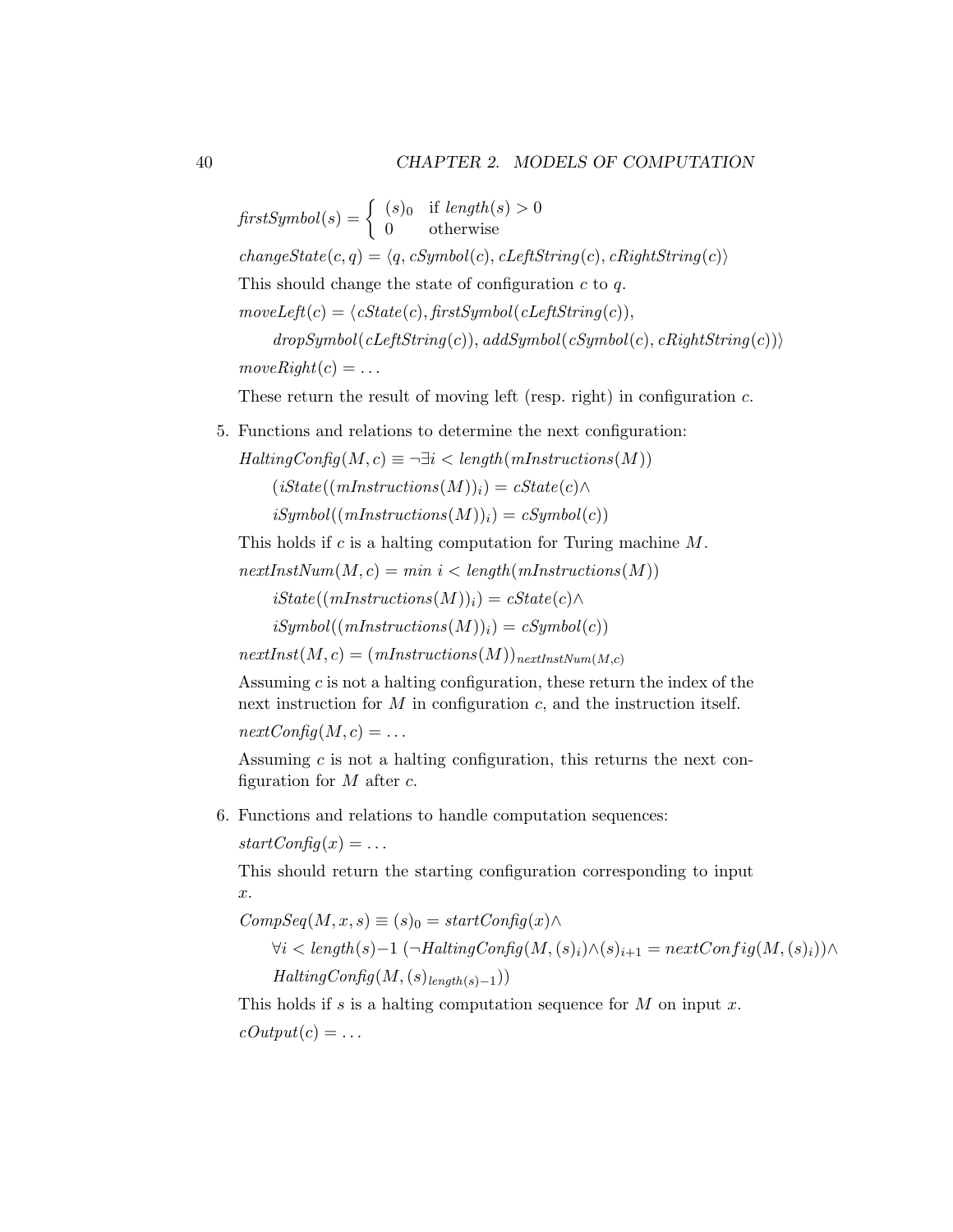This should return the output represented by configuration c, according to our output conventions.

 $output(s) = \text{cOutput}((s)_{\text{length}(s)-1})$ 

This returns the output of the (last configuration in the) computation sequence.

We can now finish off the proof of the theorem. Suppose  $f(x)$  is a partial function computed by a Turing machine, coded by  $M$ . Then for every  $x$ , we have

$$
f(x) = output(\mu s \; CompSeq(M, x, s)).
$$

This shows that f is partial recursive.  $\square$ 

Let me remind you that we have intentionally set issues of efficiency aside. In practice, it would be ludicrous to compute the function  $f$  above by checking each natural number,  $0, 1, 2, \ldots$  to see if it codes a halting computation sequence of Turing machine M on the given input.

The proof that every Turing computable function is partial recursive goes a long way towards explaining why we believe that every computable partial function is partial recursive. Intuitively, something is computable if one can describe a method of computing it, breaking the algorithm down into small, easily verified steps. As long as the notions of a "state" and a one-step transition are primitive recursive, our method of proof shows that the result will be partial recursive.

Indeed, this intuition is found in proposals to view a function as computable if it is represented in a "formal system." We will return to this idea later, but, for the moment, let me note that the definition is somewhat circular: a formal system of mathematics is one where the basic axioms and rules are computable, so this definition of computability presupposes a notion of computability to start with. Replacing the presupposed notion of computability with primitive recursion breaks the circularity, but then it is not entirely clear that we haven't lost anything with the restriction. It is really Turing's "appeals to intuition" in the 1936 paper that rounds out the argument that we have captured all the computable functions.

## 2.7 Theorems on computability

We have seen that there is a primitive recursive relation  $CompSeq(M, x, s)$ , which decides whether or not s is a halting computation of machine  $M$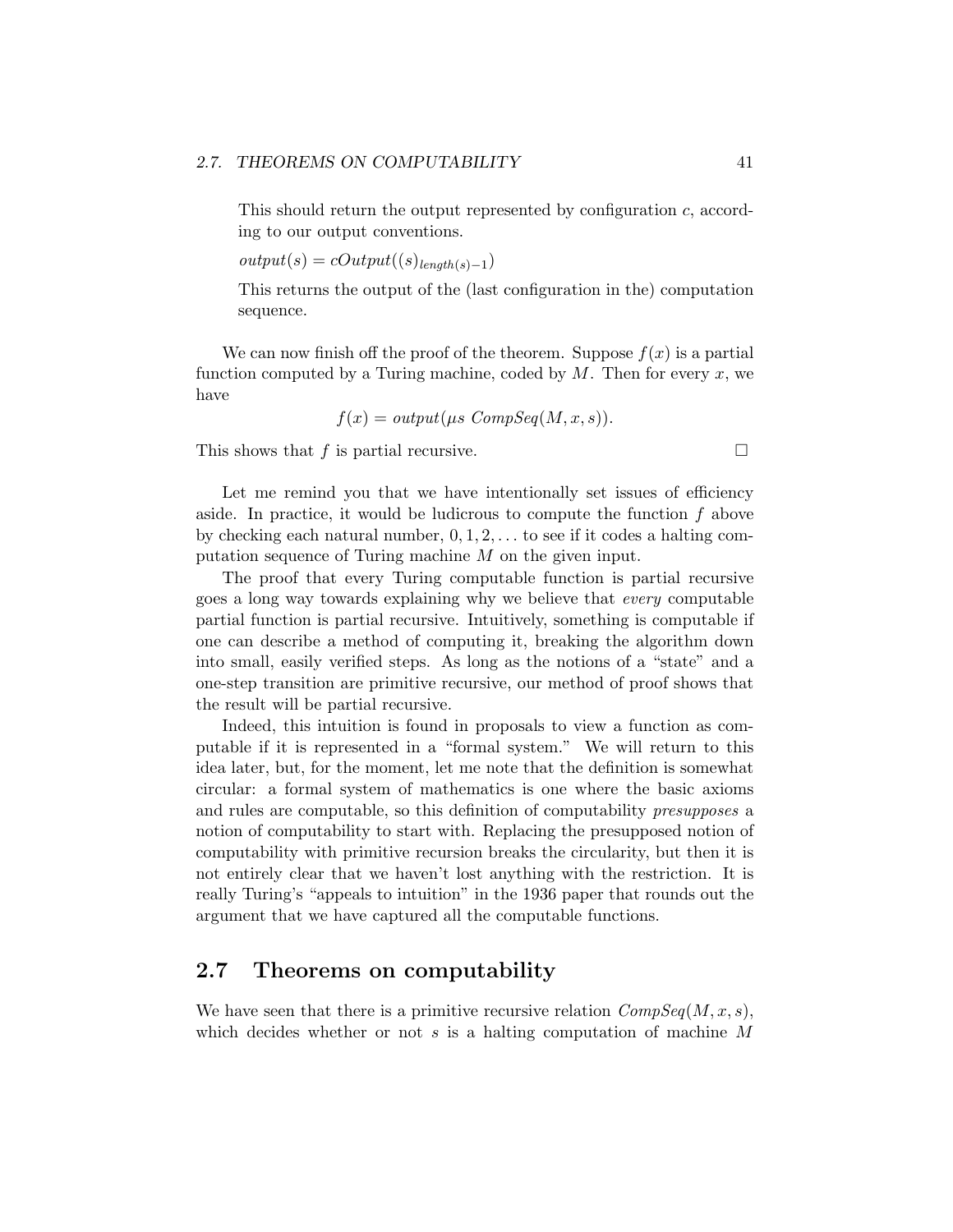on input x, and a primitive recursive function  $output(s)$  which returns the output of this computation.

Recall that if  $f(\vec{x}, y)$  is a total or partial function, then  $\mu y f(\vec{x}, y)$  is the function of  $\vec{x}$  that returns the least y such that  $f(\vec{x}, y) = 0$ , assuming that all of  $f(\vec{x}, 0), \ldots, f(\vec{x}, y - 1)$  are defined; if there is no such y,  $\mu y f(\vec{x}, y)$  is undefined. If  $R(\vec{x}, y)$  is a relation,  $\mu y R(\vec{x}, y)$  is defined to be the least y such that  $R(\vec{x}, y)$  is true; in other words, the least y such that one minus the characteristic function of R is equal to zero at  $\vec{x}, y$ .

We have seen that if  $f(x)$  is a partial function on the natural numbers computed by Turing machine  $M$ , then for each  $x$ , we have

$$
f(x) \simeq output(\mu s \; CompSeq(M, x, s)).
$$

If f is a total function,  $\simeq$  is equivalent to  $=$ , and one minus the characteristic function  $CompSeq(M, x, s)$  is regular; so we have shown that f is "general recursive" as well. In short, we have the following:

**Theorem 2.7.1** The following are all the same:

- 1. the set of partial Turing computable functions
- 2. the set of partial recursive functions

Theorem 2.7.2 The following are all the same:

- 1. the set of Turing computable functions
- 2. the set of recursive functions
- 3. the set of general recursive functions

Our analysis gives us much more information.

Theorem 2.7.3 (Kleene's Normal Form Theorem) There are a primitive recursive relation  $T(M, x, s)$  and a primitive recursive function  $U(s)$ , with the following property: if f is any partial Turing computable function, then for some M,

$$
f(x) \simeq U(\mu s \; T(M, x, s))
$$

for every x.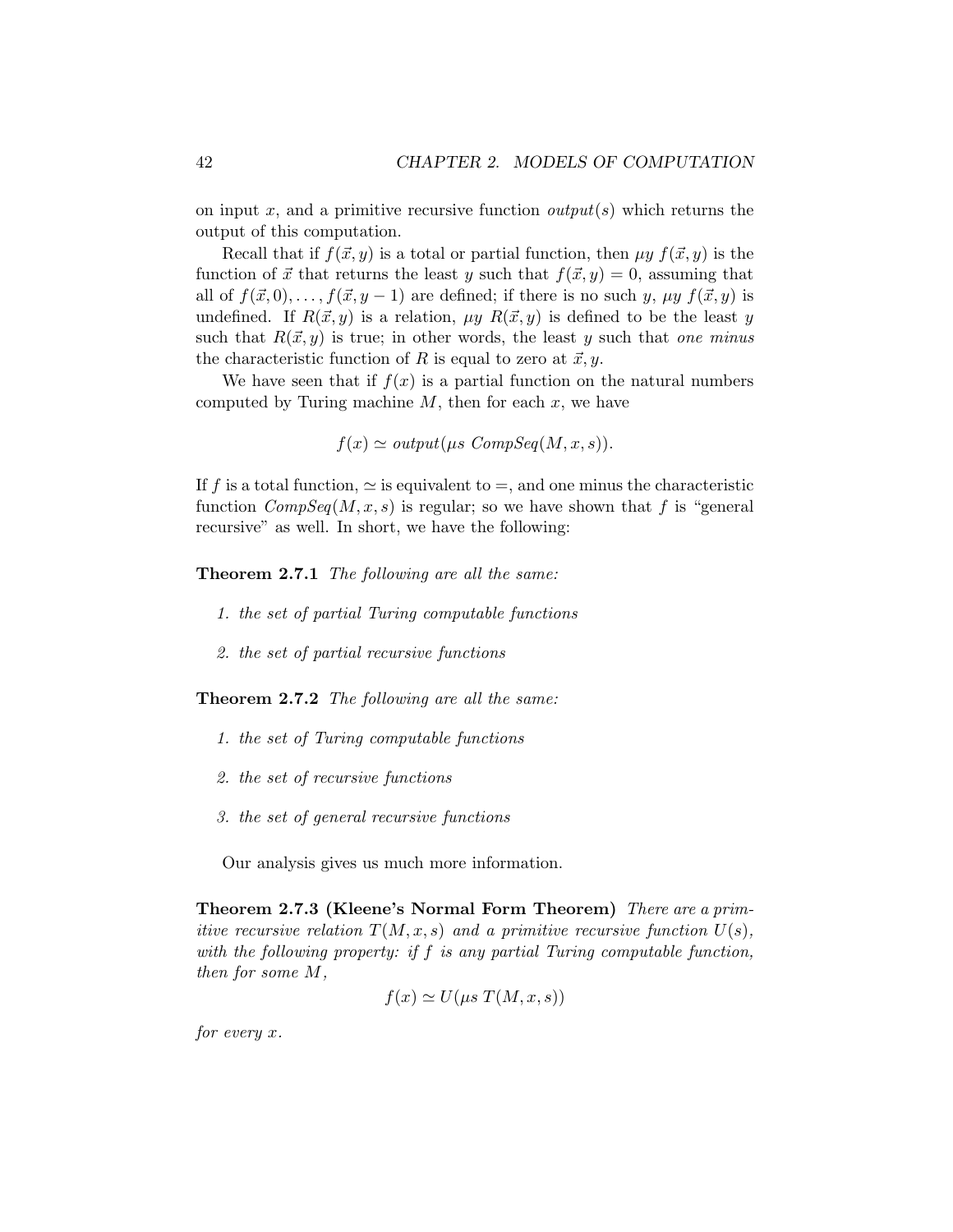Proof. T and U are simply more conventional notations for any relation and function pair that behaves like our  $CompSeq$  and  $output$ .

It is probably best to remember the proof of the normal form theorem in slogan form:  $\mu s T(M, x, s)$  searches for a halting computation sequence of  $M$  on input  $x$ , and  $U$  returns the output of the computation sequence.

**Theorem 2.7.4** The previous theorem is true if we replace "partial Turing" computable" by "partial recursive."

*Proof.* Every partial recursive function is partial Turing computable.  $\Box$ 

Note, incidentally, that we now have an enumeration of the partial recursive functions: we've shown how to translate any description of a partial recursive function into a Turing machine, and we've numbered Turing machines. Of course, this is a little bit roundabout. One can come up with a more direct enumeration, as we did when we enumerated the primitive recursive functions. This is done in Chapter 16 of Epstein and Carnielli.

A lot of what one does in computability theory doesn't depend on the particular model one chooses. The following tries to abstract away some of the important features of computability, that are not tied to the particular model. From now on, when I say "computable" you can interpret this as either "Turing computable" or "recursive"; likewise for "partial computable." If you believe Church's thesis, this use of the term "computable" corresponds exactly to the set of functions that we would intuitively label as such.

**Theorem 2.7.5** There is a universal partial computable function  $Un(k, x)$ . In other words, there is a function  $Un(k, x)$  such that:

- 1. Un $(k, x)$  is partial computable.
- 2. If  $f(x)$  is any partial computable function, then there is a natural number k such that  $f(x) \simeq Un(k, x)$  for every x.

*Proof.* Let  $Un(k, x) \simeq U(\mu s T(k, x, s))$  in Kleene's normal form theorem.  $\Box$ 

This is just a precise way of saying that we have an effective enumeration of the partial computable functions; the idea is that if we write  $f_k$  for the function defined by  $f_k(x) = Un(k, x)$ , then the sequence  $f_0, f_1, f_2, \ldots$ includes all the partial computable functions, with the property that  $f_k(x)$ can be computed "uniformly" in k and x. For simplicity, I am using a binary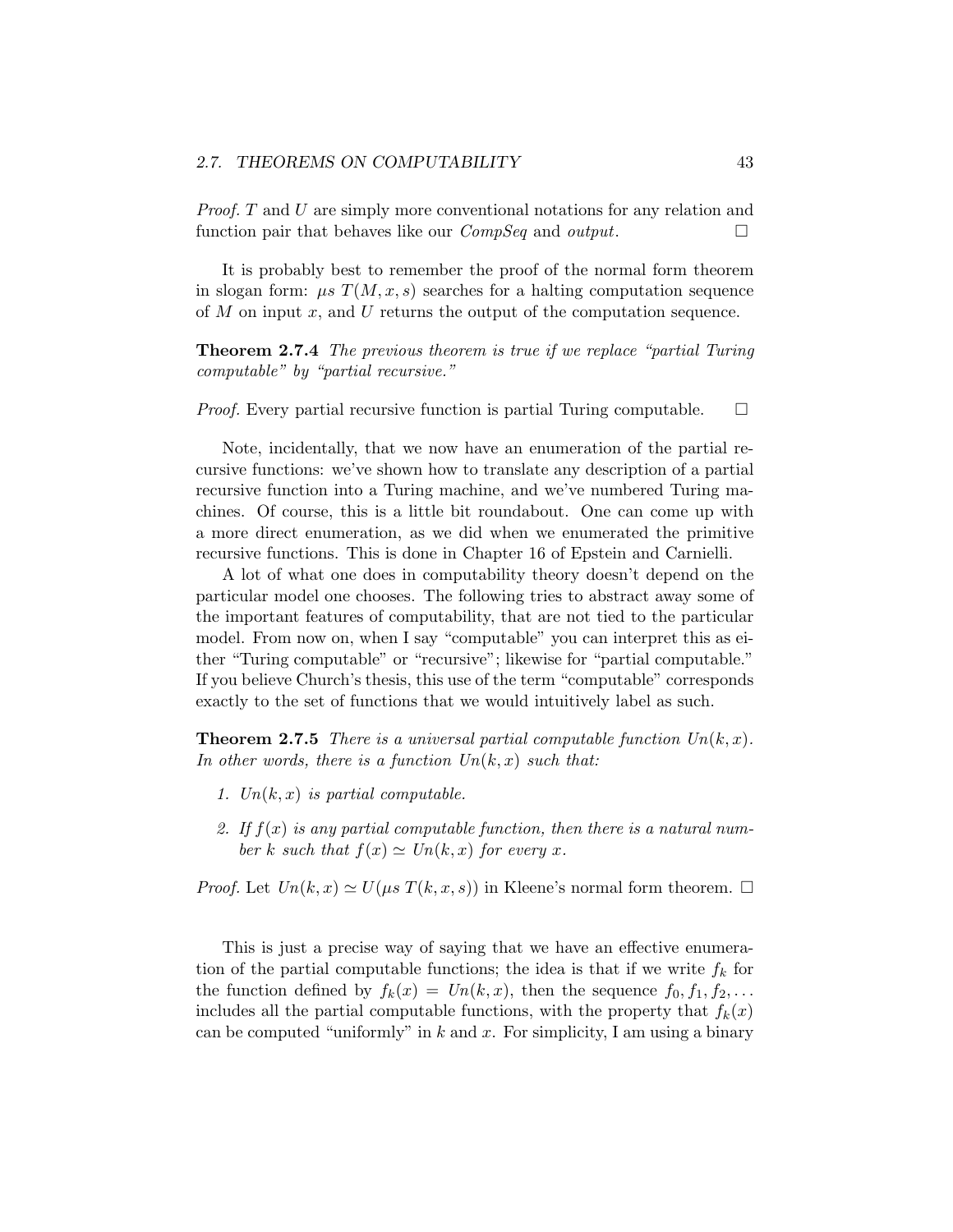function that is universal for unary functions, but by coding sequences of numbers you can easily generalize this to more arguments. For example, note that if  $f(x, y, z)$  is a 3-ary partial recursive function, then the function  $g(x) \simeq f((x)_0,(x)_1,(x)_2)$  is a unary recursive function.

### **Theorem 2.7.6** There is no universal computable function  $Un'(k, x)$ .

Proof. This theorem says that there is no *total* computable function that is universal for the total computable functions. The proof is a simple diagonalization: if  $Un'(k, x)$  is total and computable, then

$$
f(x) = Un'(x, x) + 1
$$

is also total and computable, and for every k,  $f(k)$  is not equal to  $Un'(k, k)$ .  $\Box$ 

This proof is just the diagonalization argument that we have already used in the context of the primitive recursive functions. Theorem 2.7.5 above shows that we can get around the diagonalization argument, but only at the expense of allowing partial functions. It is worth trying to understand what goes wrong with the diagonalization argument, when we try to apply it in the partial case. In particular, the function  $h(x) = Un(x, x) + 1$  is partial recursive. Suppose  $h$  is the kth function in the enumeration; what can we say about  $h(k)$ ?

The following theorem hones in on the difference between the last two theorems.

### Theorem 2.7.7 Let

$$
f(k, x) = \begin{cases} 1 & \text{if } Un(k, x) \text{ is defined} \\ 0 & \text{otherwise.} \end{cases}
$$

Then f is not computable.

Since, in our construction,  $Un(k, x)$  is defined if and only if the Turing machine coded by  $k$  halts on input  $x$ , the theorem asserts that the question as to whether a given Turing machine halts on a given input is computationally undecidable. I will provide two proofs below. The first continues the thread of our previous discussion, while the second is more direct.

Proof. If f were computable, we would have a universal computable function, as follows. Suppose  $f$  is computable, and define

$$
Un'(k, x) = \begin{cases} Un(k, x) & \text{if } f(k, x) = 1\\ 0 & \text{otherwise,} \end{cases}
$$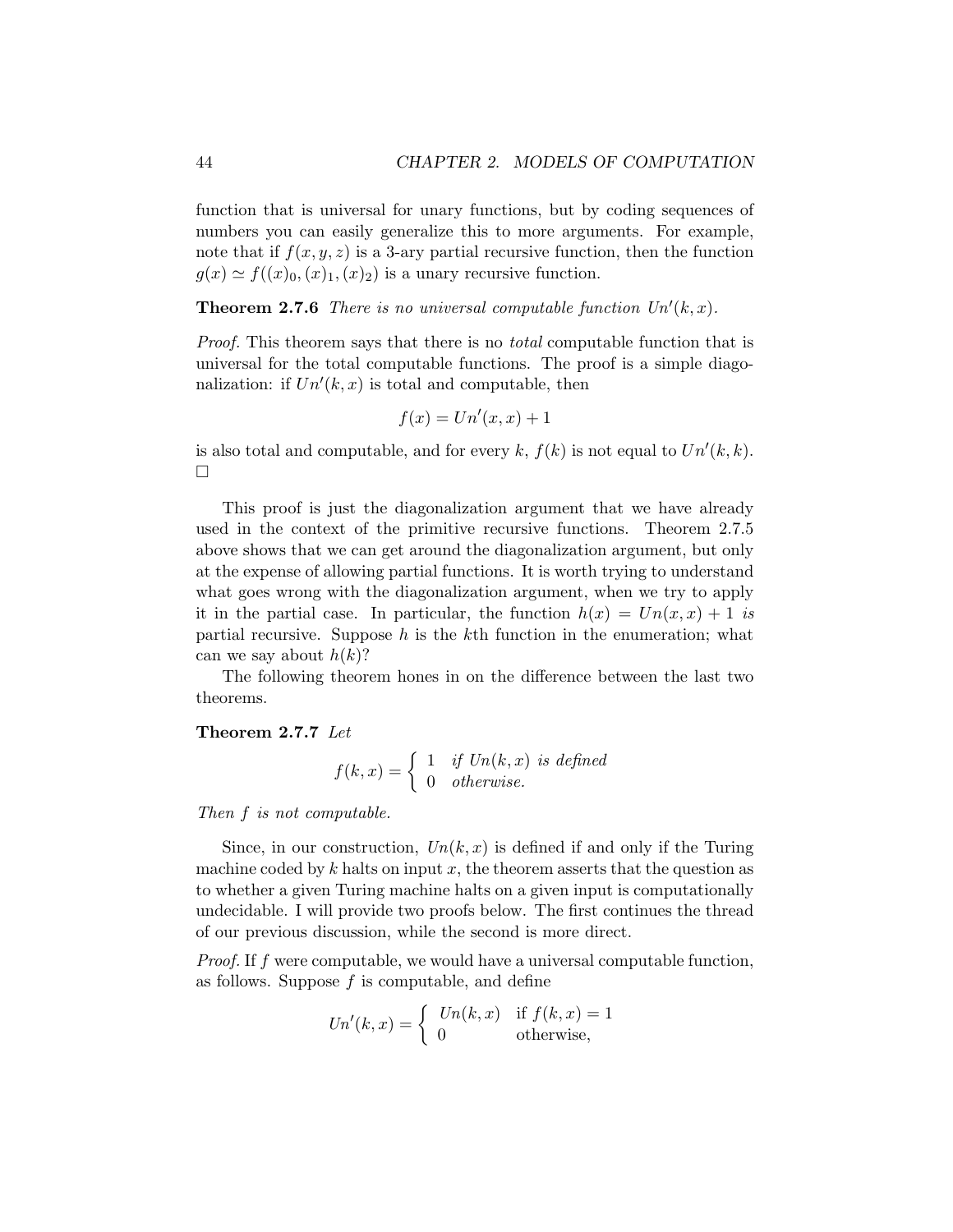To show that this is recursive, define g using primitive recursion, by

$$
g(0, k, x) \simeq 0
$$
  

$$
g(y+1, k, x) \simeq Un(k, x);
$$

then

$$
Un'(k, x) \simeq g(f(k, x), k, x).
$$

But now  $Un'(k, x)$  is a total function. And since  $Un'(k, x)$  agrees with  $Un(k, x)$  wherever the latter is defined,  $Un'$  is universal for those partial computable functions that happen to be total. But this contradicts Theorem 2.7.6.  $\Box$ 

Second proof of Theorem 2.7.7. Suppose  $f(k, x)$  were computable. Define the function  $q$  by

$$
g(x) = \begin{cases} 0 & \text{if } f(x, x) = 0\\ \text{undefined} & \text{otherwise.} \end{cases}
$$

The function  $g$  is partial computable; for example, one can define it as  $\mu y f(x, x)$ . So, for some k,  $q(x) \simeq Un(k, x)$  for every x. Is q defined at k? If it is, then, by the definition of g,  $f(k, k) = 0$ . By the definition of f, this means that  $Un(k, k)$  is undefined; but by our assumption that  $g(k) \simeq Un(k, x)$  for every x, this means that  $g(k)$  is undefined, a contradiction. On the other hand, if  $q(k)$  is undefined, then  $f(k, k) \neq 0$ , and so  $f(k, k) = 1$ . But this means that  $Un(k, k)$  is defined, i.e. that  $g(k)$  is defined.

We can describe this argument in terms of Turing machines. Suppose there were a Turing machine  $F$  that took as input a description of a Turing machine K and an input x, and decided whether or not K halts on input x. Then we could build another Turing machine G which takes a single input x, calls F to decide if machine x halts on input x, and does the opposite. In other words, if F reports that x halts on input  $x$ , G goes into an infinite loop, and if F reports that x doesn't halt on input x, then F just halts. Does  $F$  halt on input  $F$ ? The argument above shows that it does if and only if it doesn't — a contradiction. So our supposition that there is a such Turing machine,  $F$ , is false.

I have found it instructive to compare and contrast the arguments in this section with Russell's paradox: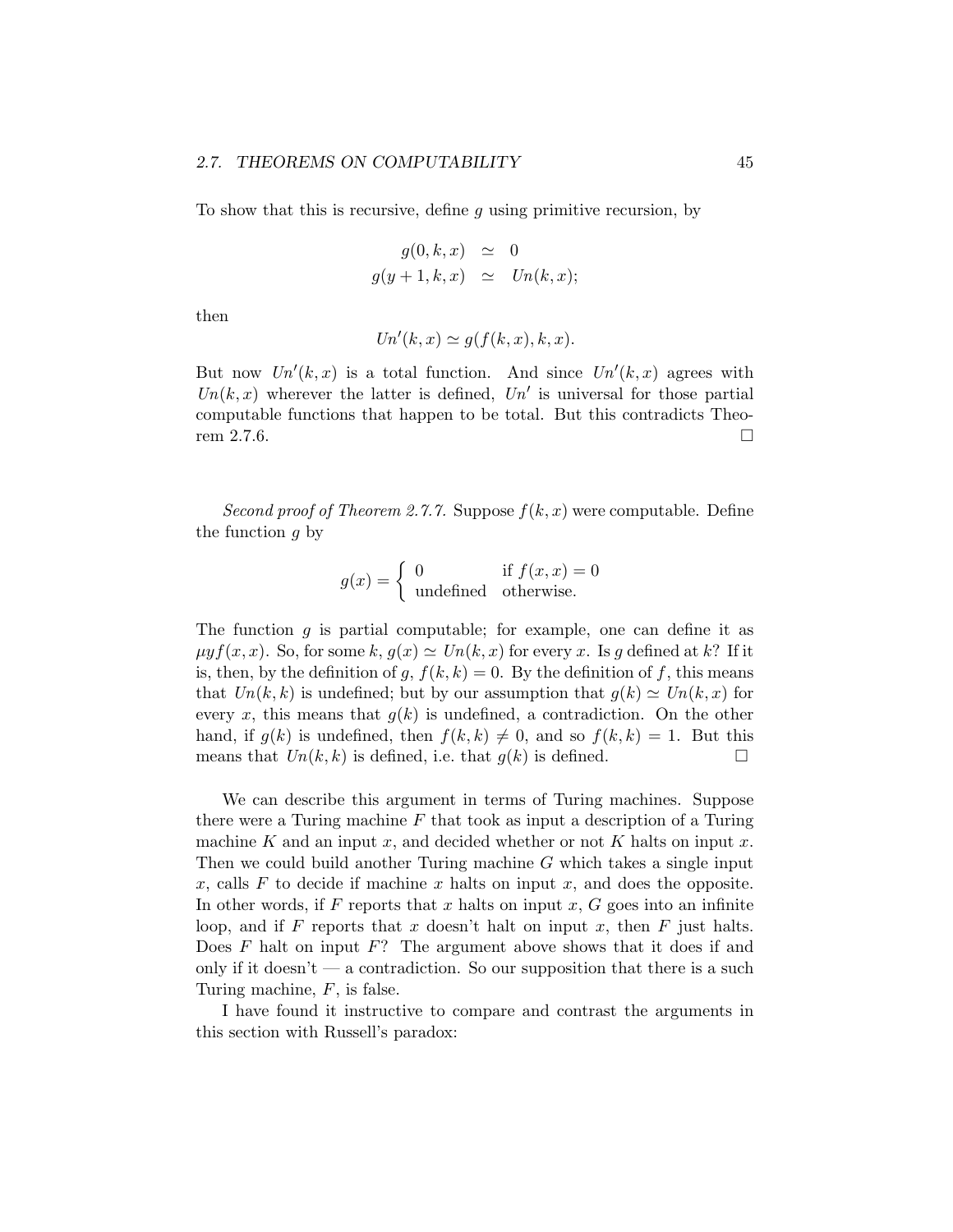• Russell's paradox: let  $S = \{x \mid x \notin x\}$ . Then  $x \in S$  if and only if  $x \notin S$ , a contradiction.

Conclusion:  $S$  is not a set. Assuming the existence of a "set of all sets" is inconsistent with the other axioms of set theory.

• A modification of Russell's paradox: let  $F$  be the "function" from the set of all functions to  $\{0, 1\}$ , defined by

$$
F(f) = \begin{cases} 1 & \text{if } f \text{ is in the domain of } f, \text{ and } f(f) = 0\\ 0 & \text{otherwise} \end{cases}
$$

A similar argument shows that  $F(F) = 0$  if and only if  $F(F) = 1$ , a contradiction.

*Conclusion:*  $F$  is not a function. The "set of all functions" is too big to be the domain of a function.

• The diagonalization argument above: let  $f_0, f_1, \ldots$  be the enumeration of the partial computable functions, and let  $G : \mathbb{N} \to \{0,1\}$  be defined by

$$
G(x) = \begin{cases} 1 & \text{if } f_x(x) \downarrow = 0 \\ 0 & \text{otherwise} \end{cases}
$$

If G is computable, then it is the function  $f_k$  for some k. But then  $G(k) = 1$  if and only if  $G(k) = 0$ , a contradiction.

Conclusion: G is not computable. Note that according to axioms of set theory, G is still a function; there is no paradox here, just a clarification.

I have found that talk of partial functions, computable functions, partial computable functions, and so on can be confusing. The set of all partial functions from N to N is a big collection of objects. Some of them are total, some of them are computable, some are both total and computable, and some are neither. Keep in mind that when we say "function," by default, we mean a total function. Thus we have:

- computable functions
- partial computable functions that are not total
- functions that are not computable
- partial functions that are neither total nor computable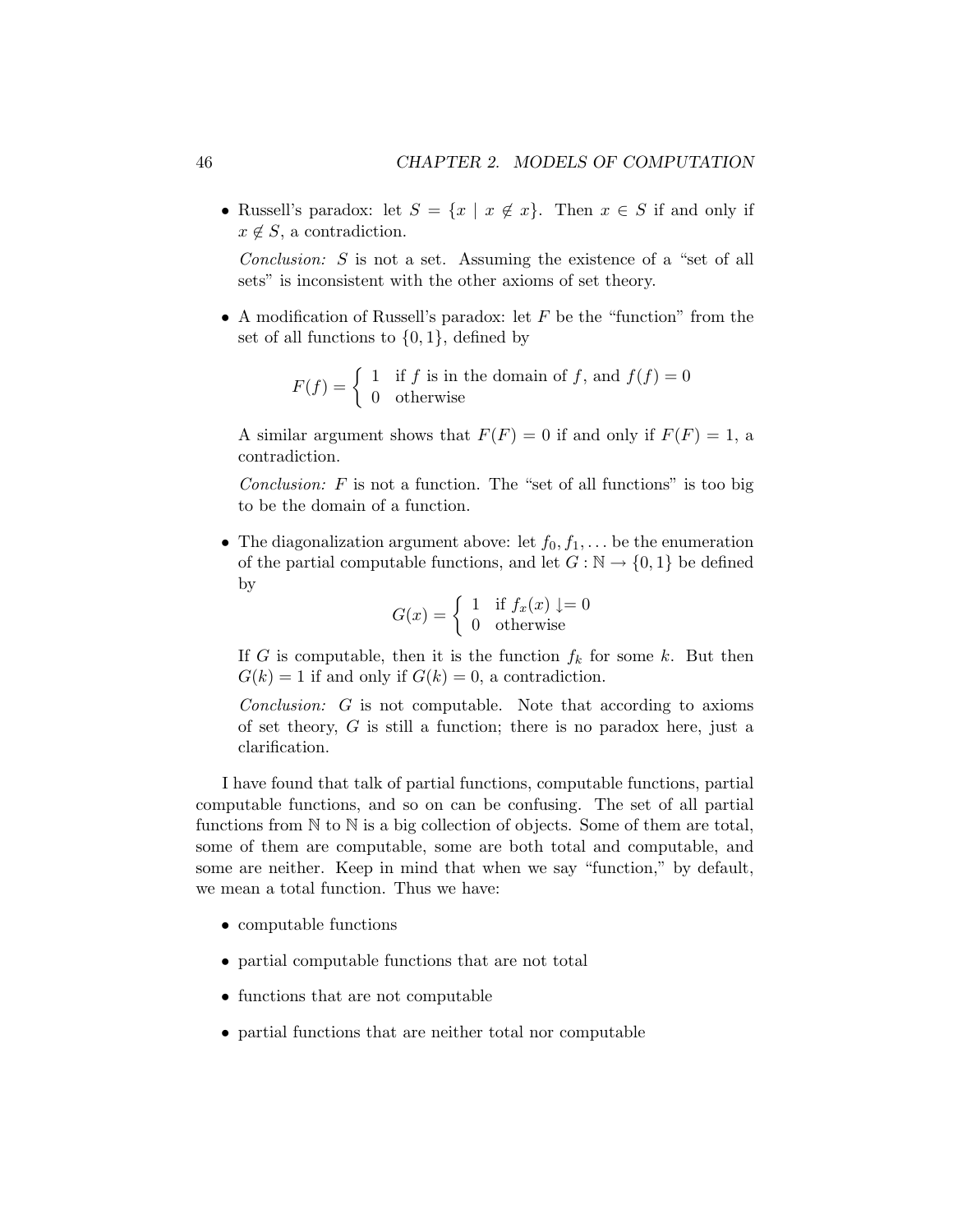To sort this out, it might help to draw a big square representing all the partial functions from  $\mathbb N$  to  $\mathbb N$ , and then mark off two overlapping regions, corresponding to the total functions and the computable partial functions, respectively. It is a good exercise to see if you can describe an object in each of the resulting regions in the diagram.

### 2.8 The lambda calculus

By now, we have discussed a number of early models of computation:

- Turing computability (Turing)
- The recursive functions (Kleene)
- The general recursive functions (Gödel, Herbrand)
- Representability in a formal system (Gödel, Church)

I have already noted that there are many more — including abacus computability, computability by register machines, computability by a C++ or Java program, and more. In fact, we will come across a few additional ones towards the end of the course. In this section we will consider one more model: computability by lambda terms.

The lambda calculus was originally designed by Alonzo Church in the early 1930's as a basis for constructive logic, and not as a model of the computable functions. But soon after the Turing computable functions, the recursive functions, and the general recursive functions were shown to be equivalent, lambda computability was added to the list. The fact that this initially came as a small surprise makes the characterization all the more interesting.

In Chapter 3, the textbook discusses some simple uses of  $\lambda$  notation. Instead of saying "let f be the function defined by  $f(x) = x + 3$ ," one can say, "let f be the function  $\lambda x$   $(x+3)$ ." In other words,  $\lambda x$   $(x+3)$  is just a name for the function that adds three to its argument. In this expression,  $x$  is just a dummy variable, or a placeholder: the same function can just as well be denoted  $\lambda y$  ( $y + 3$ ). The notation works even with other parameters around. For example, suppose  $g(x, y)$  is a function of two variables, and k is a natural number. Then  $\lambda x$   $q(x, k)$  is the function which maps any value of x to  $g(x, k)$ .

This way of defining a function from a symbolic expression is known as lambda abstraction. The flip side of lambda abstraction is application: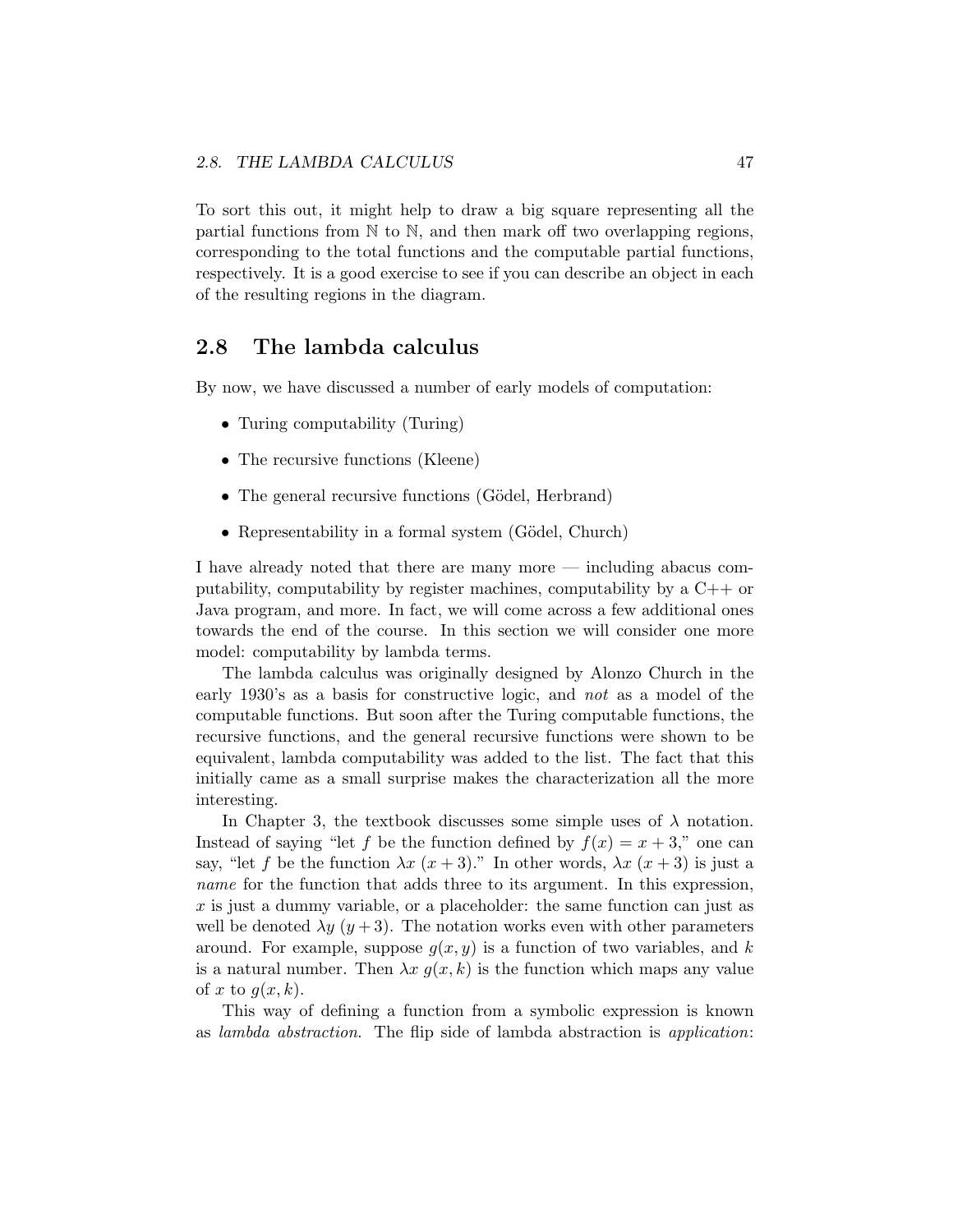assuming one has a function  $f$  (say, defined on the natural numbers), one can apply it to any value, like 2. In conventional notation, of course, we write  $f(2)$ .

What happens when you combine lambda abstraction with application? Then the resulting expression can be simplified, by "plugging" the applicand in for the abstracted variable. For example,

$$
(\lambda x\ (x+3))(2)
$$

can be simplified to  $2 + 3$ .

Up to this point, we have done nothing but introduce new notations for conventional notions. The lambda calculus, however, represents a more radical departure from the set-theoretic viewpoint. In this framework:

- Everything denotes a function.
- Functions can be defined using lambda abstraction.
- Anything can be applied to anything else.

For example, if F is a term in the lambda calculus,  $F(F)$  is always assumed to be meaningful. This liberal framework is known as the untyped lambda calculus, where "untyped" means "no restriction on what can be applied to what." We will not discuss the *typed* lambda calculus, which is an important variation on the untyped version; but here I will note that although in many ways the typed lambda calculus is similar to the untyped one, it is much easier to reconcile with a classical set-theoretic framework, and has some very different properties.

Research on the lambda calculus has proved to be central in theoretical computer science, and in the design of programming languages. LISP, designed by John McCarthy in the 1950's, is an early example of a language that was influenced by these ideas. So, for the moment, let us put the set-theoretic way of thinking about functions aside, and consider this calculus.

One starts with a sequence of variables  $x, y, z, \ldots$  and some constant symbols  $a, b, c, \ldots$ . The set of terms is defined inductively, as follows:

- Each variable is a term.
- Each constant is a term.
- If M and N are terms, so is  $(MN)$ .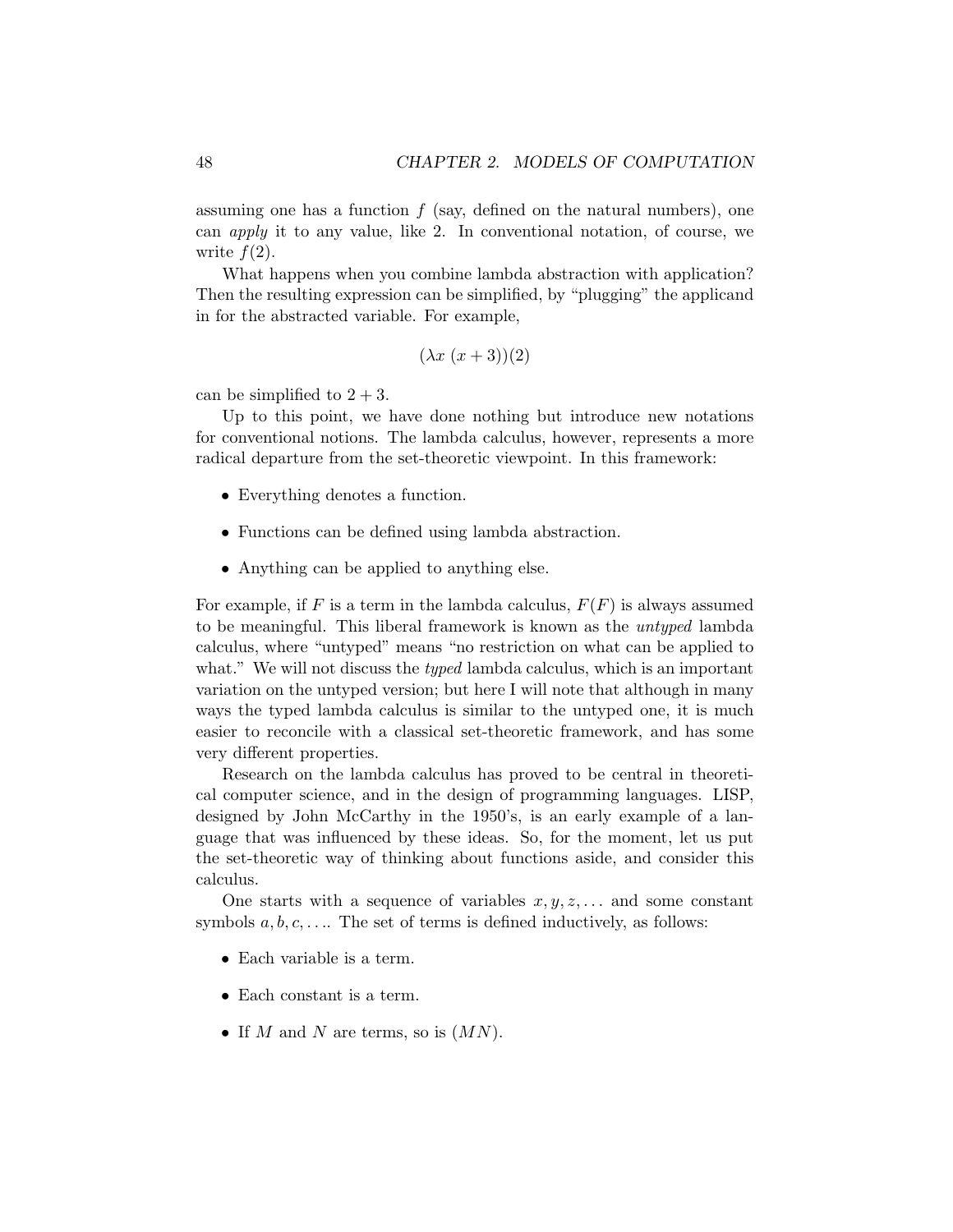• If M is a term and x is a variable, then  $(\lambda x \, M)$  is a term.

The system without any constants at all is called the *pure* lambda calculus. Following the handout, we will follow a few notational conventions:

- When parentheses are left out, application takes place from left to right. For example, if  $M$ ,  $N$ ,  $P$ , and  $Q$  are terms, then  $MNPQ$ abbreviates  $((MNP)Q)$ .
- Again, when parentheses are left out, lambda abstraction is to be given the widest scope possible. From example,  $\lambda x$  MNP is read  $\lambda x$  (*MNP*).
- A period can be used to abstract multiple variables. For example,  $\lambda xyz$ . *M* is short for  $\lambda x \lambda y \lambda z M$ .

For example,

$$
\lambda xy. xxyx\lambda z\ xz
$$

abbreviates

$$
\lambda x \lambda y ((((xx)y)x) \lambda z (xz)).
$$

Memorize these conventions. They will drive you crazy at first, but you will get used to them, and after a while they will drive you less crazy than having to deal with a morass of parentheses.

Two terms that differ only in the names of the bound variables are called  $\alpha$ -equivalent; for example,  $\lambda x$  x and  $\lambda y$  y. It will be convenient to think of these as being the "same" term; in other words, when I say that M and N are the same, I also mean "up to renamings of the bound variables." Variables that are in the scope of a  $\lambda$  are called "bound", while others are called "free." There are no free variables in the previous example; but in

$$
(\lambda z \, yz)x
$$

 $y$  and  $x$  are free, and  $z$  is bound. More precise definitions of "free," "bound," and " $\alpha$  equivalent" can be found in the handout.

What can one do with lambda terms? Simplify them. If  $M$  and  $N$  are any lambda terms and x is any variable, the handout uses  $[N/x]M$  to denote the result of substituting  $N$  for  $x$  in  $M$ , after renaming any bound variables of M that would interfere with the free variables of N after the substitution. For example,

$$
[yyz/x](\lambda w\ x x w) = \lambda w\ (yyz)(yyz) w.
$$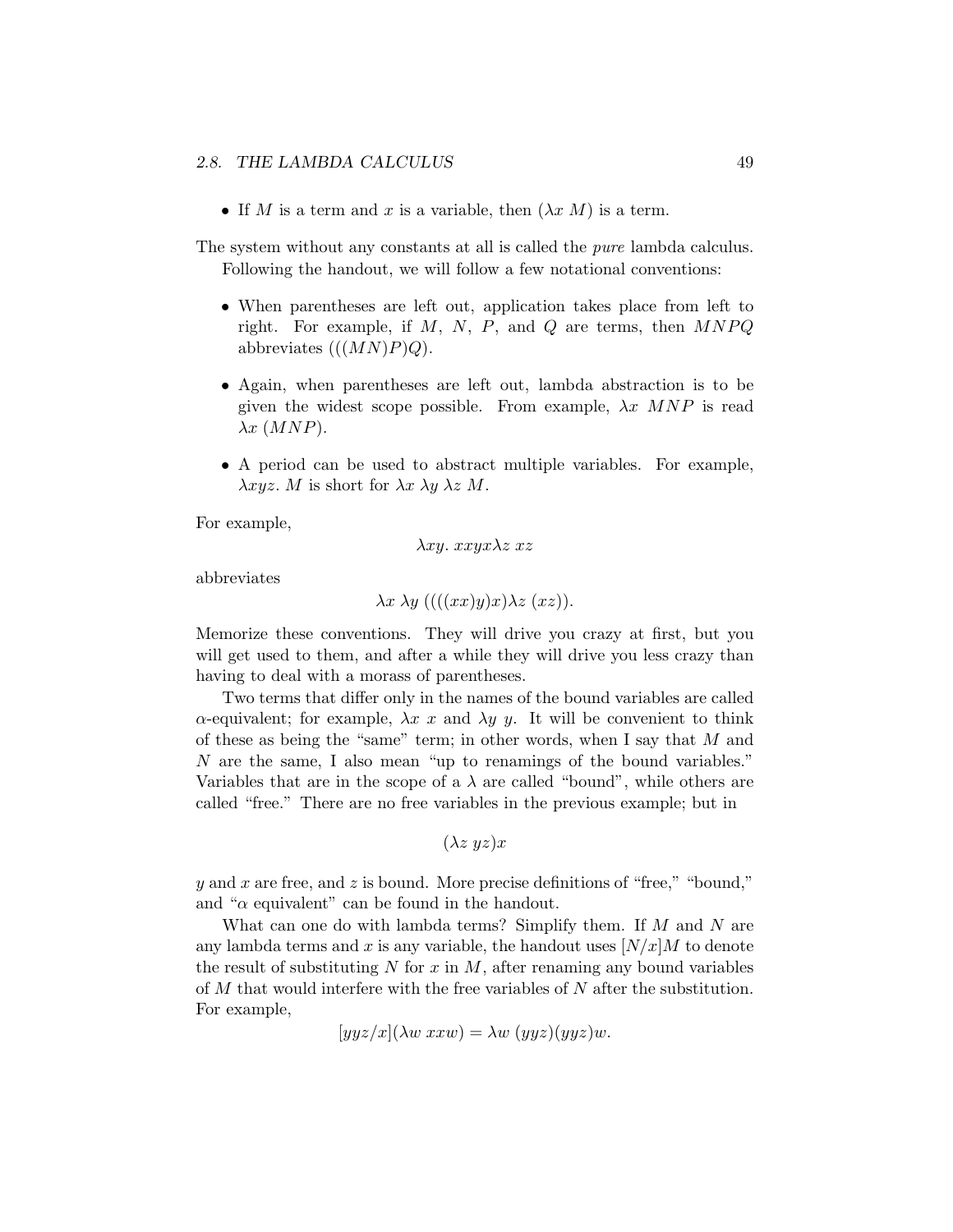This notation is not the only one that is standardly used; I, myself, prefer to use the notation  $M[N/x]$ , and others use  $M[x/N]$ . Beware!

Intuitively,  $(\lambda x \ M)N$  and  $[N/x]M$  have the same meaning; the act of replacing the first term by the second is called  $\beta$ -contraction. More generally, if it is possible convert a term P to P' by  $\beta$ -contracting some subterm, one says P  $\beta$ -reduces to P' in one step. If P can be converted to P' with any number of one-step reductions (possibly none), then  $P \beta$ -reduces to  $P'$ . A term that can not be β-reduced any further is called β-irreducible, or  $\beta$ normal. I will say "reduces" instead of " $\beta$ -reduces," etc., when the context is clear.

Let us consider some examples.

1. We have

$$
(\lambda x. xxy)\lambda z \underset{\triangleright_1}{\sim} (\lambda z z)(\lambda z z)y
$$
  
\n
$$
\underset{\triangleright_1}{\sim} (\lambda z z)y
$$

2. "Simplifying" a term can make it more complex:

$$
(\lambda x. xxy)(\lambda x. xxy) \rightarrow_1 (\lambda x. xxy)(\lambda x. xxy)y
$$
  

$$
\rightarrow_1 (\lambda x. xxy)(\lambda x. xxy)yy
$$
  

$$
\rightarrow_1 \dots
$$

3. It can also leave a term unchanged:

$$
(\lambda x. xx)(\lambda x. xx) \Rightarrow_1 (\lambda x. xx)(\lambda x. xx)
$$

4. Also, some terms can be reduced in more than one way; for example,

 $(\lambda x \, (\lambda y \, yx)z)v \triangleright_1 (\lambda y \, yy)z$ 

by contracting the outermost application; and

$$
(\lambda x \; (\lambda y \; yx)z)v \triangleright_1 (\lambda x \; zx)v
$$

by contracting the innermost one. Note, in this case, however, that both terms further reduce to the same term, zv.

The final outcome in the last example is not a coincidence, but rather illustrates a deep and important property of the lambda calculus, known as the "Church-Rosser property."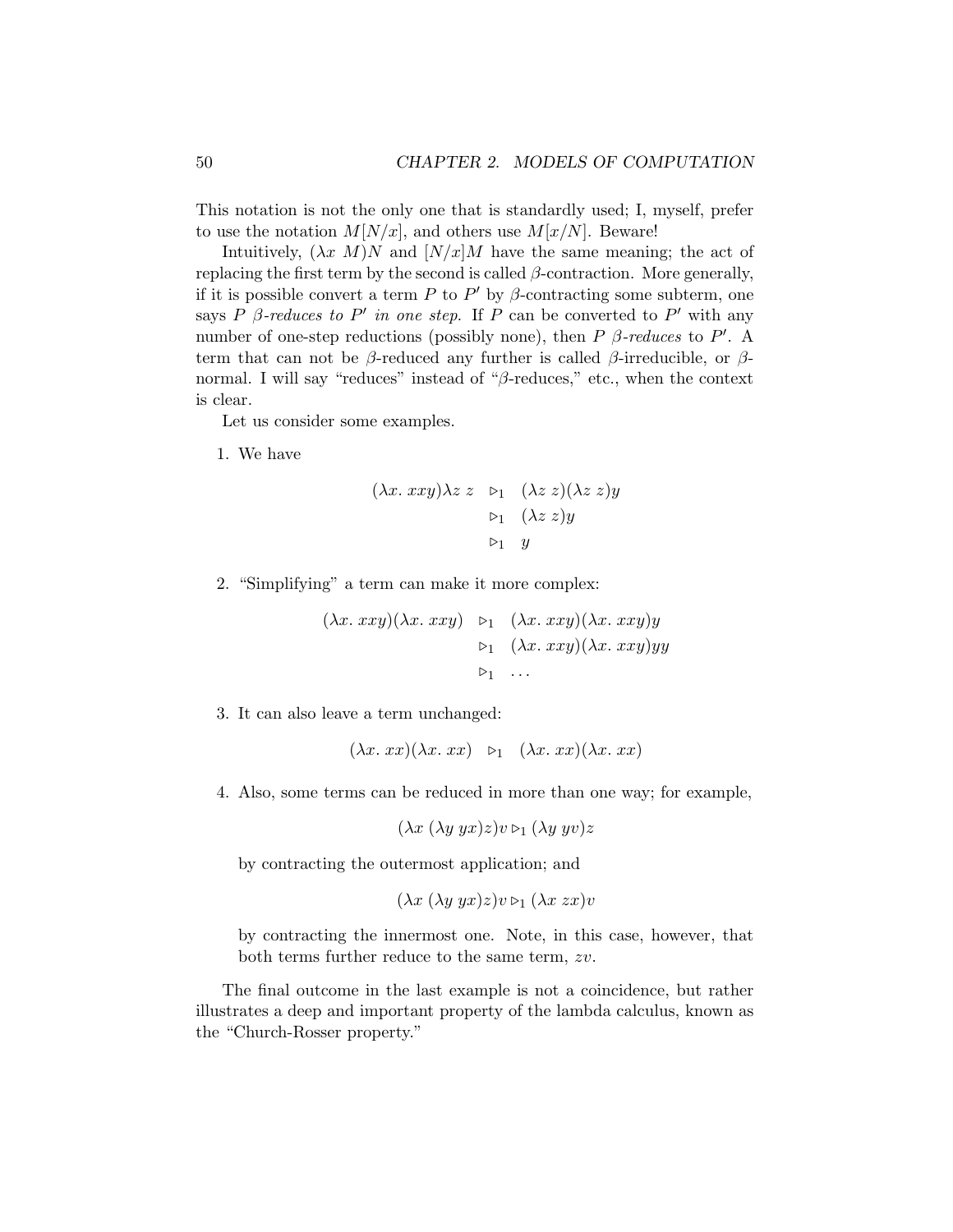**Theorem 2.8.1** Let M, N<sub>1</sub>, and N<sub>2</sub> be terms, such that  $M \triangleright N_1$  and  $M \triangleright N_2$ . Then there is a term P such that  $N_1 \triangleright P$  and  $N_2 \triangleright P$ .

The proof of Theorem 2.8.1 goes well beyond the scope of this class, but if you are interested you can look it up in Hindley and Seldin, Introduction to Combinators and  $\lambda$  Calculus.

Corollary 2.8.2 Suppose M can be reduced to normal form. Then this normal form is unique.

*Proof.* If  $M \triangleright N_1$  and  $M \triangleright N_2$ , by the previous theorem there is a term P such that  $N_1$  and  $N_2$  both reduce to P. If  $N_1$  and  $N_2$  are both in normal form, this can only happen if  $N_1 = P = N_2$ .

Finally, I will say that two terms M and N are  $\beta$ -equivalent, or just equivalent, if they reduce to a common term; in other words, if there is some P such that  $M \triangleright P$  and  $N \triangleright P$ . This is written  $M \equiv N$ . Using Theorem 2.8.1, you can check that  $\equiv$  is an equivalence relation, with the additional property that for every M and N, if  $M \triangleright N$  or  $N \triangleright M$ , then  $M \equiv N$ . (In fact, one can show that  $\equiv$  is the *smallest* equivalence relation having this property.)

What is the lambda calculus doing in a chapter on models of computation? The point is that it does provide us with a model of the computable functions, although, at first, it is not even clear how to make sense of this statement. To talk about computability on the natural numbers, we need to find a suitable representation for such numbers. Here is one that works surprisingly well.

**Definition 2.8.3** For each natural number n, define the numeral  $\overline{n}$  to be the lambda term  $\lambda xy \left( x(x(x(x \ldots x(y)))) \right)$ , where there are n x's in all.

The terms  $\bar{n}$  are "iterators": on input  $f, \bar{n}$  returns the function mapping y to  $f^{n}(y)$ . Note that each numeral is normal. We can now say what it means for a lambda term to "compute" a function on the natural numbers.

**Definition 2.8.4** Let  $f(x_0, \ldots, x_{n-1})$  be an n-ary partial function from N to  $\mathbb N$ . Say a lambda term X represents f if for every sequence of natural numbers  $m_0, \ldots, m_{n-1}$ ,

 $X\overline{m}_0\overline{m}_1 \ldots \overline{m}_{n-1} \triangleright \overline{f(m_0, m_1, \ldots, m_{n-1})}$ 

if  $f(m_0, \ldots, m_{n-1})$  is defined, and  $X \overline{m}_0 \overline{m}_1 \ldots \overline{m}_{n-1}$  has no normal form otherwise.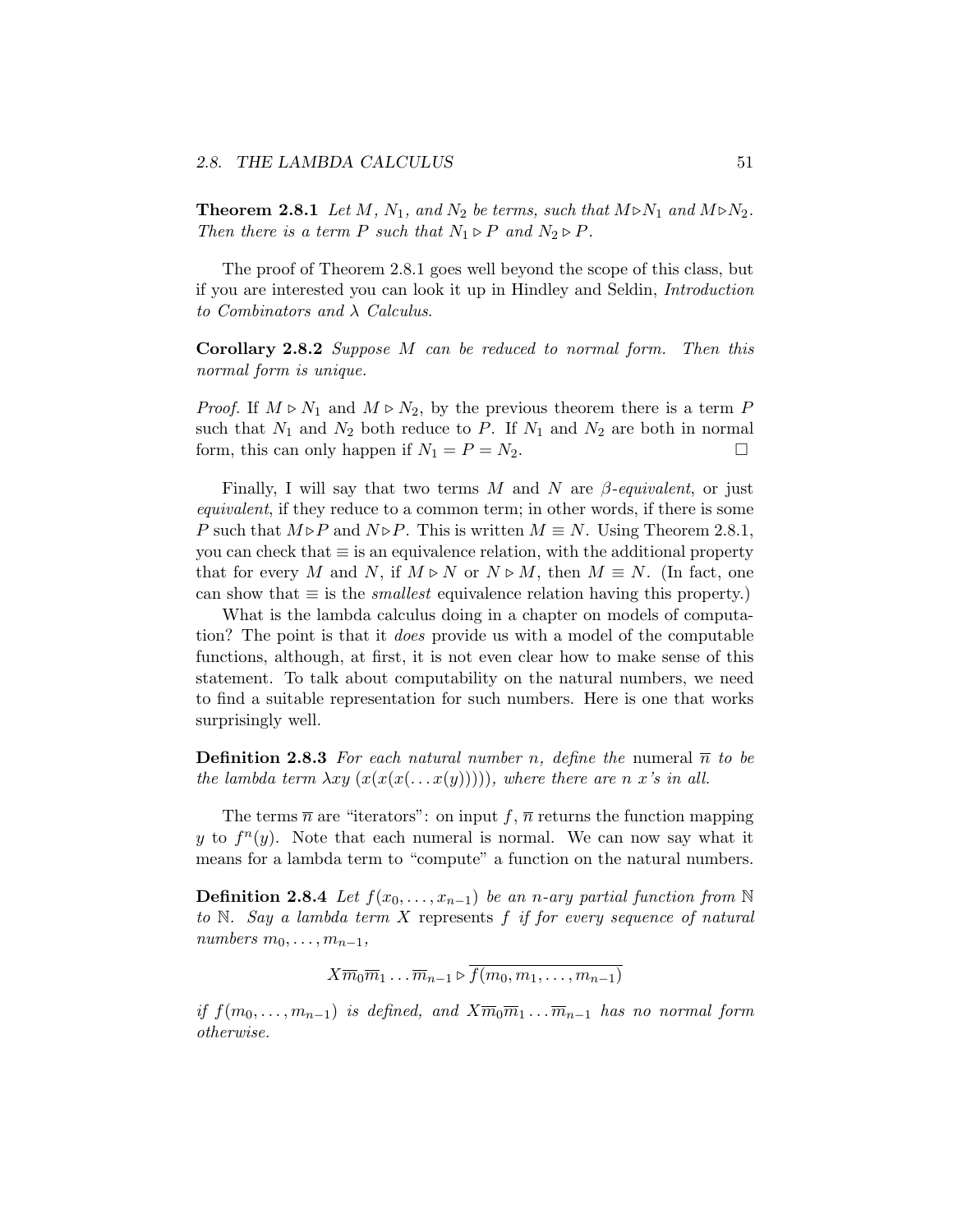**Theorem 2.8.5** A function f is a partial computable function if and only if it is represented by a lambda term.

This theorem is somewhat striking. As a model of computation, the lambda calculus is a rather simple calculus; the only operations are lambda abstraction and application! From these meager resources, however, it is possible to implement any computational procedure.

The "if" part of the theorem is easier to see: suppose a function,  $f$ , is represented by a lambda term X. Let us describe an informal procedure to compute f. On input  $m_0, \ldots, m_{n-1}$ , write down the term  $X\overline{m}_0 \ldots \overline{m}_{n-1}$ . Build a tree, first writing down all the one-step reductions of the original term; below that, write all the one-step reductions of those (i.e. the twostep reductions of the original term); and keep going. If you ever reach a numeral, return that as the answer; otherwise, the function is undefined.

An appeal to Church's thesis tells us that this function is computable. A better way to prove the theorem would be to give a recursive description of this search procedure, similar to our recursive description of Turing machine computations. For example, one could define a sequence primitive recursive functions and relations, "IsASubterm," "Substitute," "ReducesToInOneStep," "ReductionSequence," "Numeral," etc. The partial recursive procedure for computing  $f(m_0, \ldots, m_{n-1})$  is then to search for a sequence of one-step reductions starting with  $X\overline{m}_0 \dots \overline{m}_{n-1}$  and ending with a numeral, and return the number corresponding to that numeral. The details are long and tedious but otherwise routine, and I will leave you to work them out to your own satisfaction.

In the other direction we need to show that every partial function  $f$  is represented by a lambda term,  $\overline{f}$ . By Kleene's normal form theorem, it suffices to show that every primitive recursive function is represented by a lambda term, and then that the functions so represented are closed under suitable compositions and unbounded search. To show that every primitive recursive function is represented by a lambda term, it suffices to show that the initial functions are represented, and that the partial functions that are represented by lambda terms are closed under composition, primitive recursion, and unbounded search.

I will resort to more conventional notation to make the rest of the proof more readable. For example, I will write  $M(x, y, z)$  instead of  $Mxyz$ . While this is suggestive, you should remember that terms in the untyped lambda calculus do not have associated arities; so, for the same term  $M$ , it makes just as much sense to write  $M(x, y)$  and  $M(x, y, z, w)$ . But using this notation indicates that we are treating  $M$  as a function of three variables, and helps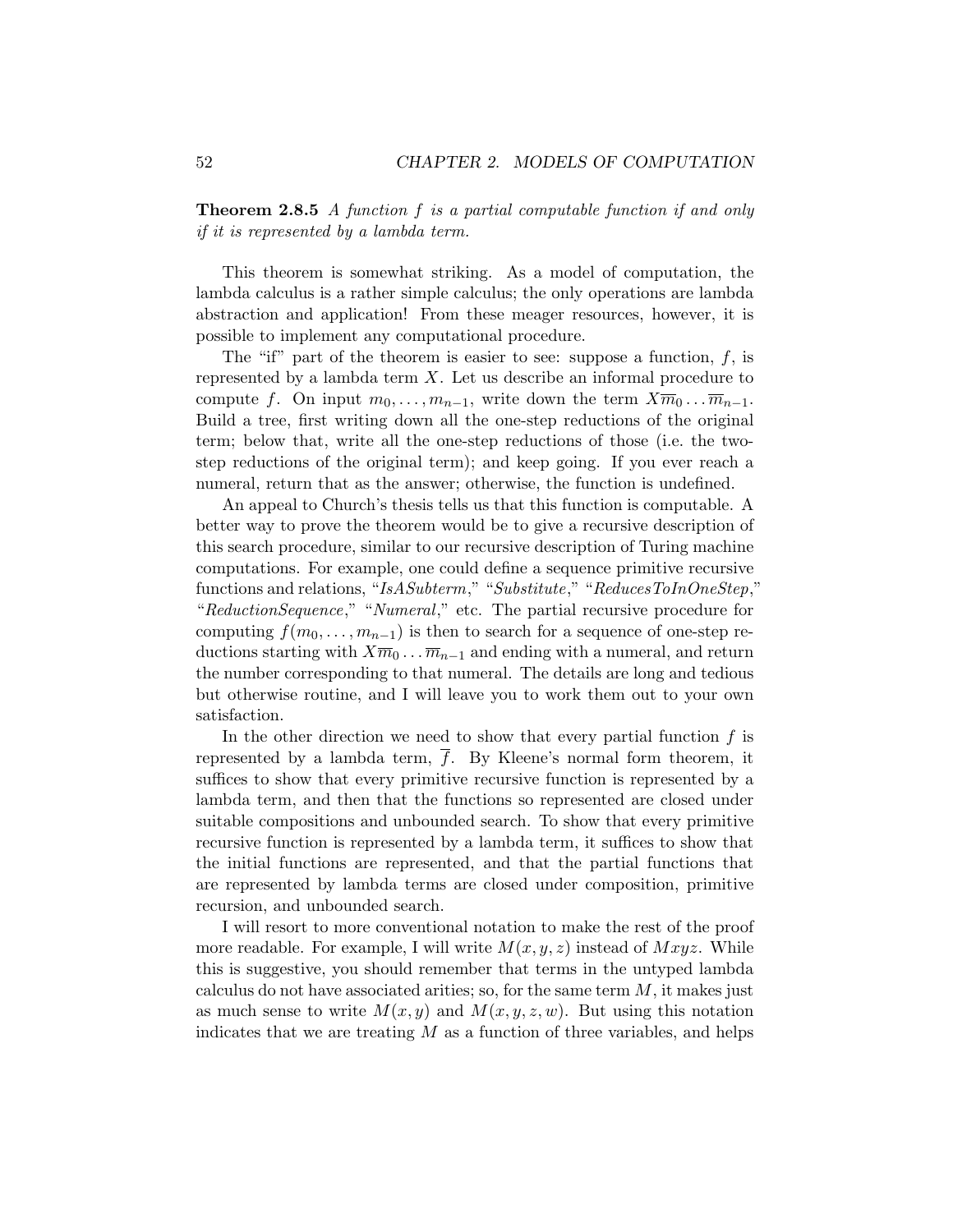make the intentions behind the definitions clearer. In a similar way, I will resort to the old-fashioned way of saying "define M by  $M(x, y, z) = ...$ " instead of "define M by  $M = \lambda x \lambda y \lambda z \ldots$ "

Let us run through the list. Zero,  $\overline{0}$ , is just  $\lambda xy$ . *y*. The successor function,  $\overline{S}$ , is defined by  $\overline{S}(u) = \lambda xy$ .  $x(uxy)$ . You should think about why this works; for each numeral  $\bar{n}$ , thought of as an iterator, and each function  $f, S(\overline{n}, f)$  is a function that, on input y, applies f n times starting with y, and then applies it once more.

There is nothing to say about projections:  $\overline{P}_i^n$  $i<sup>n</sup>(x_0,...,x_{n-1}) = x_i$ . In other words, by our conventions,  $\overline{P}_i^{\hbar}$  $i_i$  is the lambda term  $\lambda x_0, \ldots, x_{n-1}$ .  $x_i$ .

Closure under composition is similarly easy. Suppose  $f$  is defined by composition from  $h, g_0, \ldots, g_{k-1}$ . Assuming  $h, g_0, \ldots, g_{k-1}$  are represented by  $h, \overline{g}_0, \ldots, \overline{g}_{k-1}$ , respectively, we need to find a term f representing f. But we can simply define  $\overline{f}$  by

$$
\overline{f}(x_0,\ldots,x_{l-1})=\overline{h}(\overline{g}_0(x_0,\ldots,x_{l-1}),\ldots,\overline{g}_{k-1}(x_0,\ldots,x_{l-1})).
$$

In other words, the language of the lambda calculus is well suited to represent composition as well.

When it comes to primitive recursion, we finally need to do some work. We will have to proceed in stages. As before, on the assumption that we already have terms  $\overline{g}$  and  $\overline{h}$  representing functions g and h, respectively, we want a term  $\overline{f}$  representing the function f defined by

$$
f(0, \vec{z}) = g(\vec{z})
$$
  

$$
f(x+1, \vec{z}) = h(z, f(x, \vec{z}), \vec{z}).
$$

So, in general, given lambda terms  $G'$  and  $H'$ , it suffices to find a term  $F$ such that

$$
F(\overline{0}, \overline{z}) \equiv G'(\overline{z})
$$
  

$$
F(\overline{n+1}, \overline{z}) \equiv H'(n, F(\overline{n}, \overline{z}), \overline{z})
$$

for every natural number n; the fact that  $G'$  and  $H'$  represent g and h means that whenever we plug in numerals  $\overline{\vec{m}}$  for  $\vec{z}$ ,  $F(\overline{n+1}, \overline{\vec{m}})$  will normalize to the right answer.

But for this, it suffices to find a term  $F$  satisfying

$$
F(\overline{0}) \equiv G
$$
  

$$
F(\overline{n+1}) \equiv H(\overline{n}, F(\overline{n}))
$$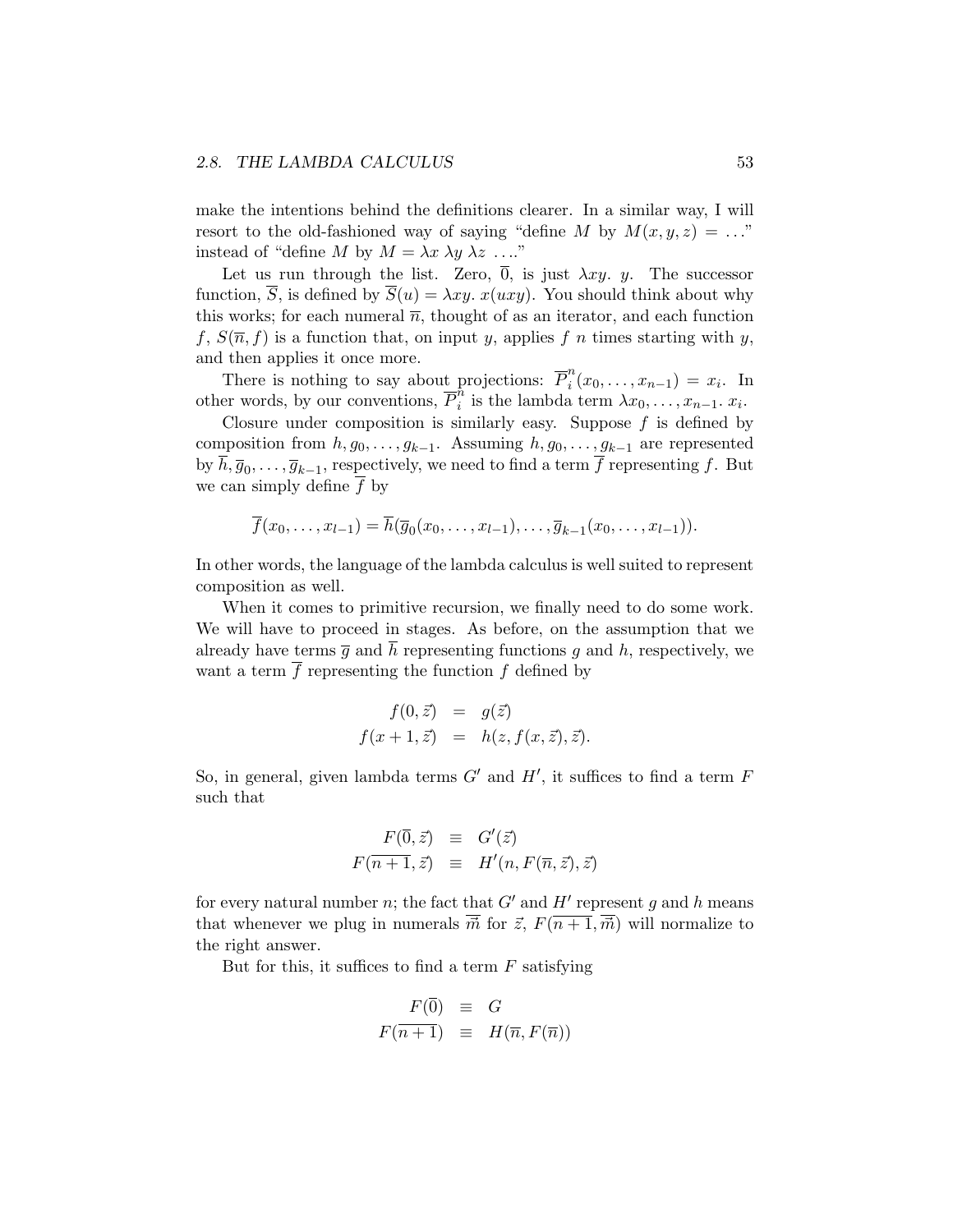for every natural number  $n$ , where

$$
G=\lambda \vec{z}\; G'(\vec{z})
$$

and

$$
H(u, v) = \lambda \vec{z} H'(u, v(u, \vec{z}), \vec{z}).
$$

In other words, with lambda trickery, we can avoid having to worry about the extra parameters  $\vec{z}$  — they just get absorbed in the lambda notation.

Before we define the term  $F$ , we need a mechanism for handling ordered pairs. This is provided by the next lemma.

Lemma 2.8.6 There is a lambda term D such that for each pair of lambda terms M and N,  $D(M, N)(\overline{0}) \triangleright M$  and  $D(M, N)(\overline{1}) \triangleright N$ .

Proof. First, define the lambda term K by

$$
K(y) = \lambda x \ y
$$

In other words, K is the term  $\lambda yx$ . y. Looking at it differently, for every M,  $K(M)$  is a constant function that returns M on any input.

Now define  $D(x, y, z)$  by  $D(x, y, z) = z(K(y))x$ . Then we have

$$
D(M, N, \overline{0}) \triangleright \overline{0}(K(N))M \triangleright M
$$

and

$$
D(M, N, \overline{1}) \triangleright \overline{1}(K(N))M \triangleright K(N)M \triangleright N,
$$

as required.  $\Box$ 

The idea is that  $D(M, N)$  represents the pair  $\langle M, N \rangle$ , and if P is assumed to represent such a pair,  $P(\overline{0})$  and  $P(\overline{1})$  represent the left and right projections,  $(P)_0$  and  $(P)_1$ . For clarity, I will use the latter notations.

Now, let us remember where we stand. We need to show that given any terms,  $G$  and  $H$ , we can find a term  $F$  such that

$$
F(\overline{0}) \equiv G
$$
  

$$
F(\overline{n+1}) \equiv H(\overline{n}, F(\overline{n}))
$$

for every natural number  $n$ . The idea is roughly to compute sequences of pairs

$$
\langle \overline{0}, F(\overline{0}) \rangle, \langle \overline{1}, F(\overline{1}) \rangle, \ldots,
$$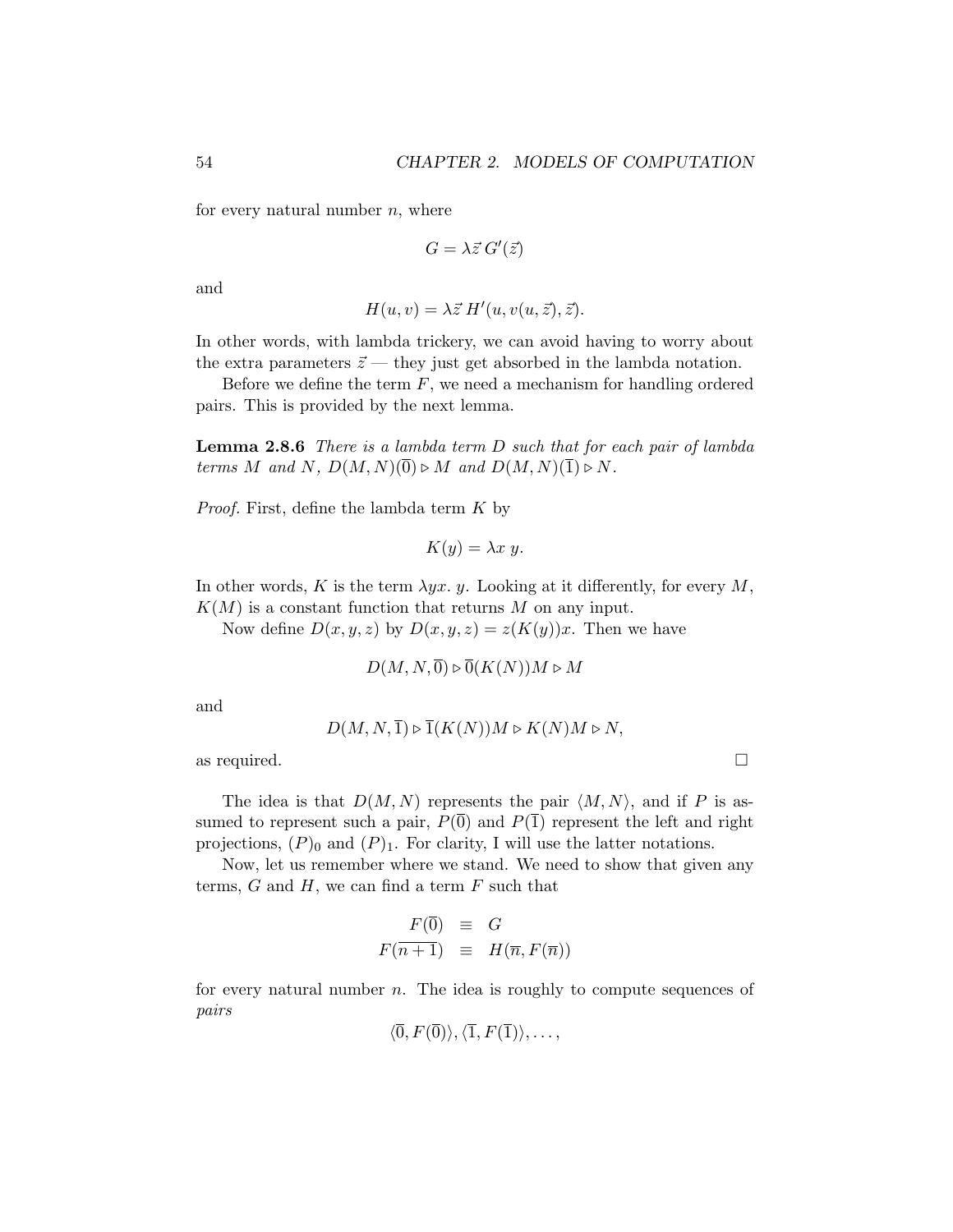using numerals as iterators. Notice that the first pair is just  $\langle 0, G \rangle$ . Given a pair  $\langle \overline{n}, F(\overline{n}) \rangle$ , the next pair,  $\langle \overline{n+1}, F(\overline{n+1}) \rangle$  is supposed to be equivalent to  $\langle \overline{n+1}, H(\overline{n}, F(\overline{n})) \rangle$ . We will design a lambda term T that makes this one-step transition.

The last paragraph was simply heuristic; the details are as follows. Define  $T(u)$  by

$$
T(u) = \langle S((u)_0), H((u)_0, (u)_1) \rangle.
$$

Now it is easy to verify that for any number  $n$ ,

$$
T(\langle \overline{n}, M \rangle) \triangleright \langle \overline{n+1}, H(\overline{n}, M) \rangle.
$$

As suggested above, given G and H, define  $F(u)$  by

$$
F(u) = (u(T, \langle \overline{0}, G \rangle))_1.
$$

In other words, on input  $\overline{n}$ , F iterates T n times on  $\langle \overline{0}, G \rangle$ , and then returns the second component. To start with, we have

- $\overline{0}(T,\langle \overline{0}, G\rangle) \equiv \langle \overline{0}, G\rangle$
- $F(\overline{0}) \equiv G$

By induction on  $n$ , we can show that for each natural number one has the following:

- $\overline{n+1}(T,\langle \overline{0},G\rangle) \equiv \langle \overline{n+1}, F(\overline{n+1})\rangle$
- $F(\overline{n+1}) \equiv H(\overline{n}, F(\overline{n}))$

For the second clause, we have

$$
F(\overline{n+1}) \quad \triangleright \quad (\overline{n+1}(T,\langle \overline{0},G \rangle))_1
$$
  
\n
$$
\equiv \quad (T(\overline{n}(T,\langle \overline{0},G \rangle)))_1
$$
  
\n
$$
\equiv \quad (T(\langle \overline{n},F(\overline{n}) \rangle))_1
$$
  
\n
$$
\equiv \quad (\langle \overline{n+1},H(\overline{n},F(\overline{n})) \rangle)_1
$$
  
\n
$$
\equiv \quad H(\overline{n},F(\overline{n})).
$$

Here we have used the induction hypothesis on the second-to-last line. For the first clause, we have

$$
\begin{array}{rcl}\n n+1(T,\langle \overline{0},G\rangle) & \equiv & T(\overline{n}(T,\langle \overline{0},G\rangle)) \\
& \equiv & T(\langle \overline{n},F(\overline{n})\rangle) \\
& \equiv & \langle \overline{n+1},H(\overline{n},F(\overline{n}))\rangle \\
& \equiv & \langle \overline{n+1},F(\overline{n+1})\rangle.\n \end{array}
$$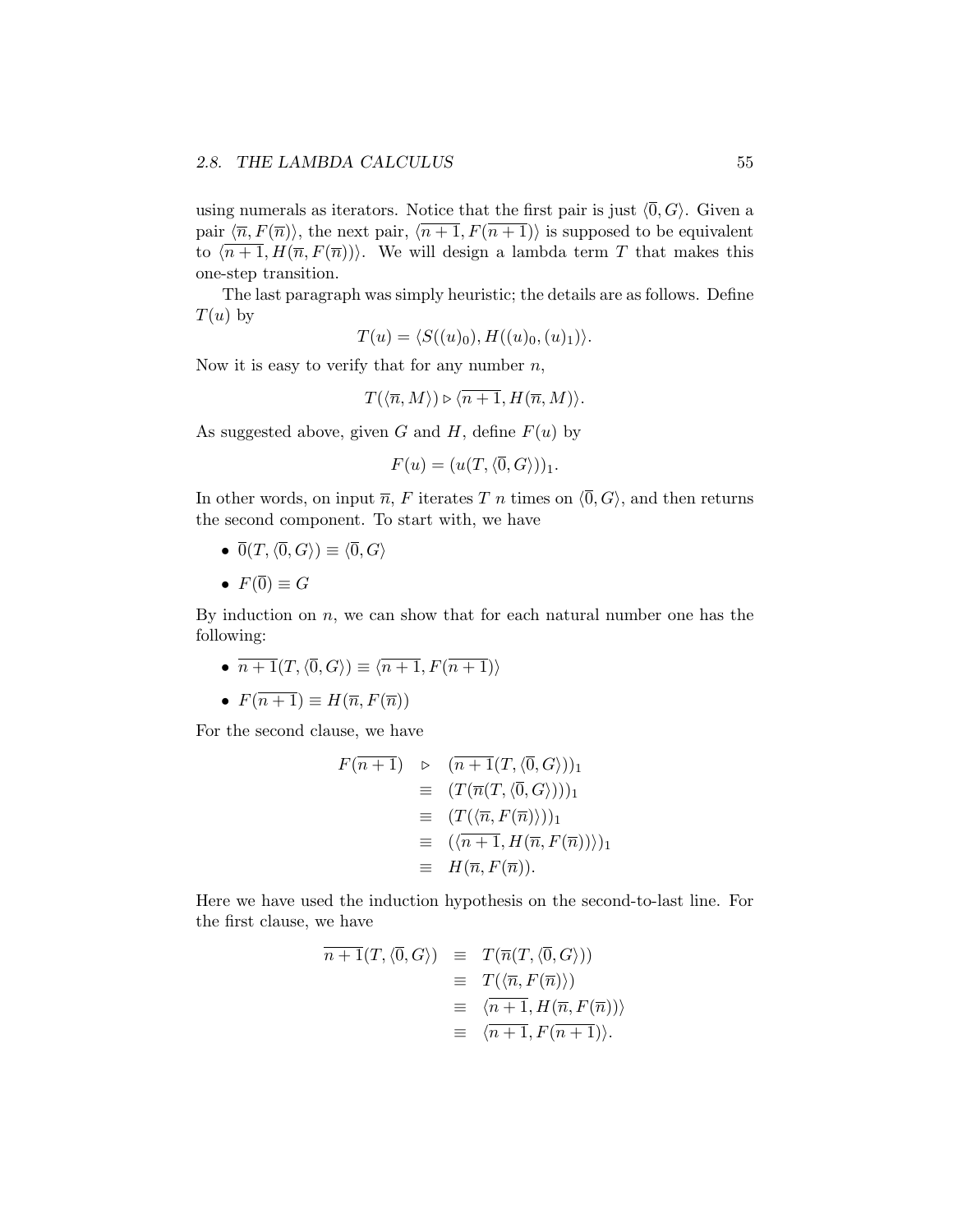Here we have used the second clause in the last line. So we have shown  $F(\overline{0}) \equiv G$  and, for every n,  $F(\overline{n+1}) \equiv H(\overline{n}, F(\overline{n}))$ , which is exactly what we needed.

The only thing left to do is to show that the partial functions represented by lambda terms are closed under the  $\mu$  operation, i.e. unbounded search. But it will be much easier to do this later on, after we have discussed the fixed-point theorem. So, take this as an IOU. Modulo this claim (and some details that have been left for you to work out), we have proved Theorem 2.8.5.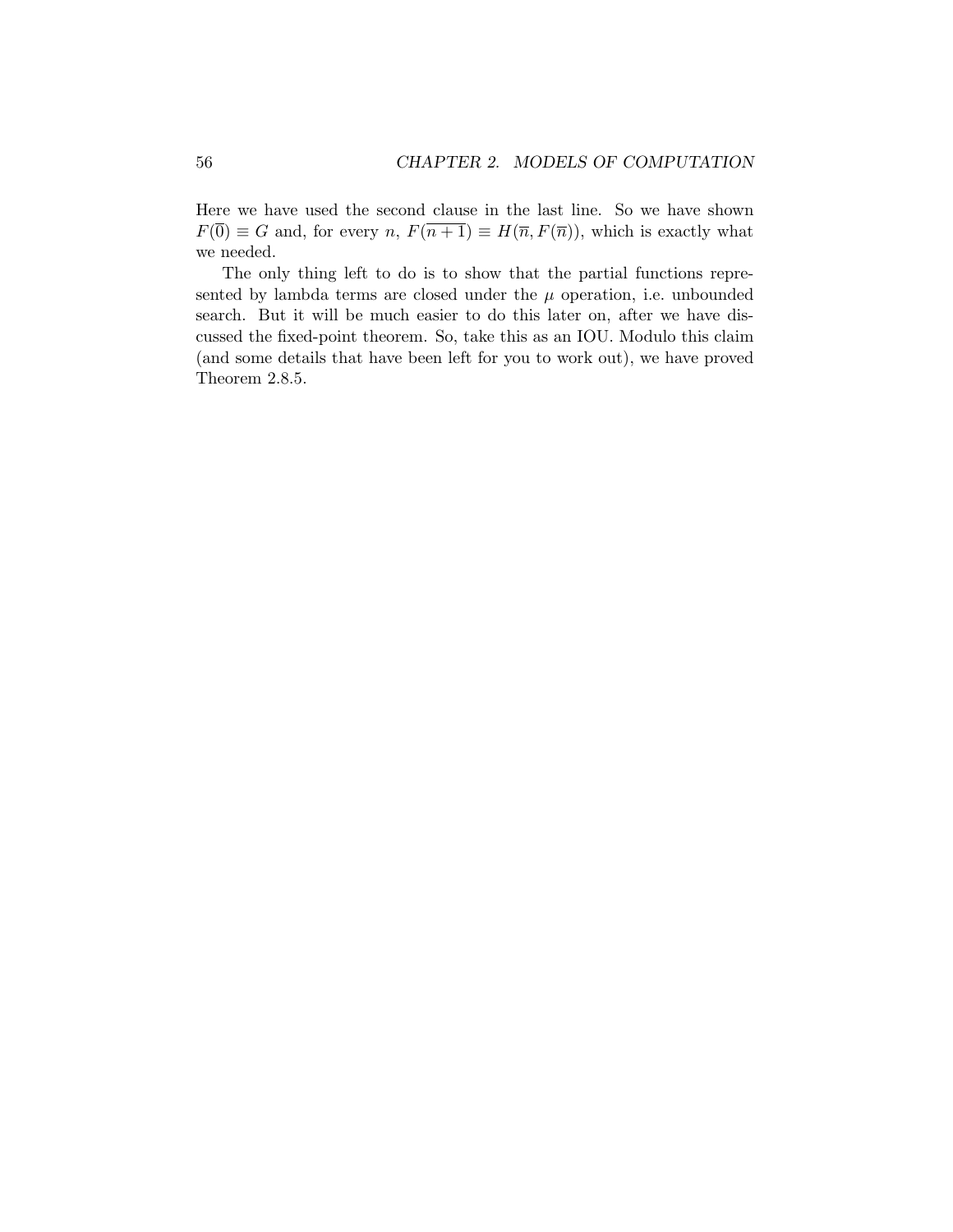# Chapter 3

# Computability Theory

### 3.1 Generalities

The branch of logic known as Computability Theory deals with issues having to do with the computability, or relative computability, of functions and sets. From the last chapter, we know that we can take the word "computable" to mean "Turing computable" or, equivalently, "recursive." It is a evidence of Kleene's influence that the subject used to be known as Recursion Theory, and today, both names are commonly used.

Most introductions to Computability Theory begin by trying to abstract away the general features of computability as much as possible, so that one can explore the subject without having to refer to a specific model of computation. For example, we have seen that there is a universal partial computable function,  $Un(n, x)$ . This allows us to enumerate the partial computable functions; from now on, we will adopt the notation  $\varphi_n$  to denote the *n*th unary partial computable function, defined by  $\varphi_n(x) \simeq Un(n, x)$ . (Kleene used  $\{n\}$  for this purpose, but this notation has not been used as much recently.) Slightly more generally, we can uniformly enumerate the partial computable functions of arbitrary arities, and I will use  $\varphi_n^k$  to denote the nth k-ary partial recursive function. The key fact is that there is a universal function for this set. In other words:

**Theorem 3.1.1** There is a partial computable function  $f(x, y)$  such that for each n and k and sequence of numbers  $a_0, \ldots, a_{k-1}$  we have

$$
f(n, \langle a_0, \ldots, a_{k-1} \rangle) \simeq \varphi_n^k(a_0, \ldots, a_{k-1}).
$$

In fact, we can take  $f(n,x)$  to be  $Un(n,x)$ , and define  $\varphi_n^k(a_0,\ldots,a_{k-1}) \simeq$  $Un(n, \langle a_0, \ldots, a_{k-1} \rangle)$ . Alternatively, you can think of f as the partial com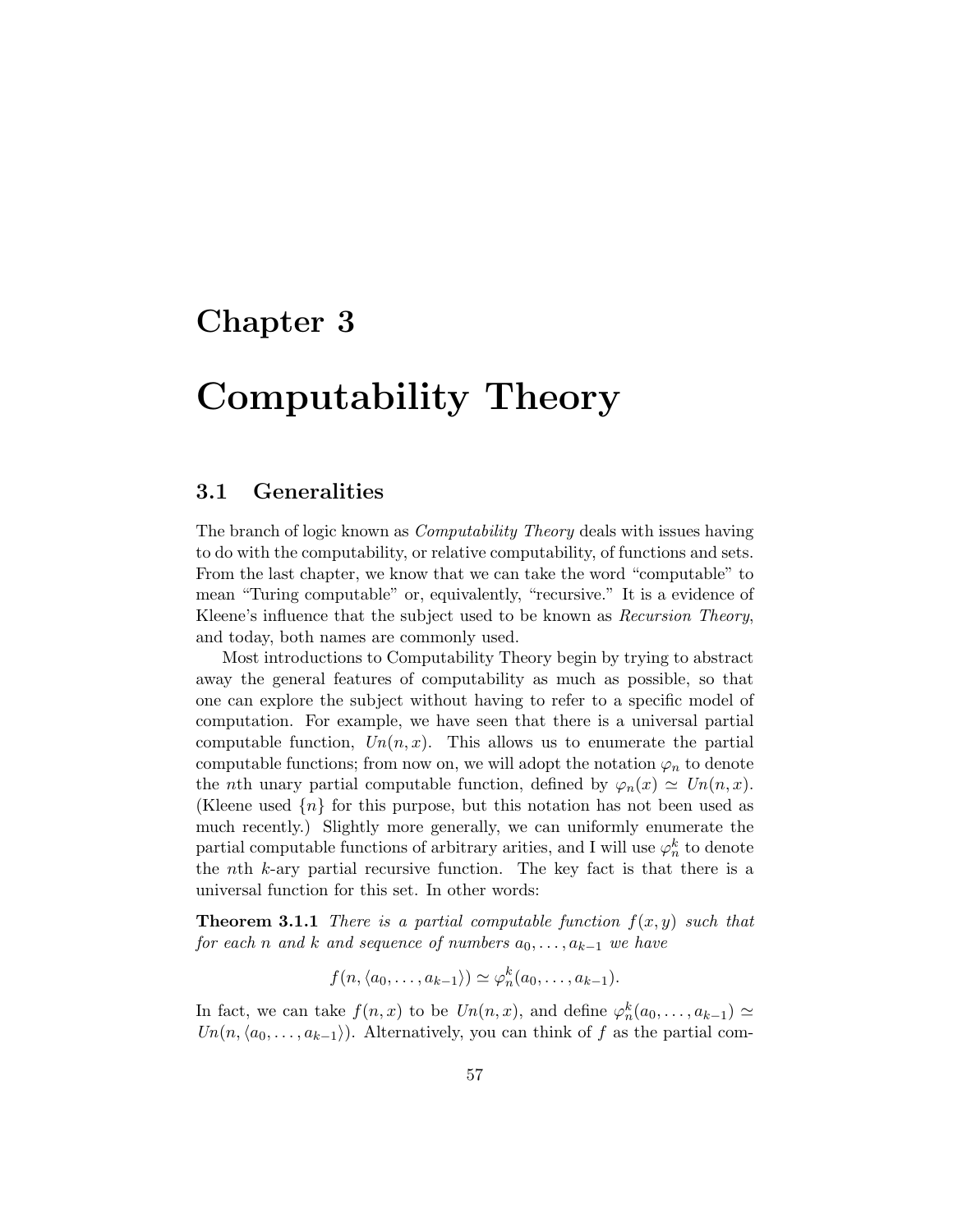putable function that, on input n and  $\langle a_0, \ldots, a_{k-1} \rangle$ , returns the output of Turing machine *n* on input  $a_0, \ldots, a_{k-1}$ .

Remember also Kleene's normal form theorem:

**Theorem 3.1.2** There is a primitive recursive relation  $T(n, x, s)$  and a primitive recursive function U such that for each recursive function f there is a number n, such that

$$
f(x) \simeq U(\mu s T(n, x, s)).
$$

In fact, T and U can be used to define the enumeration  $\varphi_0, \varphi_1, \varphi_2, \ldots$  From now on, we will assume that we have fixed a suitable choice of  $T$  and  $U$ , and take the equation

$$
\varphi_n(x) \simeq U(\mu s T(n, x, s))
$$

to be the *definition* of  $\varphi_n$ .

The next theorem is known as the "s-m-n theorem," for a reason that will be clear in a moment. The hard part is understanding just what the theorem says; once you understand the statement, it will seem fairly obvious.

**Theorem 3.1.3** For each pair of natural numbers n and m, there is a primitive recursive function  $s_n^m$  such that for every sequence  $x, a_0, \ldots, a_{m-1}, y_0, \ldots, y_{n-1}$ , we have

$$
\varphi_{s_n^m(x, a_0, \dots, a_{m-1})}^{n}(y_0, \dots, y_{n-1}) \simeq \varphi_x^{m+n}(a_0, \dots, a_{m-1}, y_0, \dots, y_{n-1}).
$$

It is helpful to think of  $s_n^m$  as acting on *programs*. That is,  $s_n^m$  takes a program, x, for an  $(m+n)$ -ary function, as well as fixed inputs  $a_0, \ldots, a_{m-1}$ ; and it returns a program,  $s_n^m(x, a_0, \ldots, a_{m-1})$ , for the *n*-ary function of the remaining arguments. It you think of  $x$  as the description of a Turing machine, then  $s_n^m(x, a_0, \ldots, a_{m-1})$  is the Turing machine that, on input  $y_0, \ldots, y_{n-1}$ , prepends  $a_0, \ldots, a_{m-1}$  to the input string, and runs x. Each  $s_n^m$  is then just a primitive recursive function that finds a code for the appropriate Turing machine.

Here is another useful fact:

Theorem 3.1.4 Every partial computable function has infinitely many indices.

Again, this is intuitively clear. Given any Turing machine,  $M$ , one can design another Turing machine  $M'$  that twiddles its thumbs for a while, and then acts like M.

Throughout this chapter, we will reason about what types of things are computable. To show that a function is computable, there are two ways one can proceed: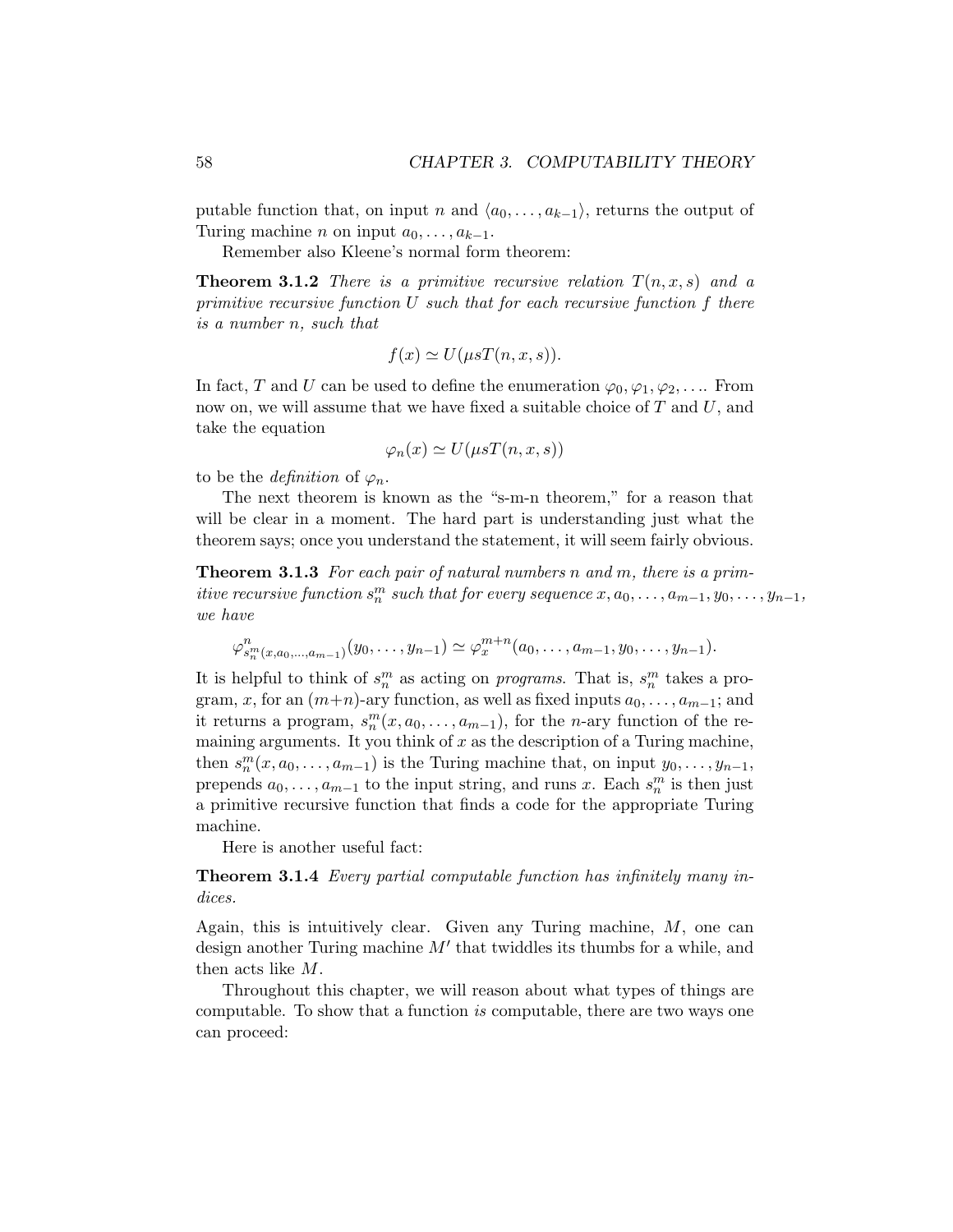- 1. Rigorously: describe a Turing machine or partial recursive function explicitly, and show that it computes the function you have in mind;
- 2. Informally: describe an algorithm that computes it, and appeal to Church's thesis.

There is no fine line between the two; a very detailed description of an algorithm should provide enough information so that it is relatively clear how one could, in principle, design the right Turing machine or sequence of partial recursive definitions. Fully rigorous definitions (like sequences of 4-tuples or Turing machine diagrams) are unlikely to be informative, and we will try to find a happy medium between these two approaches; in short, we will try to find intuitive yet rigorous proofs that the precise definitions could be obtained.

# 3.2 Computably enumerable sets

Remember that a function is computable if and only if there is a Turing machine that computes it. We can extend the notion of computability to sets:

**Definition 3.2.1** Let S be a set of natural numbers. Then S is computable if and only if its characteristic function is; i.e. the function

$$
\chi_S(x) = \begin{cases} 1 & \text{if } x \in S \\ 0 & \text{otherwise} \end{cases}
$$

is computable. Similarly, a relation  $R(x_0, \ldots, x_{k-1})$  is computable if and only if its characteristic function is.

Notice that we now have a number of notions of computability: for partial functions, for functions, and for sets. Do not get them confused! The Turing machine computing a partial function returns the output of the function, for input values at which the function is defined; the Turing machine computing a set returns either 1 or 0, after deciding whether or not the input value is in the set or not. Computable sets are sometimes also called decidable.

Here is yet another notion:

Definition 3.2.2 A set is computably enumerable if it is empty or the range of a computable function.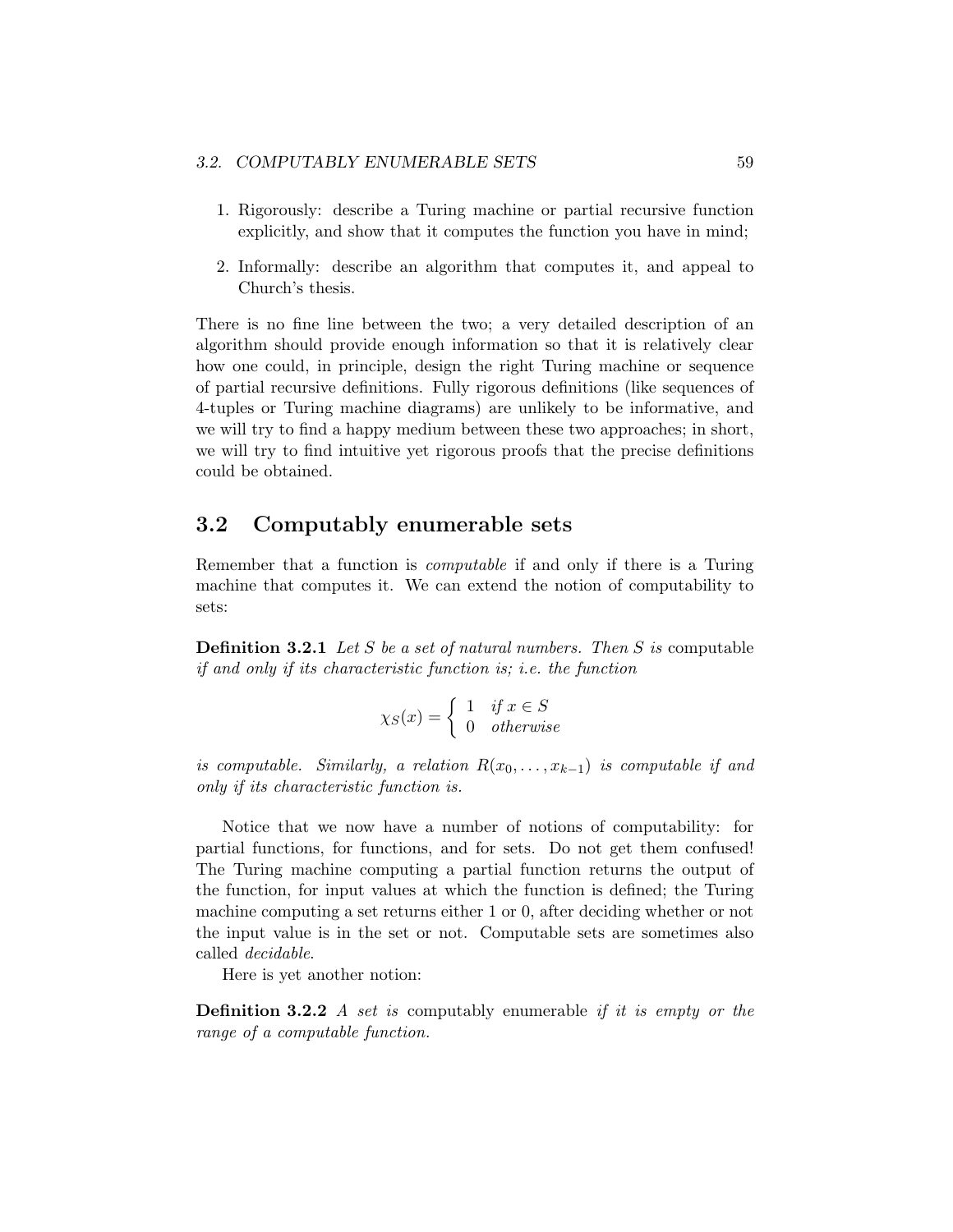The textbook uses the term recursively enumerable instead. This is the original terminology, and today both are commonly used, as well as the abbreviations "c.e." and "r.e." You should think about what the definition means, and why the terminology is appropriate. The idea is that if  $S$  is the range of the computable function  $f$ , then

$$
S = \{f(0), f(1), f(2), \ldots\},\
$$

and so f can be seen as "enumerating" the elements of  $S$ . Note that according to the definition,  $f$  need not be an increasing function, i.e. the enumeration need not be in increasing order. In fact, f need not even be injective, so that the constant function  $f(x) = 0$  enumerates the set  $\{0\}$ .

Any computable set is computably enumerable. To see this, suppose  $S$  is computable. If S is empty, then by definition it is computably enumerable. Otherwise, let  $a$  be any element of  $S$ . Define  $f$  by

$$
f(x) = \begin{cases} x & \text{if } \chi_S(x) = 1 \\ a & \text{otherwise.} \end{cases}
$$

Then f is a computable function, and S is the range of f.

The following gives a number of important equivalent statements of what it means to be computably enumerable.

**Theorem 3.2.3** Let S be a set of natural numbers. Then the following are equivalent:

- 1. S is computably enumerable.
- 2. S is the range of a partial computable function.
- 3. S is empty or the range of a primitive recursive function.
- 4. S is the domain of a partial computable function.

The first three clauses say that we can equivalently take any nonempty computably enumerable set to be enumerated by either a computable function, a partial computable function, or a primitive recursive function. The fourth clause tells us that if  $S$  is computably enumerable, then for some index e,

$$
S = \{x \mid \varphi_e(x) \downarrow \}.
$$

If we take  $e$  to code a Turing machine, then  $S$  is the set of inputs on which the Turing machine halts. For that reason, computably enumerable sets are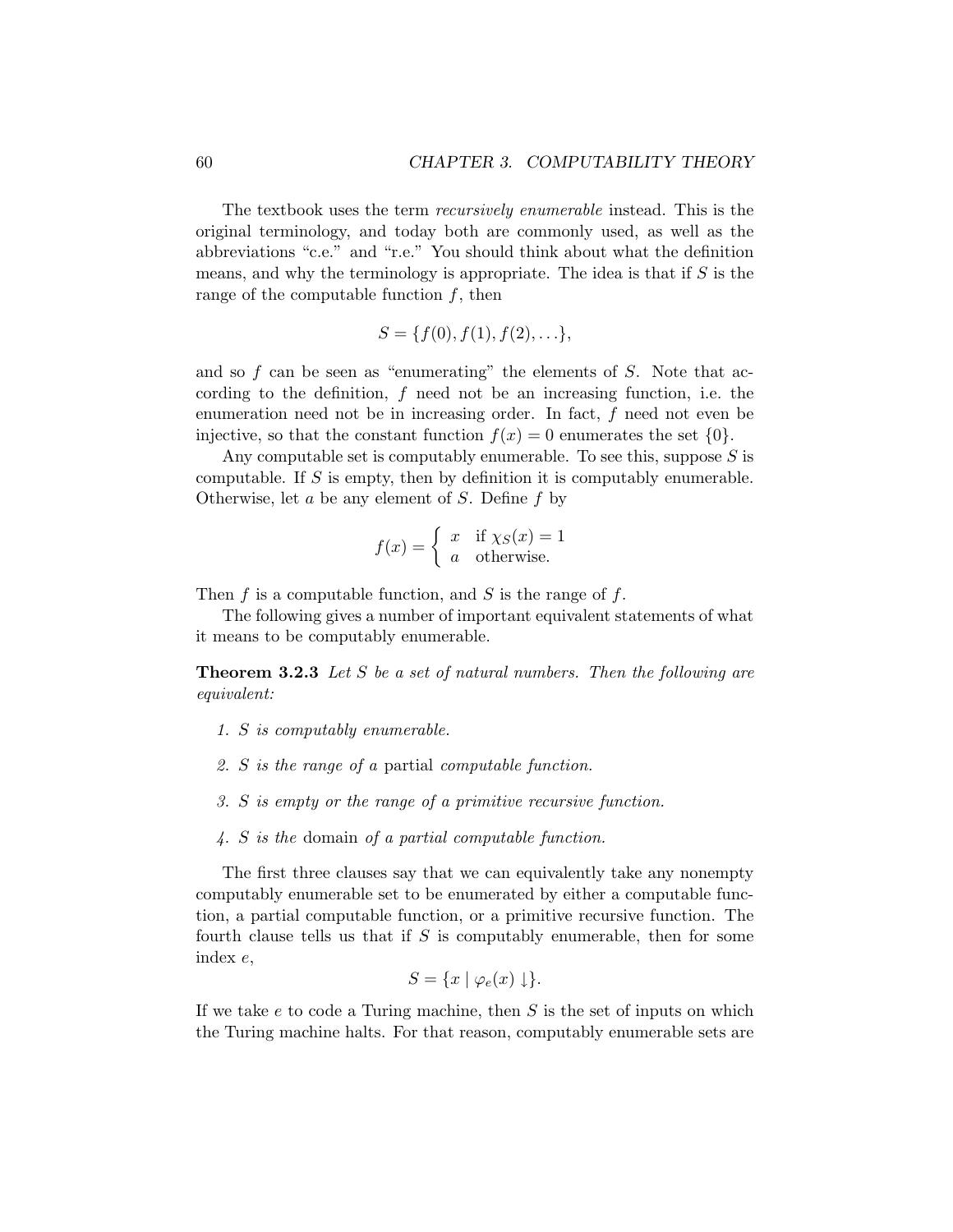sometimes called *semi-decidable*: if a number is in the set, you eventually get a "yes," but if it isn't, you never get a "no"!

Proof. Since every primitive recursive function is computable and every computable function is partial computable, 3 implies 1 and 1 implies 2. (Note that if  $S$  is empty,  $S$  is the range of the partial computable function that is nowhere defined.) If we show that 2 implies 3, we will have shown the first three clauses equivalent.

So, suppose S is the range of the partial computable function  $\varphi_e$ . If S is empty, we are done. Otherwise, let a be any element of S. By Kleene's normal form theorem, we can write

$$
\varphi_e(x) = U(\mu s T(e, x, s)).
$$

In particular,  $\varphi_e(x) \downarrow = y$  if and only if there is an s such that  $T(e, x, s)$  and  $U(s) = y$ . Define  $f(z)$  by

$$
f(z) = \begin{cases} U((z)_1) & \text{if } T(e, (z)_0, (z)_1) \\ a & \text{otherwise.} \end{cases}
$$

Then f is primitive recursive, because T and U are. Expressed in terms of Turing machines, if z codes a pair  $\langle (z)_0,(z)_1 \rangle$  such that  $(z)_1$  is a halting computation of machine e on input  $(z)_0$ , then f returns the output of the computation; otherwise, it returns a.

We need to show that  $S$  is the range of  $f$ , i.e. for any natural number  $y, y$  is in S if and only if it is in the range of f. In the forwards direction, suppose y in S. Then y is in the range of  $\varphi_e$ , so for some x and s,  $T(e, x, s)$ and  $U(s) = y$ ; but then  $y = f(\langle x, s \rangle)$ . Conversely, suppose y is in the range of f. Then either  $y = a$ , or for some z,  $T(e,(z)_0,(z)_1)$  and  $U((z)_1) = y$ . Since, in the latter case,  $\varphi_e(x) \downarrow = y$ , either way, y is in S.

(Note that I am using the notation  $\varphi_e(x) \downarrow = y$  to mean " $\varphi_e(x)$  is defined and equal to y." I could just as well have written  $\varphi_e(x) = y$ , but the extra arrow is sometimes helpful in reminding us that we are dealing with a partial function.)

To finish up the proof of Theorem 3.2.3, it suffices to show that 1 and 4 are equivalent. First, let us show that 1 implies 4. Suppose  $S$  is the range of a computable function  $f$ , i.e.

$$
S = \{ y \mid \text{for some } x, f(x) = y \}.
$$

Let

$$
g(y) = \mu x(f(x) = y).
$$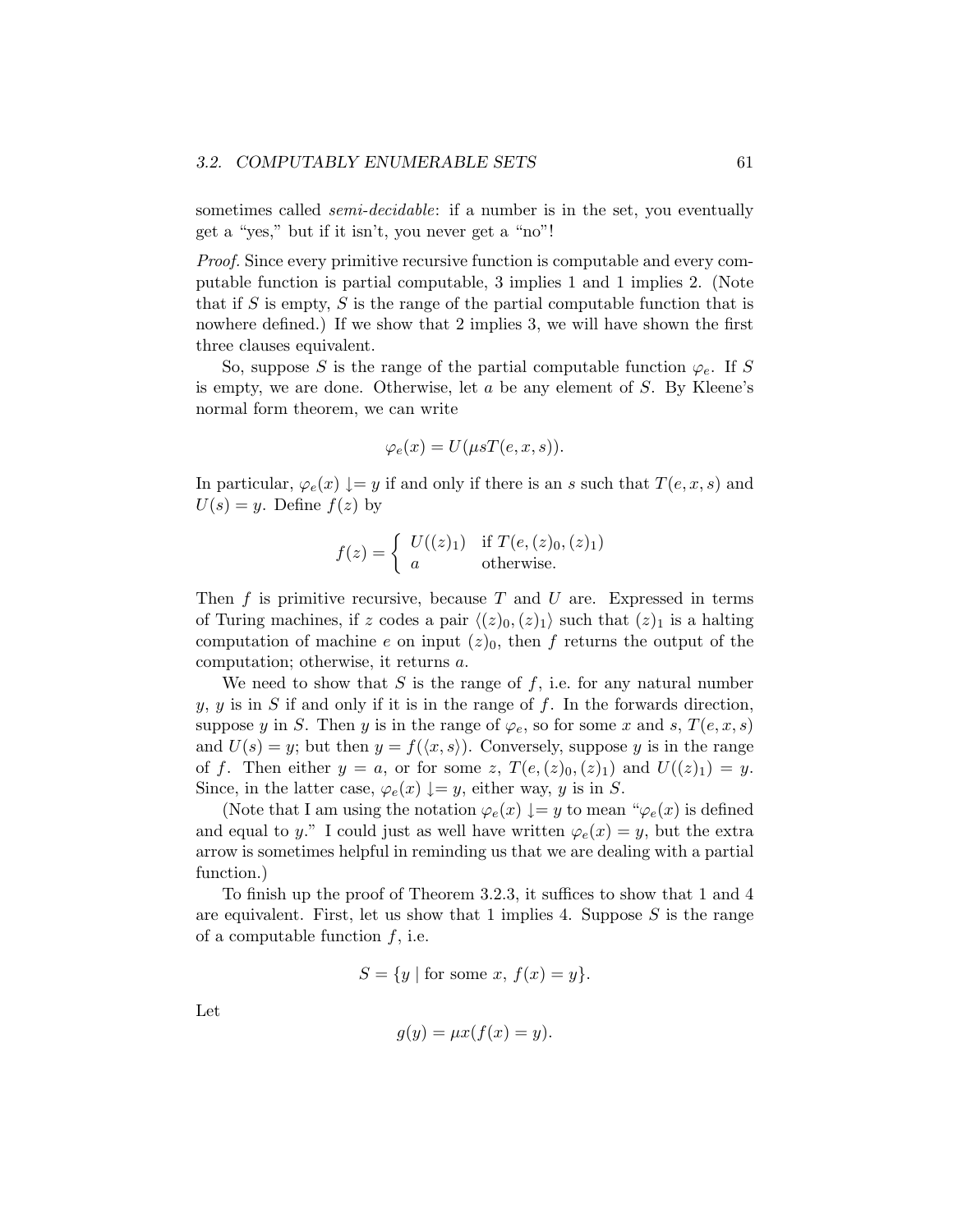Then g is a partial computable function, and  $g(y)$  is defined if and only if for some x,  $f(x) = y$ ; in other words, the domain of g is the range of f. Expressed in terms of Turing machines: given a Turing machine  $M_f$ that enumerates the elements of S, let  $M_q$  be the Turing machine the semidecides  $S$ , by searching through the range of  $f$  to see if a given element is in the set.

Finally, to show 4 implies 1, suppose that  $S$  is the domain of the partial computable function  $\varphi_e$ , i.e.

$$
S = \{x \mid \varphi_e(x) \downarrow \}.
$$

If S is empty, we are done; otherwise, let a be any element of S. Define f by

$$
f(z) = \begin{cases} (z)_0 & \text{if } T(e, (z)_0, (z)_1) \\ a & \text{otherwise.} \end{cases}
$$

Then, as above, a number x is in the range of f if and only if  $\varphi_e(x) \downarrow$ , i.e. if and only if  $x$  is in  $S$ . Expressed in terms of Turing machines: given a machine  $M_e$  that semi-decides S, enumerate the elements of S by running through all possible Turing machine computations, and returning the inputs that correspond to halting computations.

The fourth clause of Theorem 3.2.3 provides us with a convenient way of enumerating the computably enumerable sets: for each  $e$ , let  $W_e$  denote the domain of  $\varphi_e$ . Then if A is any computably enumerable set,  $A = W_e$ , for some e.

The following provides yet another characterization of the computably enumerable sets.

**Theorem 3.2.4** A set S is computably enumerable if and only if there is a computable relation  $R(x, y)$  such that

$$
S = \{x \mid \exists y \; R(x, y)\}.
$$

*Proof.* In the forward direction, suppose  $S$  is computably enumerable. Then for some  $e, S = W_e$ . Then for this value of e we can write S as

$$
S = \{x \mid \exists y \ T(e, x, y)\}.
$$

In the reverse direction, suppose  $S = \{x \mid \exists y \; R(x, y)\}\.$  Define f by

$$
f(x) \simeq \mu y R(x, y).
$$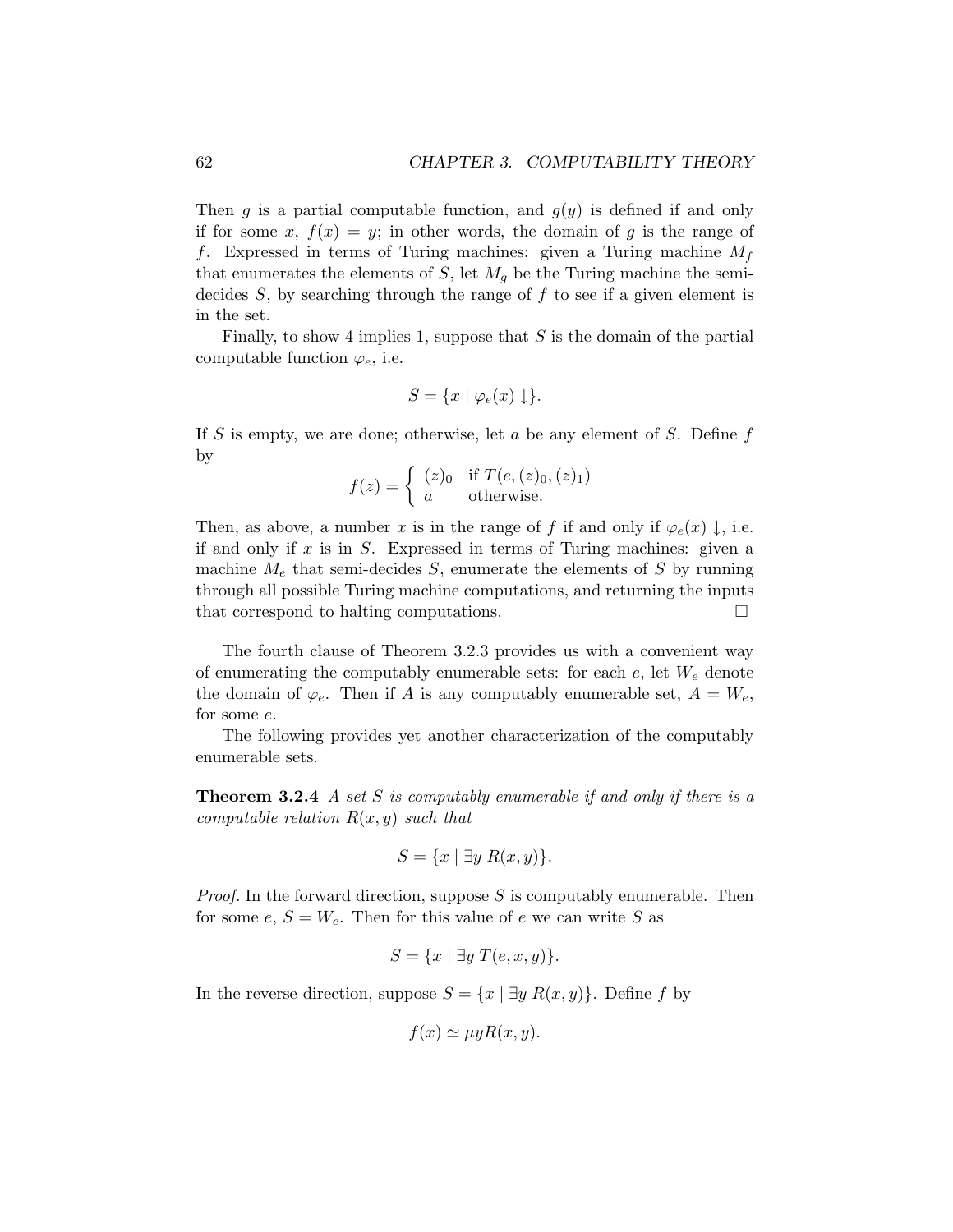Then f is partial computable, and S is the domain of f.  $\Box$ 

We saw above that every computable set is computably enumerable. Is the converse true? The following shows that, in general, it is not.

**Theorem 3.2.5** Let  $K_0$  be the set  $\{\langle e, x \rangle \mid \varphi_e(x) \}$ . Then  $K_0$  is computably enumerable but not computable.

*Proof.* To see that  $K_0$  is computably enumerable, note that it is the domain of the function  $f$  defined by

$$
f(z) = \mu y(\text{length}(z) = 2 \land T((z)_0, (z)_1, y)).
$$

For, if  $\varphi_e(x)$  is defined,  $f(\langle e, x \rangle)$  finds a halting computation sequence; if  $\varphi_e(x)$  is undefined, so is  $f(\langle e, x \rangle)$ ; and if z doesn't even code a pair, then  $f(z)$  is also undefined.

The fact that  $K_0$  is not computable is just Theorem 2.7.7 from Chapter 2.

The following theorem gives some closure properties on the set of computably enumerable sets.

Theorem 3.2.6 Suppose A and B are computably enumerable. Then so are  $A \cap B$  and  $A \cup B$ .

Proof. Theorem 3.2.3 allows us to use various characterizations of the computably enumerable sets. By way of illustration, I will use provide a few different proofs; I will also word the proofs both in terms of partial computable functions, and Turing machine computations.

For the first proof, suppose  $A$  is enumerated by a computable function  $f$ , and  $B$  is enumerated by a computable function  $g$ . Let

$$
h(x) = \mu y(f(y) = x \lor g(y) = x)
$$

and

$$
j(x) = \mu y(f((y)_0) = x \land g((y)_1) = x).
$$

Then  $A\cup B$  is the domain of h, and  $A\cap B$  is the domain of j. Here is what is going on, in computational terms: given procedures that enumerate A and B, we can semi-decide if an element x is in  $A \cup B$  by looking for x in either enumeration; and we can semi-decide if an element x is in  $A \cap B$  for looking for  $x$  in both enumerations at the same time.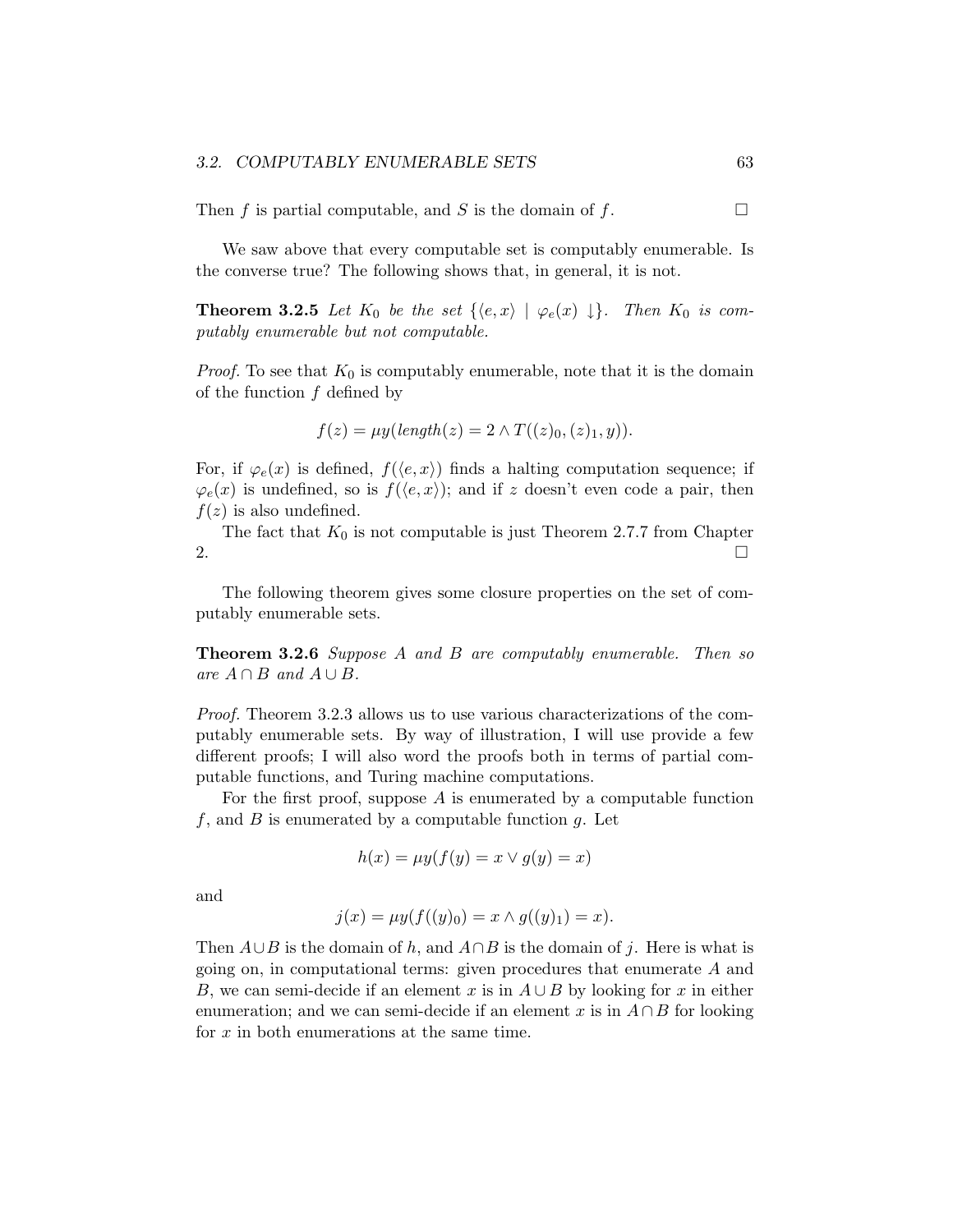For the second proof, suppose again that  $A$  is enumerated by  $f$  and  $B$ is enumerated by  $g$ . Let

$$
k(x) = \begin{cases} f(x/2) & \text{if } x \text{ is even} \\ g((x-1)/2) & \text{if } x \text{ is odd.} \end{cases}
$$

Then k enumerates  $A \cup B$ ; the idea is that k just alternates between the enumerations offered by f and g. Enumerating  $A \cap B$  is tricker. If  $A \cap B$ is empty, it is trivially computably enumerable. Otherwise, let  $c$  be any element of  $A \cap B$ , and define l by

$$
l(x) = \begin{cases} f((x)_0) & \text{if } f((x)_0) = g((x)_1) \\ c & \text{otherwise.} \end{cases}
$$

In computational terms, l runs through pairs of elements in the enumerations of f and g, and outputs every match it finds; otherwise, it just stalls by outputting c.

For the last proof, suppose A is the *domain* of the partial function  $m(x)$ and B is the domain of the partial function  $n(x)$ . Then  $A \cap B$  is the domain of the partial function  $m(x) + n(x)$ . In computational terms, if A is the set of values for which  $m$  halts and  $B$  is the set of values for which  $n$  halts,  $A \cap B$  is the set of values for which both procedures halt. Expressing  $A \cup B$ as a set of halting values is more difficult, because one has to simulate  $m$ and n in parallel. Let d be an index for m and let e be an index for  $n$ ; in other words,  $m = \varphi_d$  and  $n = \varphi_e$ . Then  $A \cup B$  is the domain of the function

$$
p(x) = \mu y(T(d, x, y) \lor T(e, x, y)).
$$

In computational terms, on input  $x, p$  searches for either a halting computation for  $m$  or a halting computation for  $n$ , and halts if it finds either one.  $\Box$ 

Suppose A is computably enumerable. Is the complement of  $A, \overline{A}$ , necessarily computably enumerable as well? The following theorem and corollary show that the answer is "no."

Theorem 3.2.7 Let A be any set of natural numbers. Then A is computable if and only if both A and  $\overline{A}$  are computably enumerable.

*Proof.* The forwards direction is easy: if A is computable, then  $\overline{A}$  is computable as well  $(\chi_A = 1 - \chi_{\overline{A}})$ , and so both are computably enumerable.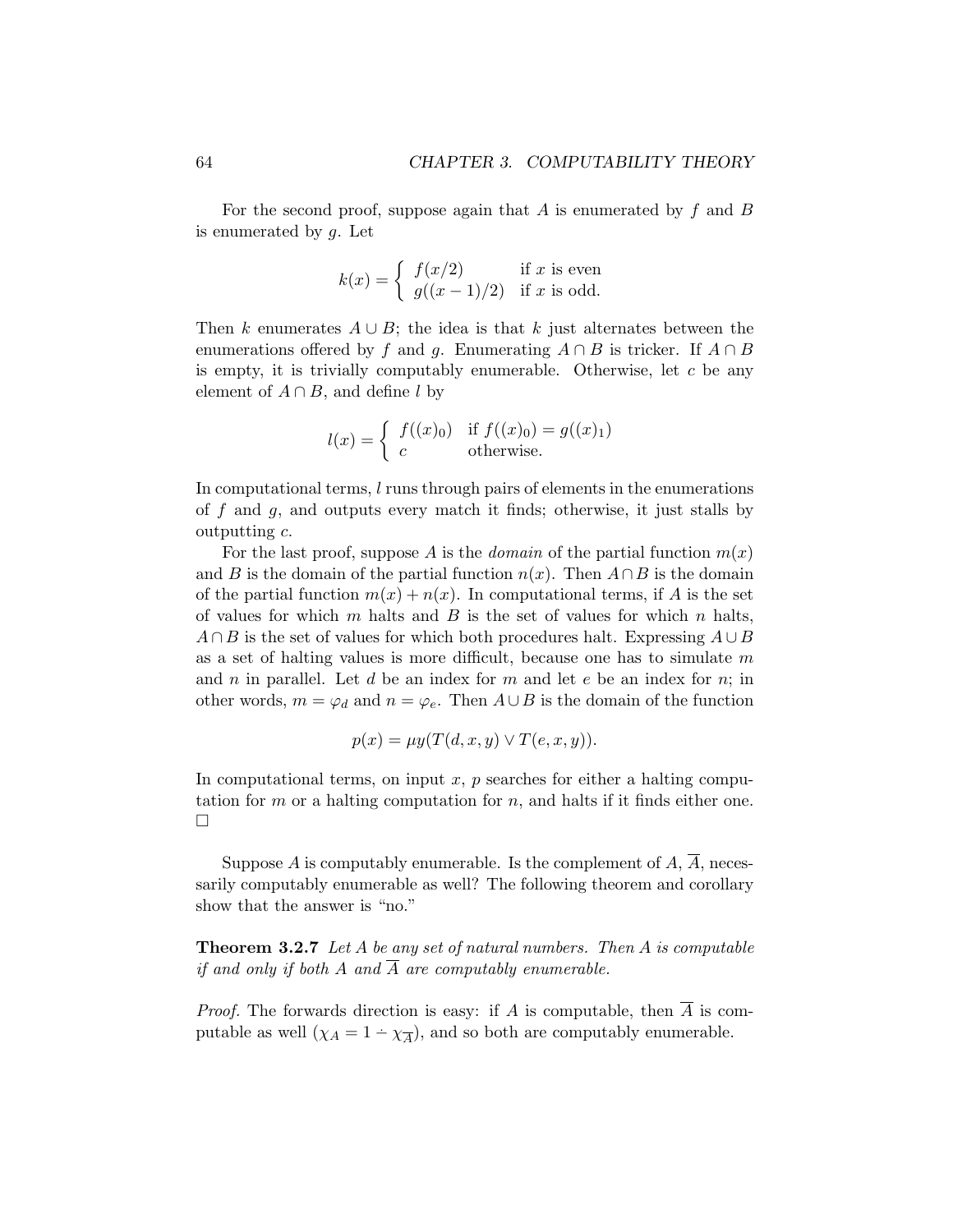In the other direction, suppose A and  $\overline{A}$  are both computably enumerable. Let A be the domain of  $\varphi_d$ , and let  $\overline{A}$  be the domain of  $\varphi_e$ . Define h by

$$
h(x) = \mu s(T(e, x, s) \lor T(f, x, s)).
$$

In other words, on input  $x, h$  searches for either a halting computation of  $\varphi_d$  or a halting computation of  $\varphi_e$ . Now, if x is in A, it will succeed in the first case, and if x is in  $\overline{A}$ , it will succeed in the second case. So, h is a total computable function. But now we have that for every  $x, x \in A$  if and only if  $T(e, x, h(x))$ , i.e. if  $\varphi_e$  is the one that is defined. Since  $T(e, x, h(x))$  is a computable relation, A is computable.

It is easier to understand what is going on in informal computational terms: to decide A, on input x search for halting computations of  $\varphi_e$  and  $\varphi_f$ . One of them is bound to halt; if it is  $\varphi_e$ , then x is in A, and otherwise, x is in  $\overline{A}$ .

### **Corollary 3.2.8**  $\overline{K}_0$  is not computably enumerable.

*Proof.* We know that  $K_0$  is computably enumerable, but not computable. If  $K_0$  were computably enumerable, then  $K_0$  would be computable by Theorem 3.2.7.

## 3.3 Reducibility and Rice's theorem

We now know that there is at least one set,  $K_0$ , that is computably enumerable but not computable. It should be clear that there are others. The method of reducibility provides a very powerful method of showing that other sets have these properties, without constantly having to return to first principles.

Generally speaking, a "reduction" of a set  $A$  to a set  $B$  is a method of transforming answers to whether or not elements are in  $B$  into answers as to whether or not elements are in A. We will focus on a notion called "many-one reducibility," but there are many other notions of reducibility available, with varying properties. Notions of reducibility are also central to the study of computational complexity, where efficiency issues have to be considered as well. For example, a set is said to be "NP-complete" if it is in NP and every NP problem can be reduced to it, using a notion of reduction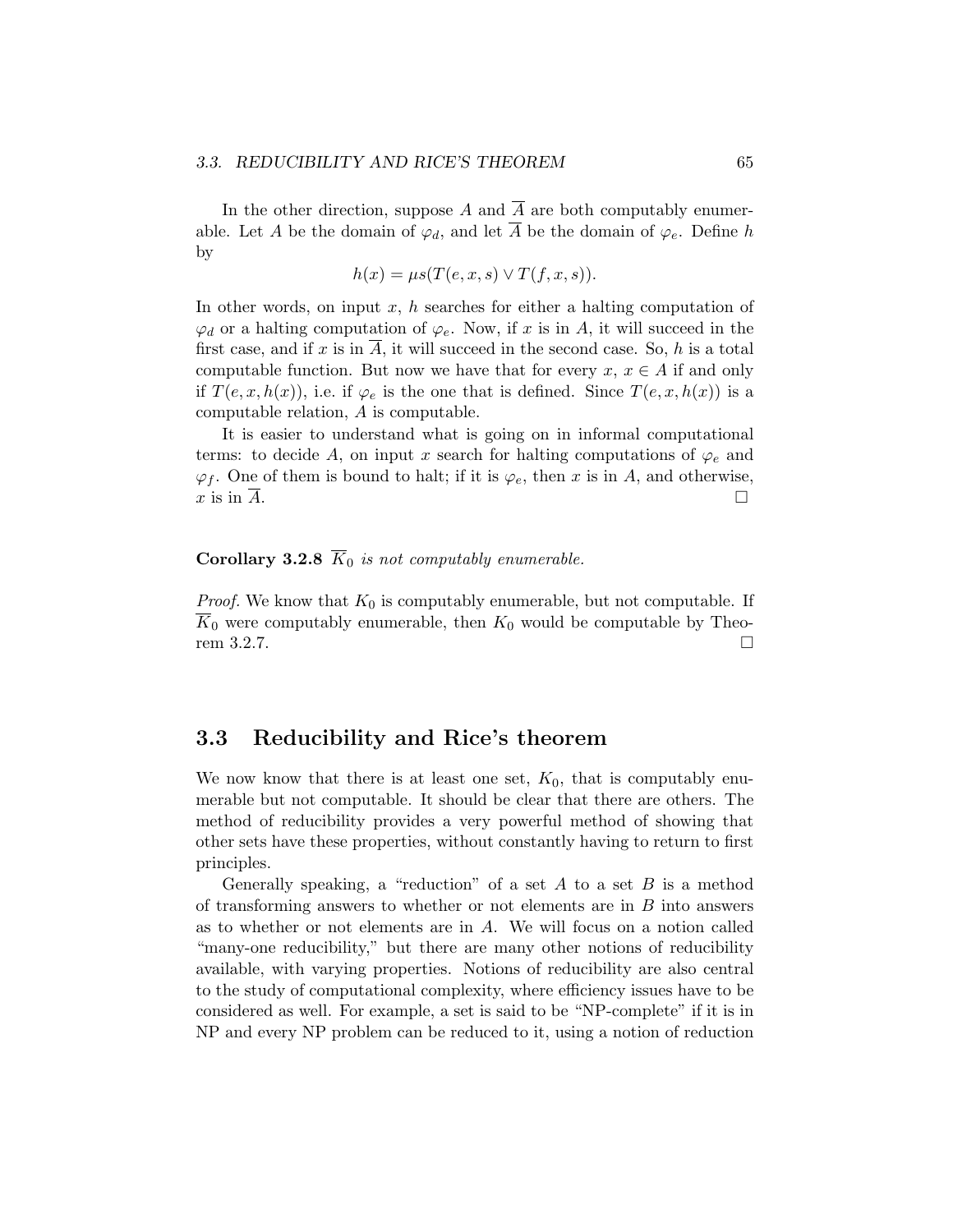that is similar to the one described below, only with the added requirement that the reduction can be computed in polynomial time.

We have already used this notion implicitly. Define the set  $K$  by

$$
K = \{x \mid \varphi_x(x) \downarrow \},
$$

i.e.  $K = \{x \mid x \in W_x\}$ . Our proof that the halting problem in unsolvable, Theorem 2.7.7, shows most directly that  $K$  is not computable. Recall that  $K_0$  is the set

$$
K_0 = \{ \langle e, x \rangle \mid \varphi_e(x) \downarrow \}.
$$

i.e.  $K_0 = \{x \mid x \in W_e\}$ . It is easy to extend any proof of the uncomputability of K to the uncomputability of  $K_0$ : if  $K_0$  were computable, we could decide whether or not an element  $x$  is in  $K$  simply by asking whether or not the pair  $\langle x, x \rangle$  is in  $K_0$ . The function f which maps x to  $\langle x, x \rangle$  is an example of a *reduction* of  $K$  to  $K_0$ .

**Definition 3.3.1** Let A and B be sets. Then A is said to be many-one reducible to B, written  $A \leq_m B$ , if there is a computable function f such that for every natural number  $x$ ,

$$
x \in A
$$
 if and only if  $f(x) \in B$ .

If A is many-one reducible to B and vice-versa, then A and B are said to be many-one equivalent, written  $A \equiv_m B$ .

If the function  $f$  in the definition above happens to be injective,  $A$  is said to be *one-one reducible* to B. Most of the reductions described below meet this stronger requirement, but we will not use this fact. As an aside, let me remark that it is true, but by no means obvious, that one-one reducibility really is a stronger requirement than many-one reducibility; in other words, there are infinite sets A and B such that A is many-one reducible to B but not one-one reducible to B.

The intuition behind writing  $A \leq_m B$  is that A is "no harder than" B. The following two propositions support this intuition.

**Proposition 3.3.2** If  $A \leq_m B$  and  $B \leq_m C$ , then  $A \leq_m C$ .

*Proof.* Composing a reduction of  $A$  to  $B$  with a reduction of  $B$  to  $C$  yields a reduction of A to C. (You should check the details!)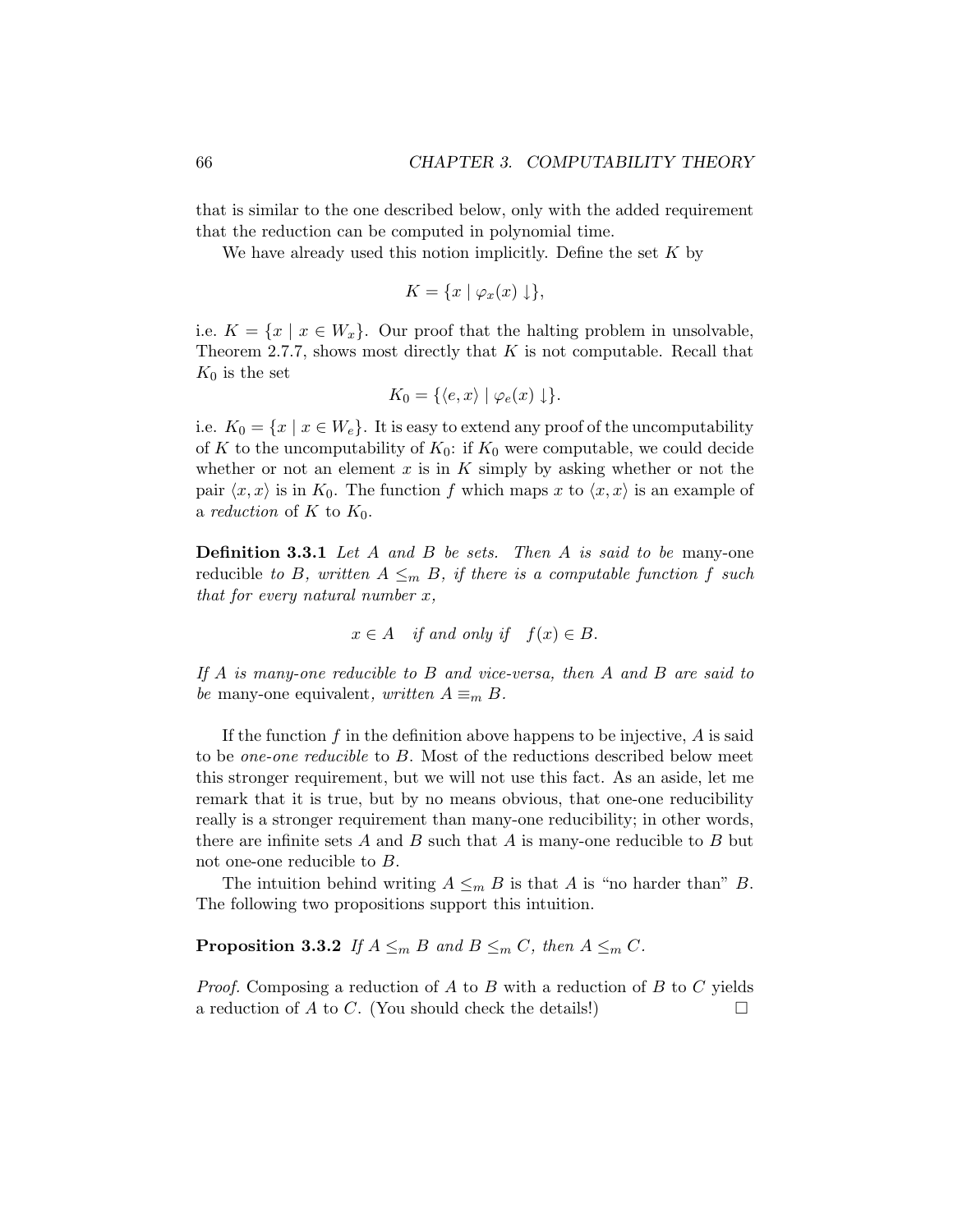**Proposition 3.3.3** Let A and B be any sets, and suppose A is many-one reducible to B.

- If B is computably enumerable, so is A.
- If  $B$  is computable, so is  $A$ .

*Proof.* Let f be a many-one reduction from A to B. For the first claim, just check that if B is the domain of partial function  $q$ , then A is the domain of  $g \circ f$ :

$$
x \in A \iff f(x) \in B
$$
  

$$
\iff g(f(x)) \downarrow.
$$

For the second claim, remember that if  $B$  is computable then  $B$  and  $B$ are computably enumerable. It is not hard to check that  $f$  is also a manyone reduction of  $\overline{A}$  to  $\overline{B}$ , so, by the first part of this proof, A and  $\overline{A}$  are computably enumerable. So A is computable as well. (Alternatively, you can check that  $\chi_A = \chi_B \circ f$ ; so if  $\chi_B$  is computable, then so is  $\chi_A$ .)  $\Box$ 

As another aside, let me mention that a more general notion of reducibility called Turing reducibility is useful in other contexts, especially for proving undecidability results. Note that by Corollary 3.2.8, the complement of  $K_0$ is not reducible to  $K_0$ , since it is not computably enumerable. But, intuitively, if you knew the answers to questions about  $K_0$ , you would know the answer to questions about its complement as well. A set A is said to be Turing reducible to  $B$  if one can determine answers to questions in  $A$  using a computable procedure that asks questions about B. This is more liberal than many-one reducibility, in which (1) you are only allowed to ask one question about  $B$ , and  $(2)$  a "yes" answer has to translate to a "yes" answer to the question about  $A$ , and similarly for "no." It is still the case that if A is Turing reducible to  $B$  and  $B$  is computable then  $A$  is computable as well (though, as we have seen, the analogous statement does not hold for computable enumerability).

You should think about the various notions of reducibility we have discussed in this section, and understand the distinctions between them. We will, however, only deal with many-one reducibility in this chapter. Incidentally, both types of reducibility discussed in the last paragraph have analogues in computational complexity, with the added requirement that the Turing machines run in polynomial time: the complexity version of manyone reducibility is known as Karp reducibility, while the complexity version of Turing reducibility is known as Cook reducibility.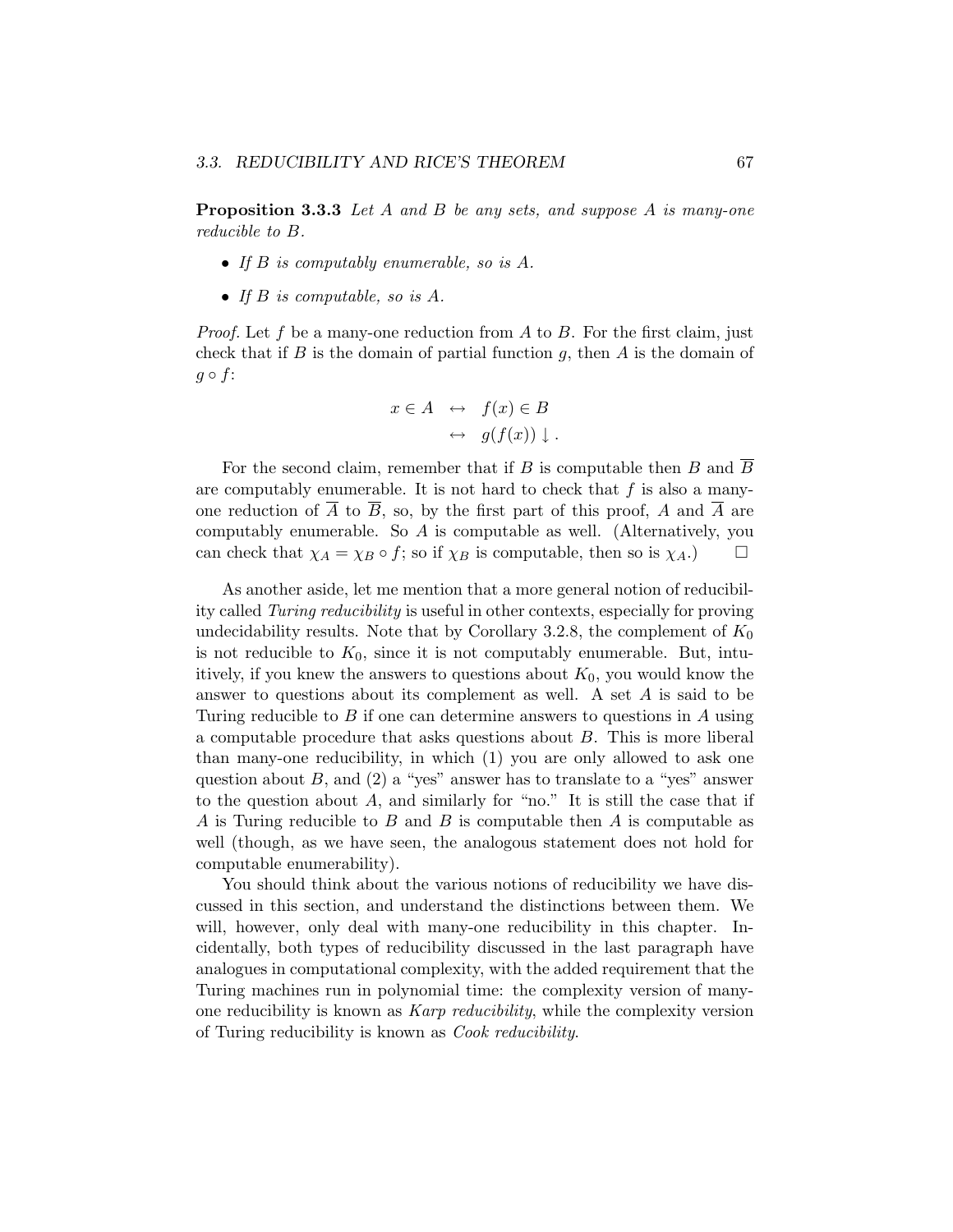Let us consider an application of Proposition 3.3.3.

Proposition 3.3.4 Let

$$
K_1 = \{e \mid \varphi_e(0) \downarrow\}.
$$

Then  $K_1$  is computably enumerable but not computable.

*Proof.* Since  $K_1 = \{e \mid \exists s \ T(e, 0, s)\}, K_1$  is computably enumerable by Theorem 3.2.4.

To show that  $K_1$  is not computable, let us show that  $K_0$  is reducible to it. This is a little bit tricky, since using  $K_1$  we can only ask questions about computations that start with a particular input, 0. Suppose you have a smart friend that can answer questions of this type (friends like this are known as "oracles"). The suppose someone comes up to you and asks you whether or not  $\langle e, x \rangle$  is in  $K_0$ , that is, whether or not machine e halts on input x. One thing you can do is build another machine,  $e_x$ , that, for any input, ignores that input and runs  $e$  on input  $x$ . Then clearly the question as to whether machine  $e$  halts on input  $x$  is equivalent to the question as to whether machine  $e_x$  halts on input 0 (or any other input). So, then you ask your friend whether this new machine,  $e_x$ , halts on input 0; your friend's answer to the modified question provides the answer to the original one. This provides the desired reduction of  $K_0$  to  $K_1$ .

More formally, using the universal partial computable function, let  $f$  be the 3-ary function defined by

$$
f(x, y, z) \simeq \varphi_x(y).
$$

Note that  $f$  ignores its third input entirely. Pick an index  $e$  such that  $f = \varphi_e^3$ ; so we have

$$
\varphi_e^3(x, y, z) \simeq \varphi_x(y).
$$

By the s-m-n theorem, there is a function  $s(e, x, y)$  such that, for every z,

$$
\varphi_{s(e,x,y)}(z) \simeq \varphi_e^3(x,y,z) \simeq \varphi_x(y).
$$

In terms of the informal argument above,  $s(e, x, y)$  is an index for the machine that, for any input z, ignores that input and computes  $\varphi_x(y)$ . In particular, we have

$$
\varphi_{s(e,x,y)}(0) \downarrow
$$
 if and only if  $\varphi_x(y) \downarrow$ .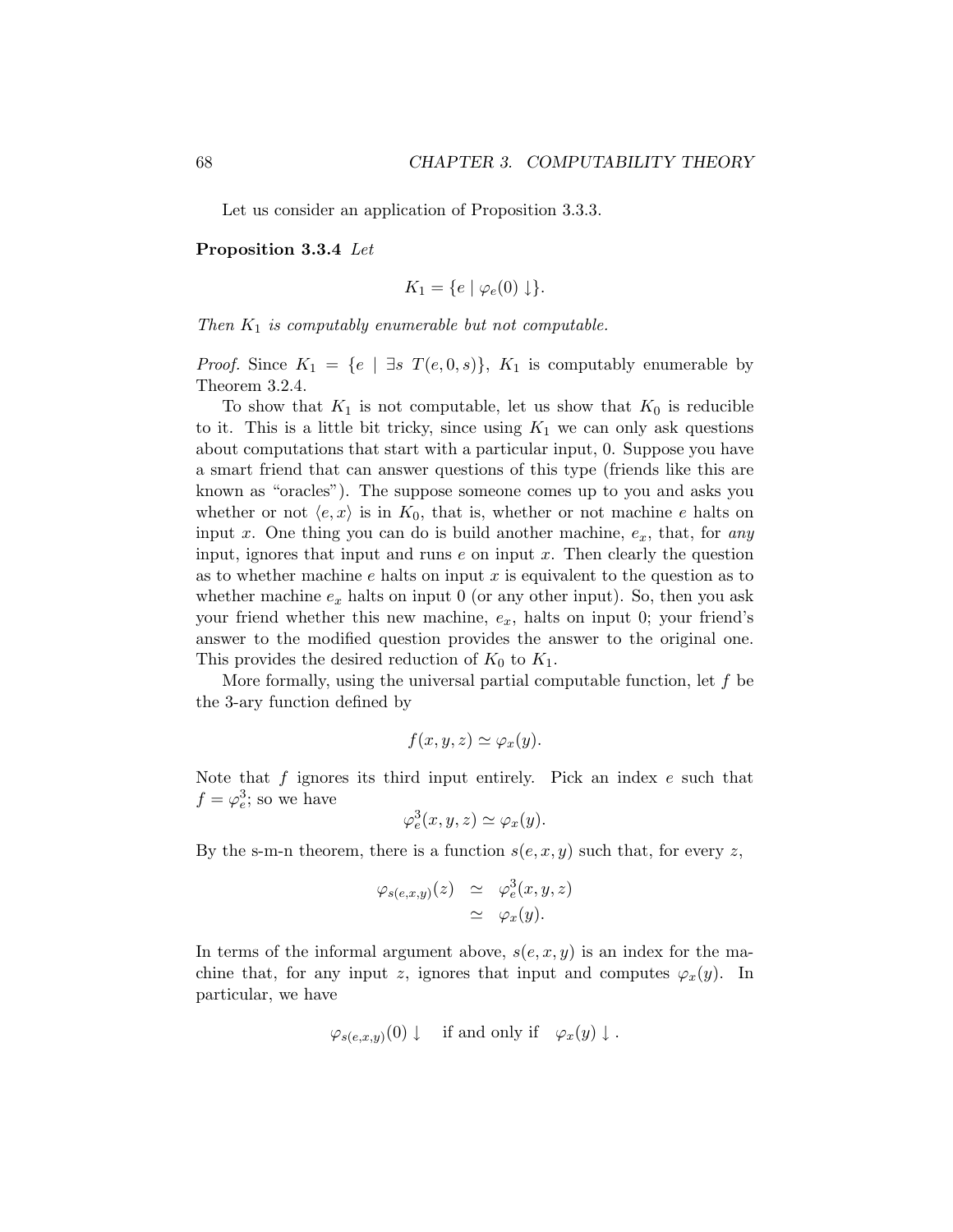In other words,  $\langle x, y \rangle \in K_0$  if and only if  $s(e, x, y) \in K_1$ . So the function g defined by

$$
g(w) = s(e, (w)_0, (w)_1)
$$

is a reduction of  $K_0$  to  $K_1$ .

**Definition 3.3.5** A set A is said to be a complete computably enumerable set (under many-one reducibility) if

- A is computably enumerable, and
- for any other computably enumerable set B,  $B \leq_m A$ .

In other words, complete computably enumerable sets are the "hardest" computably enumerable sets possible; they allow one to answer questions about any computably enumerable set.

**Theorem 3.3.6**  $K$ ,  $K_0$ , and  $K_1$  are all complete computably enumerable sets.

*Proof.* To see that  $K_0$  is complete, let B be any computably enumerable set. Then for some index e,

$$
B = W_e = \{x \mid \varphi_e(x) \downarrow\}.
$$

Let f be the function  $f(x) = \langle e, x \rangle$ . Then for every natural number  $x, x \in B$ if and only if  $f(x) \in K_0$ . In other words, f reduces B to  $K_0$ .

To see that  $K_1$  is complete, note that in the last theorem we reduced  $K_0$  to it. So, by Proposition 3.3.2, any computably enumerable set can be reduced to  $K_1$  as well. K can be reduced to  $K_0$  in much the same way.  $\Box$ 

So, it turns out that all the examples of computably enumerable sets that we have considered so far are either computable, or complete. This should seem strange! Are there any examples of computably enumerable sets that are neither computable nor complete? The answer is yes, but it wasn't until the middle of the 1950's that this was established by Friedberg and Muchnik, independently.

Let us consider one more example of using the s-m-n theorem to show that something is noncomputable. Let Tot be the set of indices of total computable functions, i.e.

$$
Tot = \{x \mid \text{for every } y, \varphi_x(y) \downarrow \}.
$$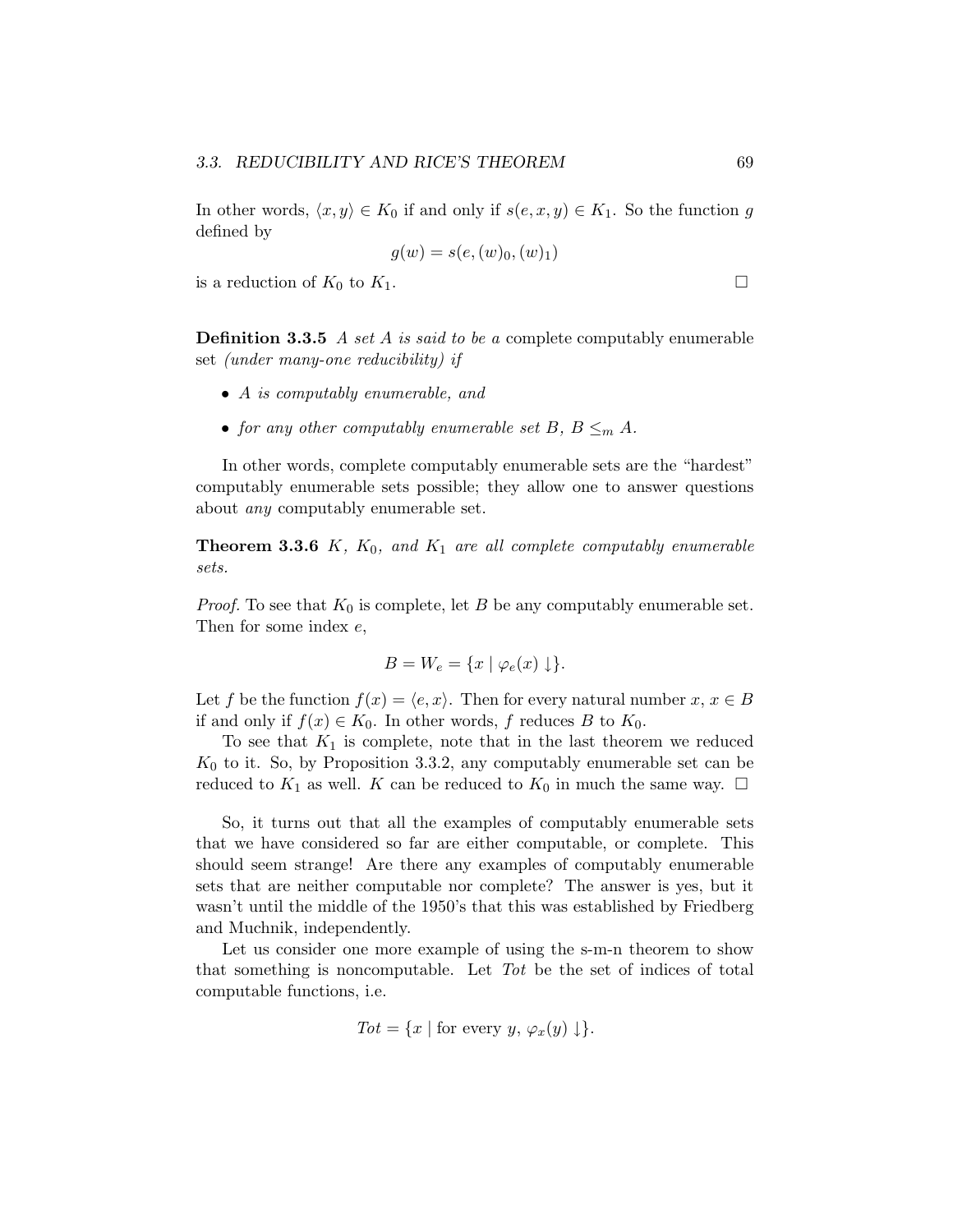#### Proposition 3.3.7 Tot is not computable.

*Proof.* It turns out that Tot is not even computably enumerable — its complexity lies further up on the "arithmetic hierarchy." But we will not worry about this strengthening here.

To see that Tot is not computable, it suffices to show that  $K$  is reducible to it. Let  $h(x, y)$  be defined by

$$
h(x, y) \simeq \begin{cases} 0 & \text{if } x \in K \\ \text{undefined} & \text{otherwise} \end{cases}
$$

Note that  $h(x, y)$  does not depend on y at all. By now, it should not be hard to see that h is partial computable: on input  $x, y$ , the program computing h first simulates machine x on input x; if this computation machine halts,  $h(x, y)$  outputs 0 and halts. So  $h(x, y)$  is just  $Z(\mu s T(x, x, s))$ , where Z is the constant zero function.

Using the s-m-n theorem, there is a primitive recursive function  $k(x)$ such that for every  $x$  and  $y$ ,

$$
\varphi_{k(x)}(y) = \begin{cases} 0 & \text{if } x \in K \\ \text{undefined} & \text{otherwise} \end{cases}
$$

So  $\varphi_{k(x)}$  is total if  $x \in K$ , and undefined otherwise. Thus, k is a reduction of K to Tot.  $\Box$ 

If you think about it, you will see that the specifics of Tot do not play into the proof above. We designed  $h(x, y)$  to act like the constant function  $j(y) = 0$  exactly when x is in K; but we could just as well have made it act like any other partial computable function under those circumstances. This observation lets us state a more general theorem, which says, roughly, that no nontrivial property of computable functions is decidable.

Keep in mind that  $\varphi_0, \varphi_1, \varphi_2, \ldots$  is our standard enumeration of the partial computable functions.

**Theorem 3.3.8** (Rice's theorem) Let C be any set of partial computable functions, and let  $A = \{n \mid \varphi_n \in C\}$ . If A is computable, then either C is  $\emptyset$ or C is the set of all the partial computable functions.

An *index set* is a set A with the property that if n and m are indices which "compute" the same function, then either both n and m are in  $A$ , or neither is. It is not hard to see that the set  $A$  in the theorem has this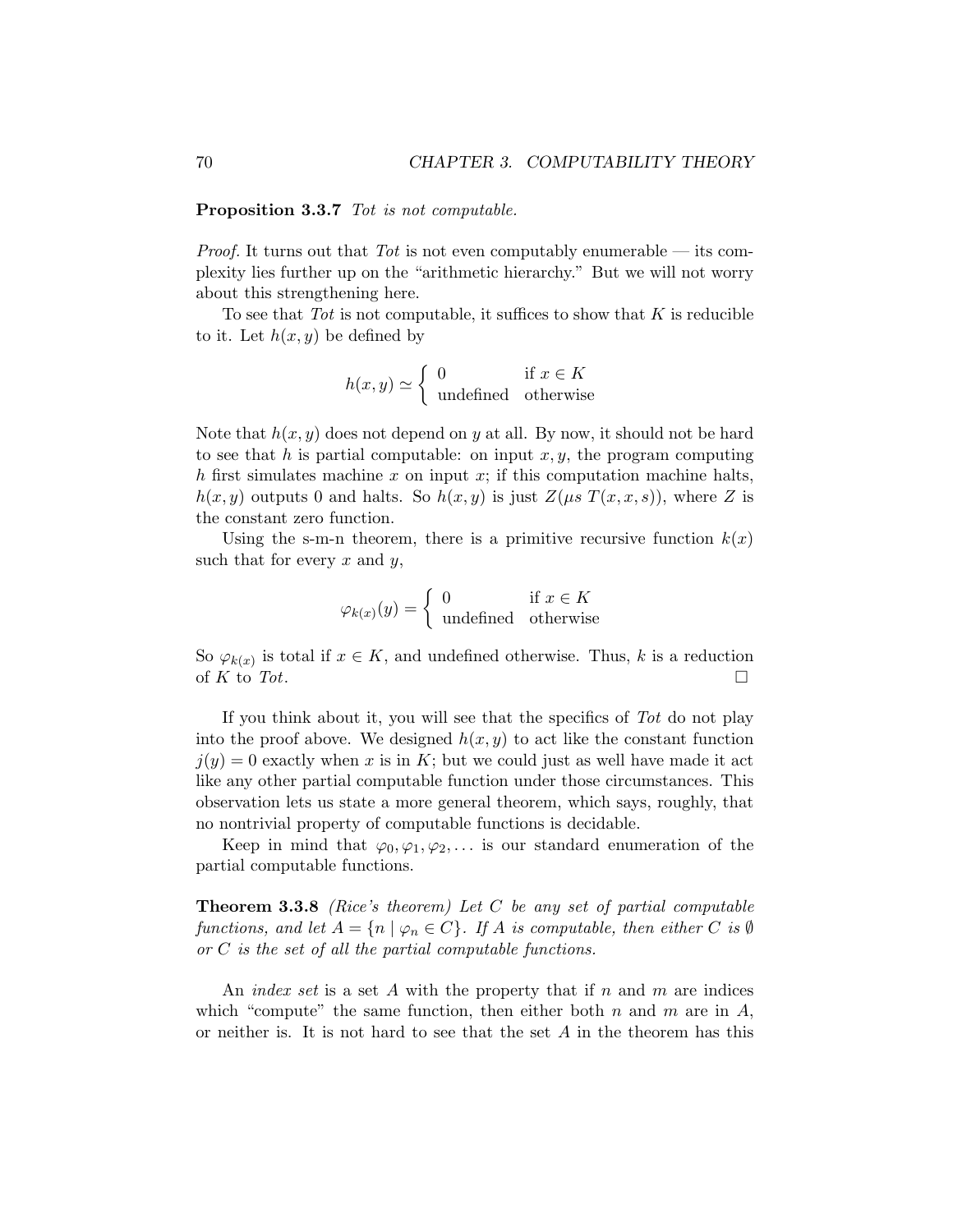property. Conversely, if  $A$  is an index set and  $C$  is the set of functions computed by these indices, then  $A = \{n \mid \varphi_n \in C\}.$ 

With this terminology, Rice's theorem is equivalent to saying that no nontrivial index set is decidable. To understand what the theorem says, it is helpful to emphasize the distinction between programs (say, in your favorite programming language) and the functions they compute. There are certainly questions about programs (indices), which are syntactic objects, that are computable: does this program have more than 150 symbols? does it have more than 22 lines? Does it have a "while" statement? Does the string "hello world" every appear in the argument to a "print" statement? Rice's theorem says that no nontrivial question about the program's behavior is computable. This includes questions like these: does the program halt on input 0? Does it ever halt? Does it ever output an even number?

*Proof of Rice's theorem.* Suppose C is neither  $\emptyset$  nor the set of all the partial computable functions, and let  $A$  be the set of indices of functions in  $C$ . I will show that if  $A$  were computable, we could solve the halting problem; so A is not computable.

Without loss of generality, we can assume that the function  $f$  which is nowhere defined is not in C (otherwise, switch C and its complement in the argument below). Let  $g$  be any function in  $C$ . The idea is that if we could decide  $A$ , we could tell the difference between indices computing  $f$ , and indices computing  $g$ ; and then we could use that capability to solve the halting problem.

Here's how. Using the universal computation predicate, we can define a function

$$
h(x, y) \simeq \begin{cases} \text{ undefined} & \text{if } \varphi_x(x) \uparrow \\ g(y) & \text{otherwise} \end{cases}
$$

To compute h, first we try to compute  $\varphi_x(x)$ ; if that computation halts, we go on to compute  $g(y)$ ; and if that computation halts, we return the output. More formally, we can write

$$
h(x,y) \simeq P_0^2(g(y), Un(x,x)).
$$

This is a composition of partial computable functions, and the right side is defined and equal to  $g(y)$  just when  $Un(x, x)$  and  $g(y)$  are both defined.

Notice that for a fixed x, if  $\varphi_x(x)$  is undefined, then  $h(x, y)$  is undefined for every y; and if  $\varphi_x(x)$  is defined, then  $h(x, y) \simeq g(y)$ . So, for any fixed value of x, either  $h(x, y)$  acts just like f or it acts just like q, and deciding whether or not  $\varphi_x(x)$  is defined amounts to deciding which of these two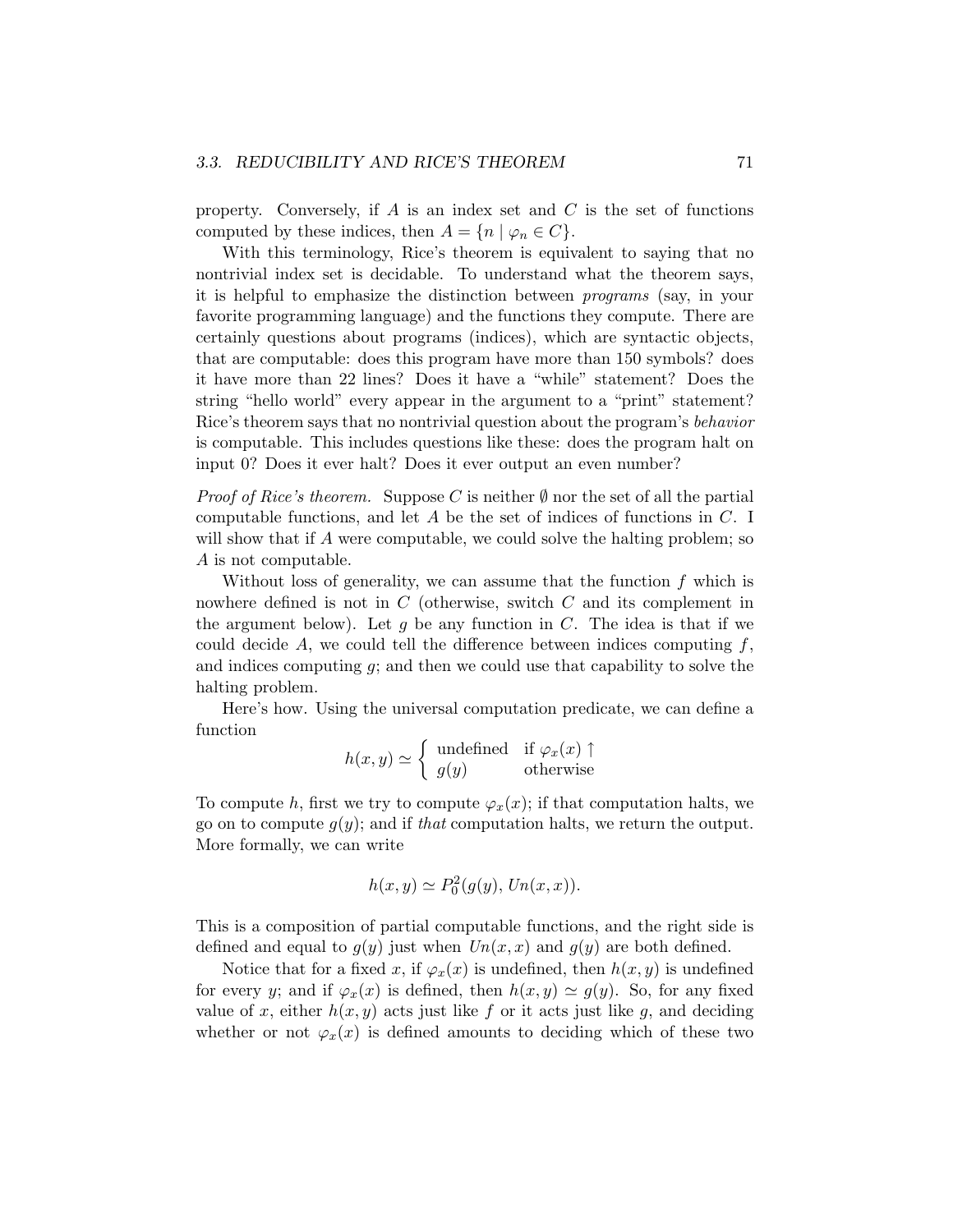cases holds. But this amounts to deciding whether or not  $\lambda y h(x, y)$  is in C or not, and if A were computable, we could do just that.

More formally, since  $h$  is partial computable, it is equal to the function  $\varphi_k$  for some index k. By the s-m-n theorem there is a primitive recursive function s such that for each x,  $\varphi_{s(k,x)} = \lambda y h(x, y)$ . Now we have that for each x, if  $\varphi_x(x) \downarrow$ , then  $\varphi_{s(k,x)}$  is the same function as g, and so  $s(k,x)$  is in A. On the other hand, if  $\varphi_x(x) \uparrow$ , then  $\varphi_{s(k,x)}$  is the same function as f, and so  $s(k, x)$  is not in A. In other words we have that for every  $x, x \in K$ if and only if  $s(k, x) \in A$ . If A were computable, K would be also, which is a contradiction. So A is not computable.  $\Box$ 

Rice's theorem is very powerful. The following immediate corollary shows some sample applications.

Corollary 3.3.9 The following sets are undecidable.

- $\{x \mid 17 \text{ is in the range of } \varphi_x\}$
- $\{x \mid \varphi_x \text{ is constant}\}\$
- $\{x \mid \varphi_x \text{ is total}\}\$
- $\{x \mid whenever \ y < y', \ \varphi(y) \downarrow, \ and \ \varphi(y') \downarrow, \ then \ \varphi(y) < \varphi(y')\}$

*Proof.* These are all nontrivial index sets.  $\Box$ 

## 3.4 The fixed-point theorem

Let's consider the halting problem again. As temporary notation, let us write  $\lceil \varphi_x(y) \rceil$  for  $\langle x, y \rangle$ ; think of this as representing a "name" for the value  $\varphi_x(y)$ . With this notation, we can reword one of our proofs that the halting problem is undecidable.

Question: is there a computable function  $h$ , with the following property? For every  $x$  and  $y$ ,

$$
h(\ulcorner \varphi_x(y)\urcorner) = \begin{cases} 1 & \text{if } \varphi_x(y) \downarrow \\ 0 & \text{otherwise} \end{cases}
$$

Answer: No; otherwise, the partial function

 $g(x) \simeq \begin{cases} 0 & \text{if } h(\ulcorner \varphi_x(x) \urcorner) = 0 \\ 0 & \text{if } h(\ulcorner \varphi_x(x) \urcorner) = 0 \end{cases}$ undefined otherwise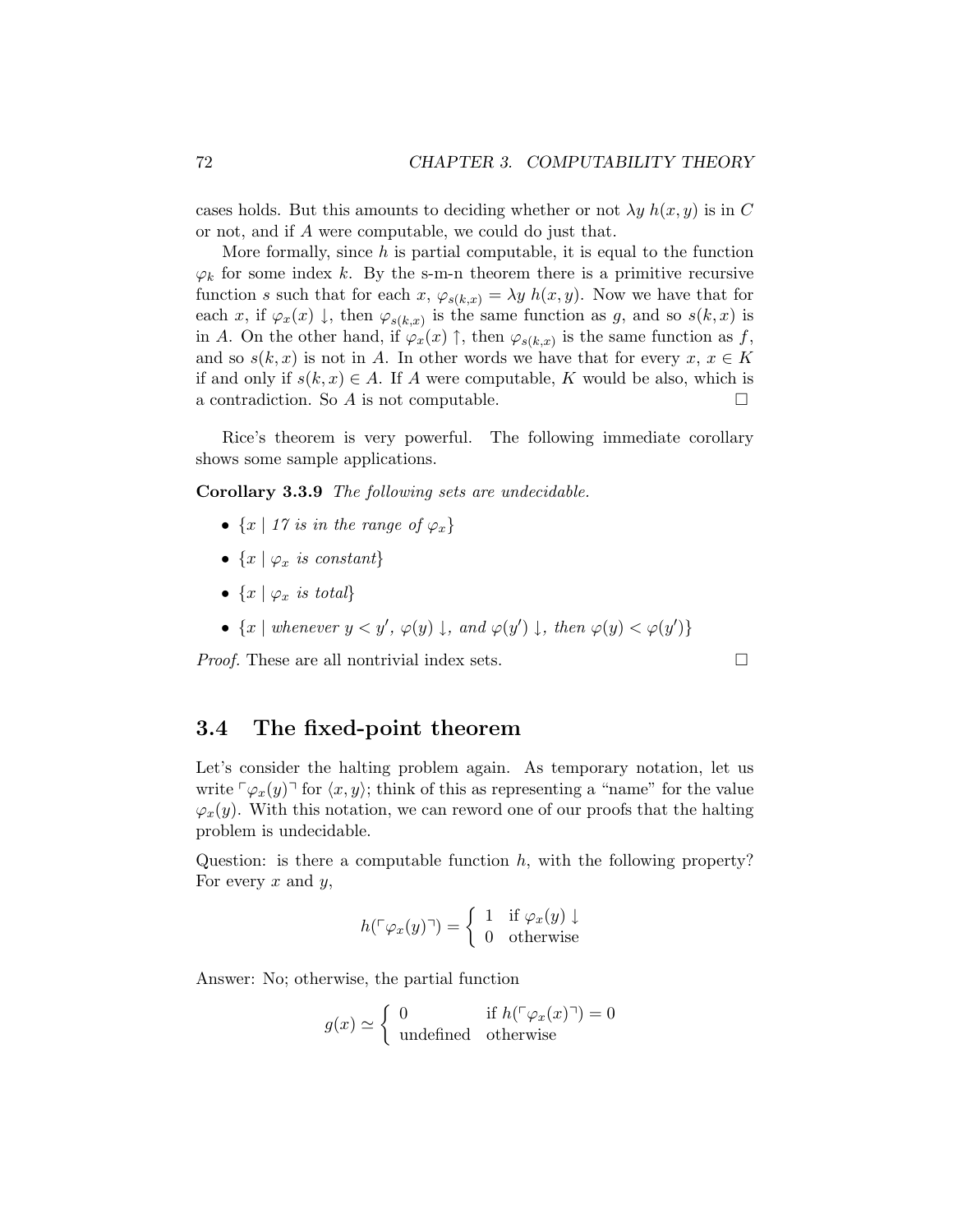would be computable, with some index, e. But then we have

$$
\varphi_e(e) \simeq \begin{cases} 0 & \text{if } h(\ulcorner \varphi_e(e) \urcorner) = 0 \\ \text{undefined} & \text{otherwise,} \end{cases}
$$

in which case  $\varphi_e(e)$  is defined if and only if it isn't, a contradiction.

Now, take a look at the equation with  $\varphi_e$ . There is an instance of selfreference there, in a sense: we have arranged for the value of  $\varphi_e(e)$  to depend on  $\lceil \varphi_e(e) \rceil$ , in a certain way. The fixed-point theorem says that we can do this, in general – not just for the sake of proving contradictions.

Lemma 3.4.1 gives two equivalent ways of stating the fixed-point theorem. Logically speaking, the fact that the statements are equivalent follows from the fact that they are both true; but what I really mean is that each one follows straightforwardly from the other, so that they can be taken as alternative statements of the same theorem.

Lemma 3.4.1 The following statements are equivalent:

1. For every partial computable function  $g(x, y)$ , there is an index e such that for every y,

$$
\varphi_e(y) \simeq g(e, y).
$$

2. For every computable function  $f(x)$ , there is an index e such that for every y,

$$
\varphi_e(y) \simeq \varphi_{f(e)}(y).
$$

*Proof.* 1  $\Rightarrow$  2: Given f, define g by  $g(x, y) \simeq Un(f(x), y)$ . Use 1 to get an index  $e$  such that for every  $y$ ,

$$
\varphi_e(y) = Un(f(e), y) \n= \varphi_{f(e)}(y).
$$

 $2 \Rightarrow 1$ : Given g, use the s-m-n theorem to get f such that for every x and  $y, \varphi_{f(x)}(y) \simeq g(x, y)$ . Use 2 to get an index e such that

$$
\varphi_e(y) = \varphi_{f(e)}(y) \n= g(e, y).
$$

This concludes the proof.

Before showing that statement 1 is true (and hence 2 as well), consider how bizarre it is. Think of  $e$  as being a computer program; statement 1 says that given any partial computable  $q(x, y)$ , you can find a computer program e that computes  $\lambda y g(e, y)$ . In other words, you can find a computer program that computes a function that references the program itself.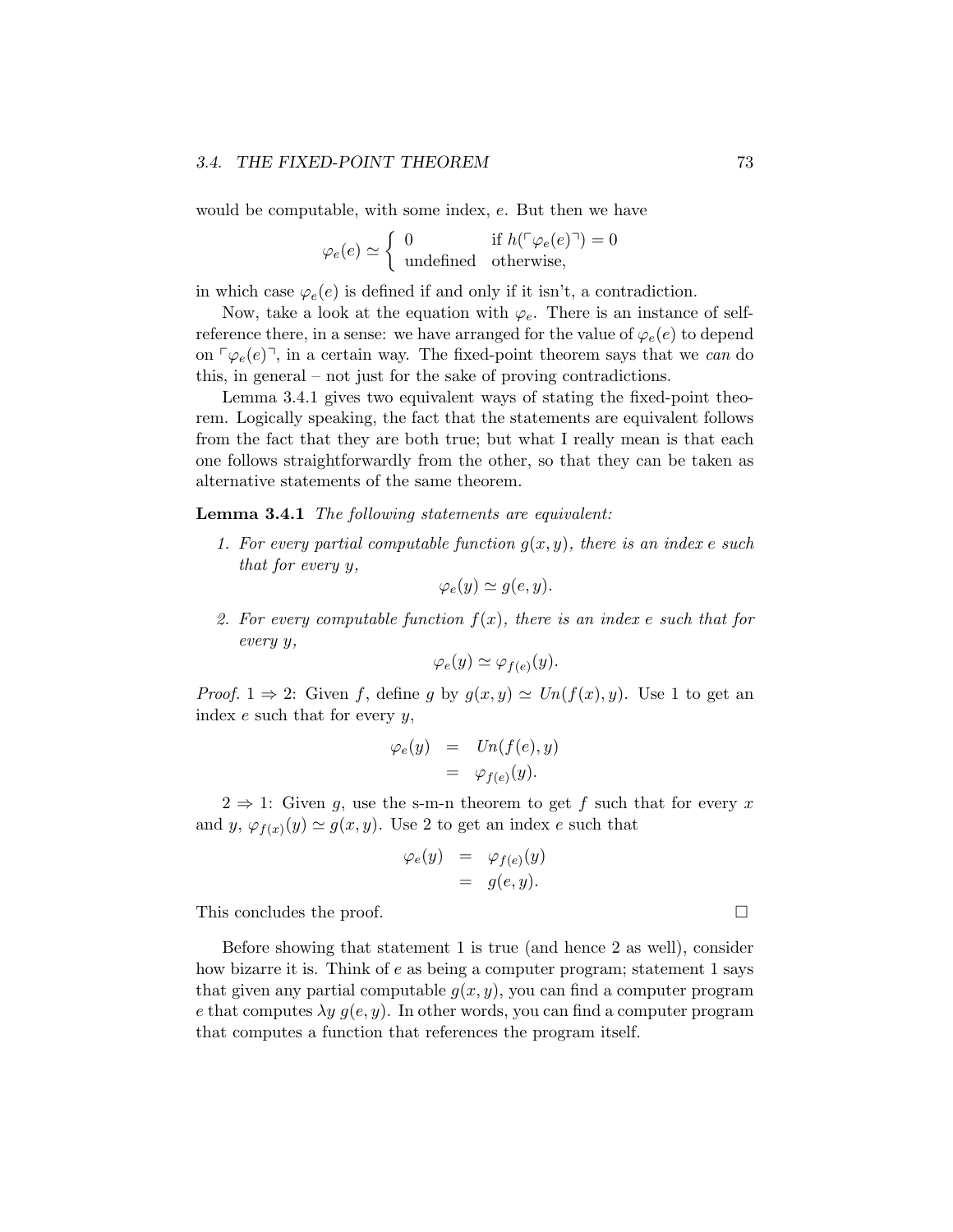**Theorem 3.4.2** The two statements in Lemma 3.4.1 are true.

Proof. It suffices to prove statement 1. The ingredients are already implicit in the discussion of the halting problem above. Let  $diag(x)$  be a computable function which for each x returns an index for the function  $\lambda y \varphi_x(x, y)$ , i.e.

$$
\varphi_{diag(x)} \simeq \lambda y \varphi_x(x, y).
$$

Think of diag as a function that transforms a program for a 2-ary function into a program for a 1-ary function, obtained by fixing the original program as its first argument. The function diag can be defined formally as follows: first define s by

$$
s(x, y) \simeq Un^2(x, x, y),
$$

where  $Un$  is a 3-ary function that is universal for computable 2-ary functions. Then, by the s-m-n theorem, we can find a primitive recursive function diag satisfying

$$
\varphi_{diag(x)}(y) \simeq s(x, y).
$$

Now, define the function  $l$  by

$$
l(x, y) \simeq g(diag(x), y).
$$

and let  $\ulcorner l \urcorner$  be an index for l. Finally, let  $e = diag(\ulcorner l \urcorner)$ . Then for every y, we have

$$
\varphi_e(y) \simeq \varphi_{diag(\ulcorner l \urcorner)}(y)
$$
  
\n
$$
\simeq \varphi_{\ulcorner l \urcorner}(\ulcorner l \urcorner, y)
$$
  
\n
$$
\simeq l(\ulcorner l \urcorner, y)
$$
  
\n
$$
\simeq g(diag(\ulcorner l \urcorner), y)
$$
  
\n
$$
\simeq g(e, y),
$$

as required.  $\Box$ 

What's going on? The following heuristic might help you understand the proof.

Suppose you are given the task of writing a computer program that prints itself out. Suppose further, however, that you are working with a programming language with a rich and bizarre library of string functions. In particular, suppose your programming language has a function diag which works as follows: given an input string s, diag locates each instance of the symbol 'x' occuring in s, and replaces it by a quoted version of the original string. For example, given the string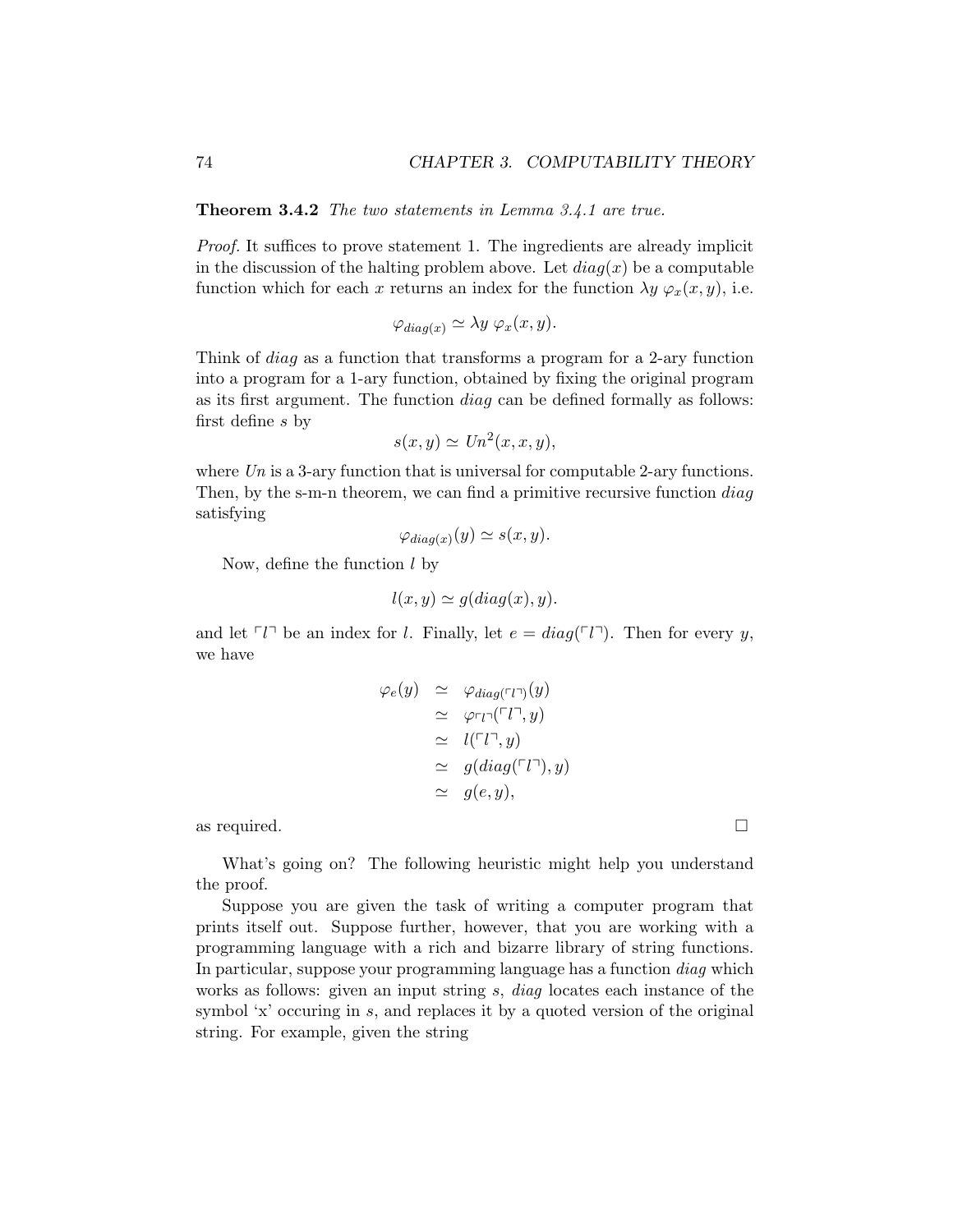hello x world

as input, the function returns

hello 'hello x world' world

as output. In that case, it is easy to write the desired program; you can check that

 $print(diag('print(diag(x))'))$ 

does the trick. For more common programming languages like  $C_{++}$  and Java, the same idea (with a more involved implementation) still works.

We are only a couple of steps away from the proof of the fixed-point theorem. Suppose a variant of the print function  $print(x, y)$  accepts a string x and another numeric argument y, and prints the string x repeatedly,  $y$ times. Then the "program"

```
getinput(y);print(diag('getinput(y);print(diag(x),y)'),y)
```
prints itself out y times, on input y. Replacing the *getinput–print–diag* skeleton by an arbitrary funtion  $q(x, y)$  yields

 $g(diag('g(diag(x),y)');$ 

which is a program that, on input  $y$ , runs q on the program itself and  $y$ . Thinking of "quoting" with "using an index for," we have the proof above.

For now, it is o.k. if you want to think of the proof as formal trickery, or black magic. But you should be able to reconstruct the details of the argument given above. When we prove the incompleteness theorems (and the related "fixed-point theorem") we will discuss other ways of understanding why it works.

Let me also show that the same idea can be used to get a "fixed point" combinator. Suppose you have a lambda term  $q$ , and you want another term k with the property that k is  $\beta$ -equivalent to gk. Define terms

$$
diag(x) = xa
$$

and

$$
l(x) = g(diag(x))
$$

using our notational conventions; in other words, l is the term  $\lambda x. g(xx)$ . Let  $k$  be the term  $ll$ . Then we have

$$
k = (\lambda x. g(xx))(\lambda x. g(xx))
$$
  
\n
$$
\Rightarrow g((\lambda x. g(xx))(\lambda x. g(xx)))
$$
  
\n
$$
= gk.
$$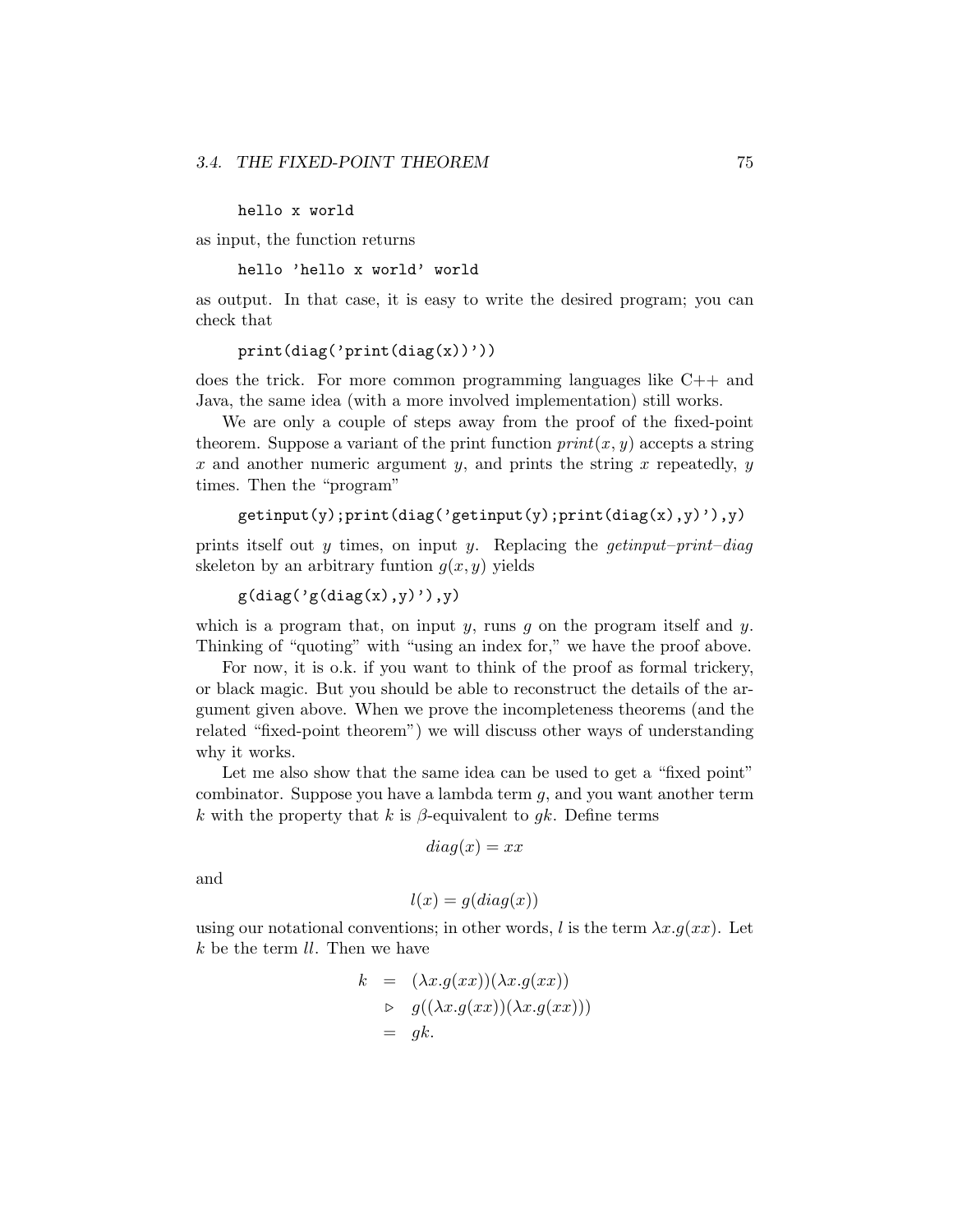If one takes

 $Y = \lambda g \left( (\lambda x. g(xx))(\lambda x. g(xx)) \right)$ 

then Yg and  $g(Yg)$  reduce to a common term; so  $Yg \equiv_{\beta} g(Yg)$ . This is known as "Curry's combinator." If instead one takes

$$
Y = (\lambda xg. g(xxg))(\lambda xg. g(xxg))
$$

then in fact Yg reduces to  $g(Yg)$ , which is a stronger statement. This latter version of Y is known as "Turing's combinator."

## 3.5 Applications of the fixed-point theorem

The fixed-point theorem essentially lets us define partial computable functions in terms of their indices. Let us consider some applications.

### 3.5.1 Whimsical applications

For example, we can find an index e such that for every y,

$$
\varphi_e(y) = e + y.
$$

As another example, one can use the proof of the fixed-point theorem to design a program in Java or C++ that prints itself out.

### 3.5.2 An application in computability theory

Remember that if for each e, we let  $W_e$  be the domain of  $\varphi_e$ , then the sequence  $W_0, W_1, W_2, \ldots$  enumerates the computably enumerable sets. Some of these sets are computable. One can ask if there is an algorithm which takes as input a value x, and, if  $W_x$  happens to be computable, returns an index for its characteristic function. The answer is "no," there is no such algorithm:

Theorem 3.5.1 There is no partial computable function f with the following property: whenever  $W_e$  is computable, then  $f(e)$  is defined and  $\varphi_{f(e)}$  is its characteristic function.

*Proof.* Let f be any computable function; we will construct an e such that  $W_e$  is computable, but  $\varphi_{f(e)}$  is not its characteristic function. Using the fixed point theorem, we can find an index e such that

$$
\varphi_e(y) \simeq \begin{cases} 0 & \text{if } y = 0 \text{ and } \varphi_{f(e)}(0) \downarrow = 0 \\ \text{undefined} & \text{otherwise} \end{cases}
$$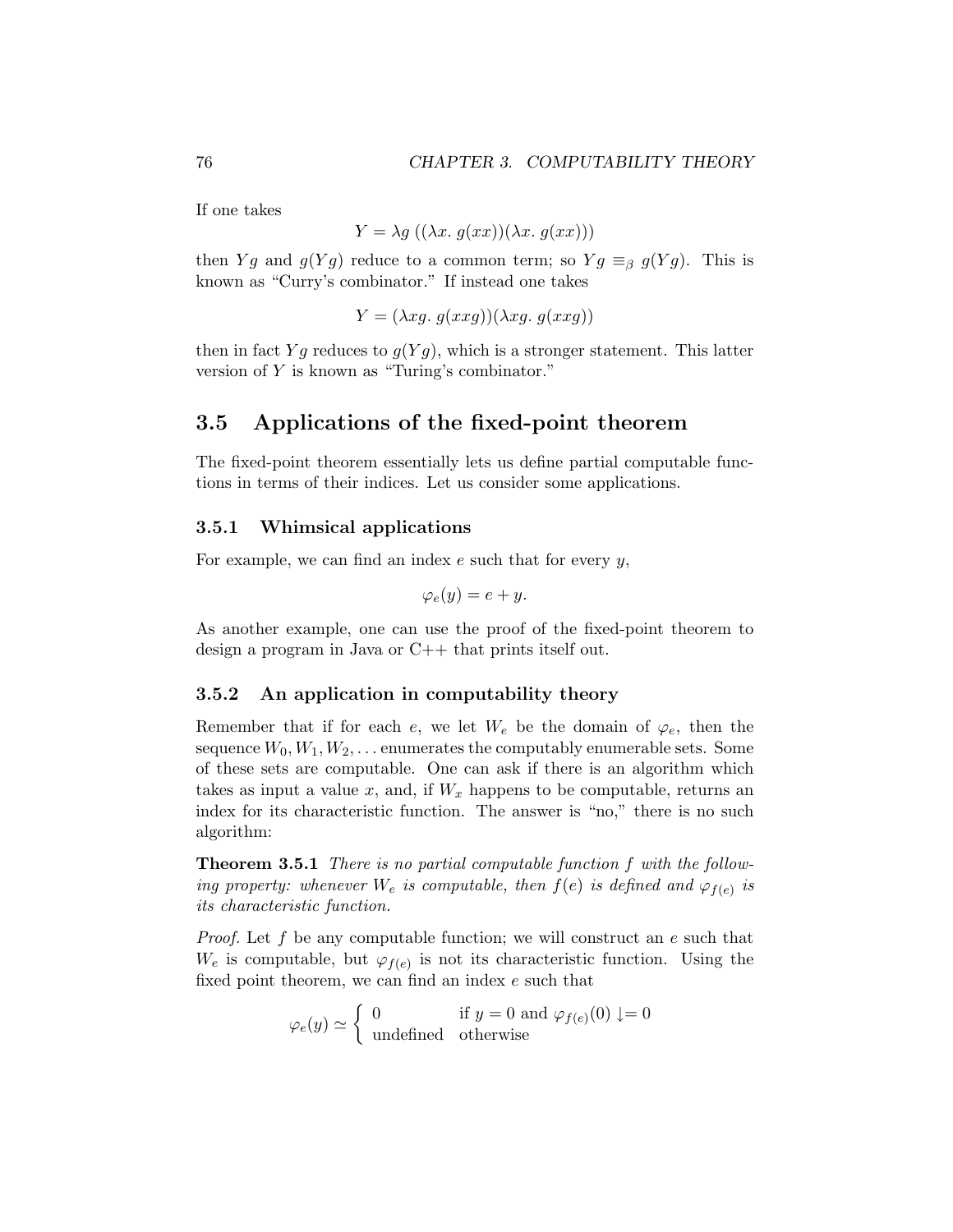That is, e is obtained by applying the fixed-point theorem to the function defined by

$$
g(x, y) \simeq \begin{cases} 0 & \text{if } y = 0 \text{ and } \varphi_{f(x)}(0) \downarrow = 0\\ \text{undefined} & \text{otherwise} \end{cases}
$$

Informally, we can see that  $g$  is partial computable, as follows: on input x and y, the algorithm first checks to see if y is equal to 0. If it is, the algorithm computes  $f(x)$ , and then uses the universal machine to compute  $\varphi_{f(x)}(0)$ . If this last computation halts and returns 0, the algorithm returns 0; otherwise, the algorithm doesn't halt.

But now notice that if  $\varphi_{f(e)}(0)$  is defined and equal to 0, then  $\varphi_e(y)$  is defined exactly when y is equal to 0, so  $W_e = \{0\}$ . If  $\varphi_{f(e)}(0)$  is not defined, or is defined but not equal to 0, then  $W_e = \emptyset$ . Either way,  $\varphi_{f(e)}$  is not the characteristic function of  $W_e$ , since it gives the wrong answer on input 0.

### 3.5.3 Defining functions using self-reference

It is generally useful to be able to define functions in terms of themselves. For example, given computable functions  $k, l$ , and  $m$ , the fixed-point lemma tells us that there is a partial computable function f satisfying the following equation for every  $y$ :

$$
f(y) \simeq \begin{cases} k(y) & \text{if } l(y) = 0\\ f(m(y)) & \text{otherwise} \end{cases}
$$

Again, more specifically,  $f$  is obtained by letting

$$
g(x,y) \simeq \begin{cases} k(y) & \text{if } l(y) = 0\\ \varphi_x(m(y)) & \text{otherwise} \end{cases}
$$

and then using the fixed-point lemma to find an index e such that  $\varphi_e(y) =$  $g(e, y)$ .

For a concrete example, the "greatest common divisor" function  $\gcd(u, v)$ can be defined by

$$
gcd(u, v) \simeq \begin{cases} v & \text{if } 0 = 0 \\ gcd(v \text{ mod } u, u) & \text{otherwise} \end{cases}
$$

where v mod u denotes the remainder of dividing v by u. An appeal to the fixed-point lemma shows that  $\gcd$  is partial computable. (In fact, this can be put in the format above, letting y code the pair  $\langle u, v \rangle$ .) A subsequent induction on  $u$  then shows that, in fact,  $\gcd$  is total.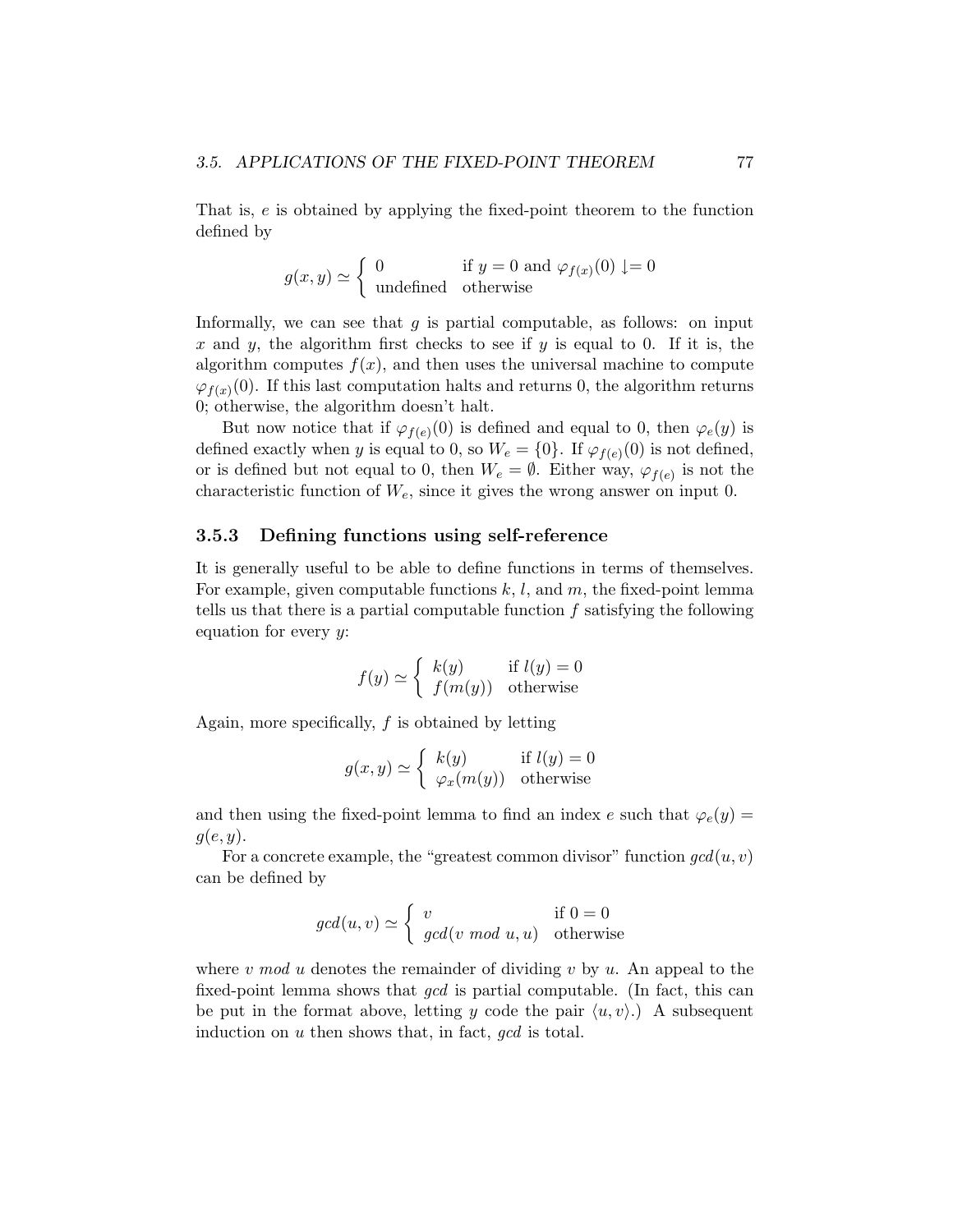Of course, one can cook up self-referential definitions that are much fancier than the examples just discussed. Most programming languages support definitions of functions in terms of themselves, one way or another. Note that this is a little bit less dramatic than being able to define a function in terms of an index for an algorithm computing the functions, which is what, in full generality, the fixed-point theorem lets you do.

### 3.5.4 Minimization, with lambda terms.

Now I can finally pay off an IOU. When it comes to the lambda calculus, we've shown the following:

- Every primitive recursive function is represented by a lambda term.
- There is a lambda term Y such that for any lambda term  $G, YG \triangleright$  $G(YG)$ .

To show that every partial computable function is represented by some lambda term, I only need to show the following.

**Lemma 3.5.2** Suppose  $f(x, y)$  is primitive recursive. Let g be defined by

$$
g(x) \simeq \mu y \ f(x, y).
$$

Then g is represented by a lambda term.

*Proof.* The idea is roughly as follows. Given  $x$ , we will use the fixed-point lambda term Y to define a function  $h_x(n)$  which searches for a y starting at n; then  $g(x)$  is just  $h_x(0)$ . The function  $h_x$  can be expressed as the solution of a fixed-point equation:

$$
h_x(n) \simeq \begin{cases} n & \text{if } f(x,n) = 0\\ h_x(n+1) & \text{otherwise.} \end{cases}
$$

Here are the details. Since  $f$  is primitive recursive, it is represented by some term  $F$ . Remember that we also have a lambda term  $D$ , such that  $D(M, N, 0) \triangleright M$  and  $D(M, N, 1) \triangleright N$ . Fixing x for the moment, to represent  $h_x$  we want to find a term H (depending on x) satisfying

$$
H(\overline{n}) \equiv D(\overline{n}, H(S(\overline{n})), F(x, \overline{n})).
$$

We can do this using the fixed-point term  $Y$ . First, let  $U$  be the term

$$
\lambda h \lambda z D(z, (h(Sz)), F(x, z)),
$$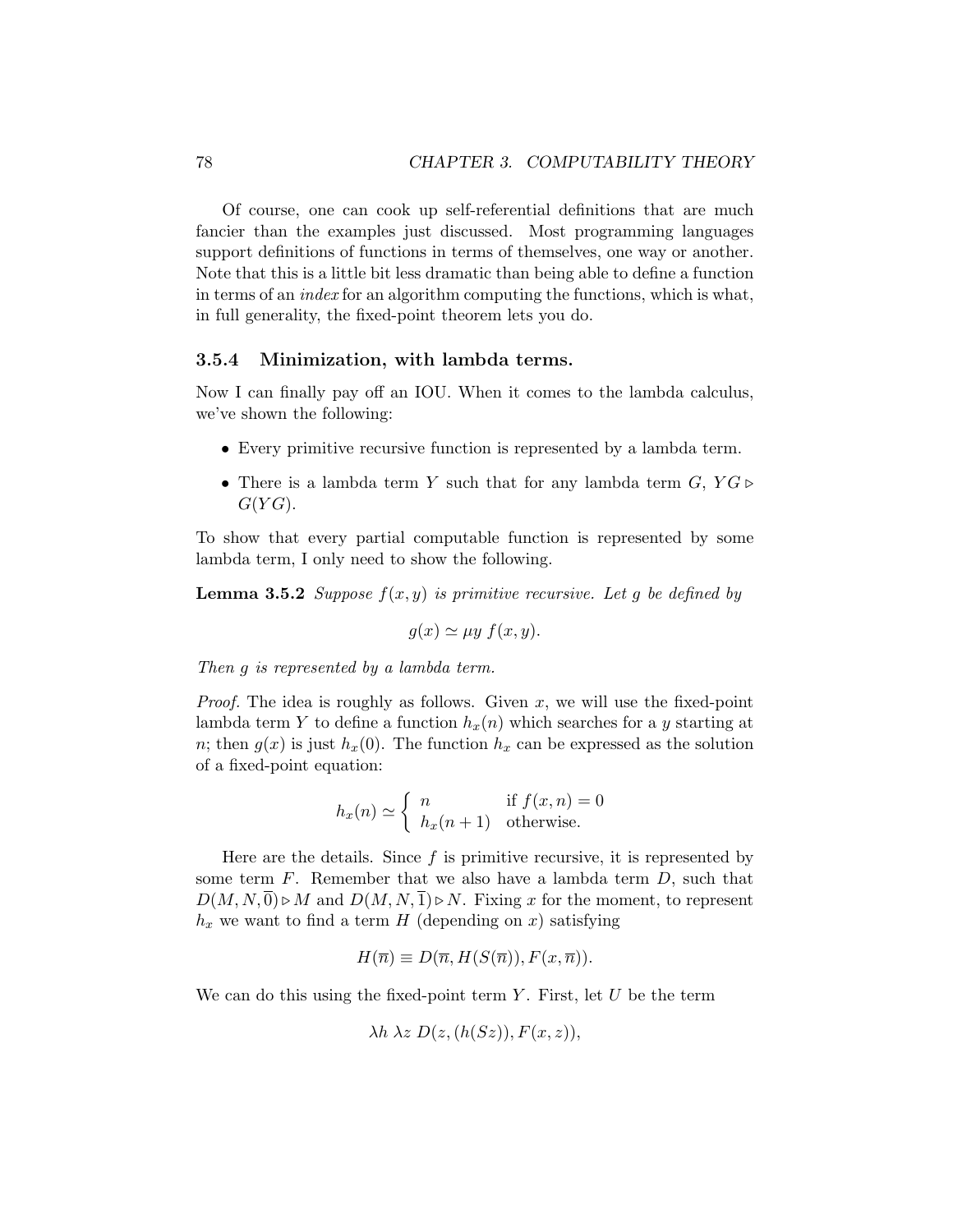and then let  $H$  be the term YU. Notice that the only free variable in  $H$  is  $x$ . Let us show that  $H$  satisfies the equation above.

By the definition of  $Y$ , we have

$$
H = YU \equiv U(YU) = U(H).
$$

In particular, for each natural number  $n$ , we have

$$
H(\overline{n}) \equiv U(H, \overline{n})
$$
  
 
$$
\triangleright \quad D(\overline{n}, H(S(\overline{n})), F(x, \overline{n})),
$$

as required. Notice that if you substitute a numeral  $\overline{m}$  for x in the last line, the expression reduces to  $\bar{n}$  if  $F(\bar{m}, \bar{n})$  reduces to  $\bar{0}$ , and it reduces to  $H(S(\overline{n}))$  if  $F(\overline{m}, \overline{n})$  reduces to any other numeral.

To finish off the proof, let G be  $\lambda x.H(\overline{0})$ . Then G represents g; in other words, for every m,  $G(\overline{m})$  reduces to reduces to  $\overline{g(m)}$ , if  $g(m)$  is defined, and has no normal form otherwise.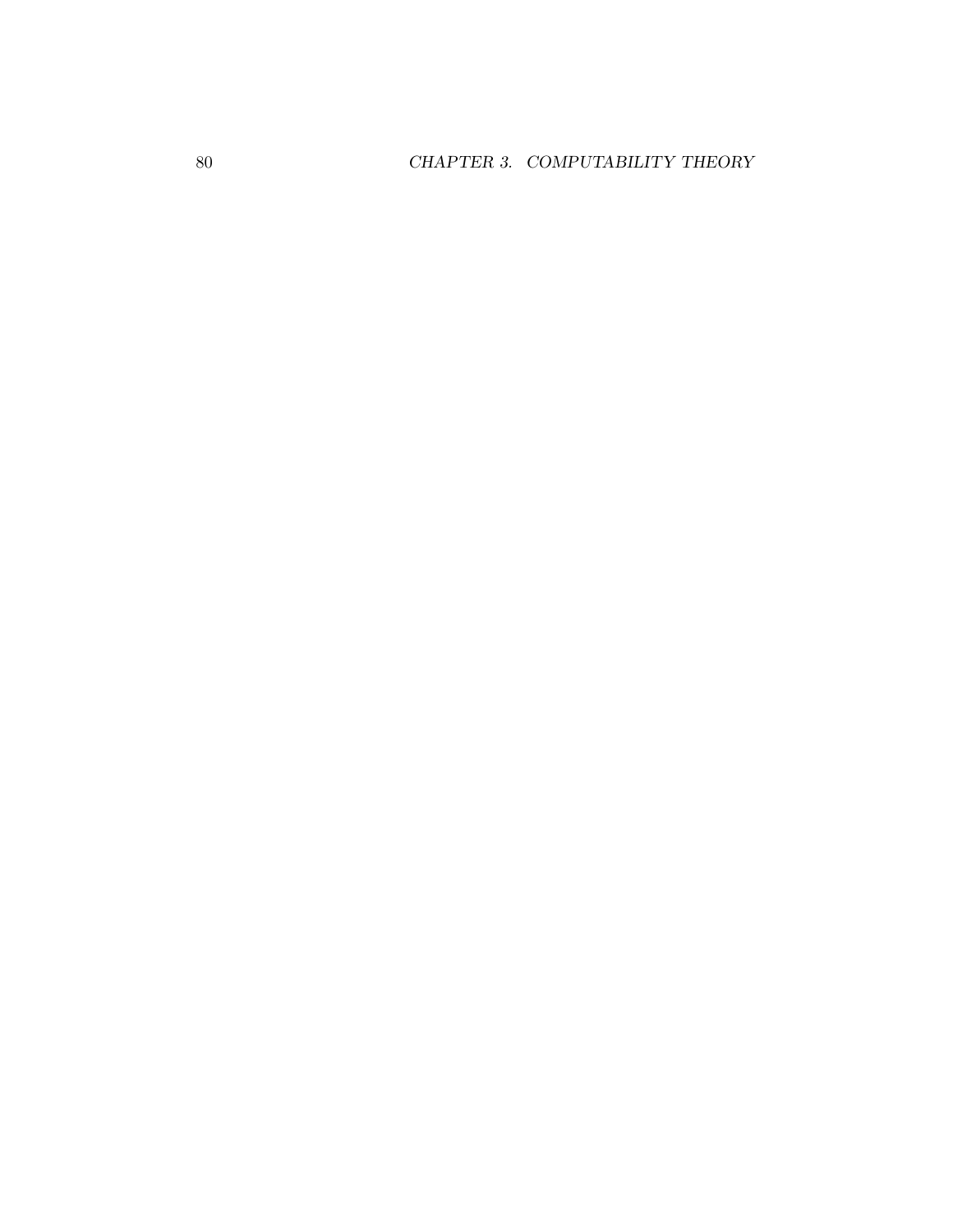## Chapter 4

# Incompleteness

## 4.1 Historical background

We have finally reached the "incompleteness" part of this course. In this section, I will briefly discuss historical developments that will help put the incompleteness theorems in context. In particular, I will give a very sketchy and inadequate overview of the history of mathematical logic; and then say a few words about the history of the foundations of mathematics.

The phrase "mathematical logic" is ambiguous. One can interpret the word "mathematical" as describing the subject matter, as in, "the logic of mathematics," denoting the principles of mathematical reasoning; or as describing the methods, as in "the mathematics of logic," denoting a mathematical study of the principles of reasoning. The account that follows involves mathematical logic in both senses, often at the same time.

The study of logic began, essentially, with Aristotle, who lived approximately 384–322 B.C. His Categories, Prior analytics, and Posterior analytics include systematic studies of the principles of scientific reasoning, including a thorough and systematic study of the syllogism.

Aristotle's logic dominated scholastic philosophy through the middle ages; indeed, as late as eighteenth century Kant maintained that Aristotle's logic was perfect and in no need of revision. But the theory of the syllogism is far too limited to model anything but the most superficial aspects of mathematical reasoning. A century earlier, Leibniz, a contemporary of Newton's, imagined a complete "calculus" for logical reasoning, and made some rudimentary steps towards designing such a calculus, essentially describing a version of propositional logic.

The nineteenth century was a watershed for logic. In 1854 George Boole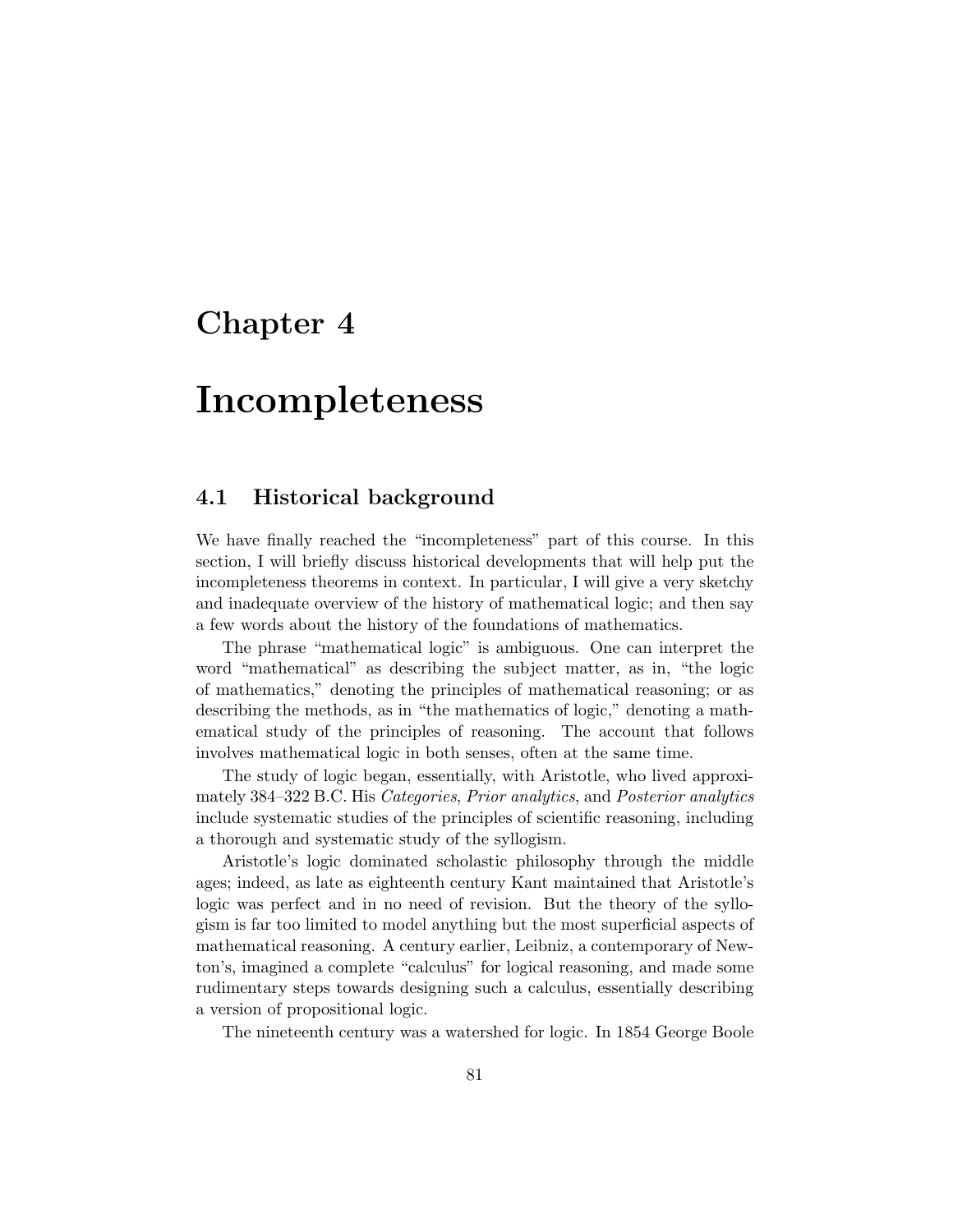wrote The Laws of Thought, with a thorough algebraic study of propositional logic that is not far from modern presentations. In 1879 Gottlob Frege published his Begriffsschrift (Concept writing) which extends propositional logic with quantifiers and relations, and thus includes first-order logic. In fact, Frege's logical systems included higher-order logic as well, and more — enough more to be (as Russell showed in 1902) inconsistent. But setting aside the inconsistent axiom, Frege more or less invented modern logic singlehandedly, a startling achievement. Quantificational logic was also developed independently by algebraically-minded thinkers after Boole, including Peirce and Schröder.

Let us now turn to developments in the foundations of mathematics. Of course, since logic plays an important role in mathematics, there is a good deal of interaction with the developments I just described. For example, Frege developed his logic with the explicit purpose of showing that all of mathematics could be based solely on his logical framework; in particular, he wished to show that mathematics consists of a priori analytic truths instead of, as Kant had maintained, a priori synthetic ones.

Many take the birth of mathematics proper to have occurred with the Greeks. Euclid's Elements, written around 300 B.C., is already a mature representative of Greek mathematics, with its emphasis on rigor and precision. The definitions and proofs in Euclid's *Elements* survive more or less in tact in high school geometry textbooks today (to the extent that geometry is still taught in high schools). This model of mathematical reasoning has been held to be a paradigm for rigorous argumentation not only in mathematics but in branches of philosophy as well. (Spinoza even presented moral and religious arguments in the Euclidean style, which is strange to see!)

Calculus was invented by Newton and Leibniz in the seventeenth century. (A fierce priority dispute raged for centuries, but most scholars today hold that the two developments were for the most part independent.) Calculus involves reasoning about, for example, infinite sums of infinitely small quantities; these features fueled criticism by Bishop Berkeley, who argued that belief in God was no less rational than the mathematics of his time. The methods of calculus were widely used in the eighteenth century, for example by Leonhard Euler, who used calculations involving infinite sums with dramatic results.

In the nineteenth century, mathematicians tried to address Berkeley's criticisms by putting calculus on a firmer foundation. Efforts by Cauchy, Weierstrass, Bolzano, and others led to our contemporary definitions of limits, continuity, differentiation, and integration in terms of "epsilons and deltas," in other words, devoid of any reference to infinitesimals. Later in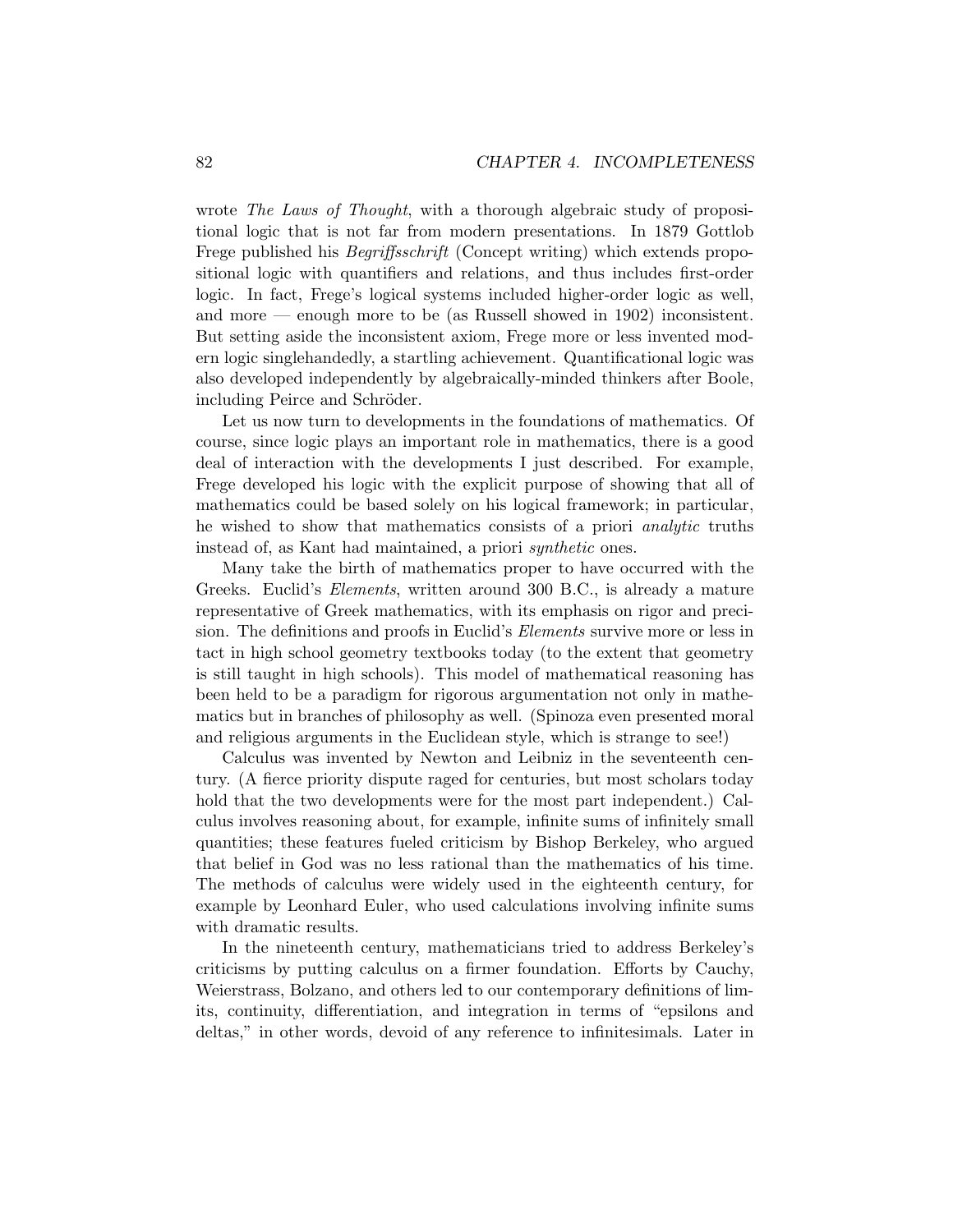the century, mathematicians tried to push further, and explain all aspects of calculus, including the real numbers themselves, in terms of the natural numbers. (Kronecker: "God created the whole numbers, all else is the work of man.") In 1872, Dedekind wrote "Continuity and the irrational numbers," where he showed how to "construct" the real numbers as sets of rational numbers (which, as you know, can be viewed as pairs of natural numbers); in 1888 he wrote "Was sind und was sollen die Zahlen" (roughly, "What are the natural numbers, and what should they be?") which aimed to explain the natural numbers in purely "logical" terms. In 1887 Kronecker wrote "Uber den Zahlbegriff" ("On the concept of number") where he spoke of representing all mathematical object in terms of the integers; in 1889 Giuseppe Peano gave formal, symbolic axioms for the natural numbers.

The end of the nineteenth century also brought a new boldness in dealing with the infinite. Before then, infinitary objects and structures (like the set of natural numbers) were treated gingerly; "infinitely many" was understood as "as many as you want," and "approaches in the limit" was understood as "gets as close as you want." But Georg Cantor showed that it was impossible to take the infinite at face value. Work by Cantor, Dedekind, and others help to introduce the general set-theoretic understanding of mathematics that we discussed earlier in this course.

Which brings us to twentieth century developments in logic and foundations. In 1902 Russell discovered the paradox in Frege's logical system. In 1904 Zermelo proved Cantor's well-ordering principle, using the so-called "axiom of choice"; the legitimacy of this axiom prompted a good deal of debate. Between 1910 and 1913 the three volumes of Russell and Whitehead's Principia Mathematica appeared, extending the Fregean program of establishing mathematics on logical grounds. Unfortunately, Russell and Whitehead were forced to adopt two principles that seemed hard to justify as purely logical: an axiom of infinity and an axiom of "reducibility." In the 1900's Poincaré criticized the use of "impredicative definitions" in mathematics, and in the 1910's Brouwer began proposing to refound all of mathematics in an "intuitionistic" basis, which avoided the use of the law of the excluded middle  $(p \vee \neg p)$ .

Strange days indeed! The program of reducing all of mathematics to logic is now referred to as "logicism," and is commonly viewed as having failed, due to the difficulties mentioned above. The program of developing mathematics in terms of intuitionistic mental constructions is called "intuitionism," and is viewed as posing overly severe restrictions on everyday mathematics. Around the turn of the century, David Hilbert, one of the most influential mathematicians of all time, was a strong supporter of the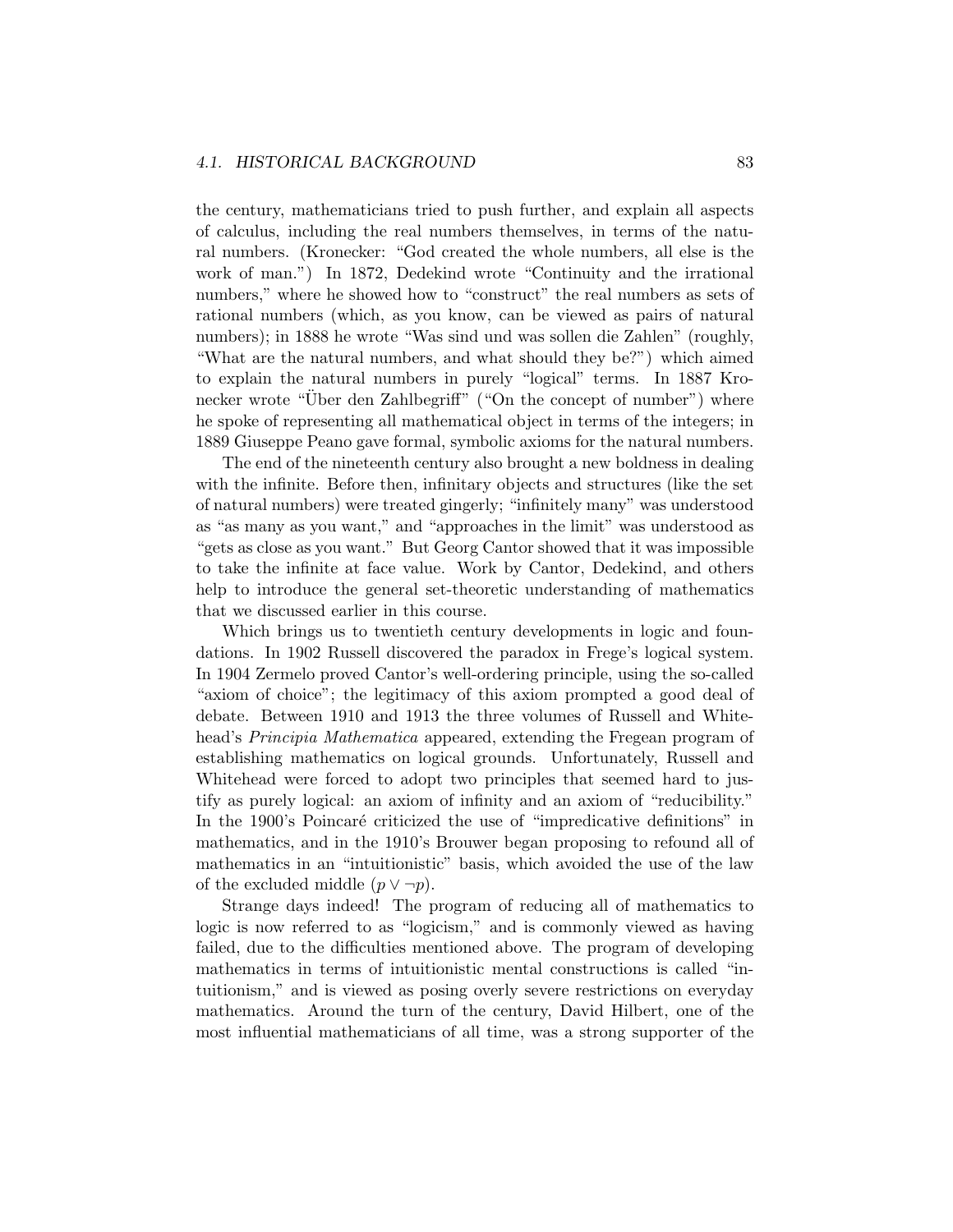new, abstract methods introduced by Cantor and Dedekind: "no one will drive us from the paradise that Cantor has created for us." At the same time, he was sensitive to foundational criticisms of these new methods (oddly enough, now called "classical"). He proposed a way of having one's cake and eating it too:

- Represent classical methods with formal axioms and rules.
- Use safe, "finitary" methods to prove that these formal deductive systems are consistent.

In 1931, Gödel proved the two "incompleteness theorems," which showed that this program could not succeed. In this chapter, we will discuss the incompleteness theorems in detail.

## 4.2 Background in logic

In this section I will discuss some of the prerequisites in logic needed to understand the incompleteness theorems. Most of the material I will discuss here is really a prerequisite for this course, so, hopefully, for many of you this will be mostly a review, and perhaps an indication of the basic facts that you may need to brush up on.

First, let us consider propositional logic. Remember that one starts with propositional variables  $p, q, r, \ldots$  and builds formulas with connectives  $\land, \lor, \neg, \rightarrow, \ldots$  Whether or not a formula comes out true depends on the assignment of truth values to the variables; the method of "truth tables" allows you to calculate the truth values of formulas under such assignments to variables.

**Definition 4.2.1** A propositional formula  $\varphi$  is valid, written  $\models \varphi$ , if  $\varphi$  is true under any truth assignment. More generally, if  $\Gamma$  is a set of formulas and  $\varphi$  is a formula,  $\varphi$  is a semantic consequence of  $\Gamma$ , written  $\Gamma \models \varphi$ , if  $\varphi$ is true under any truth assignment that makes every formula in  $\Gamma$  true.

These notions of validity and logical consequence are semantic, in that the notion of "truth" is central to the definition. There are also *syntactic* notions, which involve describing a formal system of deduction. Assuming we have chosen an appropriate system, we have:

**Definition 4.2.2** A propositional formula  $\varphi$  is provable, written  $\vdash \varphi$ , if there is a formal derivation of  $\varphi$ . More generally, if  $\Gamma$  is a set of formulas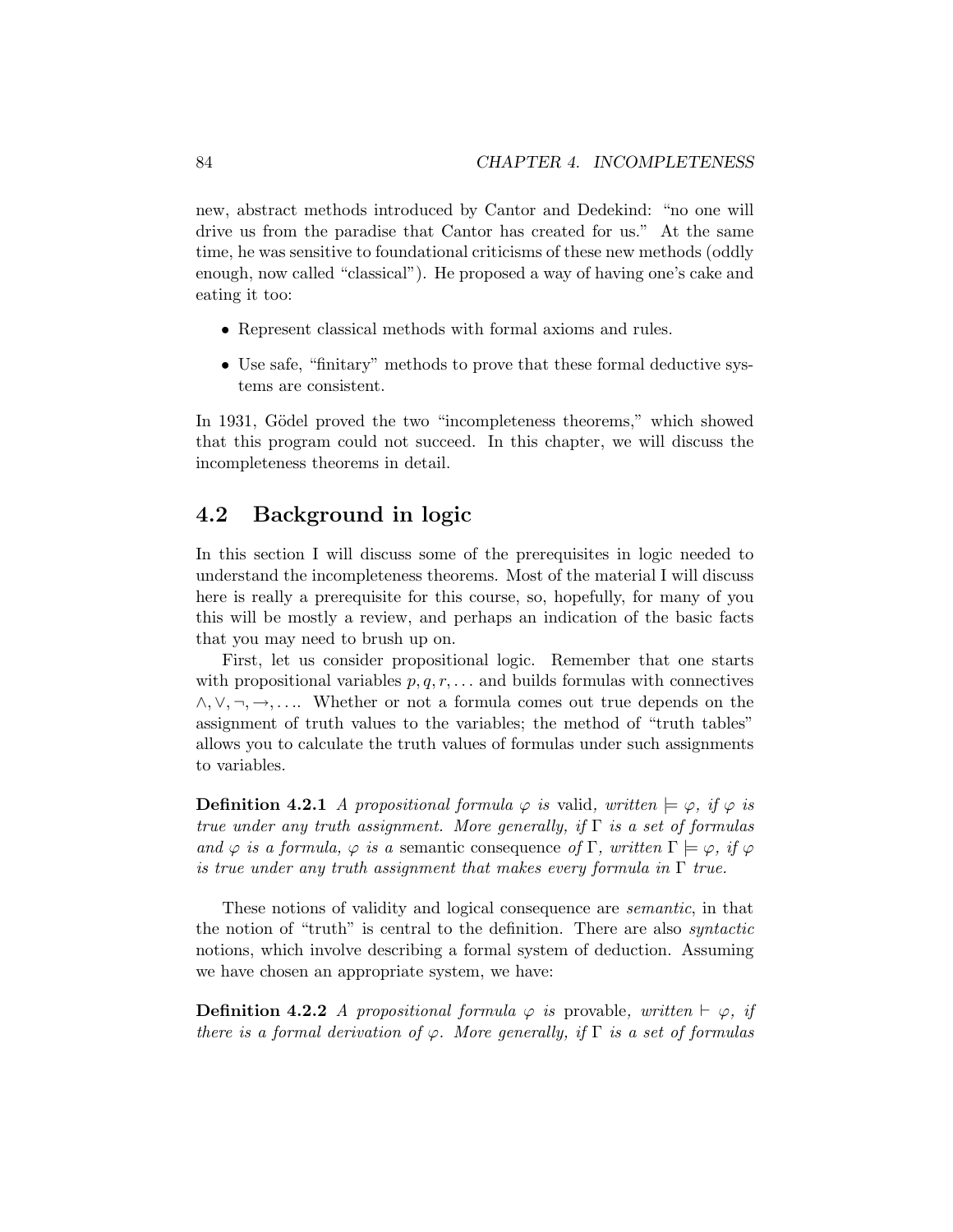and  $\varphi$  is a formula,  $\varphi$  is a deductive consequence of Γ, written  $\Gamma \vdash \varphi$ , if there is a formal derivation of  $\varphi$  from hypotheses in  $\Gamma$ .

It is an important fact the the two notions coincide:

Theorem 4.2.3 (soundness and completeness) For any formula  $\varphi$  and any set of formulas  $\Gamma$ ,  $\Gamma \vdash \varphi$  if and only if  $\Gamma \models \varphi$ .

Of the two directions, the forwards direction (soundness) is easier: it simply says that the rules of the proof system conform to the semantics. The other direction (completeness) is harder: it says that the proof system is strong enough to prove every valid formula. Completeness (at least in the slightly restricted form, "every valid formula is provable) was proved by Bernays and Post independently in the 1910's. Note, incidentally, that the truth-table method gives an explicit algorithm for determining whether or not a formula  $\varphi$  is valid.

The problem with propositional logic is that it is not very expressive. First-order logic is more attractive in this respect, because it models reasoning with relations and quantifiers. The setup is as follows. First, we start with a *language*, with is a specification of that basic symbols that will be used in constructing formulas:

- functions symbols  $f_0, f_1, f_2, f_3, \ldots$
- relation symbols  $r_0, r_1, r_2, r_3, \ldots$
- constant symbols  $c_0, c_1, c_2, c_3, \ldots$

In addition, we always have variables  $x_0, x_1, x_2, \ldots$ ; logical symbols  $\wedge$ ,  $\vee$ ,  $\rightarrow$ ,  $\neg$ ,  $\forall$ ,  $\exists$ , =; and parentheses (, ).

For a concrete example, we can specify that the "language of arithmetic" has

- a constant symbol, 0
- function symbols  $+$ ,  $\times$ ,  $'$
- a relation symbol,  $\lt$

I am following the textbook in using the ' symbol to denote the successor operation.

Given a language,  $L$ , one then defines the set of *terms*. These are things that "name" objects; for example, in the language of arithmetic

$$
0, \quad x', \quad (x'+y) \times z, \quad (0'' + 0') \times 0''
$$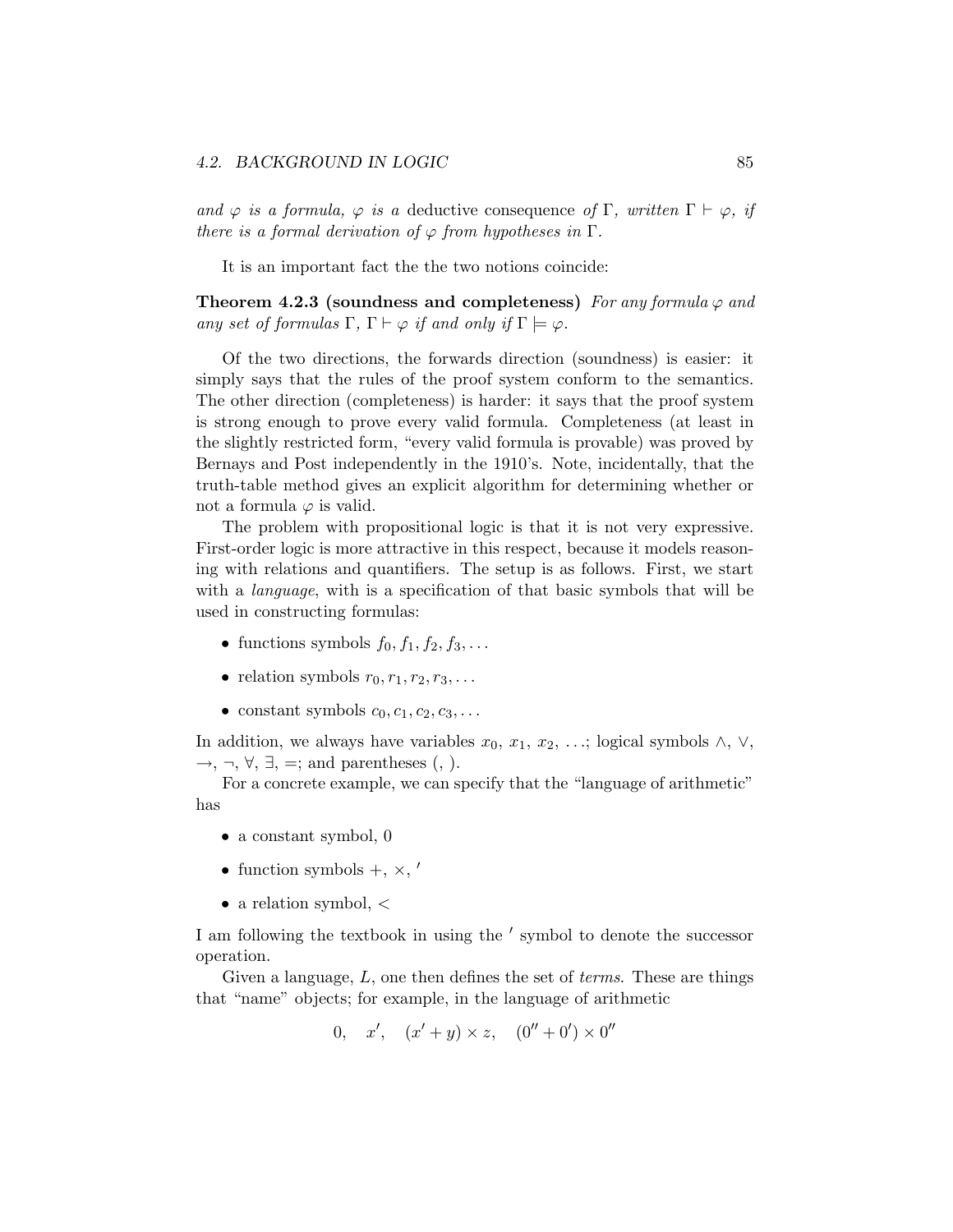are all terms. Strictly speaking, there should be more parentheses, and function symbols should all be written before the arguments (e.g.  $+(x, y)$ ), but we will adopt the usual conventions for readability. I will typically use symbols  $r, s, t$  to range over terms, as in "let t be any term." Some terms, like the last one above, have no variables; they are said to be "closed."

Once one has specified the set of terms, one then defines the set of formulas. Do not confuse these with terms: terms name things, while formulas say things. I will use Greek letters like  $\varphi$ ,  $\psi$ , and  $\theta$  to range over formulas. Some examples are

$$
x < y, \quad \forall x \exists z (x + y < z), \quad \forall x \forall y \exists z (x + y < z).
$$

I am assuming you are comfortable reading these and understanding that they mean, informally. Note that variables can be free or bound in a formula: x and y are free in the first formula above,  $y$  is free in the second, and the third formula has no free variables. A formula without free variables is called a sentence.

The notation  $\varphi[t/x]$  denotes the result of substituting the term t for the variable x in the formula  $\varphi$ . Here is a useful convention: if I introduce a formula as  $\varphi(x)$ , then  $\varphi(t)$  later denotes  $\varphi(t/x)$ . I will also adopt the usual conventions on dropping parentheses: to supply missing parentheses, do  $\neg$ ,  $\forall$ , and  $\exists$  first; then  $\land$  and  $\lor$ ; then  $\rightarrow$  and  $\leftrightarrow$  last. For example

$$
\forall x \ R(x) \to \neg S(z) \land T(u)
$$

is read

$$
((\forall x R(x)) \to ((\neg S(z)) \land T(u))).
$$

One can extend both the semantic and syntactic notions above to firstorder logic. On the semantic side, an interpretation of a language is called a model. Intuitively, it should be clear which of the following models satisfies the sentence  $\forall x \exists y R(x, y)$ :

- $\langle \mathbb{N}, \langle \rangle$ , that is, the interpretation in which variables range over natural number and  $R$  is interpreted as the less-than relation
- $\bullet \langle \mathbb{Z}, < \rangle$
- $\bullet \langle \mathbb{N}, \gt \rangle$
- $\bullet$   $\langle \mathbb{N}, | \rangle$
- $\langle \mathbb{N} \cup {\{\omega\}} , S \rangle$  where S is the usual ordering on the elements of N, and  $S(n,\omega)$  also holds for every n in N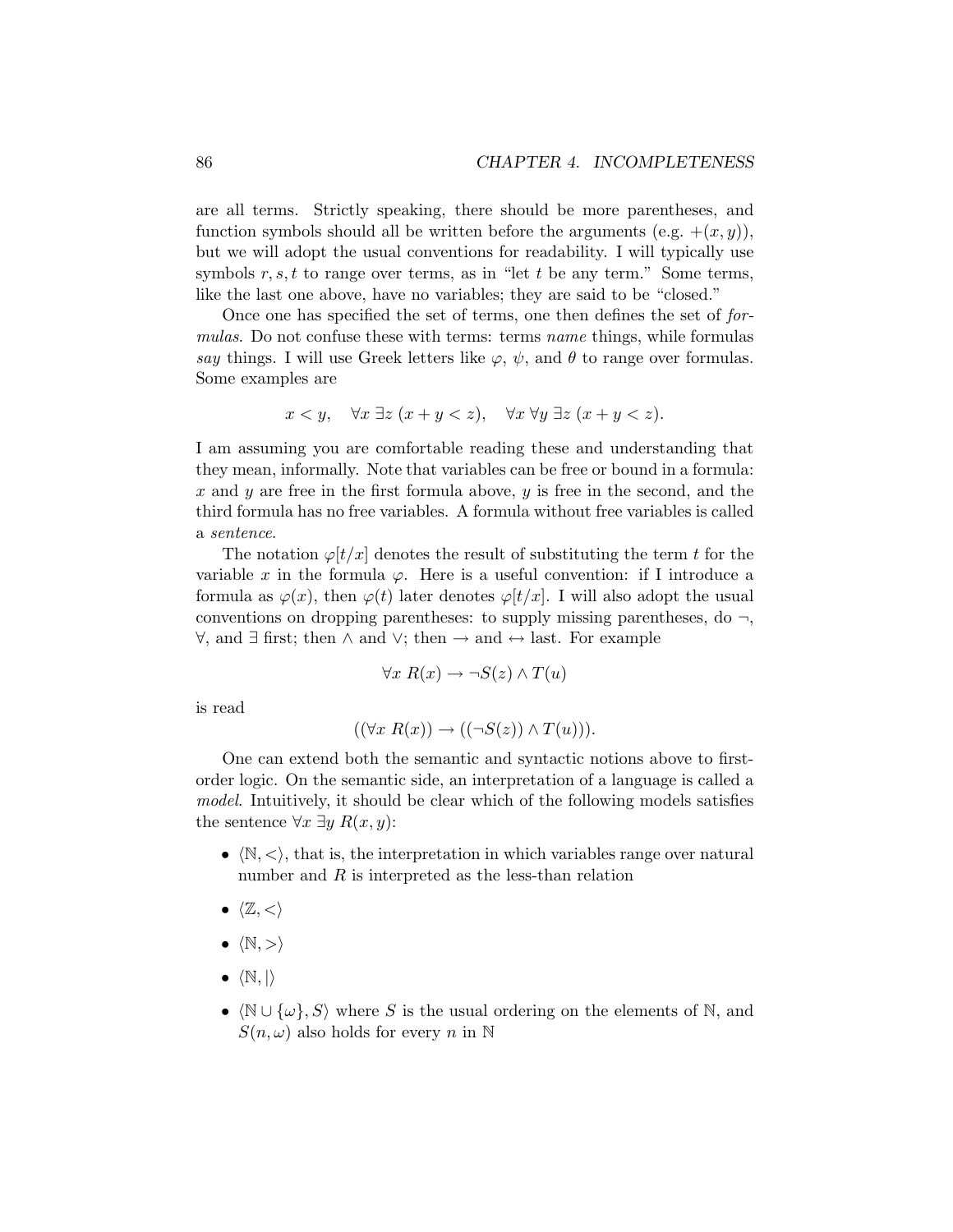As above, a sentence  $\varphi$  is said to be valid if it is true in every model, and so on. One can also specify deductive systems for first-order logic. And it turns out that reasonable deductive systems are sound and complete for the semantics:

Theorem 4.2.4 (soundness and completeness) For every set of sentences  $\Gamma$  and every sentence  $\varphi$ ,  $\Gamma \vdash \varphi$  if and only if  $\Gamma \models \varphi$ .

Here too the hard direction is completeness; this was proved by Gödel in 1929. It may seem consummately confusing that he later proved incompleteness in 1931, but it is important to keep in mind that the two theorems say very different things.

- Gödel's completeness theorem says that the usual deductive systems are complete for the semantics "true in all models."
- Gödel's incompleteness theorem says that there is no effective, consistent proof system at all that is complete for the semantics "true of the natural numbers."

The relationship between syntactic and semantic notions of logical consequence are explored thoroughly in Logic and Computation, a companion course to this one. It turns out that in this course, we can for the most part set semantic issues aside, and focus on deduction. In particular, all we need to know is that there is an effective proof system that is sound and complete for first-order logic. I will clarify the notion of "effective" below, but, roughly, it means that the rules and axioms have to be presented in such a way that proofs are computationally verifiable.

Here is one such proof system, from the textbook. Take, as axioms, the following:

- Propositional axioms: any instance of a valid propositional formula. For example, if  $\varphi$  and  $\psi$  are any formulas, then  $\varphi \land \psi \to \varphi$  is an axiom.
- Axioms involving quantifiers:

$$
- \forall x \varphi(x) \to \varphi(t)
$$
  
\n
$$
- \varphi(t) \to \exists x \varphi(x)
$$
  
\n
$$
- \forall x (\varphi \to \psi(x)) \to (\varphi \to \forall x \psi(x)), \text{ as long as } x \text{ is not free in } \varphi.
$$

• Axioms for equality:

$$
- \forall x (x = x)
$$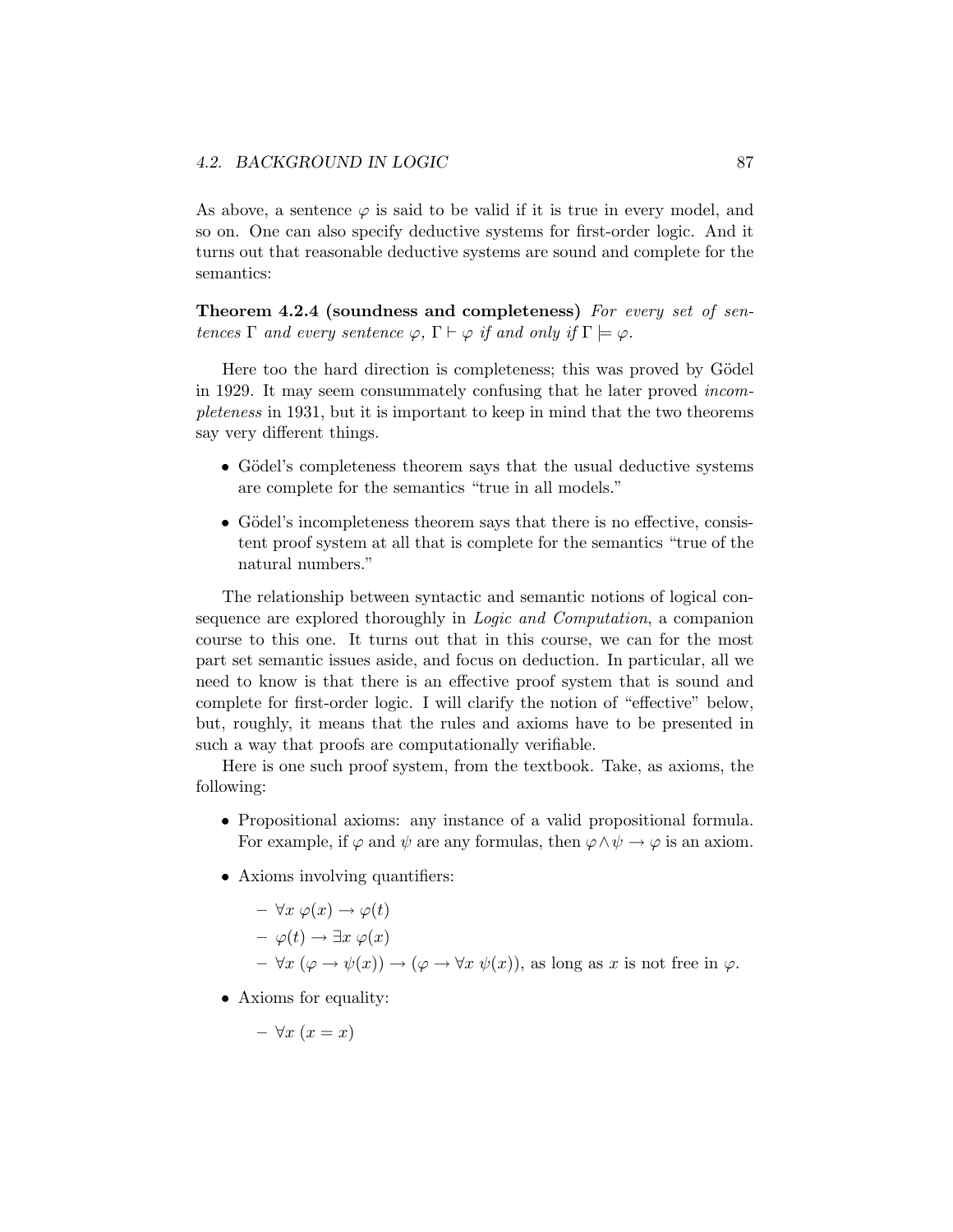$$
- \forall x (x = y \rightarrow y = x)
$$
  
\n
$$
- \forall x (x = y \land y = z \rightarrow z = y)
$$
  
\n
$$
- \forall x_0, \dots, x_k, y_0, \dots, y_k (x_0 = y_0 \land \dots \land x_k = y_k \land \varphi(x_0, \dots, x_k) \rightarrow \varphi(y_0, \dots, y_k)).
$$

Note that the first clause relies on the fact that the set of propositional validities is decidable. Note also that there are infinitely many axioms above; for example, the first quantifier axiom is really an infinite list of axioms, one for each formula  $\varphi$ . Finally, there are three rules that allow you to derive more theorems:

- Modus ponens: from  $\varphi$  and  $\varphi \to \psi$  conclude  $\psi$
- Generalization: from  $\varphi$  conclude  $\forall x \varphi$
- From  $\varphi \to \psi$  conclude  $\exists x \varphi \to \psi$ , if x is not free in  $\psi$ .

Incidentally, any sound and complete deductive system will satisfy what is known as the *deduction theorem*: if  $\Gamma$  is any set of sentences and  $\varphi$  and  $\psi$  are any sentences, then if  $\Gamma \cup {\varphi} \vdash \psi$ , then  $\Gamma \vdash \varphi \rightarrow \psi$  (the converse is obvious). This is often useful. Since  $\neg \varphi$  is logically equivalent to  $\varphi \to \bot$ , where  $\perp$  is any contradiction, the deduction theorem implies that  $\Gamma \cup {\varphi}$ is consistent if and only if  $\Gamma \not\vdash \neg \varphi$ , and  $\Gamma \cup {\neg \varphi}$  is consistent if and only if  $Γ \nvdash \varphi$ .

Where are we going with all this? We would like to bring computability into play; in other words, we would like to ask questions about the computability of various sets and relations having to do with formulas and proofs. So the first step is to choose numerical codings of

- terms,
- formulas, and
- proofs

in such a way that "straightforward" operations and questions are computable. You have already seen enough to know how such a coding should go. For example, one can code terms as follows:

- each variable  $x_i$  is coded as  $\langle 0, i \rangle$
- each constant  $c_j$  is coded as  $\langle 1, j \rangle$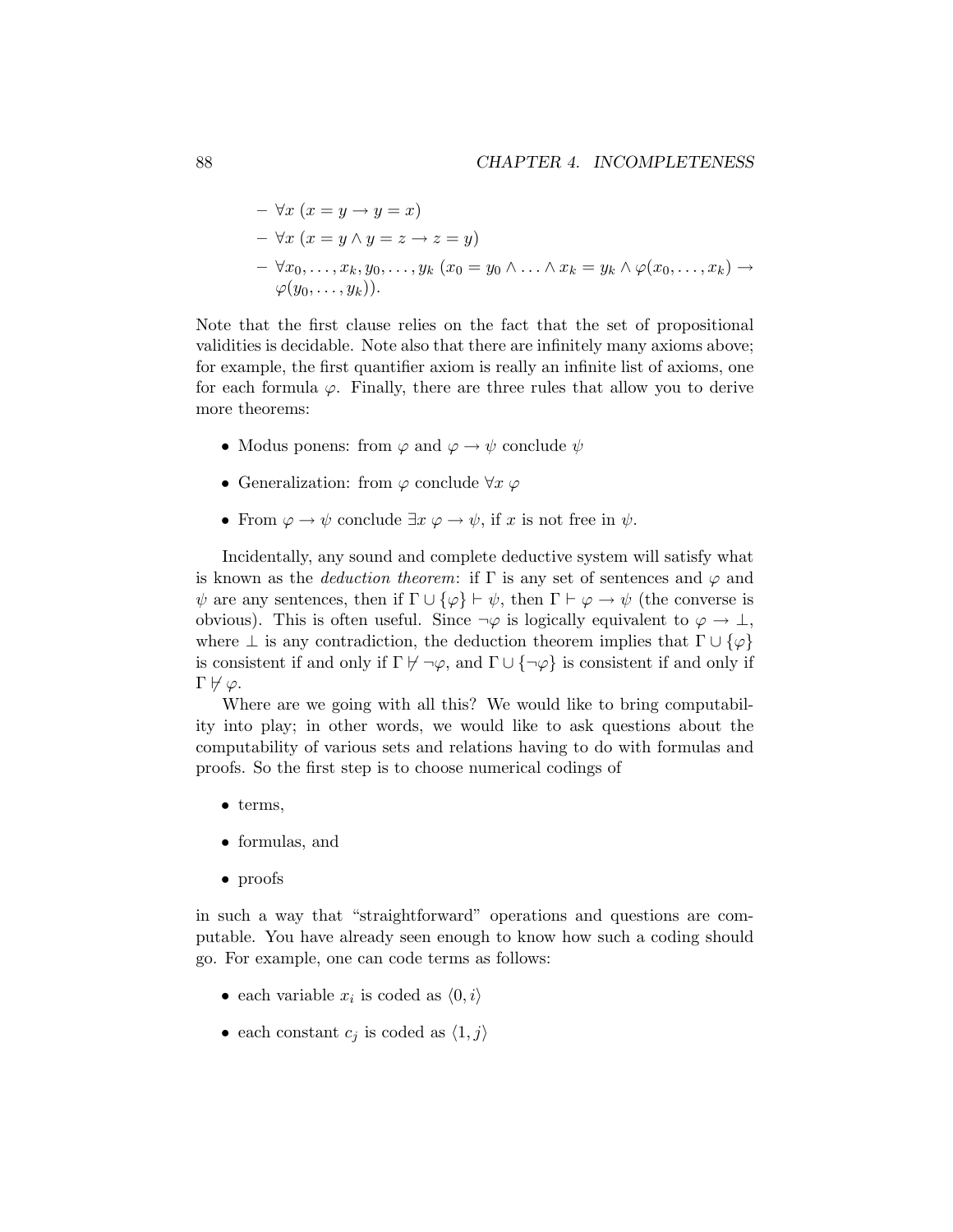• each compound term of the form  $f_l(t_0, \ldots, t_k)$  is coded by the number  $\langle 2, l, \#(t_0), \ldots, \#(t_k)\rangle$ , where  $\#(t_0), \ldots, \#(t_k)$  are the codes for  $t_0, \ldots, t_k$ , respectively.

One can do similar things for formulae, and then a proof is just a sequence of formulae satisfying certain restrictions. It is not difficult to choose coding such that the following, for example, are all computable (and, in fact, primitive recursive):

- the predicate " $t$  is (codes) a term"
- the predicate " $\varphi$  is (codes) a formula"
- the function of t, x, and  $\varphi$ , which returns the result of substituting t for x in  $\varphi$
- the predicate " $\varphi$  is an axiom of first-order logic"
- the predicate "d is a proof of  $\varphi$ " in first-order logic

Informally, all I am saying here is that objects can be defined in a programming language like Java or  $C_{++}$  in such a way that there are subroutines that carry out the computations above or determine whether or not the given property holds.

We can now bring logic and computability together, and inquire as to the computability of various sets and relations that arise in logic. For example:

- 1. For a given language L, is the set  $\{\varphi \mid \vdash \varphi\}$  computable?
- 2. For a given language L and set of axioms Γ, is  $\{\varphi \mid \Gamma \vdash \varphi\}$  computable?
- 3. Is there a computable set of axioms  $\Gamma$  such that  $\{\varphi \mid \Gamma \vdash \varphi\}$  is the set of true sentences in the language of arithmetic? (Here "true" means "true of the natural numbers.")

The answer to  $1$  depends on the language,  $L$ . The set is always computably enumerable; but we will see that for most languages  $L$  it is not computable. (For example, it is not computable if  $L$  has any relation symbols that take two or more arguments, or if  $L$  has two function symbols.) Similarly, the answer to 2 depends on  $\Gamma$ , but we will see that for many interesting cases the answer is, again, "no." The shortest route to getting these answers is to use ideas from computability theory: under suitable conditions, we can reduce the halting problem to the sets above. Finally, we will see that the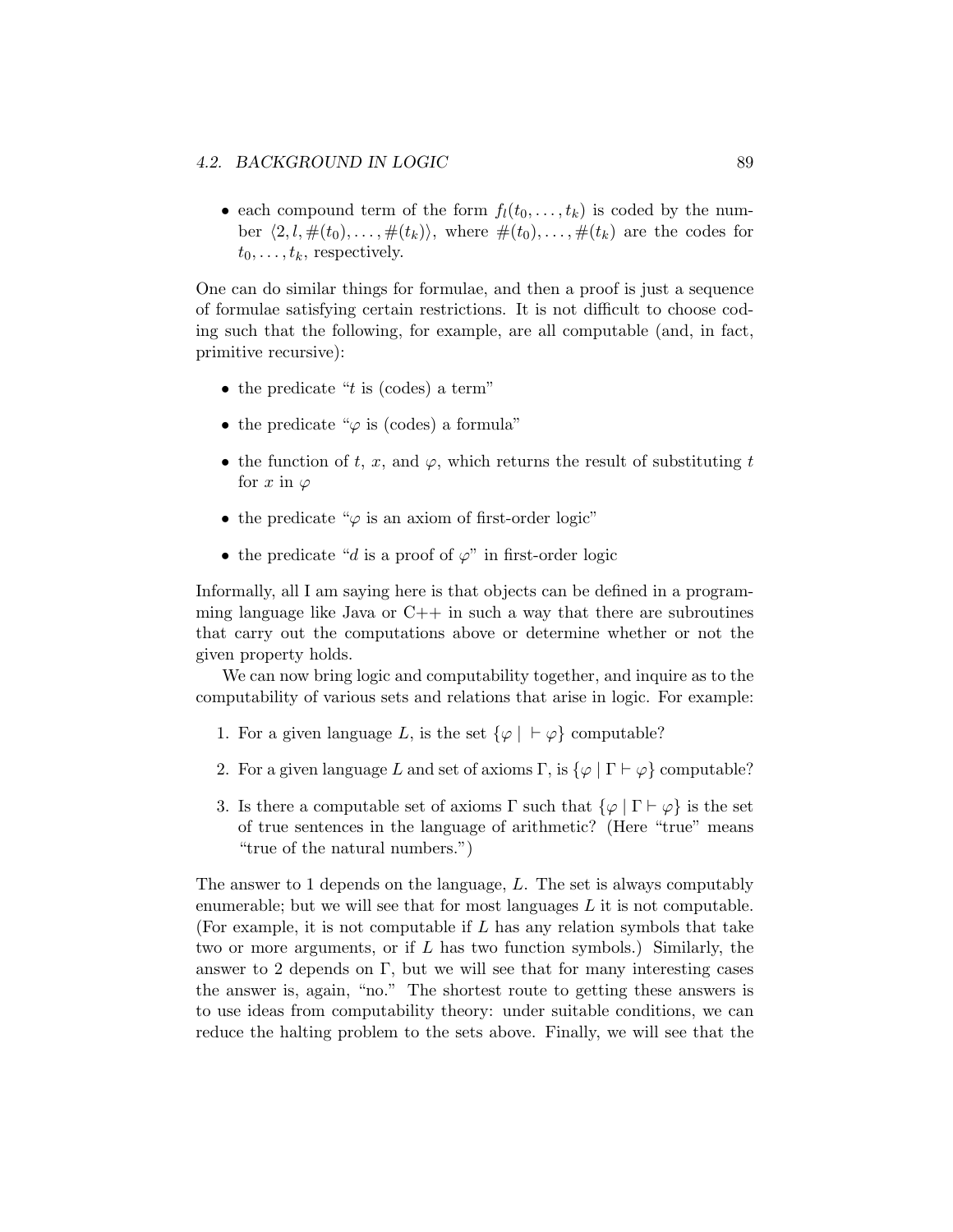answer to 3 is "no." In fact, it can't even be "described" in the language of arithmetic, a result due to Tarski.

The connections between logic and computability run deep. Using the ideas above, we can compute with formulas and proofs; conversely, we will see that we can reason about computation in formal axiomatic systems. It turns out that this back-and-forth relationship is very fruitful.

## 4.3 Representability in Q

Let us start by focusing on theories of arithmetic. We will describe a very minimal such theory called " $Q$ " (or, sometimes, "Robinson's  $Q$ ," after Raphael Robinson). We will say what it means for a function to be representable in  $Q$ , and then we will prove the following:

A function is representable in  $Q$  if and only if it is computable.

For one thing, this provides us with yet another model of computability. But we will also use it to show that the set  $\{\varphi \mid Q \vdash \varphi\}$  is not decidable, by reducing the halting problem to it. By the time we are done, we will have proved much stronger things than this; but this initial sketch gives a good sense of where we are headed.

First, let us define  $Q$ . The language of  $Q$  is the language of arithmetic, as described above; Q consists of the following axioms (to be used in conjunction with the other axioms and rules of first-order logic with equality):

1.  $x' = y' \rightarrow x = y$ 2.  $0 \neq x'$ 3.  $x \neq 0 \rightarrow \exists y \ (x = y')$ 4.  $x + 0 = x$ 5.  $x + y' = (x + y)'$ 6.  $x \times 0 = 0$ 7.  $x \times y' = x \times y + x$ 8.  $x < y \leftrightarrow \exists z (z' + x = y)$ 

For each natural number n, define the numeral  $\overline{n}$  to be the term  $0^{''...'}$  where there are *n* tick marks in all. (Note that the book does not take  $\lt$  to be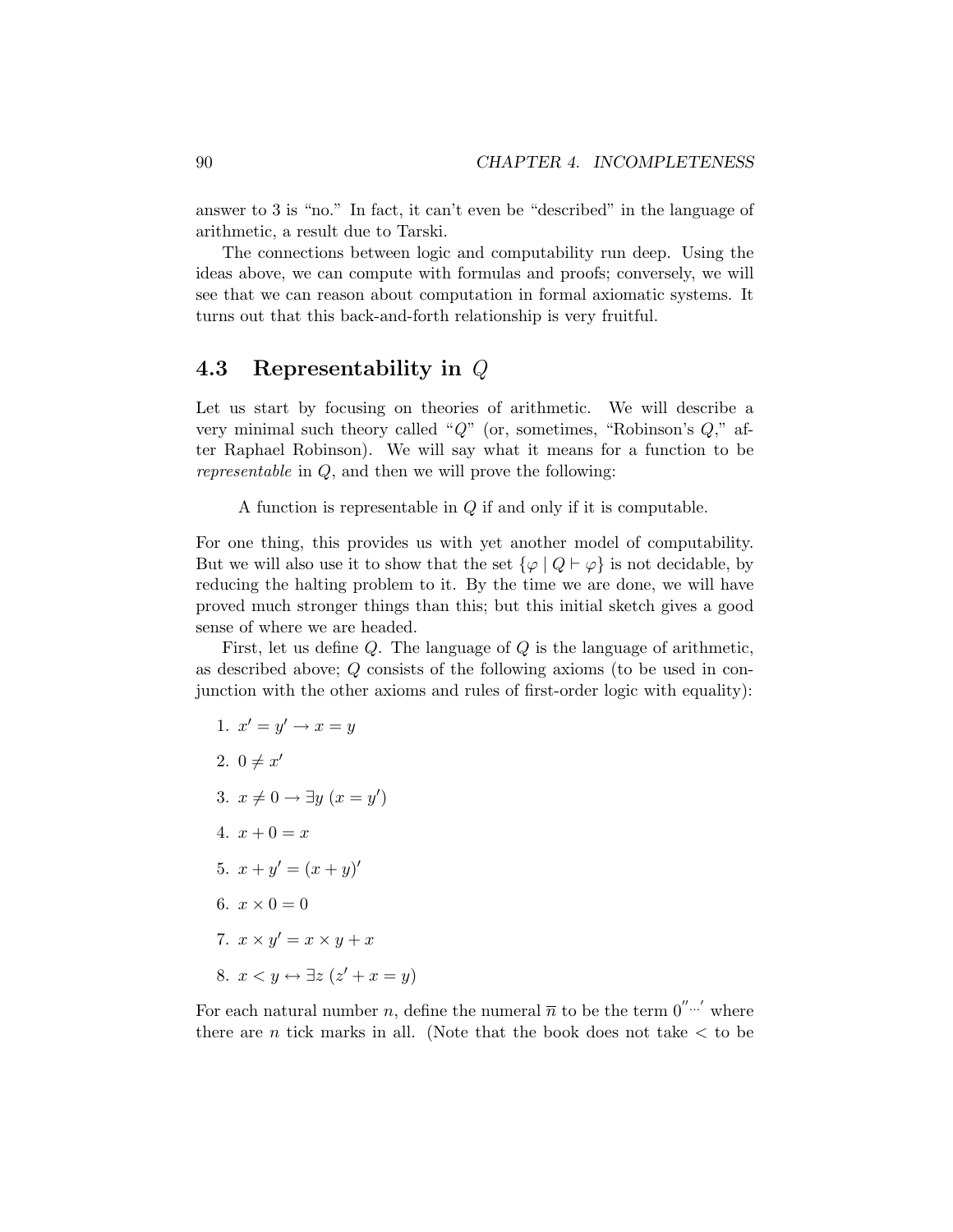a special symbol in the language, but, rather, takes it to be defined by the last axiom above.)

As a theory of arithmetic, Q is *extremely* weak; for example, you can't even prove very simple facts like  $\forall x \ (x \neq x')$  or  $\forall x, y \ (x + y = y + x)$ . A stronger theory called Peano arithmetic is obtained by adding a schema of induction:

$$
\varphi(0) \land (\forall x \ \varphi(x) \to \varphi(x')) \to \forall x \ \varphi(x)
$$

where  $\varphi(x)$  is any formula, possibly with free variables other than x. Using induction, one can do much better; in fact, it takes a good deal of work to find "natural" statements about the natural numbers that can't be proved in Peano arithmetic! But we will see that much of the reason that  $Q$  is so interesting is because it is so weak, in fact, just barely strong enough for the incompleteness theorem to hold; and also because it has a *finite* set of axioms.

**Definition 4.3.1** A function  $f(x_0, \ldots, x_k)$  from the natural numbers to the natural numbers is said to be representable in  $Q$  if there is a formula  $\varphi_f(x_0,\ldots,x_k,y)$  such that whenever  $f(n_0,\ldots,n_k)=m, Q$  proves

- $\bullet$   $\varphi_f(\overline{n}_0,\ldots,\overline{n}_k,\overline{m})$
- $\forall y \ (\varphi_f(\overline{n}_0, \ldots, \overline{n}_k, y) \rightarrow \overline{m} = y).$

There are ways of stating the definition; for example, we could equivalently require that Q proves  $\forall y \ (\varphi_f(\overline{n}_0,\ldots,\overline{n}_k,y) \leftrightarrow \overline{m} = y)$ , where we can take  $\theta \leftrightarrow \eta$  to abbreviate  $(\theta \to \eta) \wedge (\eta \to \theta)$ . The main theorem of this section is the following:

**Theorem 4.3.2** A function is representable in  $Q$  if and only if it is computable.

There are two directions to proving the theorem. One of them is fairly straightforward.

### **Lemma 4.3.3** Every function that is representable in  $Q$  is computable.

Proof. All we need to know is that we can code terms, formulas, and proofs in such a way that the relation "d is a proof of  $\varphi$  in theory  $Q$ " is computable, as well as the function  $SubNumeral(\varphi, n, v)$  which returns (a numerical code of) the result of substituting the numeral corresponding to n for the variable (coded by) v in the formula (coded by)  $\varphi$ . Assuming this, suppose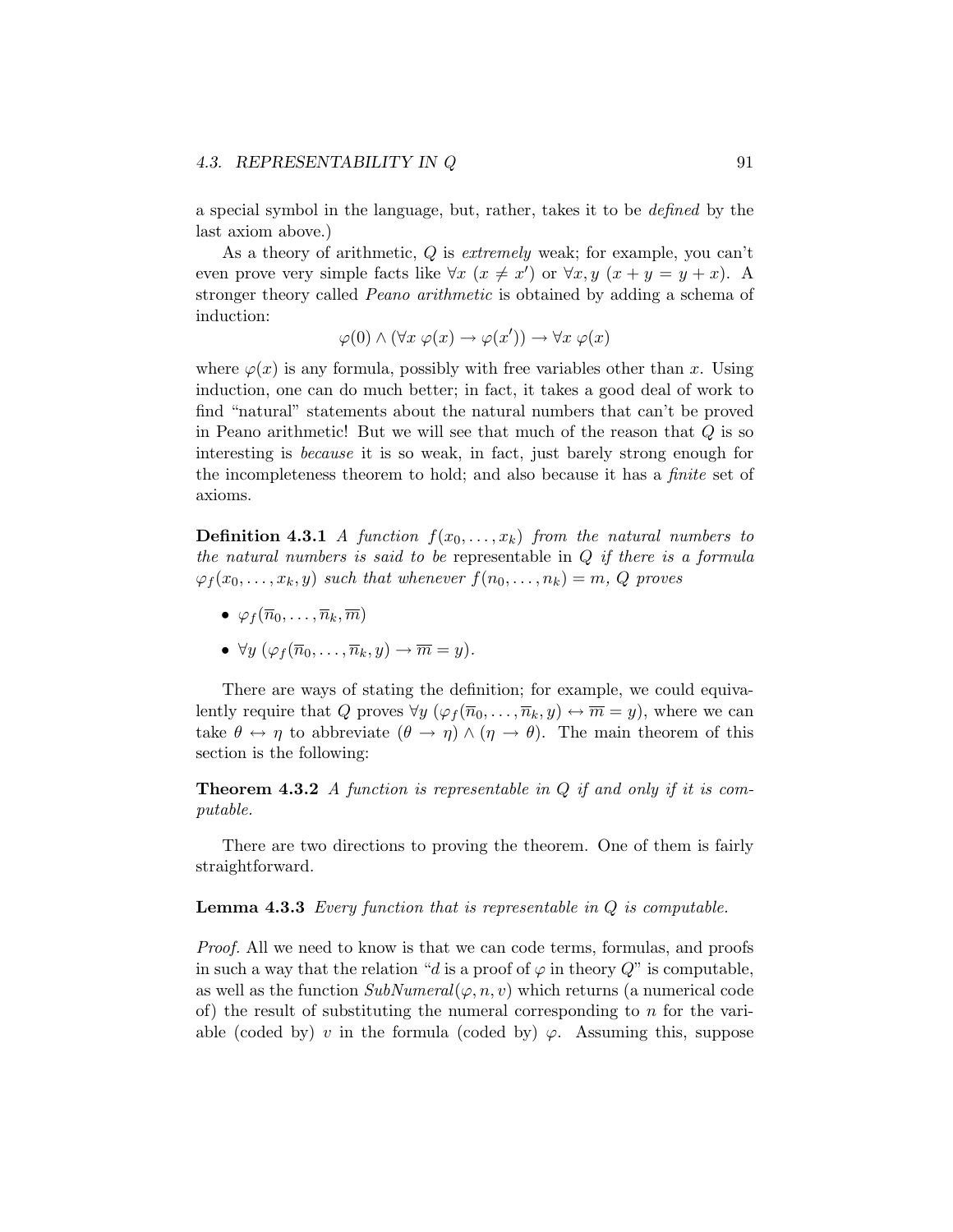the function f is represented by  $\varphi_f(x_0,\ldots,x_k,y)$ . Then the algorithm for computing f is as follows: on input  $n_0, \ldots, n_k$ , search for a number m and a proof of the formula  $\varphi_f(\overline{n}_0,\ldots,\overline{n}_k,\overline{m})$ ; when you find one, output m. In other words,

$$
f(n_0,\ldots,n_k)=(\mu s(\mathcal{C}(s)_0 \text{ is a proof of } \varphi(\overline{n}_0,\ldots,\overline{n}_k,(s)_1) \text{ in } Q^{\prime\prime}))_1.
$$

This completes the proof, modulo the (involved but routine) details of coding and defining the function and relation above.

The other direction is more interesting, and requires more work. We will complete the proof as follows:

- We will define a set of (total) functions,  $C$ .
- We will show that  $C$  is the set of computable functions, i.e. our definition provides another characterization of computability.
- Then we will show that every function in  $C$  can be represented in  $Q$ .

Our proof will follow the proof in Chapter 22 of the textbook very closely. (The textbook takes  $C$  to include partial functions as well, but then implicitly restricts to the total ones later in the proof.)

Let  $C$  be the smallest set of functions containing

- $\bullet$  0,
- successor,
- addition,
- multiplication,
- projections, and
- the characteristic function for equality,  $\chi =$ ;

and closed under

- composition and
- unbounded search, applied to regular functions.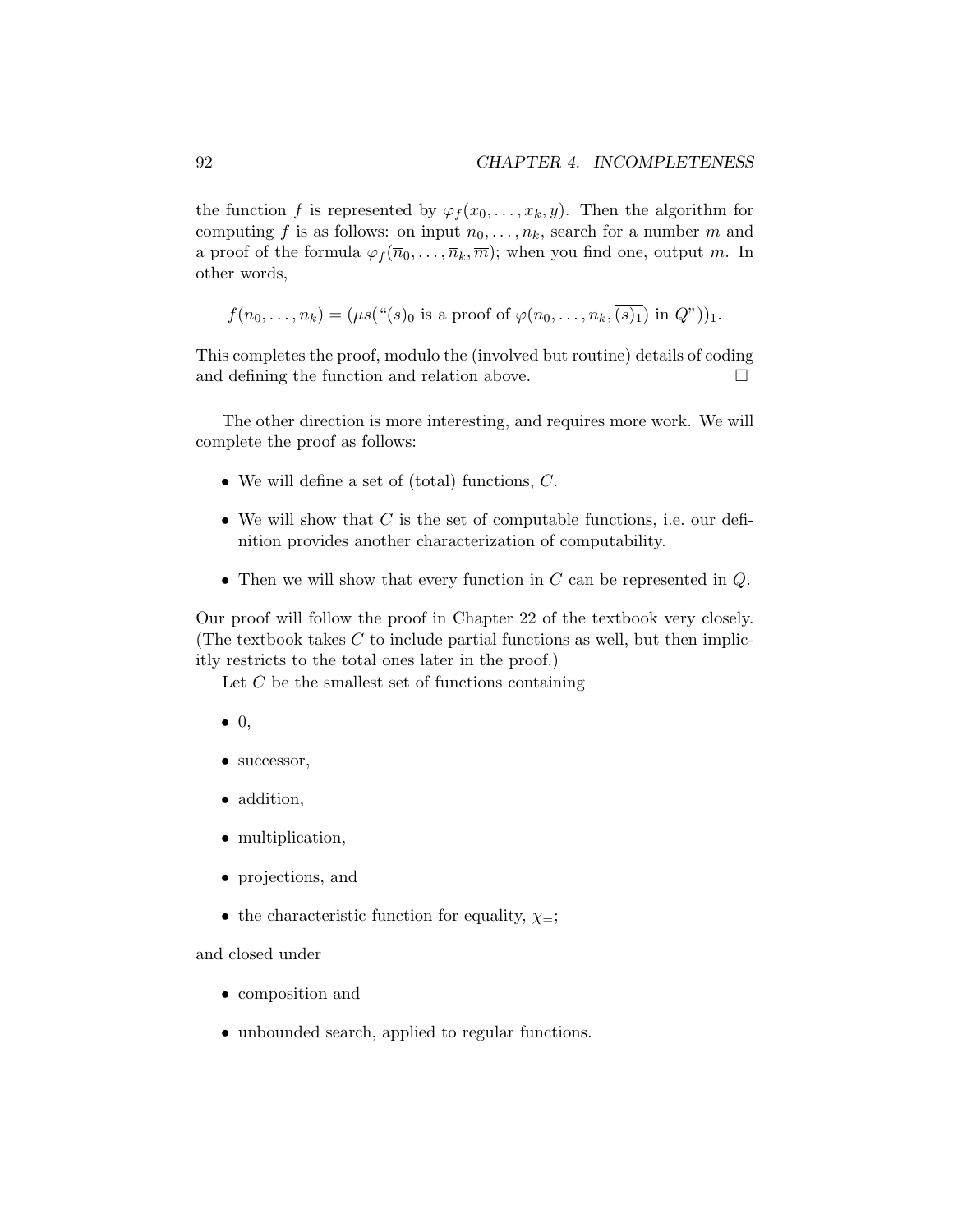Remember this last restriction means simply that you can only use the  $\mu$ operation when the result is total. Compare this to the definition of the *general recursive* functions: here we have added plus, times, and  $\chi$ <sub>=</sub>, but we have dropped primitive recursion. Clearly everything in  $C$  is recursive, since plus, times, and  $\chi$  are. We will show that the converse is also true; this amounts to saying that with the other stuff in  $C$  we can carry out primitive recursion.

To do so, we need to develop functions that handle sequences. (If we had exponentiation as well, our task would be easier.) When we had primitive recursion, we could define things like the "nth prime," and pick a fairly straightforward coding. But here we do not have primitive recursion, so we need to be more clever.

**Lemma 4.3.4** There is a function  $\beta(d, i)$  in C such that for every sequence  $a_0, \ldots, a_n$  there is a number d, such that for every i less than or equal to n,  $\beta(d,i) = a_i.$ 

Think of d as coding the sequence  $\langle a_0, \ldots, a_n \rangle$ , and  $\beta(d, i)$  returning the ith element. The lemma is fairly minimal; it doesn't say we can concatenate sequences or append elements with functions in  $C$ , or even that we can compute d from  $a_0, \ldots, a_n$  using functions in C. All it says is that there is a "decoding" function such that every sequence is "coded."

The use of the notation  $\beta$  is Gödel's. To repeat, the hard part of proving the lemma is defining a suitable  $\beta$  using the seemingly restricted resources in the definition of  $C$ . There are various ways to prove this lemma, but one of the cleanest is still Gödel's original method, which used a numbertheoretic fact called the Chinese Remainder theorem. The details of the proof are interesting, but tangential to the main theme of the course; it is more important to understand what Lemma 4.3.4 says. I will, however, outline Gödel's proof for the sake of completeness.

**Definition 4.3.5** Two natural numbers a and b are relatively prime if their greatest common divisor is 1; in other words, they have no other divisors in common.

**Definition 4.3.6**  $a \equiv b \mod c$  means  $c|(a - b)$ , *i.e.* a and b have the same remainder when divided by c.

Here is the Chinese remainder theorem: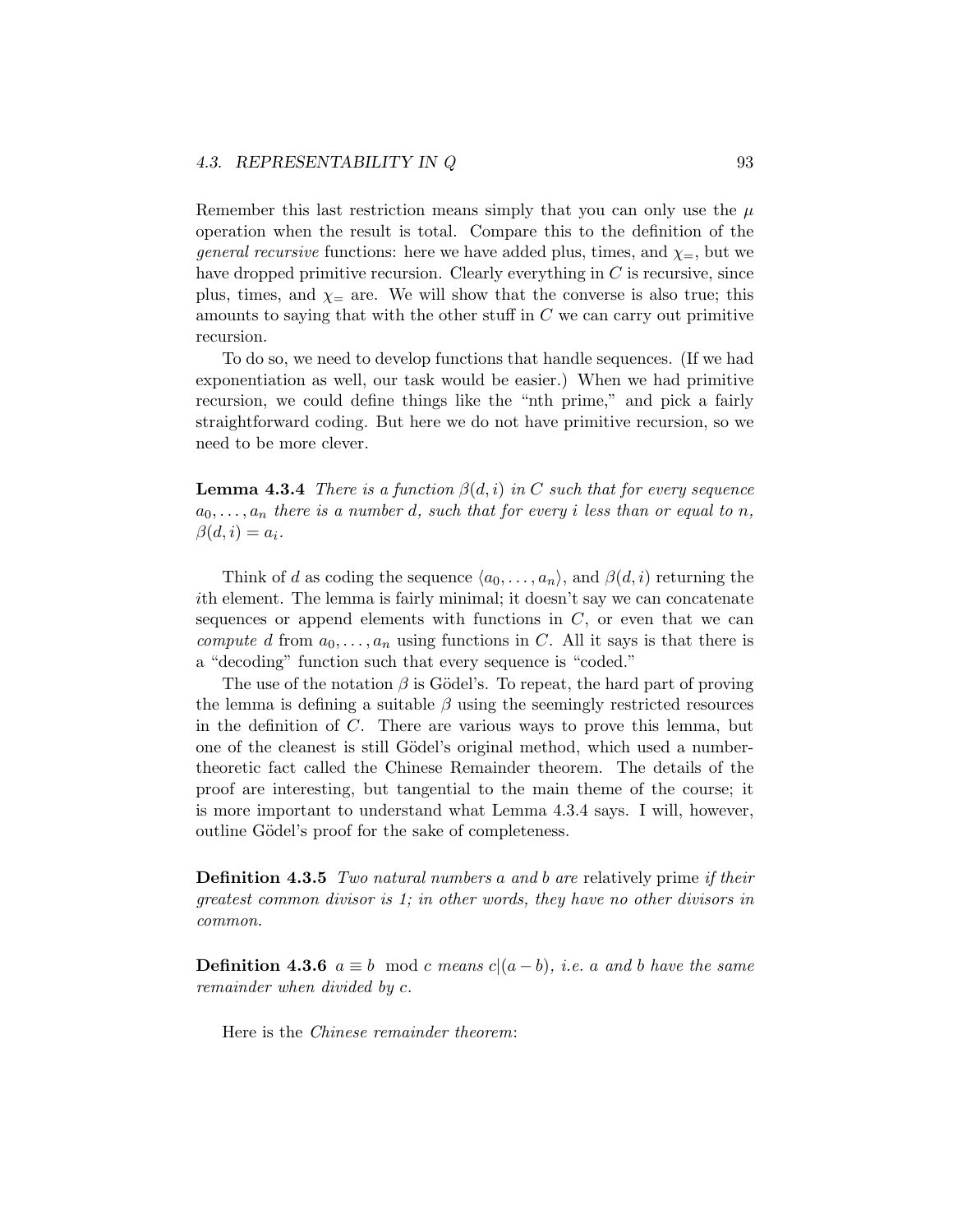**Theorem 4.3.7** Suppose  $x_0, \ldots, x_n$  are (pairwise) relatively prime. Let  $y_0, \ldots, y_n$  be any numbers. Then there is a number z such that

$$
z \equiv y_0 \mod x_0
$$
  
\n
$$
z \equiv y_1 \mod x_1
$$
  
\n
$$
\vdots
$$
  
\n
$$
z \equiv y_n \mod x_n.
$$

I will not prove this theorem, but you can find the proof in many number theory textbooks. The proof is also outlined as exercise 1 on page 201 of the textbook.

Here is how we will use the Chinese remainder theorem: if  $x_0, \ldots, x_n$ are bigger than  $y_0, \ldots, y_n$  respectively, then we can take z to code the sequence  $\langle y_0, \ldots, y_n \rangle$ . To recover  $y_i$ , we need only divide z by  $x_i$  and take the remainder. To use this coding, we will need to find suitable values for  $x_0, \ldots, x_n$ .

A couple of observations will help us in this regard. Given  $y_0, \ldots, y_n$ , let

$$
j = \max(n, y_0, \dots, y_n) + 1,
$$

and let

$$
x_0 = 1 + j!
$$
  
\n
$$
x_1 = 1 + 2 \cdot j!
$$
  
\n
$$
x_2 = 1 + 3 \cdot j!
$$
  
\n
$$
\vdots
$$
  
\n
$$
x_n = 1 + (n + 1) \cdot j!
$$

Then two things are true:

- 1.  $x_0, \ldots, x_n$  are relatively prime.
- 2. For each  $i, y_i < x_i$ .

To see that clause 1 is true, note that if p is a prime number and  $p|x_i$  and  $p|x_k$ , then  $p|1 + (i + 1)j!$  and  $p|1 + (k + 1)j!$ . But then p divides their difference,

$$
(1 + (i + 1)j!) - (1 + (k + 1)j!) = (i - k)j!.
$$

Since p divides  $1 + (1 + 1)j!$ , it can't divide j! as well (otherwise, the first division would leave a remainder of 1). So p divides  $i - k$ . But  $|i - k|$  is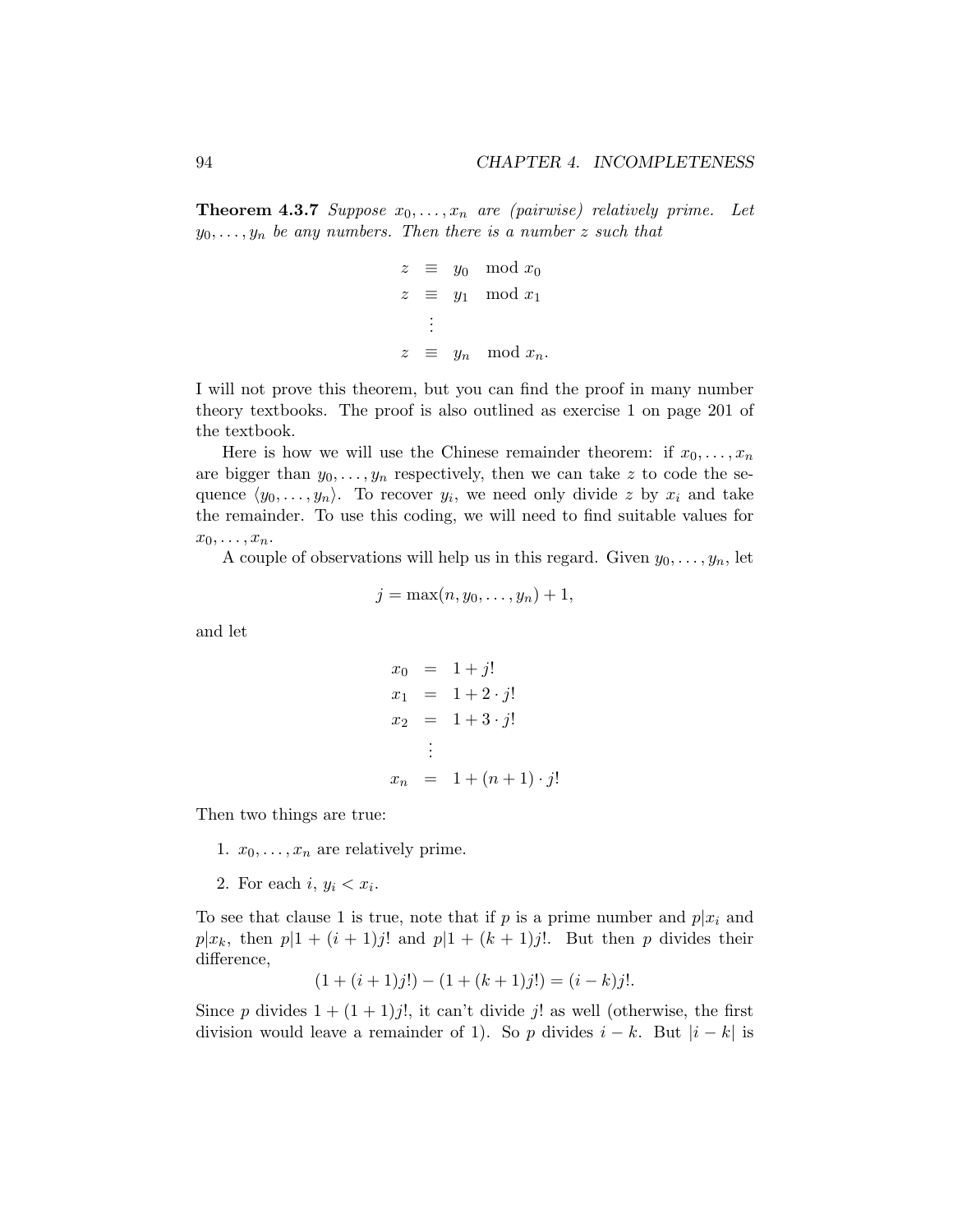at most n, and we have chosen  $j > n$ , so this implies that  $p[j]$ , again a contradiction. So there is no prime number dividing both  $x_i$  and  $x_k$ . Clause 2 is easy: we have  $y_i < j < j! < x_i$ .

Now let us prove the  $\beta$  function lemma. Remember that C is the smallest set containing 0, successor, plus, times,  $\chi$ <sub>=</sub>, projections, and closed under composition and  $\mu$  applied to regular functions. As usual, say a relation is in C if its characteristic function is. As before we can show that the relations in C are closed under boolean combinations and bounded quantification; for example:

- $not(x) = \chi_{=}(x,0)$
- $\mu x \leq z R(x, y) = \mu x (R(x, y) \vee x = z)$
- $\exists x \leq z \ R(x, y) \equiv R(\mu x \leq z \ R(x, y), y)$

We can then show that all of the following are in  $C$ :

- The pairing function,  $J(x, y) = \frac{1}{2}[(x + y)(x + y + 1)] + x$
- Projections

$$
K(z) = \mu x \le q \left( \exists y \le z \ (z = J(x, y)) \right)
$$

and

$$
L(z) = \mu y \le q \ (\exists x \le z \ (z = J(x, y))).
$$

- $\bullet \ \ x \lt y$
- $\bullet x|y$
- The function  $rem(x, y)$  which returns the remainder when y is divided by  $x$

Now define

$$
\beta^*(d_0, d_1, i) = rem(1 + (i + 1)d_1, d_0)
$$

and

$$
\beta(d, i) = \beta^*(K(d), L(d), i).
$$

This is the function we need. Given  $a_0, \ldots, a_n$ , as above, let

$$
j = \max(n, a_0, \dots, a_n) + 1,
$$

and let  $d_1 = j!$ . By the observations above, we know that  $1 + d_1$ ,  $1 +$  $2d_1, \ldots, 1 + (n+1)d_1$  are relatively prime and all are bigger than  $a_0, \ldots, a_n$ . By the Chinese remainder theorem there is a value  $d_0$  such that for each  $i$ ,

$$
d_0 \equiv a_i \mod (1 + (i+1)d_1)
$$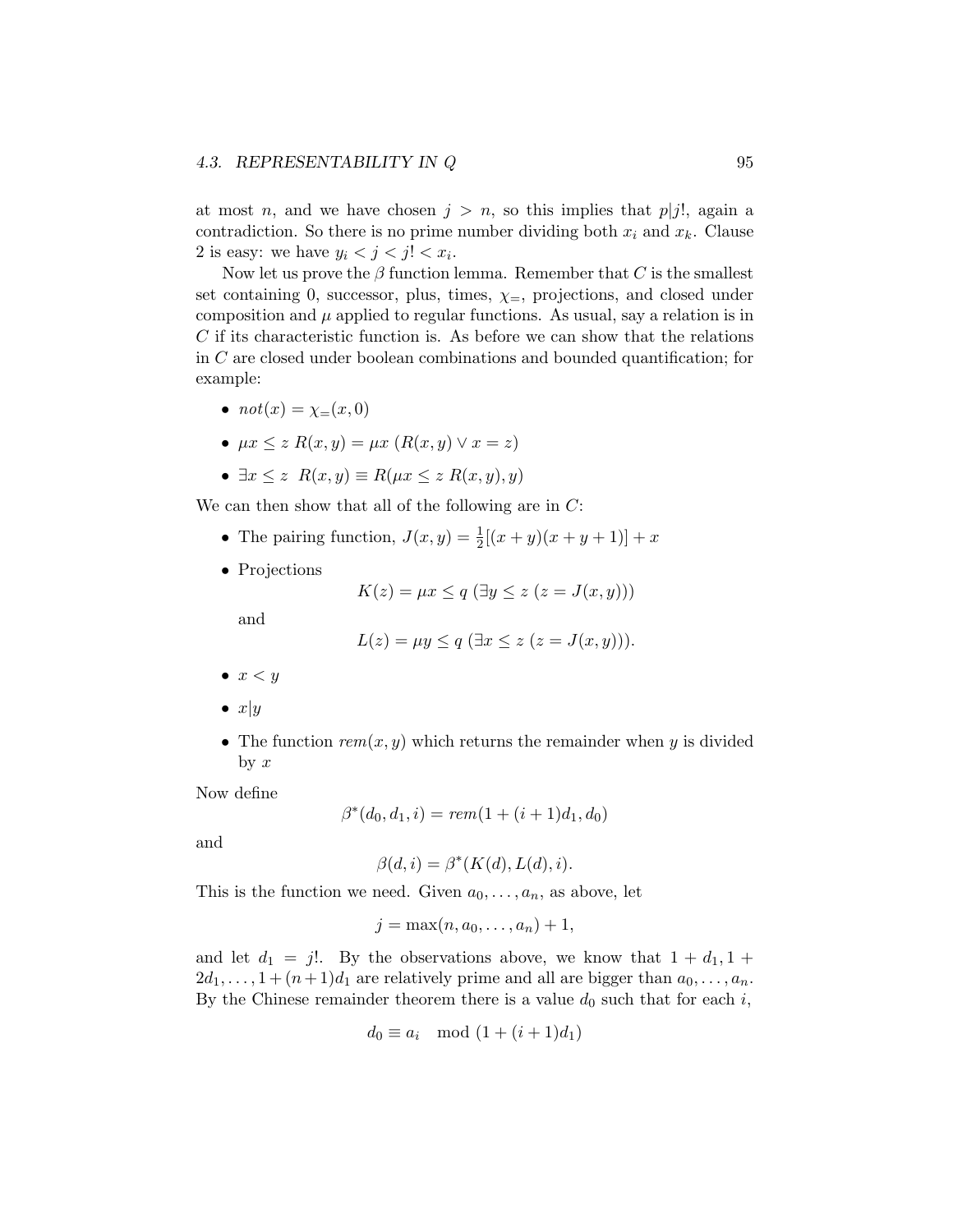and so (because  $d_1$  is greater than  $a_i$ ),

$$
a_i = rem(1 + (i + 1)d_1, d_0).
$$

Let  $d = J((d)_0, (d)_1)$ . Then for each i from 0 to n, we have

$$
\beta(d, i) = \beta^*(d_0, d_1, i)
$$
  
=  $rem(1 + (i + 1)d_1, d_0)$   
=  $a_i$ 

which is what we need. This completes the proof of the  $\beta$ -function lemma.

Now we can show that C is closed under primitive recursion. Suppose  $f(\vec{z})$  and  $g(u, v, \vec{z})$  are both in C. Let  $h(x, \vec{z})$  be the function defined by

$$
h(0, \vec{z}) = f(\vec{z})
$$
  

$$
h(x+1, \vec{z}) = g(x, h(x, \vec{z}), \vec{z}).
$$

We need to show that  $h$  is in  $C$ .

First, define an auxiliary function  $\hat{h}(x, \vec{z})$  which returns the least number d such that d codes a sequence satisfying

- $(d)_0 = f(\vec{z})$ , and
- for each  $i < x$ ,  $(d)_{i+1} = g(i, (d)_i, \vec{z})$ ,

where now  $(d)_i$  is short for  $\beta(d, i)$ . In other words,  $\hat{h}$  returns a sequence that begins  $\langle h(0, \vec{z}), h(1, \vec{z}), \ldots, h(x, \vec{z})\rangle$ .  $\hat{h}$  is in C, because we can write it as

$$
h(x,z) = \mu d(\beta(d,0) = f(\vec{z}) \land \forall i < x \ (\beta(d,i+1) = g(i,\beta(d,i),\vec{z}))).
$$

But then we have

$$
h(x, \vec{z}) = \beta(\tilde{h}(x, \vec{z}), x),
$$

so  $h$  is in  $C$  as well.

We have shown that every computable function is in  $C$ . So all we have left to do is show that every function in  $C$  is representable in  $Q$ . In the end, we need to show how to assign to each k-ary function  $f(x_0, \ldots, x_{k-1})$  in C a formula  $\varphi_f(x_0,\ldots,x_{k-1},y)$  that represents it. This is done in Chapter 22B of Epstein and Carnielli's textbook, and the proof that the assignment works involves 16 lemmas. I will run through this list, commenting on some of the proofs, but skipping many of the details.

To get off to a good start, however, let us go over the first lemma, Lemma 3 in the book, carefully.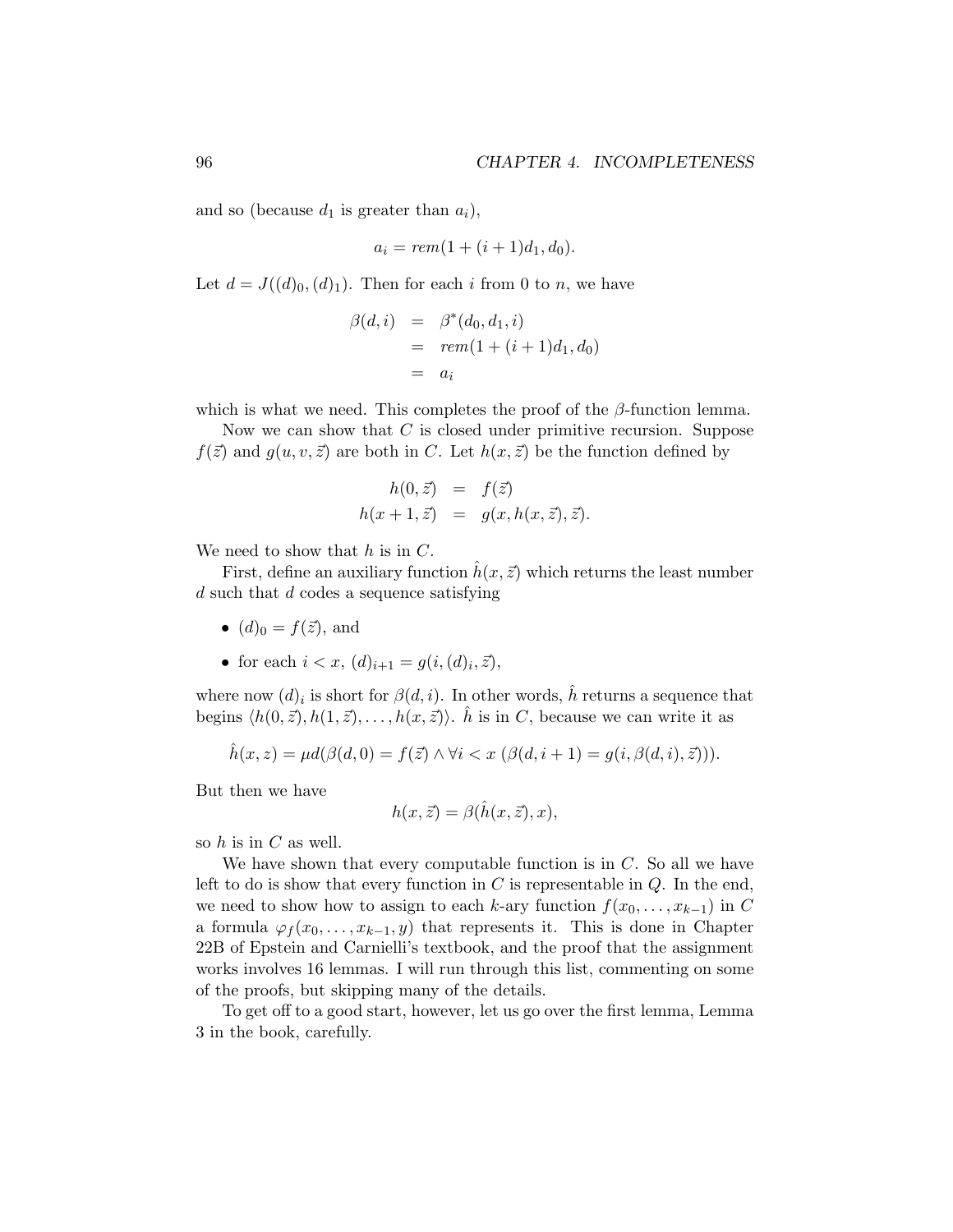**Lemma 4.3.8** Given natural numbers n and m, if  $n \neq m$ , then  $Q \vdash \overline{n} \neq \overline{m}$ .

*Proof.* Use induction on *n* to show that for every *m*, if  $n \neq m$ , then  $Q \vdash \overline{n} \neq \emptyset$  $\overline{m}$ .

In the base case,  $n = 0$ . If m is not equal to 0, then  $m = k + 1$  for some natural number k. We have an axiom that says  $\forall x \ (0 \neq x')$ . By a quantifier axiom, replacing x by  $\overline{k}$ , we can conclude  $0 \neq \overline{k}'$ . But  $\overline{k}'$  is just  $\overline{m}$ .

In the induction step, we can assume the claim is true for  $n$ , and consider  $n + 1$ . Let m be any natural number. There are two possibilities: either  $m = 0$  or for some k we have  $m = k + 1$ . The first case is handled as above. In the second case, suppose  $n + 1 \neq k + 1$ . Then  $n \neq k$ . By the induction hypothesis for *n* we have  $Q \vdash \overline{n} \neq \overline{k}$ . We have an axiom that says  $\forall x, y \ (x' = y' \rightarrow x = y)$ . Using a quantifier axiom, we have  $\overline{n}' = \overline{k}' \rightarrow \overline{n} = \overline{k}$ . Using propositional logic, we can conclude, in  $Q, \overline{n} \neq \overline{k} \rightarrow \overline{n}' \neq \overline{k}'$ . Using modus ponens, we can conclude  $\overline{n}' \neq \overline{k}'$ , which is what we want, since  $\overline{k}'$  is  $\overline{m}$ .

Note that the lemma does not say much: in essence it says that Q can prove that different numerals denote different objects. For example, Q proves  $0'' \neq 0'''$ . But showing that this holds in general requires some care. Note also that although we are using induction, it is induction outside of Q.

I will continue on through Lemma 12. At that point, we will be able to represent zero, successor, plus, times, and the characteristic function for equality, and projections. In each case, the appropriate representing function is entirely straightforward; for example, zero is represented by the formula

$$
y=0,
$$

successor is represented by the formula

$$
x_0'=y,
$$

and plus is represented by the formula

$$
x_0 + x_1 = y.
$$

The work involves showing that Q can prove the relevant statements; for example, saying that plus is represented by the formula above involves showing that for every pair of natural numbers  $m$  and  $n, Q$  proves

$$
\overline{n} + \overline{m} = \overline{n+m}
$$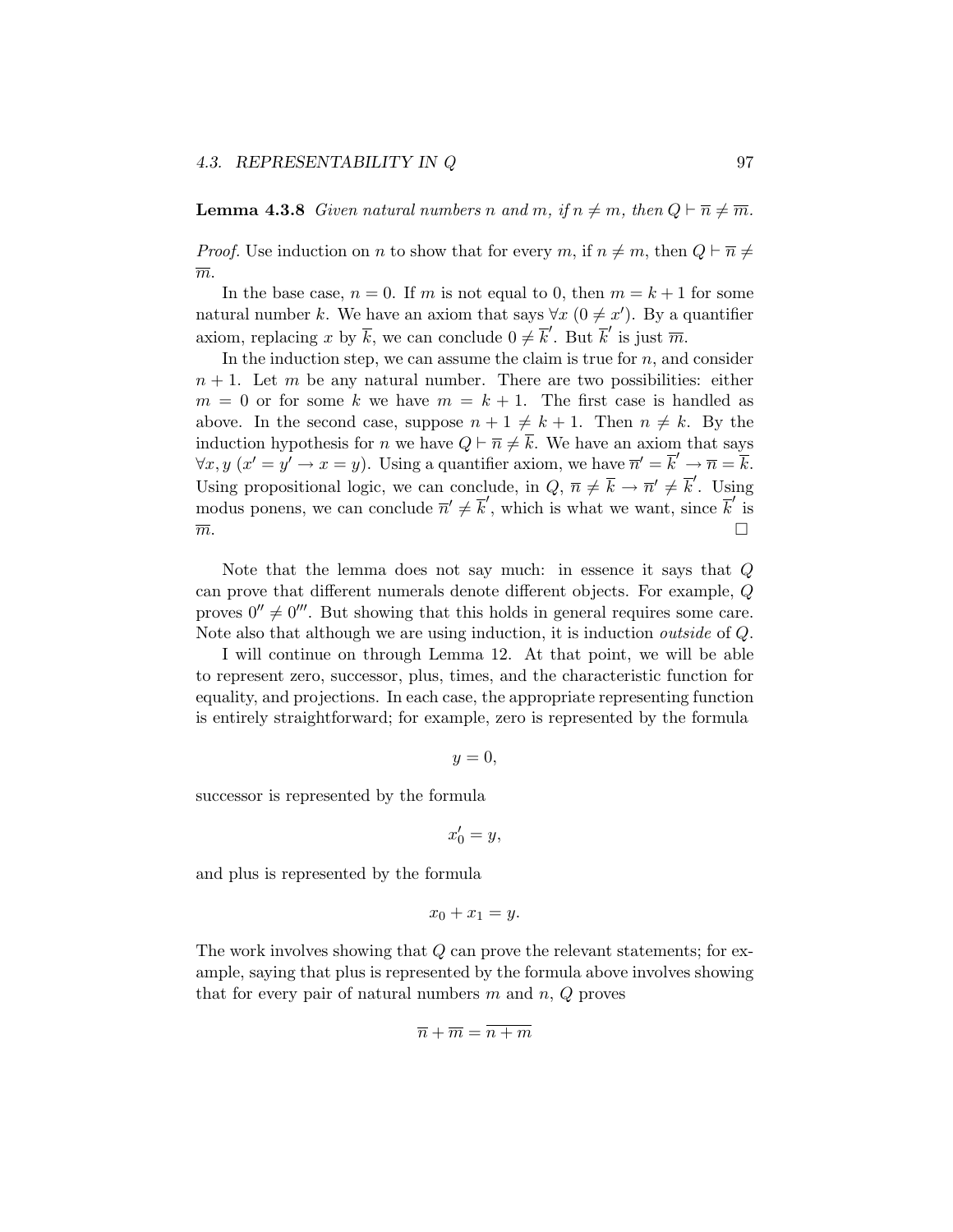and

$$
\forall y \ (\overline{n} + \overline{m} = y \to y = \overline{n+m}).
$$

What about composition? Suppose  $h$  is defined by

$$
h(x_0,\ldots,x_{l-1})=f(g_0(x_0,\ldots,x_{l-1}),\ldots,g_{k-1}(x_0,\ldots,x_{l-1})).
$$

where we have already found formulas  $\varphi_f, \varphi_{g_0}, \ldots, \varphi_{g_{k-1}}$  representing the functions  $f, g_0, \ldots, g_{k-1}$ , respectively. Then we can define a formula  $\varphi_h$ representing h, by defining  $\varphi_h(x_0, \ldots, x_{l-1}, y)$  to be

$$
\exists z_0, \ldots, z_{k-1} \ (\varphi_{g_0}(x_0, \ldots, x_{l-1}, z_0) \land \ldots \land \varphi_{g_{k-1}}(x_0, \ldots, x_{l-1}, z_{k-1}) \land \varphi_f(z_0, \ldots, z_{k-1}, y)).
$$

Lemma 12 shows that this works, for a simplified case.

Finally, let us consider unbounded search. Suppose  $g(x, \vec{z})$  is regular and representable in Q, say by the formula  $\varphi_g(x, \vec{z}, y)$ . Let f be defined by  $f(\vec{z}) = \mu x \, g(x, \vec{z})$ . We would like to find a formula  $\varphi_f(\vec{z}, y)$  representing f. Here is a natural choice:

$$
\varphi_f(\vec{z}, y) \equiv \varphi_g(y, \vec{z}, 0) \land \forall w \ (w < z \to \neg \varphi_g(w, \vec{z}, 0)).
$$

Lemma 18 in the textbook says that this works; it uses Lemmas 13–17. I will go over the statements of these lemmas. For example, here is Lemma 13:

**Lemma 4.3.9** For every variable x and every natural number  $n$ ,  $Q$  proves  $x' + \overline{n} = (x + \overline{n})'.$ 

It is again worth mentioning that this is weaker than saying that Q proves  $\forall x, y \ (x' + y = (x + y)')$  (which is false).

*Proof.* The proof is, as usual, by induction on n. In the base case,  $n = 0$ , we need to show that Q proves  $x' + 0 = (x + 0)'$ . But we have:

> $x' + 0 = x'$  from axiom 4  $x + 0 = x$  from axiom 4  $(x+0)' = x'$  an equalty axiom on line 2  $x' + 0 = (x + 0)'$  equality axioms and lines 1 and 3

In the induction step, we can assume that we have derived  $x' + \overline{n} = (x + \overline{n})'$ in Q. Since  $\overline{n+1}$  is  $\overline{n}'$ , we need to show that Q proves  $x' + \overline{n}' = (x + \overline{n}')'$ . The following chain of equalities can be derived in Q:

$$
x' + \overline{n}' = (x' + \overline{n})'
$$
axiom 5  
=  $(x + \overline{n}')'$  from the inductive hypothesis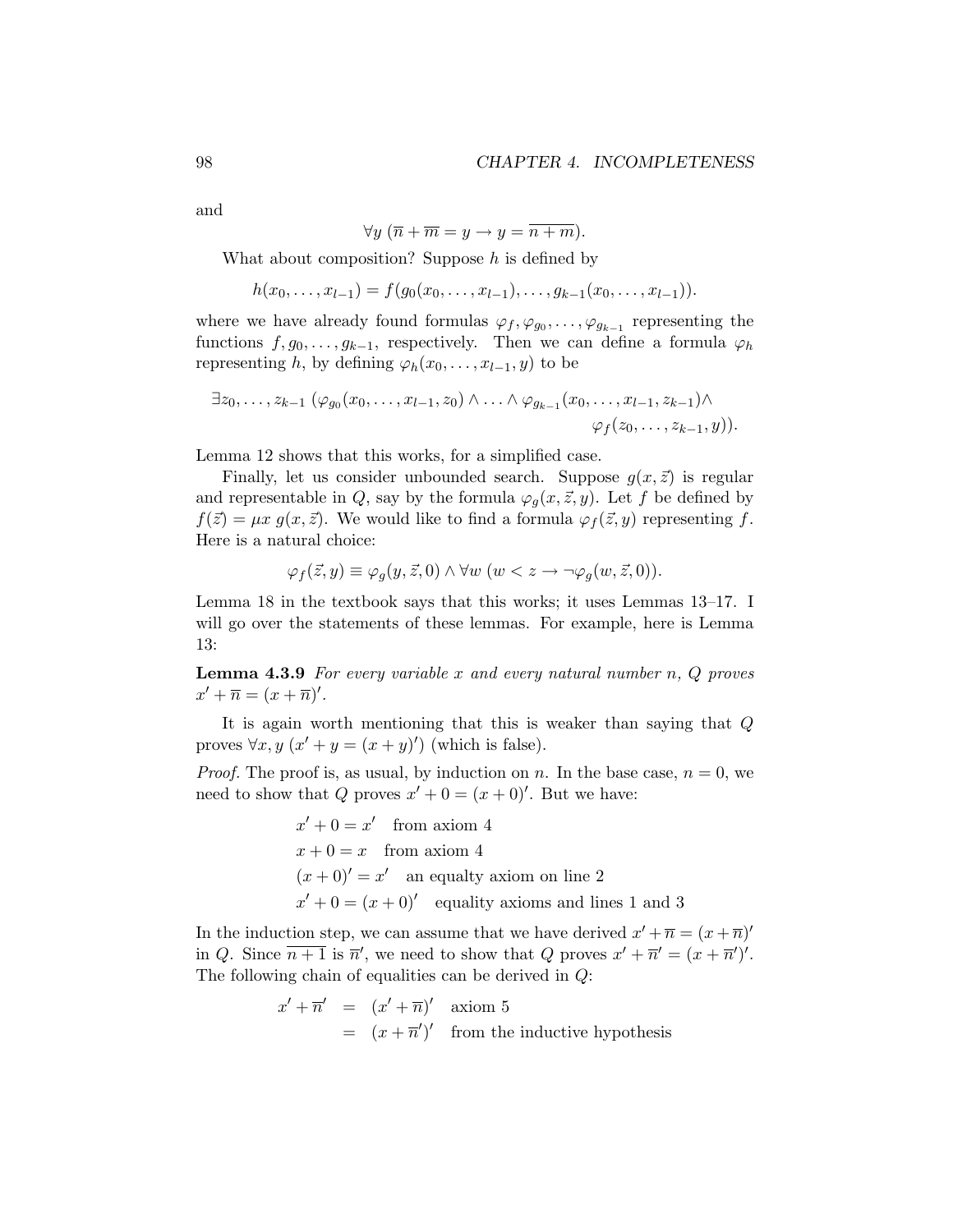For a final example, here is Lemma 15:

**Lemma 4.3.10** 1. Q proves  $\neg(x < \overline{0})$ .

2. For every natural number n, Q proves

$$
x < \overline{n+1} \to x = \overline{0} \lor \dots x = \overline{n}.
$$

Proof. Let us do 1 and part of 2, informally (i.e. only giving hints as to how to construct the formal derivation).

For part 1, by the definition of  $\lt$ , we need to prove  $\neg \exists y \ (y' + x = 0)$ in Q, which is equivalent (using the axioms and rules of first-order logic) to  $\forall y \ (y' + x \neq 0)$ . Here is the idea: suppose  $y' + x = 0$ . If x is 0, we have  $y' + 0 = 0$ . But by axiom 4 of Q, we have  $y' + 0 = y'$ , and by axiom 2 we have  $y' \neq 0$ , a contradiction. So  $\forall y \ (y' + x \neq 0)$ . If x is not 0, by axiom 3 there is a z such that  $x = z'$ . But then we have  $y' + z' = 0$ . By axiom 5, we have  $(y'+z)' = 0$ , again contradicting axiom 2.

For part 2, use induction on  $n$ . Let us consider the base case, when  $n = 0$ . In that case, we need to show  $x < \overline{1} \rightarrow x = \overline{0}$ . Suppose  $x < \overline{1}$ . Then by the defining axiom for  $\lt$ , we have  $\exists y \ ((y' + x) = 0')$ . Suppose y has that property; so we have  $y' + x = 0'$ .

We need to show  $x = 0$ . By axiom 3, if x is not 0, it is equal to z' for some z. Then we have  $y' + z' = 0'$ . By axiom 5 of Q, we have  $(y' + z)' = 0'$ . By axiom 1, we have  $y' + z = 0$ . But this means, by definition,  $z < 0$ , contradicting part 1.

For the induction step, and more details, see the textbook.  $\Box$ 

We have shown that the set of computable functions can be characterized as the set of functions representable in  $Q$ . In fact, the proof is more general. From the definition of representability, it is not hard to see that any theory extending  $Q$  (or in which one can interpret  $Q$ ) can represent the computable functions; but, conversely, in any proof system in which the notion of proof is computable, every representable function is computable. So, for example, the set of computable functions can be characterized as the set of functions represented in Peano arithmetic, or even Zermelo Fraenkel set theory. As Gödel noted, this is somewhat surprising. We will see that when it comes to provability, questions are very sensitive to which theory you consider; roughly, the stronger the axioms, the more you can prove. But across a wide range of axiomatic theories, the representable functions are exactly the computable ones.

Let us say what it means for a *relation* to be representable.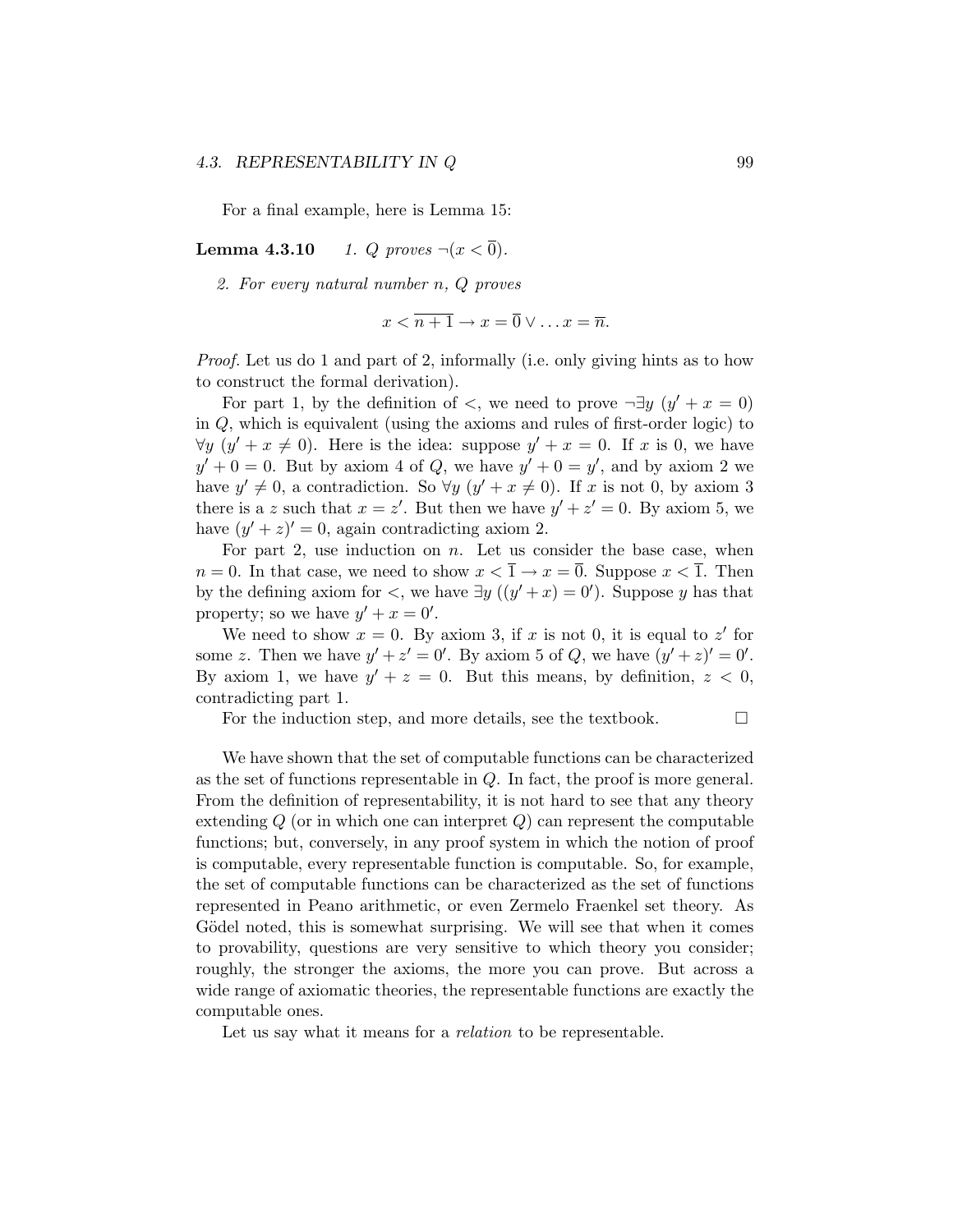**Definition 4.3.11** A relation  $R(x_0, \ldots, x_k)$  on the natural numbers is representable in Q if there is a formula  $\varphi_R(x_0, \ldots, x_k)$  such that whenever  $R(n_0, \ldots, n_k)$  is true, Q proves  $\varphi_R(\overline{n}_0, \ldots, \overline{n}_k)$ , and whenever  $R(n_0, \ldots, n_k)$ is false, Q proves  $\neg \varphi_R(\overline{n}_0, \ldots, \overline{n}_k)$ .

**Theorem 4.3.12** A relation is representable in  $Q$  if and only if it is computable.

*Proof.* For the forwards direction, suppose  $R(x_0, \ldots, x_k)$  is represented by the formula  $\varphi_R(x_0,\ldots,x_k)$ . Here is an algorithm for computing R: on input  $n_0, \ldots, n_k$ , simultaneously search for a proof of  $\varphi_R(\overline{n}_0, \ldots, \overline{n}_k)$  and a proof of  $\neg \varphi_R(\overline{n}_0, \ldots, \overline{n}_k)$ . By our hypothesis, the search is bound to find one of the other; if it is the first, report "yes," and otherwise, report "no."

In the other direction, suppose  $R(x_0, \ldots, x_k)$  is computable. By definition, this means that the function  $\chi_R(x_0, \ldots, x_k)$  is computable. By Theorem 4.3.2,  $\chi_R$  is represented by a formula, say  $\varphi_{\chi_R}(x_0,\ldots,x_k,y)$ . Let  $\varphi_R(x_0,\ldots,x_k)$  be the formula  $\varphi_{\chi_R}(x_0,\ldots,x_k,\overline{1})$ . Then for any  $n_0,\ldots,n_k$ , if  $R(n_0, \ldots, n_k)$  is true, then  $\chi_R(n_0, \ldots, n_k) = 1$ , in which case Q proves  $\varphi_{\chi_R}(\overline{n}_0,\ldots,\overline{n}_k,\overline{1}),$  and so Q proves  $\varphi_R(\overline{n}_0,\ldots,\overline{n}_k)$ . On the other hand if  $R(n_0, \ldots, n_k)$  is false, then  $\chi_R(n_0, \ldots, n_k) = 0$ . This means that Q proves  $\varphi_{\chi_R}(\overline{n}_0,\ldots,\overline{n}_k,y) \to y = \overline{0}$ . Since Q proves  $\neg(\overline{0} = \overline{1}), Q$  proves  $\neg \varphi_{\chi_R}(\overline{n}_0, \ldots, \overline{n}_k, \overline{1}),$  and so it proves  $\neg \varphi_R(\overline{n}_0, \ldots, \overline{n}_k).$ 

## 4.4 The first incompleteness theorem

To recap, we have the following:

- a definition of what it means for a function to be representable in Q (Definition 4.3.1)
- a definition of what it means for a relation to be representable in  $Q$ (Definition 4.3.11)
- $\bullet$  a theorem asserting that the representable functions of  $Q$  are exactly the computable ones (Theorem 4.3.2)
- a theorem asserting that the representable relations of Q are exactly the computable ones (Theorem 4.3.12)

With these two definitions and theorems in hand, we have opened the floodgates between logic and computability, and now we can use the work we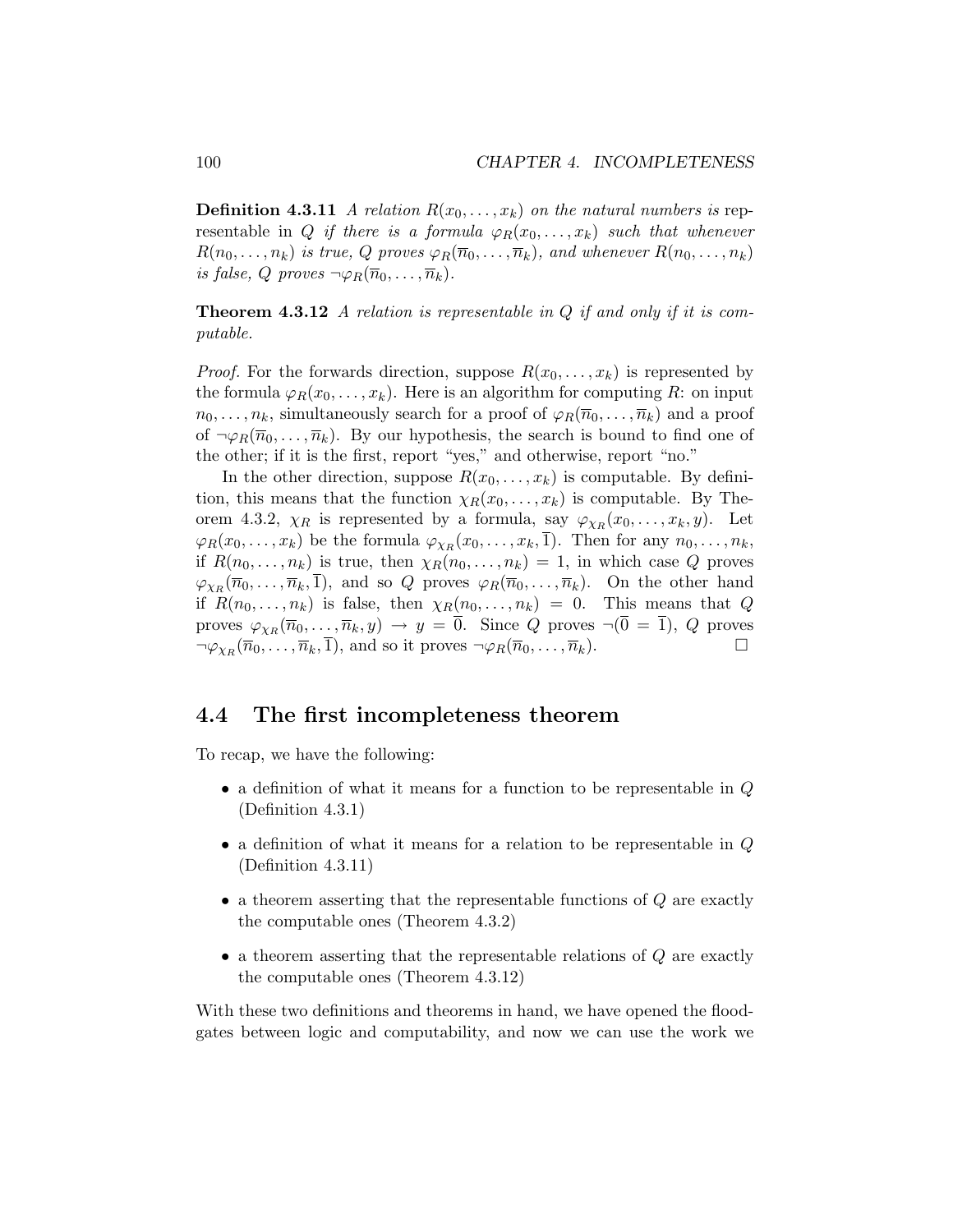have done in computability theory to read off conclusions in logic. Rather than state the strongest results first, I will build up to them in stages.

A theory is a set of sentences that is deductively closed, that is, with the property that whenever T proves  $\varphi$  then  $\varphi$  is in T. It is probably best to think of a theory as being a collection of sentences, together with all the things that these sentences imply. From now on, I will use  $Q$  to refer to the theory consisting of the set of sentences derivable from the eight axioms in Section 4.3. Remember that we can code formula of Q as numbers; if  $\varphi$  is such a formula, let  $#(\varphi)$  denote the number coding  $\varphi$ . Modulo this coding, we can now ask whether various sets of formulas are computable or not.

**Theorem 4.4.1**  $Q$  is c.e. but not decidable. In fact, it is a complete c.e. set.

*Proof.* It is not hard to see that  $Q$  is c.e., since it is the set of (codes for) sentences y such that there is a proof x of y in  $Q$ :

$$
Q = \{ y \mid \exists x \ Pr_Q(x, y) \}.
$$

But we know that  $Pr_Q(x, y)$  is computable (in fact, primitive recursive), and any set that can be written in the above form is c.e.

Saying that it is a complete c.e. set is equivalent to saying that  $K \leq_m Q$ , where  $K = \{x \mid \varphi_x(x) \downarrow\}$ . So let us show that K is reducible to Q. Since Kleene's predicate  $T(e, x, s)$  is primitive recursive, it is representable in  $Q$ , say by  $\varphi_T$ . Then for every x, we have

$$
x \in K \longrightarrow \exists s \ T(x, x, s)
$$
  
\n
$$
\rightarrow \exists s (Q \text{ proves } \varphi_T(\overline{x}, \overline{x}, \overline{s}))
$$
  
\n
$$
\rightarrow Q \text{ proves } \exists s \ \varphi_T(\overline{x}, \overline{x}, s).
$$

Conversely, if Q proves  $\exists s \varphi_T(\overline{x}, \overline{x}, s)$ , then, in fact, for some natural number n the formula  $\varphi_T(\overline{x}, \overline{x}, \overline{n})$  must be true. Now, if  $T(x, x, n)$  were false, Q would prove  $\neg \varphi_T(\overline{x}, \overline{x}, \overline{n})$ , since  $\varphi_T$  represents T. But then Q proves a false formula, which is a contradiction. So  $T(x, x, n)$  must be true, which implies  $\varphi_x(x)\downarrow$ .

In short, we have that for every  $x, x$  is in K if and only if  $Q$  proves  $\exists s \ T(\overline{x}, \overline{x}, s)$ . So the function f which takes x to (a code for) the sentence  $\exists s \; T(\overline{x}, \overline{x}, s)$  is a reduction of K to Q.

The proof above relied on the fact that any sentence provable in  $Q$  is "true" of the natural numbers. The next definition and theorem strengthen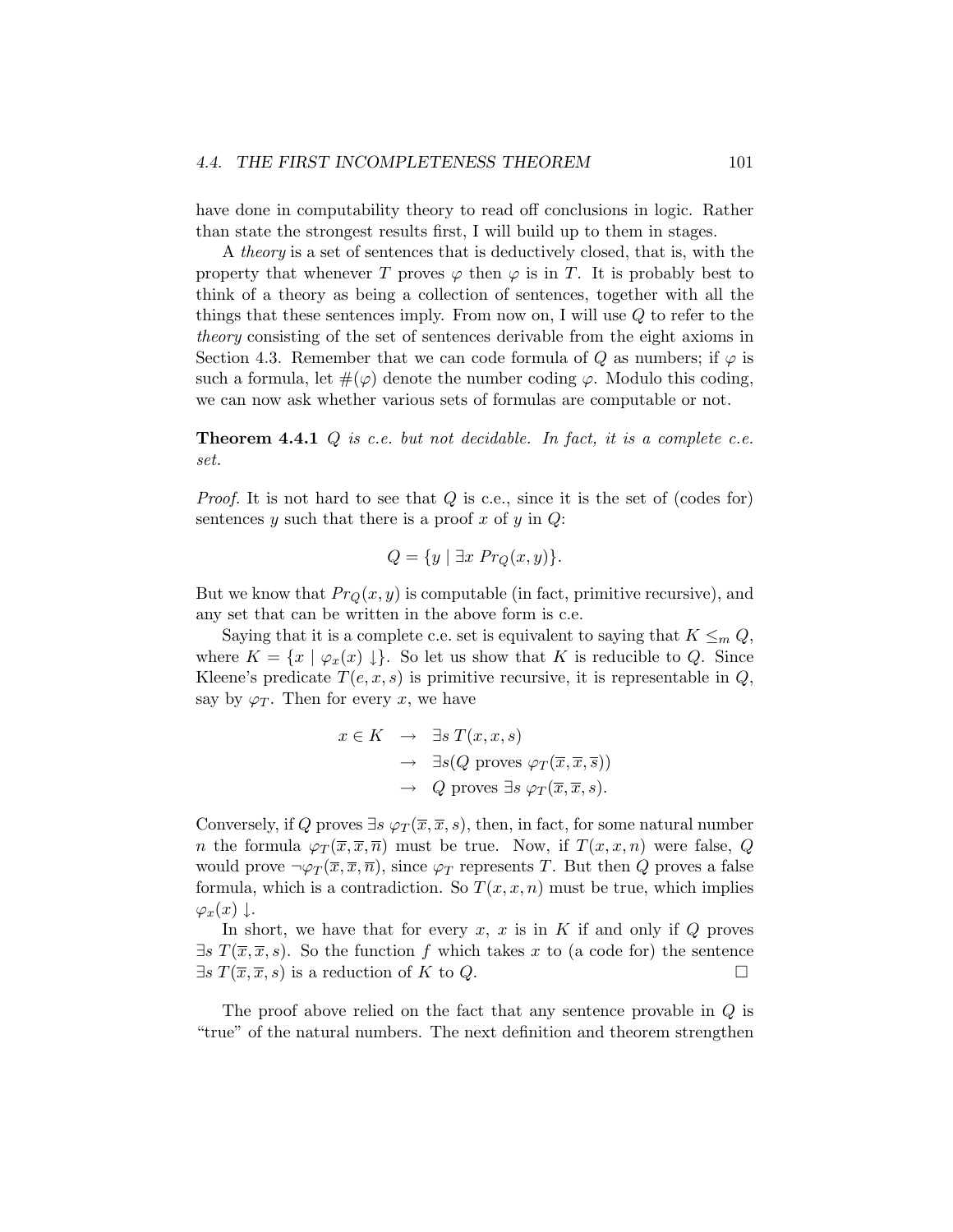this theorem, by pinpointing just those aspects of "truth" that were needed in the proof above. Don't dwell on this theorem too long, though, because we will soon strengthen it even further. I am including it mainly for historical purposes: Gödel's original paper used the notion of  $\omega$ -consistency, but his result was strengthened by replacing  $\omega$ -consistency with ordinary consistency soon after.

**Definition 4.4.2** A theory T is  $\omega$ -consistent if the following holds: if  $\exists x \varphi(x)$ is any sentence and T proves  $\neg \varphi(\overline{0}), \neg \varphi(\overline{1}), \neg \varphi(\overline{2}), \dots$  then T does not prove  $\exists x \varphi(x)$ .

**Theorem 4.4.3** Let T be any  $\omega$ -consistent theory that includes Q. Then T is not decidable.

*Proof.* If T includes  $Q$ , then T represents the computable functions and relations. We need only modify the previous proof. As above, if  $x \in K$ , then T proves  $\exists s \varphi_T(\overline{x}, \overline{x}, s)$ . Conversely, suppose T proves  $\exists s \varphi_T(\overline{x}, \overline{x}, s)$ . Then  $x$  must be in  $K$ : otherwise, there is no halting computation of machine x on input x; since  $\varphi_T$  represents Kleene's T relation, T proves  $\neg \varphi_T(\overline{x}, \overline{x}, \overline{0})$ ,  $\neg \varphi_T(\overline{x}, \overline{x}, \overline{1}), \dots$ , making T  $\omega$ -inconsistent.

We can do better. Remember that a theory is *consistent* if it does not prove  $\varphi$  and  $\neg \varphi$  for any formula  $\varphi$ . Since anything follows from a contradiction, an inconsistent theory is trivial: every sentence is provable. Clearly, if a theory if  $\omega$ -consistent, then it is consistent. But being consistent is a weaker requirement (i.e. there are theories that are consistent but not  $\omega$ consistent — we will see an example soon). So this theorem is stronger than the last:

**Theorem 4.4.4** Let  $T$  be any consistent theory that includes  $Q$ . Then  $T$  is not decidable.

To prove this, first we need a lemma:

Lemma 4.4.5 There is no "universal computable relation." That is, there is no binary computable relation  $R(x, y)$ , with the following property: whenever  $S(y)$  is a unary computable relation, there is some k such that for every y,  $S(y)$  is true if and only if  $R(k, y)$  is true.

*Proof.* Suppose  $R(x, y)$  is a universal computable relation. Let  $S(y)$  be the relation  $\neg R(y, y)$ . Since  $S(y)$  is computable, for some k,  $S(y)$  is equivalent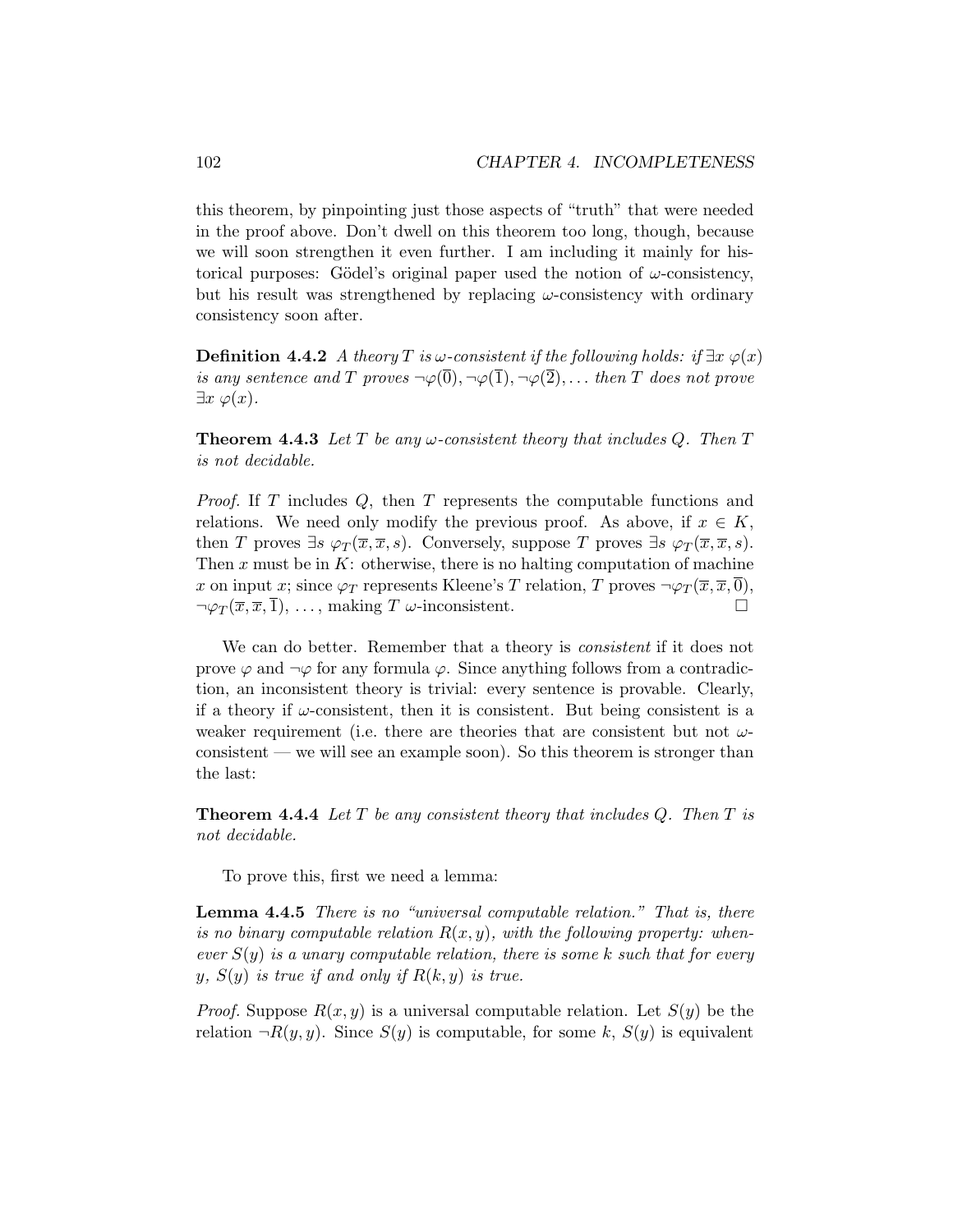to  $R(k, y)$ . But then we have that  $S(k)$  is equivalent to both  $R(k, k)$  and  $\neg R(k, k)$ , which is a contradiction.

*Proof (of the theorem).* Suppose T is a consistent, decidable extension of Q. We will obtain a contradiction by using  $T$  to define a universal computable relation.

Let  $R(x, y)$  hold if and only if

x codes a formula  $\theta(u)$ , and T proves  $\theta(\overline{y})$ .

Since we are assuming that  $T$  is decidable,  $R$  is computable. Let us show that R is universal. If  $S(y)$  is any computable relation, then it is representable in Q (and hence T) by a formula  $\theta_S(u)$ . Then for every n, we have

$$
S(\overline{n}) \rightarrow T \vdash \theta_S(\overline{n})
$$
  

$$
\rightarrow R(\#(\theta_S(u)), n)
$$

and

$$
\neg S(\overline{n}) \rightarrow T \vdash \neg \theta_S(\overline{n})
$$
  
\n
$$
\rightarrow T \not\vdash \theta_S(\overline{n}) \text{ (since } T \text{ is consistent)}
$$
  
\n
$$
\rightarrow \neg R(\#(\theta_S(u)), n).
$$

That is, for every y,  $S(y)$  is true if and only if  $R(\#(\theta_S(u)), y)$  is. So R is universal, and we have the contradiction we were looking for.  $\Box$ 

Let "true arithmetic" be the theory  $\{\varphi \mid \langle \mathbb{N}, 0, ', +, \times, \langle \rangle \models \varphi\}$ , that is, the set of sentences in the language of arithmetic that are true in the standard interpretation.

### Corollary 4.4.6 True arithmetic is not decidable.

In Section 4.9 we will state a stronger result, due to Tarski.

Remember that a theory is said to be *complete* if for every sentence  $\varphi$ , either  $\varphi$  or  $\neg \varphi$  is provable. Hilbert initially wanted a complete, consistent set of axioms for arithmetic. We can now say something in that regard.

A theory T is said to be computably axiomatizable if it has a computable set of axioms A. (Saying that A is a set of axioms for T means  $T = \{ \varphi \mid A \vdash$  $\varphi$ .) Any "reasonable" axiomatization of the natural numbers will have this property. In particular, any theory with a finite set of axioms is computably axiomatizable. The phrase "effectively axiomatizable" is also commonly used.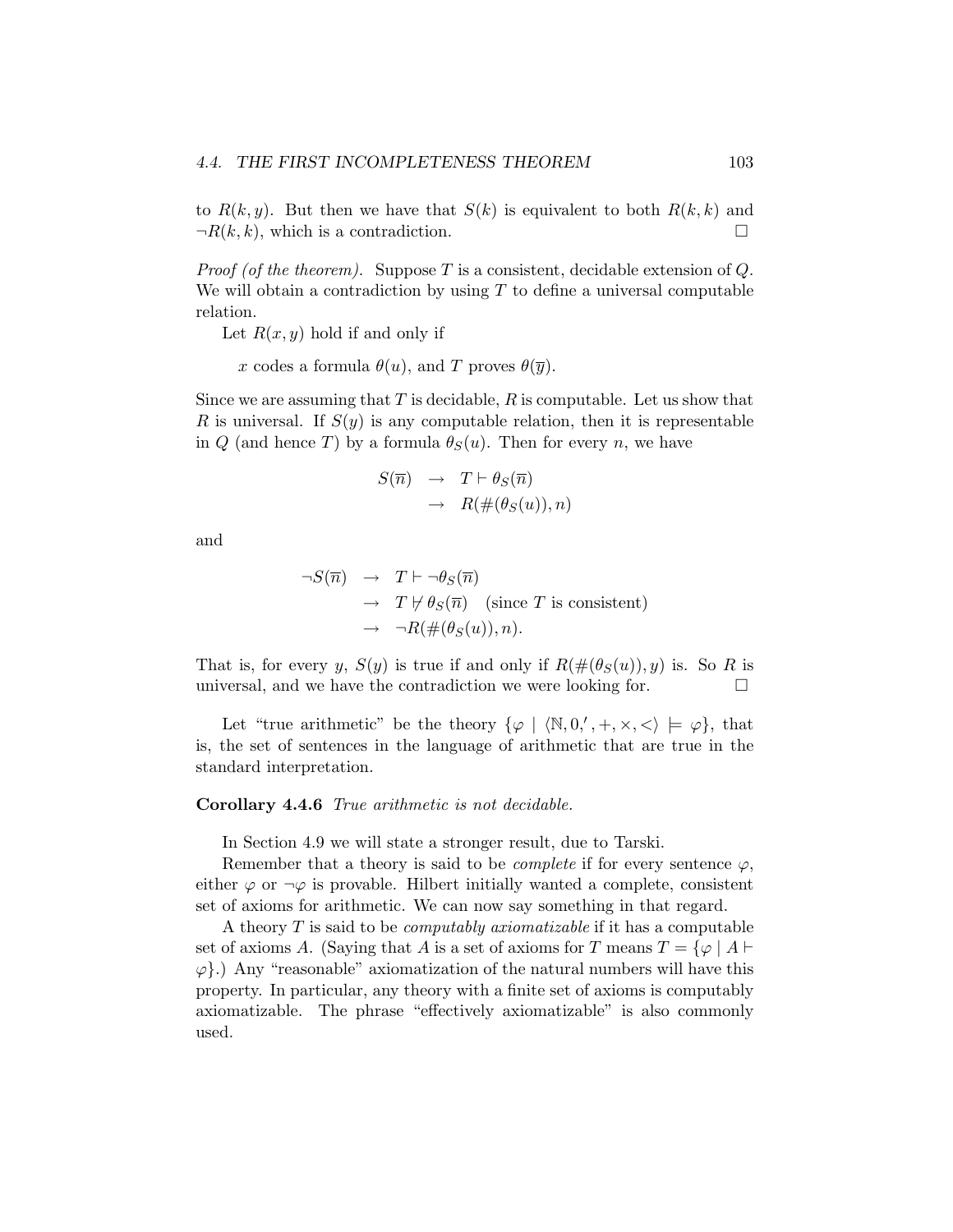**Lemma 4.4.7** Suppose  $T$  is computably axiomatizable. Then  $T$  is computably enumerable.

*Proof.* Suppose A is a computable set of axioms for T. To determine if  $\varphi \in T$ , just search for a proof of  $\varphi$  from the axioms.

Put slightly differently,  $\varphi$  is in T if and only if there is a finite list of axioms  $\psi_1, \ldots, \psi_k$  in A and a proof of  $\psi_1 \wedge \ldots \wedge \psi_k \rightarrow \varphi$  in first-order logic. But we already know that any set with a definition of the form "there exists ... such that  $\dots$  " is c.e., provided the second " $\dots$  " is computable.  $\square$ 

**Lemma 4.4.8** Suppose a theory  $T$  is complete and computably axiomatizable. Then T is computable.

*Proof.* Suppose  $T$  is complete and  $A$  is a computable set of axioms. If  $T$  is inconsistent, it is clearly computable. (Algorithm: "just say yes.") So we can assume that  $T$  is also consistent.

To decide whether or not a sentence  $\varphi$  is in T, simultaneously search for a proof of  $\varphi$  from A and a proof of  $\neg \varphi$ . Since T is complete, you are bound to find one or another; and since T is consistent, if you find a proof of  $\neg \varphi$ , there is no proof of  $\varphi$ .

Put in different terms, we already know that  $T$  is c.e.; so by a theorem we proved before, it suffices to show that the complement of  $T$  is c.e. But a formula  $\varphi$  is in  $\overline{T}$  if and only if  $\neg \varphi$  is in  $T$ ; so  $\overline{T} \leq_m T$ .

Theorem 4.4.9 There is no complete, consistent, computably axiomatized extension of Q.

Proof. We already know that there is no consistent, decidable extension of  $Q.$  But if  $T$  is complete and computably axiomatized, then it is decidable.  $\Box$ 

We will take this to be our official statement of Gödel's first incompleteness theorem. It really is not that far from Gödel's original 1931 formulation. Aside from the more modern terminology, the key differences are this: Gödel has " $\omega$ -consistent" instead of "consistent"; and he could not say "computably axiomatized" in full generality, since the formal notion of computability was not in place yet. (The formal models of computability were developed over the next few years, in large part by Gödel, and in large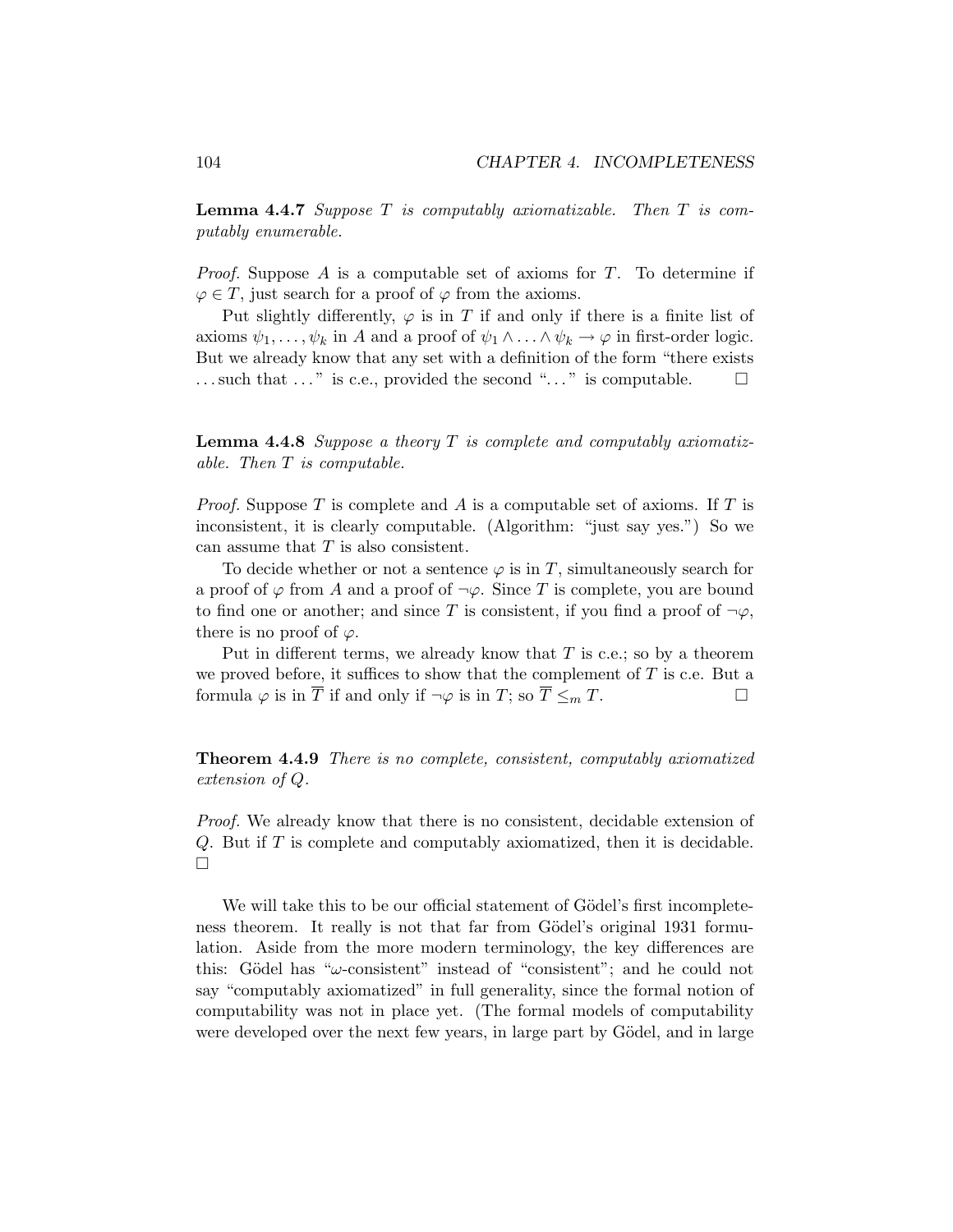part to be able to characterize the kinds of theories that are susceptible to the Gödel phenomenon.)

The theorem says you can't have it all, namely, completeness, consistency, and computable axiomatizability. If you give up any one of these, though, you can have the other two:  $Q$  is consistent and computably axiomatized, but not complete; the inconsistent theory is complete, and computably axiomatized (say, by  $\{0 \neq 0\}$ ), but not consistent; and the set of true sentence of arithmetic is complete and consistent, but it is not computably axiomatized.

But wait! We can still do more. Let  $Q'$  be the set of sentences whose negations are provable in Q, i.e.  $Q' = {\varphi | Q \vdash \neg \varphi}$ . Remember that disjoint sets  $A$  and  $B$  are said to be computably inseparable if there is no computable set C such that  $A \subseteq C$  and  $B \subseteq \overline{C}$ .

**Lemma 4.4.10**  $Q$  and  $Q'$  are computably inseparable.

*Proof.* Suppose C is a computable set such that  $Q \subseteq C$  and  $Q' \subseteq \overline{C}$ . Let  $R(x, y)$  be the relation

x codes a formula  $\theta(u)$  and  $\theta(\overline{u})$  is in C.

I will show that  $R(x, y)$  is a universal computable relation, yielding a contradiction.

Suppose  $S(y)$  is computable, represented by  $\theta_S(u)$  in Q. Then

$$
S(\overline{n}) \rightarrow Q \vdash \theta_S(\overline{n})
$$

$$
\rightarrow \theta_S(\overline{n}) \in C
$$

and

$$
\neg S(\overline{n}) \rightarrow Q \vdash \neg \theta_S(\overline{n})
$$

$$
\rightarrow \theta_S(\overline{n}) \in Q'
$$

$$
\rightarrow \theta_S(\overline{n}) \notin C
$$

So  $S(y)$  is equivalent to  $R(\#(\theta_S(\overline{u})), y)$ .

The following theorem says that not only is Q undecidable, but, in fact, any theory that does not disagree with Q is undecidable.

**Theorem 4.4.11** Let  $T$  be any theory in the language of arithmetic that is consistent with Q (i.e.  $T \cup Q$  is consistent). Then T is undecidable.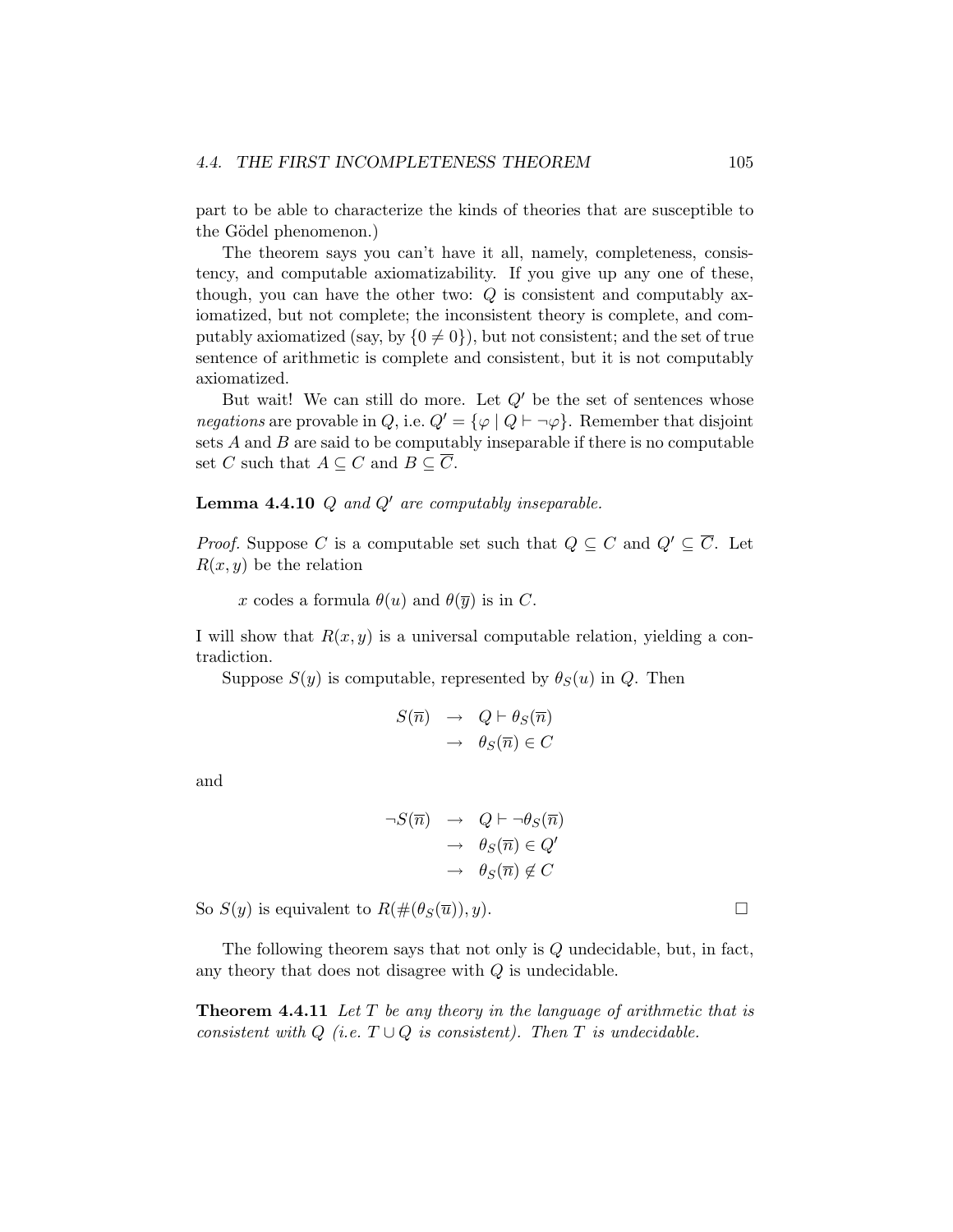*Proof.* Remember that Q has a finite set of axioms,  $\varphi_1, \ldots, \varphi_8$ . We can even replace these by a single axiom,  $\eta = \varphi_1 \wedge \ldots \wedge \varphi_8$ .

Suppose  $T$  is a decidable theory consistent with  $Q$ . Let

$$
C = \{ \varphi \mid T \vdash \eta \to \varphi \}.
$$

I claim C is a computable separation of  $Q$  and  $Q'$ , a contradiction. First, if  $\varphi$  is in Q, then  $\varphi$  is provable from the axioms of Q; by the deduction theorem, there is a proof of  $\eta \to \varphi$  in first-order logic. So  $\varphi$  is in C.

On the other hand, if  $\varphi$  is in  $Q'$ , then there is a proof of  $\eta \to \neg \varphi$  in first-order logic. If T also proves  $\eta \to \varphi$ , then T proves  $\neg \eta$ , in which case  $T \cup Q$  is inconsistent. But we are assuming  $T \cup Q$  is consistent, so T does not prove  $\eta \to \varphi$ , and so  $\varphi$  is not in C.

We've shown that if  $\varphi$  is in Q, then it is in C, and if  $\varphi$  is in Q', then it is in  $\overline{C}$ . So C is a computable separation, which is the contradiction we were looking for.

This theorem is very powerful. For example, it implies:

Corollary 4.4.12 First-order logic for the language of arithmetic (that is, the set  $\{\varphi \mid \varphi \text{ is provable in first-order logic}\}\)$  is undecidable.

*Proof.* First-order logic is the set of consequences of  $\emptyset$ , which is consistent with  $Q$ .

We can strengthen these results even more. Informally, an interpretation of a language  $L_1$  in another language  $L_2$  involves defining the universe, relation symbols, and function symbols of  $L_1$  with formulae in  $L_2$ . Though we won't take the time to do this, one can make this definition precise.

**Theorem 4.4.13** Suppose T is a theory in a language in which one can interpret the language of arithmetic, in such a way that  $T$  is consistent with the interpretation of Q. Then  $T$  is undecidable. If  $T$  proves the interpretation of the axioms of  $Q$ , then no consistent extension of  $T$  is decidable.

The proof is just a small modification of the proof of the last theorem; one could use a counterexample to get a separation of  $Q$  and  $Q'$ . One can take ZFC , Zermelo Fraenkel set theory with the axiom of choice, to be an axiomatic foundation that is powerful enough to carry out a good deal of ordinary mathematics. In ZFC one can define the natural numbers, and via this interpretation, the axioms of Q are true. So we have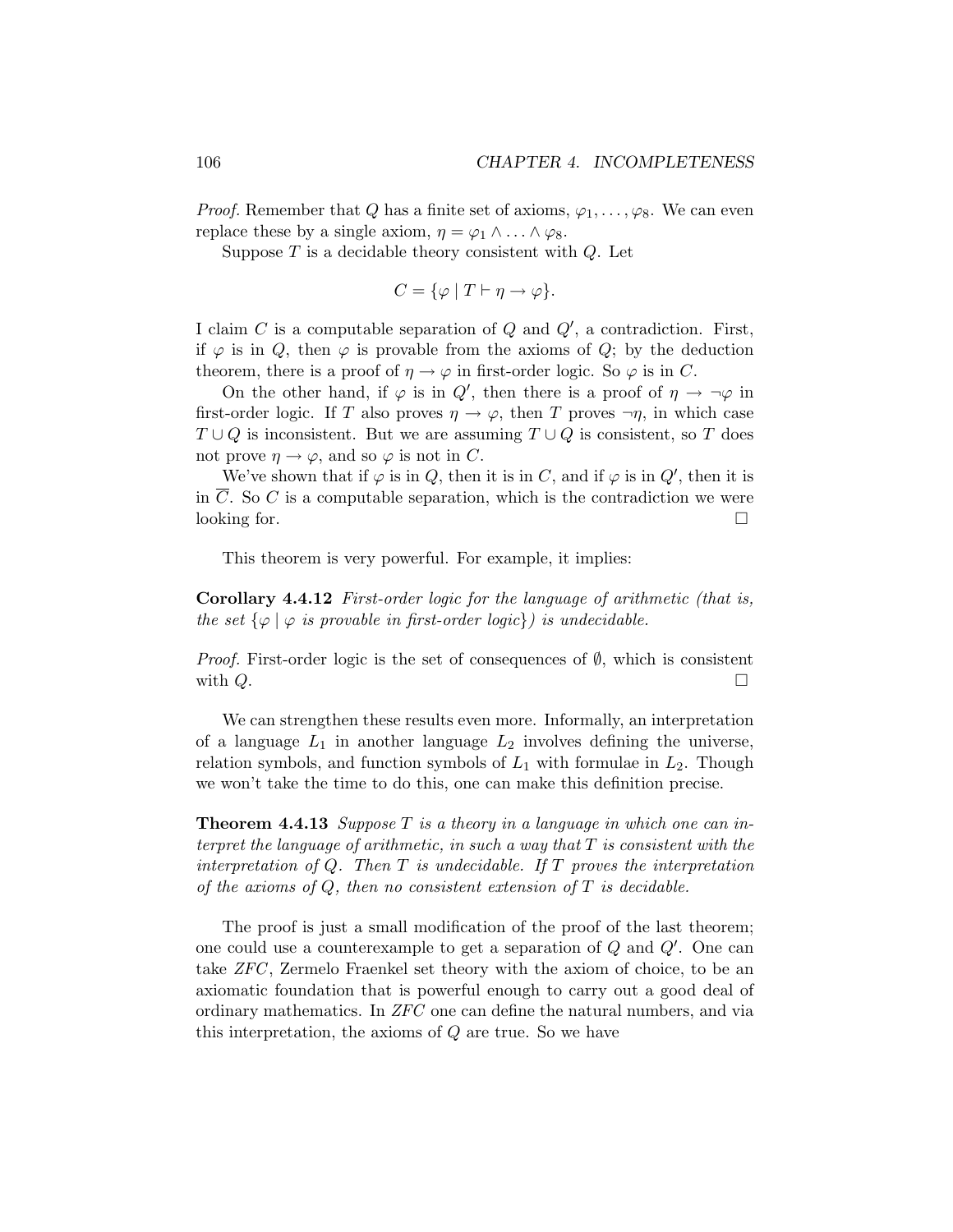Corollary 4.4.14 There is no decidable extension of ZFC.

Corollary 4.4.15 There is no complete, consistent, computably axiomatized extension of ZFC .

The language of *ZFC* has only a single binary relation,  $\in$ . (In fact, you don't even need equality.) So we have

Corollary 4.4.16 First-order logic for any language with a binary relation symbol is undecidable.

This result extends to any language with two unary function symbols, since one can use these to simulate a binary relation symbol. The results just cited are tight: it turns out that first-order logic for a language with only unary relation symbols and at most one *unary* function symbol is decidable.

One more bit of trivia. We know that the set of sentences in the language  $0, S, +, \times, <$  true in the standard model. In fact, one can define  $<$  in terms of the other symbols, and then one can define  $+$  in terms of  $\times$  and S. So the set of true sentences in the language  $0, S \times$  is undecidable. On the other hand, Presberger has shown that the set of sentences in the language  $0, S, +$  true in the language of arithmetic is decidable. The procedure is computationally infeasible, however.

# 4.5 The fixed-point lemma

The approach we have taken to proving the first incompleteness theorem differs from Gödel's. The more ways you know how to prove a theorem, the better you understand it; and Gödel's proof is no less interesting than the one we have already seen. So it is worthwhile to consider his methods.

The idea behind Gödel's proof can be found in the Epimenides paradox. Epimenides, a Cretin, asserted that all Cretins are liars; a more direct form of the paradox is the assertion "this sentence is false." Essentially, by replacing truth with provability, Gödel was able to formalize a sentence which, in essence, asserts "this sentence is not provable." Assuming  $\omega$ -consistency, Gödel was able to show that this sentence is neither provable nor refutable from the system of axioms he was considering.

The first challenge is to understand how one can construct a sentence that refers to itself. For every formula  $\varphi$  in the language of Q, let  $\lceil \varphi \rceil$  denote the numeral corresponding to  $\#(\varphi)$ . Think about what this means:  $\varphi$  is a formula in the language of  $Q, \#(\varphi)$  is a natural number, and  $\lceil \varphi \rceil$  is a term in the language of Q. So every formula  $\varphi$  in the language of Q has a name,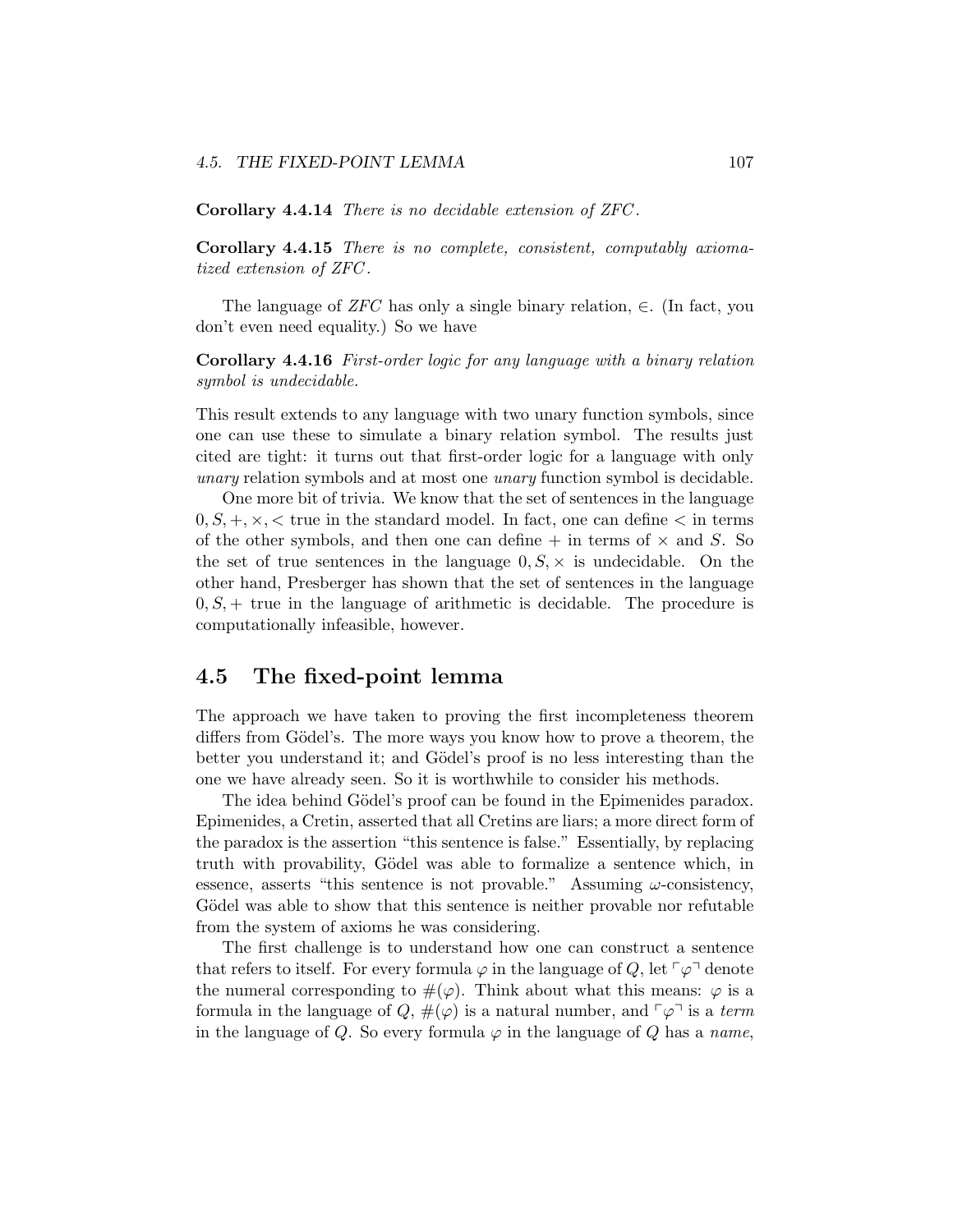$\lceil \varphi \rceil$ , which is a term in the language of Q; this provides us with a conceptual framework in which formulas in the language of Q can "say" things about other formulas. The following lemma is known as Gödel's fixed-point lemma.

**Lemma 4.5.1** Let T be any theory extending Q, and let  $\psi(x)$  be any formula with free variable x. Then there is a sentence  $\varphi$  such that T proves  $\varphi \leftrightarrow \psi(\ulcorner \varphi \urcorner).$ 

The lemma asserts that given any property  $\psi(x)$ , there is a sentence  $\varphi$  that asserts " $\psi(x)$  is true of me."

How can we construct such a sentence? Consider the following version of the Epimenides paradox, due to Quine:

"Yields falsehood when preceded by its quotation" yields falsehood when preceded by its quotation.

This sentence is not directly self-referential. It simply makes an assertion about the syntactic objects between quotes, and, in doing so, it is on par with sentences like

- "Robert" is a nice name.
- "I ran." is a short sentence.
- "Has three words" has three words.

But what happens when one takes the phrase "yields falsehood when preceded by its quotation," and precedes it with a quoted version of itself? Then one has the original sentence! In short, the sentence asserts that it is false.

To get the more general assertion in the fixed-point lemma, take the "self-substitution" of a syntactic phrase with a special symbol  $X$  to be the result of substituting of quoted version of the whole phrase for X. For example, the self-substitution of "X is a nice sentence" is " $'X$  is a nice sentence' is a nice sentence." The sentence we want is roughly

"X when self-substituted has property  $\psi$ " when self-substituted has property  $\psi$ .

If you take the quoted part of the sentence, and "self-substitute" it, you get the original sentence. So we have found a clever way of saying "This sentence has property  $\psi$ ."

We can formalize this. Let  $diag(y)$  be the computable (in fact, primitive recursive) function that does the following: if  $y$  is the code of a formula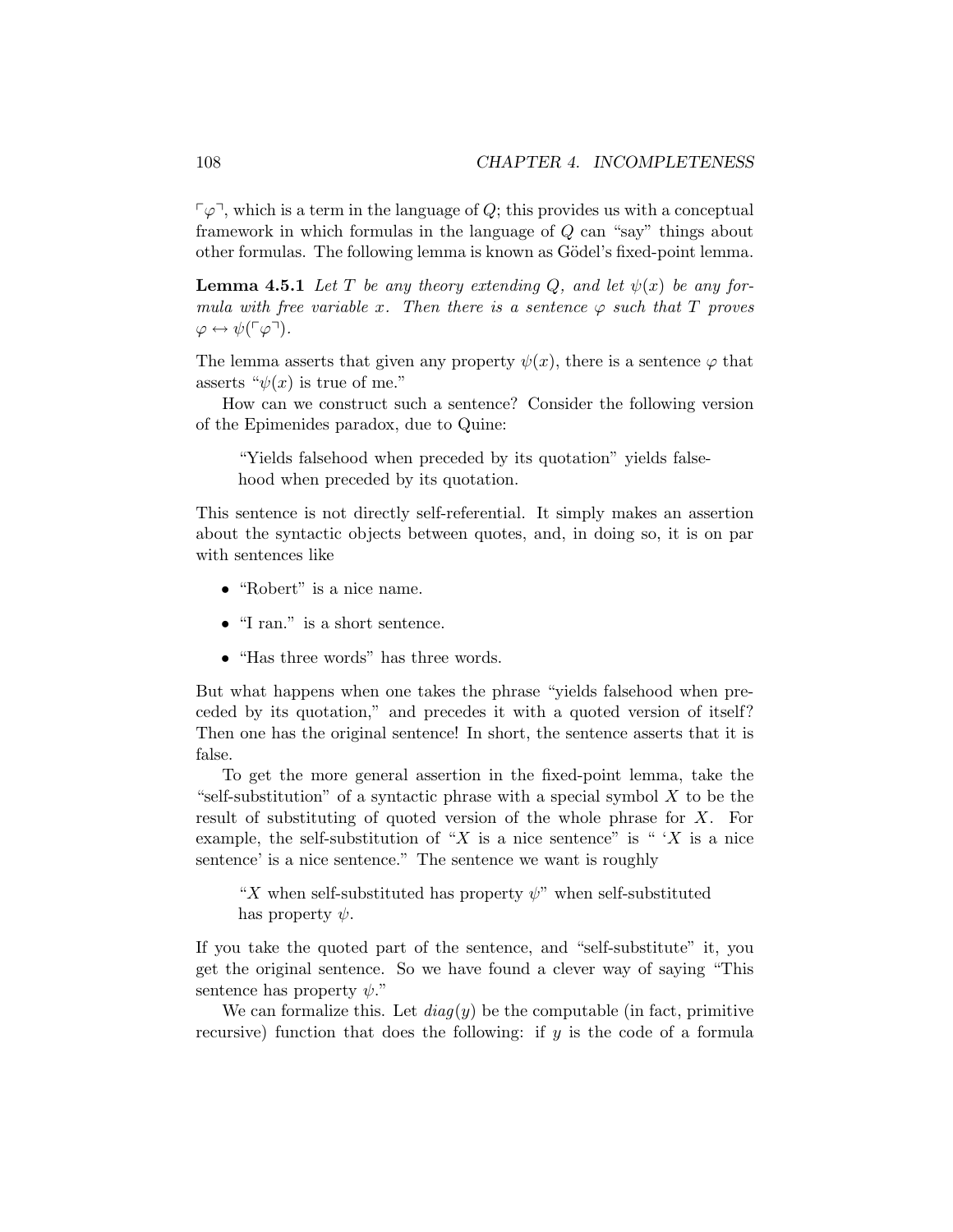$\psi(x)$ ,  $diag(y)$  returns a code of  $\psi(\psi(x)^{\dagger})$ . If diag were a function symbol in T representing the function *diag*, we could take  $\varphi$  to be the formula  $\psi(\text{diag}(\lceil \psi(\text{diag}(x)) \rceil))$ . Notice that

$$
diag(\#(\psi(\text{diag}(x)))) = \#(\psi(\text{diag}(\ulcorner \psi(\text{diag}(x))\urcorner))
$$
  
=  $\#(\varphi).$ 

Assuming T can prove

$$
diag(\ulcorner\psi(diag(x))\urcorner) = \ulcorner\varphi\urcorner,
$$

it can prove  $\psi(\text{diag}(\ulcorner \psi(\text{diag}(x))\urcorner)) \leftrightarrow \psi(\ulcorner \varphi\urcorner)$ . But the left hand side is, by definition,  $\varphi$ .

In general, diag will not be a function symbol of  $T$ . But since  $T$  extends Q, the function diag will be represented in T by some formula  $\theta_{diag}(x, y)$ . So instead of writing  $\psi(\text{diag}(x))$  we will have to write  $\exists y \; (\theta_{diag}(x, y) \wedge \psi(y)).$ Otherwise, the proof sketched above goes through.

Proof of the fixed point lemma. Given  $\psi(x)$ , let  $\eta(x)$  be the formula  $\exists y \; (\theta_{diag}(x, y) \wedge \psi(y))$  and let  $\varphi$  be the formula  $\eta(\ulcorner \eta(x) \urcorner).$ 

Since  $\theta_{diag}$  represents diag, T can prove

$$
\forall y\ (\theta_{diag}(\ulcorner\eta(x)\urcorner,y)\leftrightarrow y=\overline{diag(\ulcorner\eta(x)\urcorner)}).
$$

But by definition,  $diag(\#(\eta(x))) = \#(\eta(\ulcorner \eta(x) \urcorner)) = \#(\varphi)$ , so T can prove

$$
\forall y \ (\theta_{diag}(\ulcorner \eta(x) \urcorner, y) \leftrightarrow y = \ulcorner \varphi \urcorner).
$$

Going back to the definition of  $\eta(x)$ , we see  $\eta(\tau)(x)$  is just the formula

$$
\exists y \; (\theta_{diag}(\ulcorner \eta(x) \urcorner, y) \wedge \psi(y)).
$$

Using the last two sentences and ordinary first-order logic, one can then prove

$$
\eta(\ulcorner \eta(x)\urcorner) \leftrightarrow \psi(\ulcorner \varphi \urcorner).
$$

But the left-hand side is just  $\varphi$ .

You should compare this to the proof of the fixed-point lemma in computability theory. The difference is that here we want to define a statement in terms of itself, whereas there we wanted to define a function in terms of itself; this difference aside, it is really the same idea.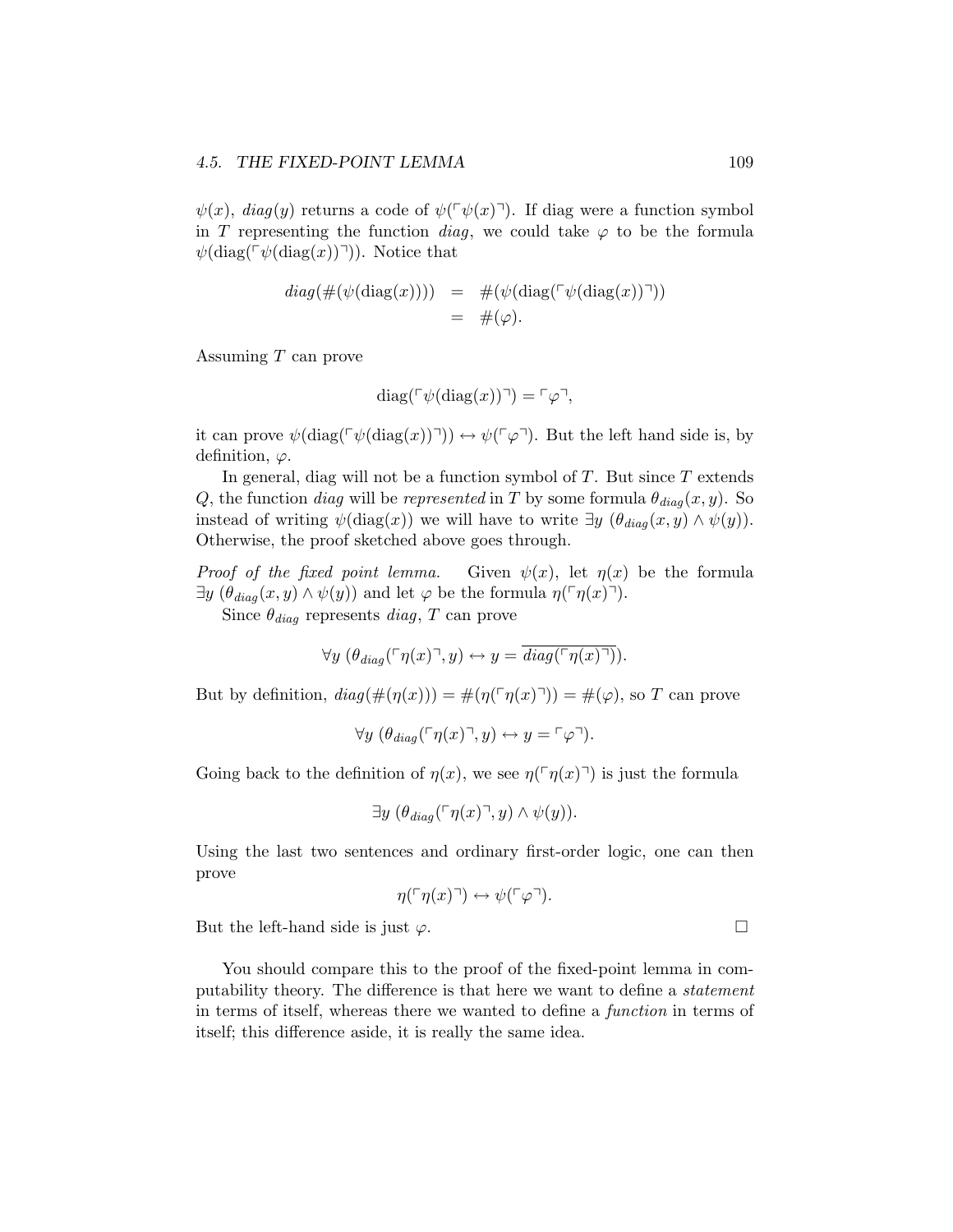### 4.6 The first incompleteness theorem, revisited

We can now describe Gödel's original proof of the first incompleteness theorem. Let  $T$  be any computably axiomatized theory in a language extending the language of arithmetic, such that  $T$  includes the axioms of  $Q$ . This means that, in particular, T represents computable functions and relations.

We have argued that, given a reasonable coding of formulas and proofs as numbers, the relation  $Pr_T(x, y)$  is computable, where  $Pr_T(x, y)$  holds if and only if x is a proof of formula y in T. In fact, for the particular theory that Gödel had in mind, Gödel was able to show that this relation is primitive recursive, using the list of 45 functions and relations in his paper. The 45th relation, xBy, is just  $Pr_T(x, y)$  for his particular choice of T. Remember that where Gödel uses the word "recursive" in his paper, we would now use the phrase "primitive recursive."

Since  $Pr_T(x, y)$  is computable, it is representable in T. I will use  $Pr_T(x, y)$ to refer to the formula that represents it. Let  $Prov_T(y)$  be the formula  $\exists x \ Pr_T(x, y)$ . This describes the 46th relation,  $Bew(y)$ , on Gödel's list. As Gödel notes, this is the only relation that "cannot be asserted to be recursive." What he probably meant is this: from the definition, it is not clear that it is computable; and later developments, in fact, show that it isn't.

We can now prove the following.

**Theorem 4.6.1** Let T be any  $\omega$ -consistent, computably axiomatized theory extending Q. Then T is not complete.

*Proof.* Let T be any computably axiomatized theory containing  $Q$ , and let Prov $T(y)$  be the formula we described above. By the fixed-point lemma, there is a formula  $\varphi$  such that T proves

$$
\varphi \leftrightarrow \neg \text{Prov}_T(\ulcorner \varphi \urcorner). \tag{4.1}
$$

Note that  $\varphi$  says, in essence, "I am not provable."

I claim that

- 1. If T is consistent, T doesn't prove  $\varphi$
- 2. If T is  $\omega$ -consistent, T doesn't prove  $\neg \varphi$ .

This means that if T is  $\omega$ -consistent, it is incomplete, since it proves neither  $\varphi$  nor  $\neg \varphi$ . Let us take each claim in turn.

Suppose T proves  $\varphi$ . Then there is a proof, and so, for some number m, the relation  $Pr_T(m, \lceil \varphi \rceil)$  holds. But then T proves the sentence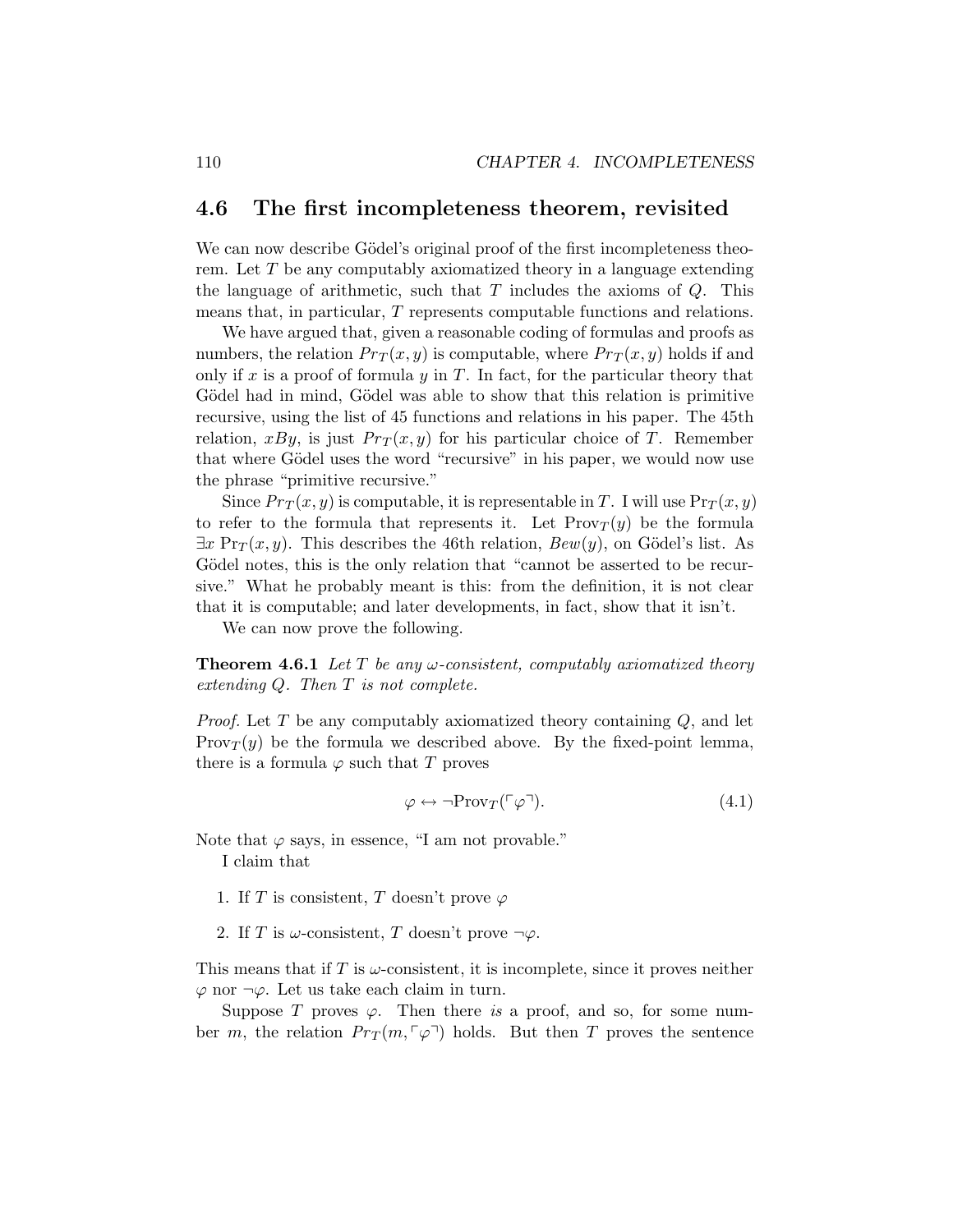$\Pr_T(\overline{m}, \lceil \varphi \rceil)$ . So T proves  $\exists x \Pr_T(x, \lceil \varphi \rceil)$ , which is, by definition,  $\Pr_T(\lceil \varphi \rceil)$ . By the equivalence (4.1), T proves  $\neg \varphi$ . We have shown that if T proves  $\varphi$ , then it also proves  $\neg \varphi$ , and hence it is inconsistent.

For the second claim, let us show that if T proves  $\neg \varphi$ , then it is  $\omega$ inconsistent. Suppose T proves  $\neg \varphi$ . If T is inconsistent, it is  $\omega$ -inconsistent, and we are done. Otherwise, T is consistent, so it does not prove  $\varphi$ . Since there is no proof of  $\varphi$  in T, T proves

$$
\neg \mathrm{Pr}_{T}(\overline{0}, \ulcorner \varphi \urcorner), \neg \mathrm{Pr}_{T}(\overline{1}, \ulcorner \varphi \urcorner), \neg \mathrm{Pr}_{T}(\overline{2}, \ulcorner \varphi \urcorner), \dots
$$

On the other hand, by equivalence (4.1)  $\neg \varphi$  is equivalent to  $\exists x \Pr_T(x, \lceil \varphi \rceil)$ . So T is  $\omega$ -inconsistent.

Recall that we have proved a stronger theorem, "replacing  $\omega$ -consistent" with "consistent."

**Theorem 4.6.2** Let  $T$  be any consistent, computably axiomatized theory extending Q. Then T is not complete.

Can we modify Gödel's proof, to get this stronger result? The answer is "yes," using a trick discovered by Rosser. Let  $not(x)$  be the primitive recursive function which does the following: if x is the code of a formula  $\varphi$ ,  $not(x)$  is a code of  $\neg \varphi$ . To simplify matters, assume T has a function symbol not such that for any formula  $\varphi$ , T proves not( $\lceil \varphi \rceil$ ) =  $\lceil \neg \varphi \rceil$ . This is not a major assumption; since  $not(x)$  is computable, it is represented in T by some formula  $\theta_{not}(x, y)$ , and we could eliminate the reference to the function symbol in the same way that we avoided using a function symbol diag in the proof of the fixed-point lemma.

Rosser's trick is to use a "modified" provability predicate  $Prov_T'(y)$ , defined to be

$$
\exists x \ (\Pr_T(x, y) \land \forall z \ (z < x \to \neg \Pr_T(z, \text{not}(y)))).
$$

Roughly,  $Prov_T'(y)$  says "there is a proof of y in T, and there is no shorter proof of the negation of y." (You might find it convenient to read  $Prov_T'(y)$ ) as "*y* is shmovable.") Assuming T is consistent,  $Prov_T'(y)$  is true of the same numbers as  $Prov_T(y)$ ; but from the point of view of *provability* in T (and we now know that there is a difference between truth and provability!) the two have different properties.

By the fixed-point lemma, there is a formula  $\varphi$  such that T proves

$$
\varphi \leftrightarrow \neg \mathrm{Prov}'_T(\ulcorner \varphi \urcorner).
$$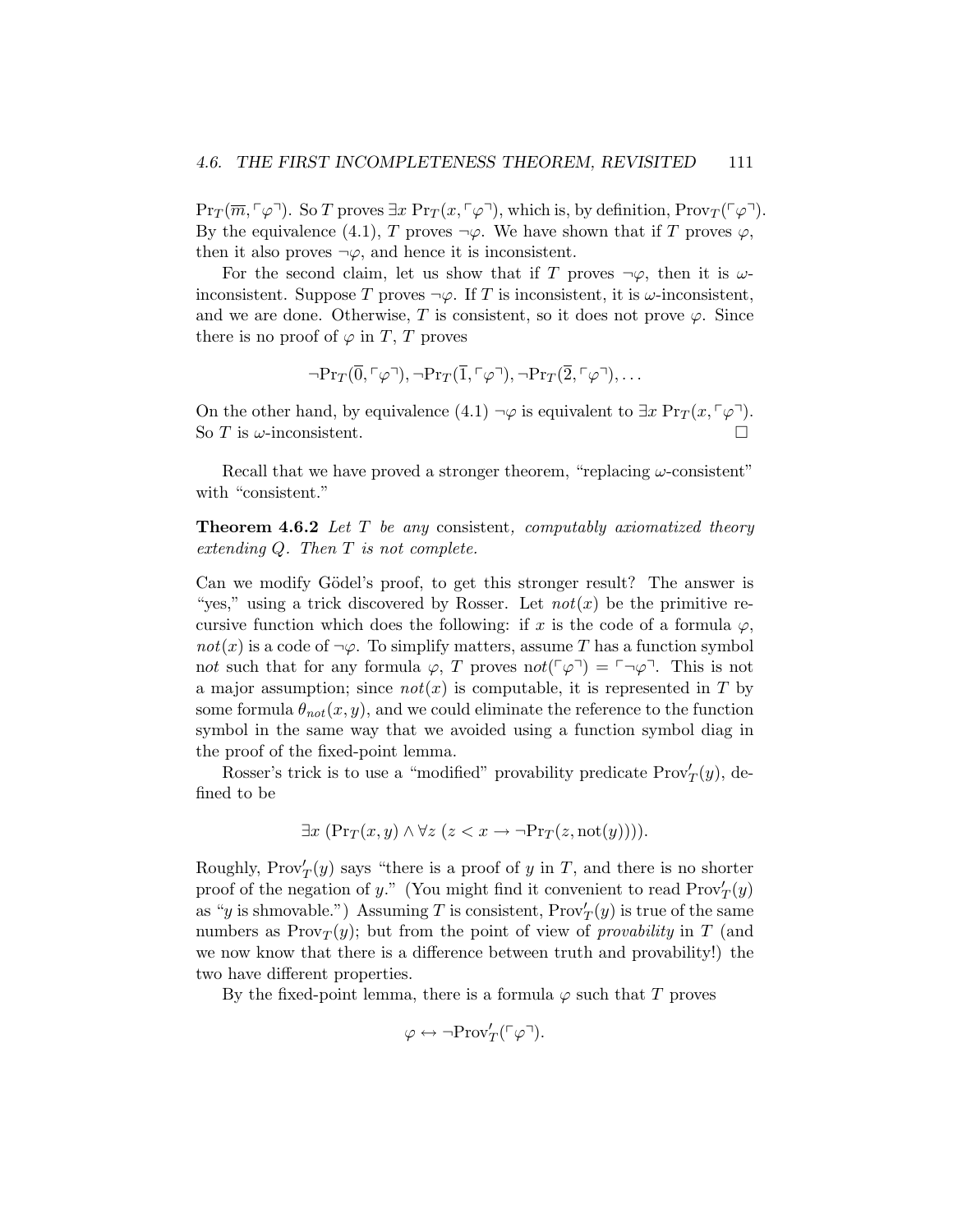In contrast to the proof above, here I claim that if  $T$  is consistent,  $T$  doesn't prove  $\varphi$ , and T doesn't prove  $\neg \varphi$ . (In other words, we don't need the assumption of  $\omega$ -consistency.) I will ask you to verify this on your own (it is a good exercise).

You should compare this to our previous proof, which did not explicitly exhibit a statement  $\varphi$  that is independent of T; you have to dig to extract it from the argument. The Gödel-Rosser methods therefore have the advantage of making the independent statement perfectly clear.

At this point, it is worthwhile to spend some time with Gödel's 1931 paper. The introduction sketches the ideas we have just discussed. Even if you just skim through the paper, it is easy to see what is going on at each stage: first Gödel describes the formal system  $P$  (syntax, axioms, proof rules); then he defines the primitive recursive functions and relations; then he shows that  $xBy$  is primitive recursive, and argues that the primitive recursive functions and relations are represented in P. He then goes on to prove the incompleteness theorem, as above. In section 3, he shows that one can take the unprovable assertion to be a sentence in the language of arithmetic. This is the origin of the  $\beta$ -lemma, which is what we also used to handle sequences in showing that the recursive functions are representable in  $Q$ . Gödel doesn't go so far to isolate a minimal set of axioms that suffice, but we now know that Q will do the trick. Finally, in Section 4, he sketches a proof of the second incompleteness theorem, which we will discuss next.

# 4.7 The second incompleteness theorem

Hilbert asked for a complete axiomatization of the natural numbers, and we have shown that that this is unattainable. A more important goal of Hilbert's, the centerpiece of his program for the justification of modern ("classical") mathematics, was to find finitary consistency proofs for formal systems representing classical reasoning. With regard to Hilbert's program, then, Gödel's second incompleteness theorem was a much bigger blow.

The second incompleteness theorem can be stated in vague terms, like the first incompleteness theorem. Roughly speaking, then, it says that no sufficiently strong theory of arithmetic can prove its own consistency. For the proof I will sketch below, we will have to take "sufficiently strong" to include a little bit more than Q. The textbook states the results in terms of Peano arithmetic, which is more than enough; in fact, one can prove even stronger versions of the incompleteness theorem for Q, but it involves more work.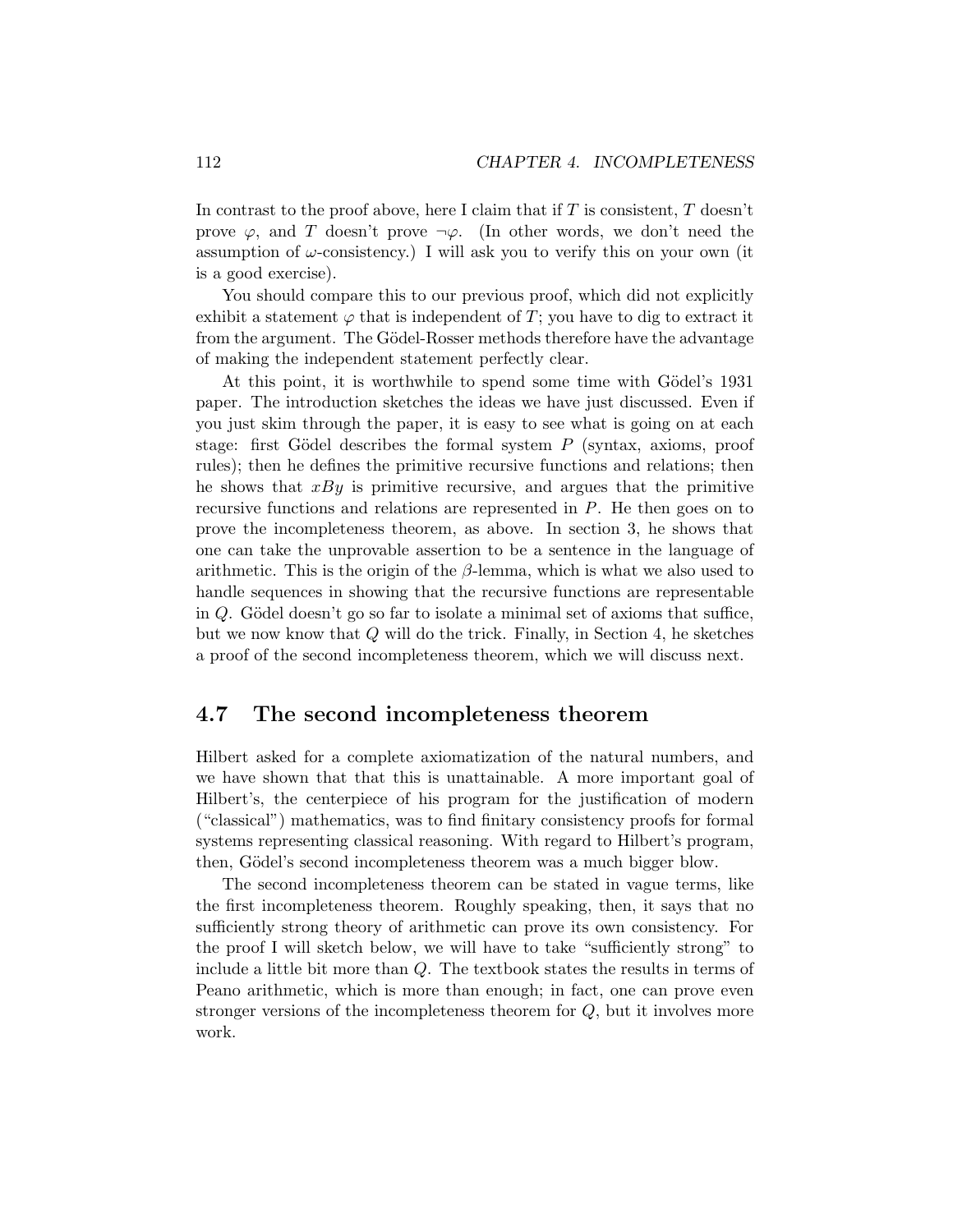Peano arithmetic, or  $PA$ , is the theory extending  $Q$  with induction axioms for all formulas. In other words, one adds to Q axioms of the form

$$
\varphi(0) \land \forall x (\varphi(x) \to \varphi(x+1)) \to \forall x \varphi(x)
$$

for every formula  $\varphi$ . Notice that this is really a *schema*, which is to say, infinitely many axioms (and it turns out that PA is not finitely axiomatizable). But since one can effectively determine whether or not a string of symbols is an instance of an induction axiom, the set of axioms for PA is computable. PA is a much more robust theory than Q. For example, one can easily prove that addition and multiplication are commutative, using induction in the usual way. In fact, most finitary number-theoretic and combinatorial arguments can be carried out in PA.

Since PA is computably axiomatized, the provability predicate  $Pr_{PA}(x, y)$ is computable and hence represented in  $Q$  (and so, in  $PA$ ). As before, I will take  $Pr_{PA}(x, y)$  to denote the formula representing the relation. Let Prov<sub>PA</sub> $(y)$  be the formula  $\exists x \ Pr_{PA}(x, y)$ , which, intuitively says, "y is provable from the axioms of PA." The reason we need a little bit more than the axioms of Q is we need to know that the theory we are using is strong enough to prove a few basic facts about this provability predicate. In fact, what we need are the following facts:

- 1. If  $PA \vdash \varphi$ , then  $PA \vdash \text{Prov}_{PA}(\ulcorner \varphi \urcorner)$
- 2. For every formula  $\varphi$  and  $\psi$ ,  $PA \vdash \text{Prov}_{PA}(\ulcorner \varphi \rightarrow \psi \urcorner) \rightarrow (\text{Prov}_{PA}(\ulcorner \varphi \urcorner) \rightarrow \psi \urcorner)$  $\text{Prov}_{PA}(\ulcorner \psi \urcorner))$
- 3. For every formula  $\varphi$ ,  $PA \vdash \text{Prov}_{PA}(\ulcorner \varphi \urcorner) \rightarrow \text{Prov}_{PA}(\ulcorner \text{Prov}_{PA}(\ulcorner \varphi \urcorner) \urcorner).$

The only way to verify that these three properties hold is to describe the formula  $Prov_{PA}(y)$  carefully and use the axioms of PA to describe the relevant formal proofs. Clauses 1 and 2 are easy; it is really clause 3 that requires work. (Think about what kind of work it entails. . . ) Carrying out the details would be tedious and uninteresting, so here I will ask you to take it on faith the PA has the three properties listed above. A reasonable choice of  $Prov_{PA}(y)$  will also satisfy

4. If PA proves  $\text{Prov}_{PA}(\ulcorner\varphi\urcorner)$ , then PA proves  $\varphi$ .

But we will not need this fact.

(Incidentally, notice that Gödel was lazy in the same way we are being now. At the end of the 1931 paper, he sketches the proof of the second incompleteness theorem, and promises the details in a later paper. He never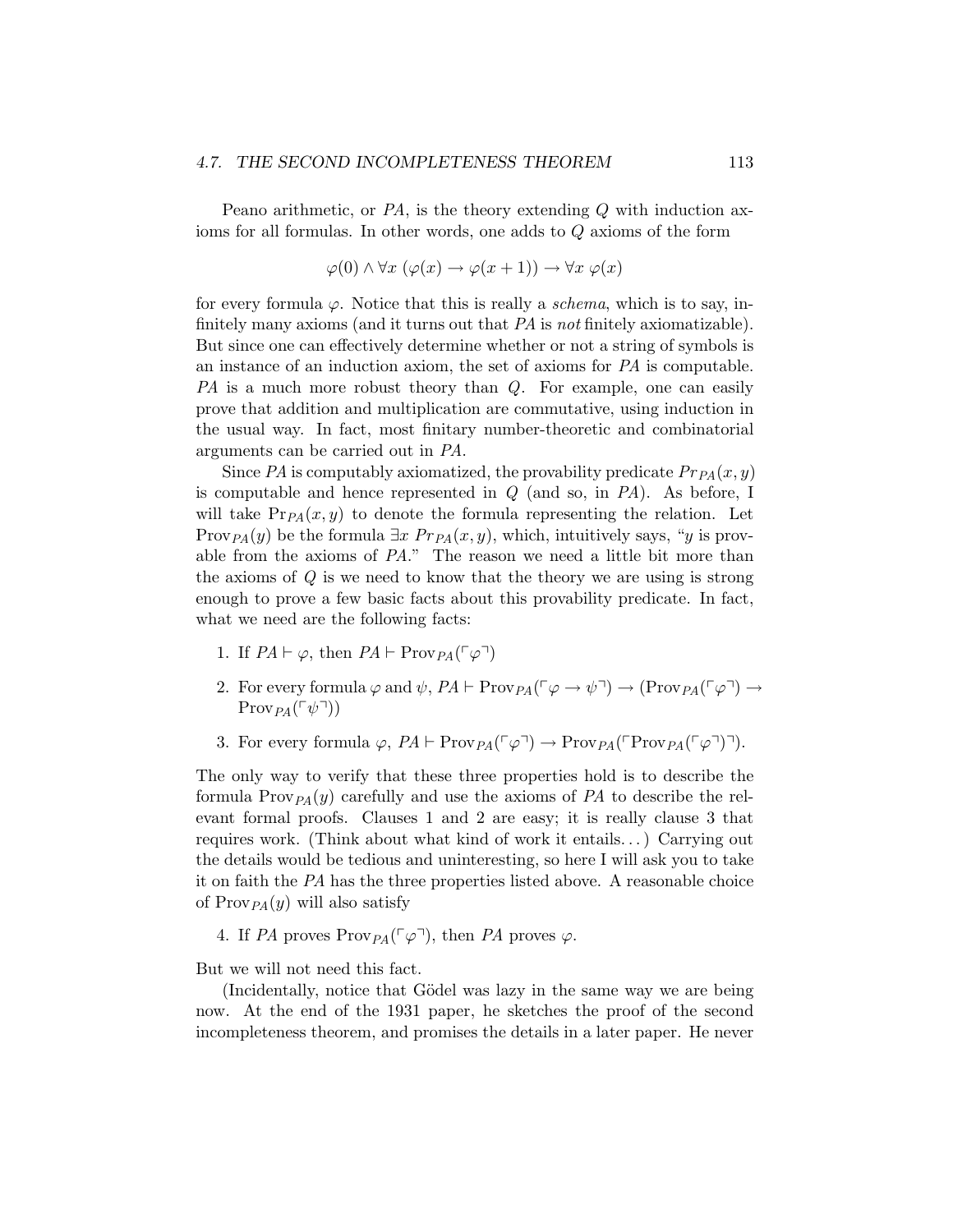got around to it; since everyone who understood the argument believed that it could be carried out, he did not need to fill in the details.)

How can we express the assertion that PA doesn't prove its own consistency? Saying PA is inconsistent amounts to saying that PA proves  $0 = 1$ . So we can take  $Con_{PA}$  to be the formula  $\neg Prov_{PA}(\ulcorner 0 = 1 \urcorner)$ , and then the following theorem does the job:

#### **Theorem 4.7.1** Assuming PA is consistent, then PA does not prove  $Con_{PA}$ .

It is important to note that the theorem depends on the particular representation of  $Con_{PA}$  (i.e. the particular representation of  $Prov_{PA}(y)$ ). All we will use is that the representation of  $\text{Prov}_{PA}(y)$  has the three properties above, so the theorem generalizes to any theory with a provability predicate having these properties.

It is informative to read Gödel's sketch of an argument, since the theorem follows like a good punch line. It goes like this. Let  $\varphi$  be the Gödel sentence that we constructed in the last section. We have shown "If PA is consistent, then PA does not prove  $\varphi$ ." If we formalize this in PA, we have a proof of

$$
\mathrm{Con}_{\mathit{PA}} \rightarrow \neg \mathrm{Prov}_{\mathit{PA}}(\ulcorner \varphi \urcorner).
$$

Now suppose PA proves Con<sub>PA</sub>. Then it proves  $\neg Prov_{PA}(\ulcorner\varphi\urcorner)$ . But since  $\varphi$  is a Gödel sentence, this is equivalent to  $\varphi$ . So PA proves  $\varphi$ .

But: we know that if PA is consistent, it doesn't prove  $\varphi$ ! So if PA is consistent, it can't prove  $Con_{PA}$ .

To make the argument more precise, we will let  $\varphi$  be the Gödel sentence and use properties 1–3 above to show that PA proves  $Con_{PA} \rightarrow \varphi$ . This will show that PA doesn't prove  $Con_{PA}$ . Here is a sketch of the proof, in PA:

 $\varphi \to \neg \text{Prov}_{PA}(\ulcorner \varphi \urcorner)$  since  $\varphi$  is a Gödel sentence  $\text{Prov}_{PA}(\ulcorner \varphi \rightarrow \neg \text{Prov}_{PA}(\ulcorner \varphi \urcorner) \urcorner)$  by 1  $\text{Prov}_{PA}(\ulcorner\varphi\urcorner)\rightarrow\text{Prov}_{PA}(\ulcorner\lnot\text{Prov}_{PA}(\ulcorner\varphi\urcorner)\urcorner)$  by 2  $Prov_{PA}(\ulcorner\varphi\urcorner)\rightarrow Prov_{PA}(\ulcorner\text{Prov}_{PA}(\ulcorner\varphi\urcorner)\rightarrow 0 = 1\urcorner)$  by 1 and 2  $Prov_{PA}(\ulcorner\varphi\urcorner)\rightarrow Prov_{PA}(\ulcorner\text{Prov}_{PA}(\ulcorner\varphi\urcorner)\urcorner)$  by 3  $Prov_{PA}(\ulcorner \varphi \urcorner) \rightarrow Prov_{PA}(\ulcorner 0 = 1 \urcorner)$  using 1 and 2  $Con_{PA} \rightarrow \neg Prov_{PA}(\ulcorner \varphi \urcorner)$  by contraposition  $\text{Con}_{PA} \rightarrow \varphi$  since  $\varphi$  is a Gödel sentence

The move from the third to the fourth line uses the fact that  $\neg Prov_{PA}(\ulcorner\varphi\urcorner)$ is equivalent to  $\text{Prov}_{PA}(\lceil \varphi \rceil) \to 0 = 1$  in PA. The more abstract version of the incompleteness theorem is as follows: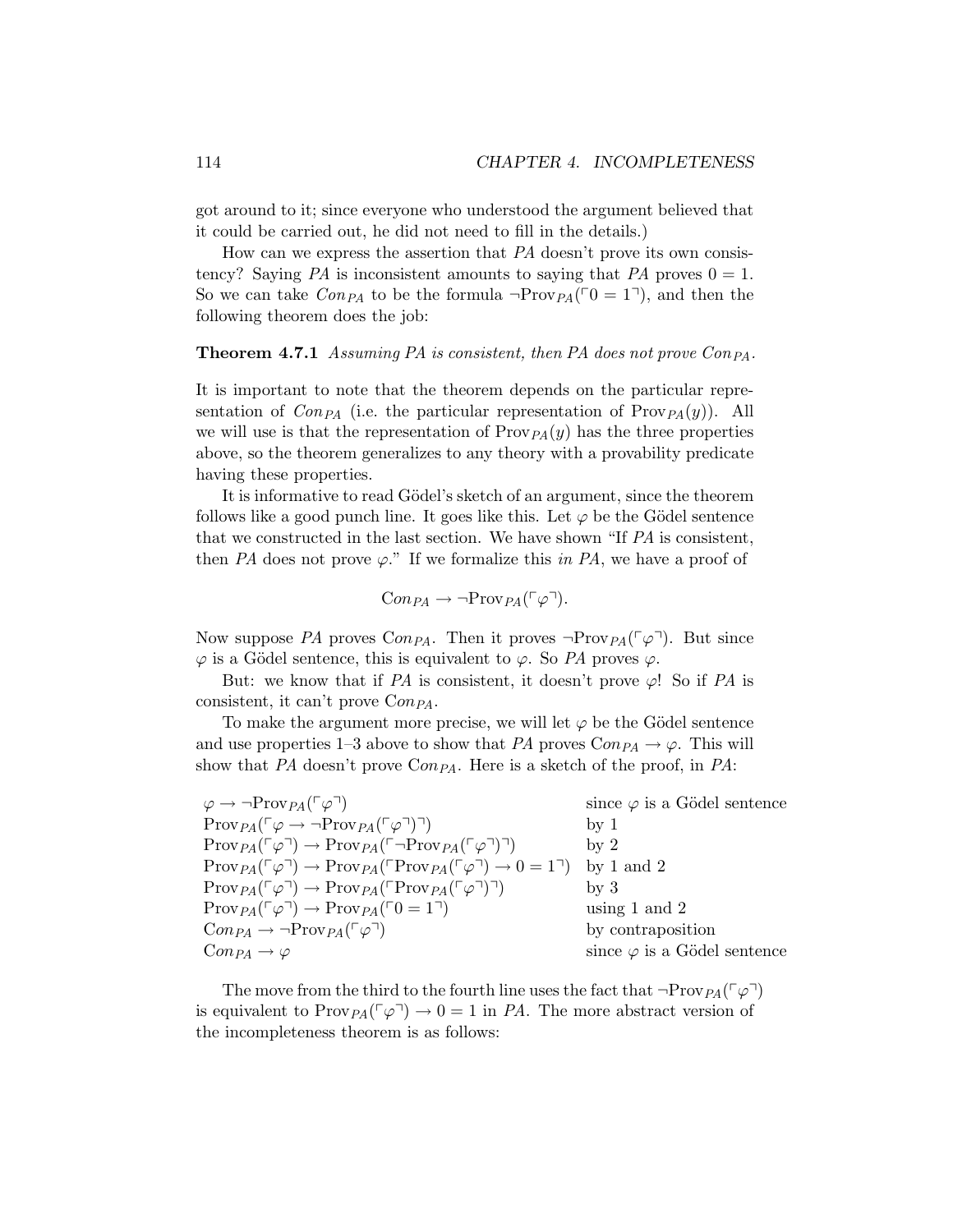**Theorem 4.7.2** Let T be any theory extending Q and let  $Prov_T(y)$  be any formula satisfying  $1-3$  for T. Then if T is consistent, then T does not prove  $\neg Prov_T({\ulcorner}0 = 1{\urcorner}).$ 

The moral of the story is that no "reasonable" consistent theory for mathematics can prove its own consistency. Suppose  $T$  is a theory of mathematics that includes Q and Hilbert's "finitary" reasoning (whatever that may be). Then, the whole of  $T$  cannot prove the consistency of  $T$ , and so, a fortiori, the finitary fragment can't prove the consistency of  $T$  either. In that sense, there cannot be a finitary consistency proof for "all of mathematics."

There is some leeway in interpreting the term finitary, and Gödel, in the 1931 paper, grants the possibility that something we may consider "finitary" may lie outside the kinds of mathematics Hilbert wanted to formalize. But Gödel was being charitable; today, it is hard to see how we might find something that can reasonably be called finitary but is not formalizable in, say, ZFC .

# 4.8 Löb's theorem

In this section, we will consider a fun application of the fixed-point lemma. We now know that any "reasonable" theory of arithmetic is incomplete, which is to say, there are sentences  $\varphi$  that are neither provable nor refutable in the theory. One can ask whether, in general, a theory can prove "If I can prove  $\varphi$ , then it must be true." The answer is that, in general, it can't. More precisely, we have:

**Theorem 4.8.1** Let T be any theory extending Q, and suppose  $Prov_T(y)$ is a formula satisfying conditions  $1-3$  from the previous section. If T proves  $Prov_T(\ulcorner\varphi\urcorner)\to\varphi$ , then in fact T proves  $\varphi$ .

Put differently, if  $\varphi$  is not provable in T, T can't prove  $Prov_T(\ulcorner \varphi \urcorner) \to \varphi$ . This is known as Löb's theorem.

The heuristic for the proof of Löb's theorem is a clever proof that Santa Claus exists. (If you don't like that conclusion, you are free to substitute any other conclusion you would like.) Here it is:

- 1. Let  $X$  be the sentence, "If  $X$  is true, then Santa Claus exists."
- 2. Suppose  $X$  is true.
- 3. Then what is says is true; i.e. if  $X$  is true, then Santa Claus exists.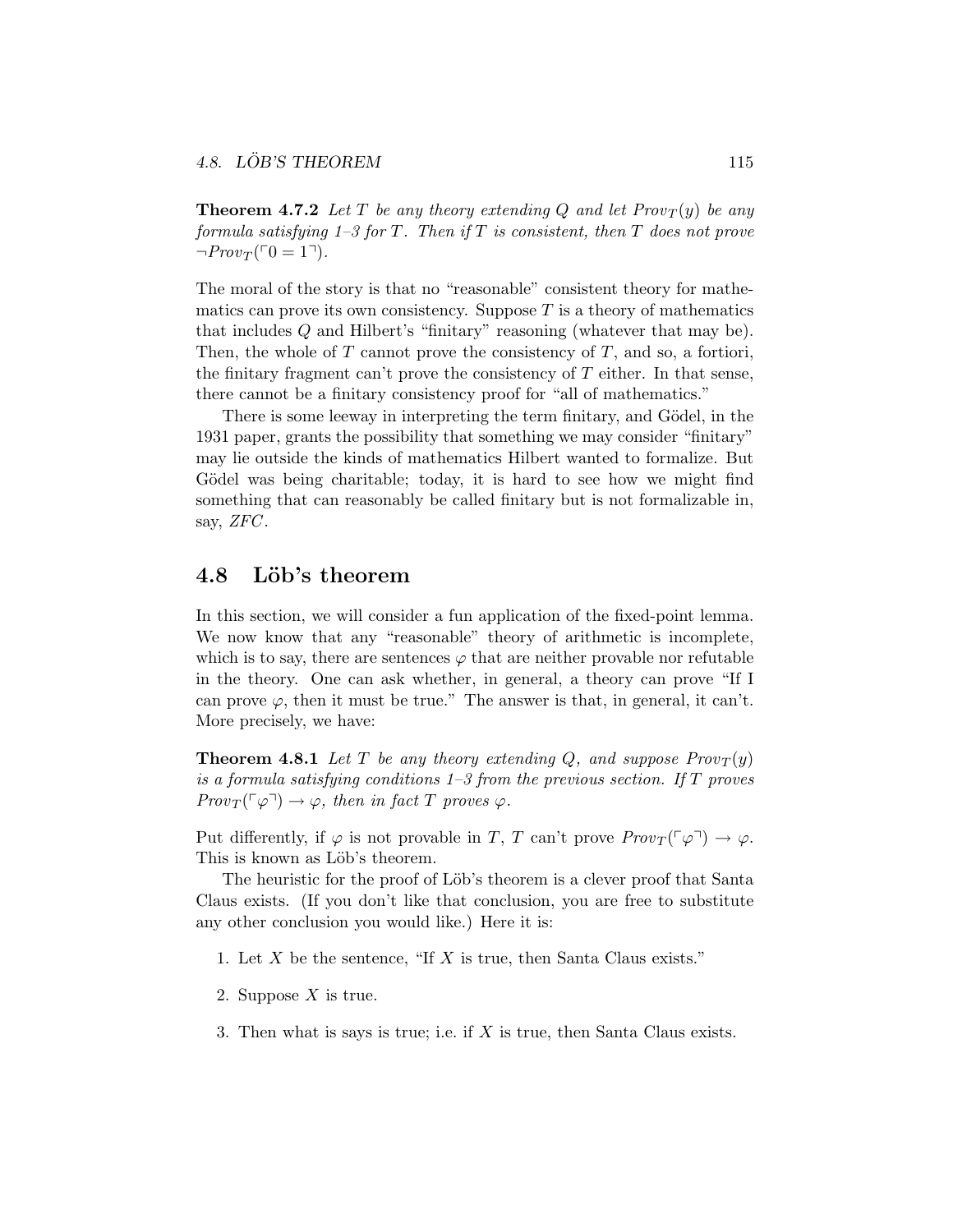- 4. Since we are assuming X is true, we can conclude that Santa Claus exists.
- 5. So, we have shown: "If X is true, then Santa Claus exists."
- 6. But this is just the statement  $X$ . So we have shown that  $X$  is true.
- 7. But then, by the argument above, Santa Claus exists.

A formalization of this idea, replacing "is true" with "is provable," yields the proof of Löb's theorem. Suppose  $\varphi$  is a sentence such that T proves  $Prov_T(\ulcorner\varphi\urcorner)\rightarrow\varphi$ . Let  $\psi(y)$  be the formula  $Prov_T(y)\rightarrow\varphi$ , and used the fixed point theorem to find a sentence  $\theta$  such that T proves  $\theta \leftrightarrow \psi(\theta)$ . Then each of the following is provable in  $T$ :

 $\theta \rightarrow (Prov_T(\ulcorner \theta \urcorner) \rightarrow \varphi)$  $Prov_T(\ulcorner \theta \rightarrow (Prov_T(\ulcorner \theta \urcorner) \rightarrow \varphi) \urcorner)$  by 1  $Prov_T(\ulcorner \theta \urcorner) \to Prov_T(\ulcorner Prov_T(\ulcorner \theta \urcorner) \to \varphi \urcorner)$  using 2  $Prov_T(\ulcorner\theta\urcorner)\rightarrow (Prov_T(\ulcorner Prov_T(\ulcorner\theta\urcorner)\urcorner)\rightarrow Prov_T(\ulcorner\varphi\urcorner))$  using 2  $Prov_T(\ulcorner \theta \urcorner) \to Prov_T(\ulcorner Prov_T(\ulcorner \theta \urcorner)) \urcorner)$  by 3  $Prov_T(\ulcorner\theta\urcorner)\rightarrow Prov_T(\ulcorner\varphi\urcorner)$  $Prov_T(\ulcorner \varphi \urcorner) \rightarrow \varphi$  by assumption  $Prov_T(\ulcorner\theta\urcorner)\rightarrow\varphi$  $\theta$  def of  $\theta$  $Prov_T(\ulcorner \theta \urcorner)$  by 1  $\varphi$ 

This completes the proof of Löb's theorem.

With Löb's theorem in hand, there is a short proof of the first incompleteness theorem (for theories having a provability predicate solving 1–3): if a theory proves  $Prov_T(\ulcorner 0 = 1 \urcorner) \rightarrow 0 = 1$ , it proves  $0 = 1$ .

Here is a good exercise, to make sure you are attuned to the subtleties involved. Let T be an effectively axiomatized theory, and let Prov be a provability predicate for T. Consider the following four statements:

- 1. If  $T \vdash \varphi$ , then  $T \vdash \text{Prov}(\ulcorner \varphi \urcorner)$ .
- 2.  $T \vdash \varphi \rightarrow \text{Prov}(\ulcorner \varphi \urcorner).$
- 3. If  $T \vdash \text{Prov}(\ulcorner \varphi \urcorner)$ , then  $T \vdash \varphi$ .
- 4.  $T \vdash \text{Prov}(\ulcorner \varphi \urcorner) \rightarrow \varphi$

Under what conditions are each of these statements true?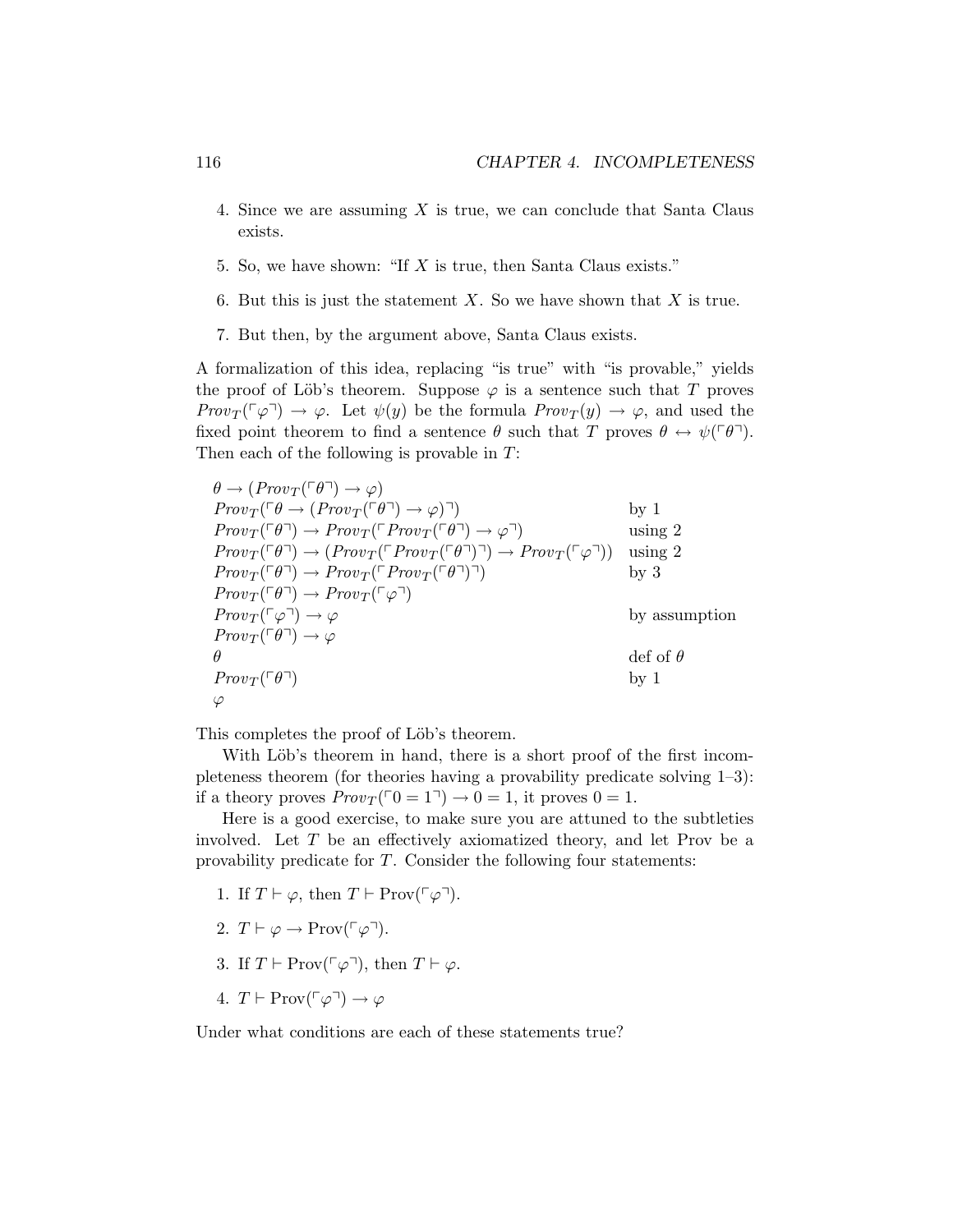## 4.9 The undefinability of truth

Now, for the moment, we will set aside the notion of proof and consider the notion of definability. This notion depends on having a formal semantics for the language of arithmetic, and we have not covered semantic notions for this course. But the intuitions are not difficult. We have described a set of formulas and sentences in the language of arithmetic. The "intended interpretation" is to read such sentences as making assertions about the natural numbers, and such an assertion can be true or false. In this section I will take N to be the structure  $\langle \mathbb{N}, 0, ', +, \times, \langle \rangle$ , and I will write  $\mathcal{N} \models \varphi$ for the assertion " $\varphi$  is true in the standard interpretation."

**Definition 4.9.1** A relation  $R(x_1, \ldots, x_k)$  of natural numbers is definable in N if and only if there is a formula  $\varphi(x_1, \ldots, x_k)$  in the language of arithmetic such that for every  $n_1, \ldots, n_k$ ,  $R(n_1, \ldots, n_k)$  if and only if  $\mathcal{N} \models$  $\varphi(\overline{n}_1,\ldots,\overline{n}_k).$ 

Put differently, a relation is definable in in  $N$  if and only if it is representable in the theory Arith, where  $Arith = {\varphi \mid \mathcal{N} \models \varphi}$  is the set of true sentences of arithmetic. (If this is not immediately clear to you, you should go back and check the definitions and convince yourself that this is the case.)

**Lemma 4.9.2** Every computable relation is definable in  $N$ .

*Proof.* It is easy to check that the formula representing a relation in  $Q$  defines the same relation in  $\mathcal{N}$ .

Now one can ask, is "definable in  $\mathcal{N}$ " the same as "representable in  $Q$ "? The answer is no. For example:

**Lemma 4.9.3** Every c.e. set is definable in  $N$ .

*Proof.* Suppose S is the range of  $\varphi_e$ , i.e.

$$
S = \{x \mid \exists y \ T(\overline{e}, x, y)\}.
$$

Let  $\theta_T$  define T in N. Then

$$
S = \{x \mid \mathcal{N} \models \exists y \; \theta_T(\overline{e}, \overline{x}, y)\},
$$

so  $\exists y \theta_T(\overline{e}, x, y)$  defines S is N.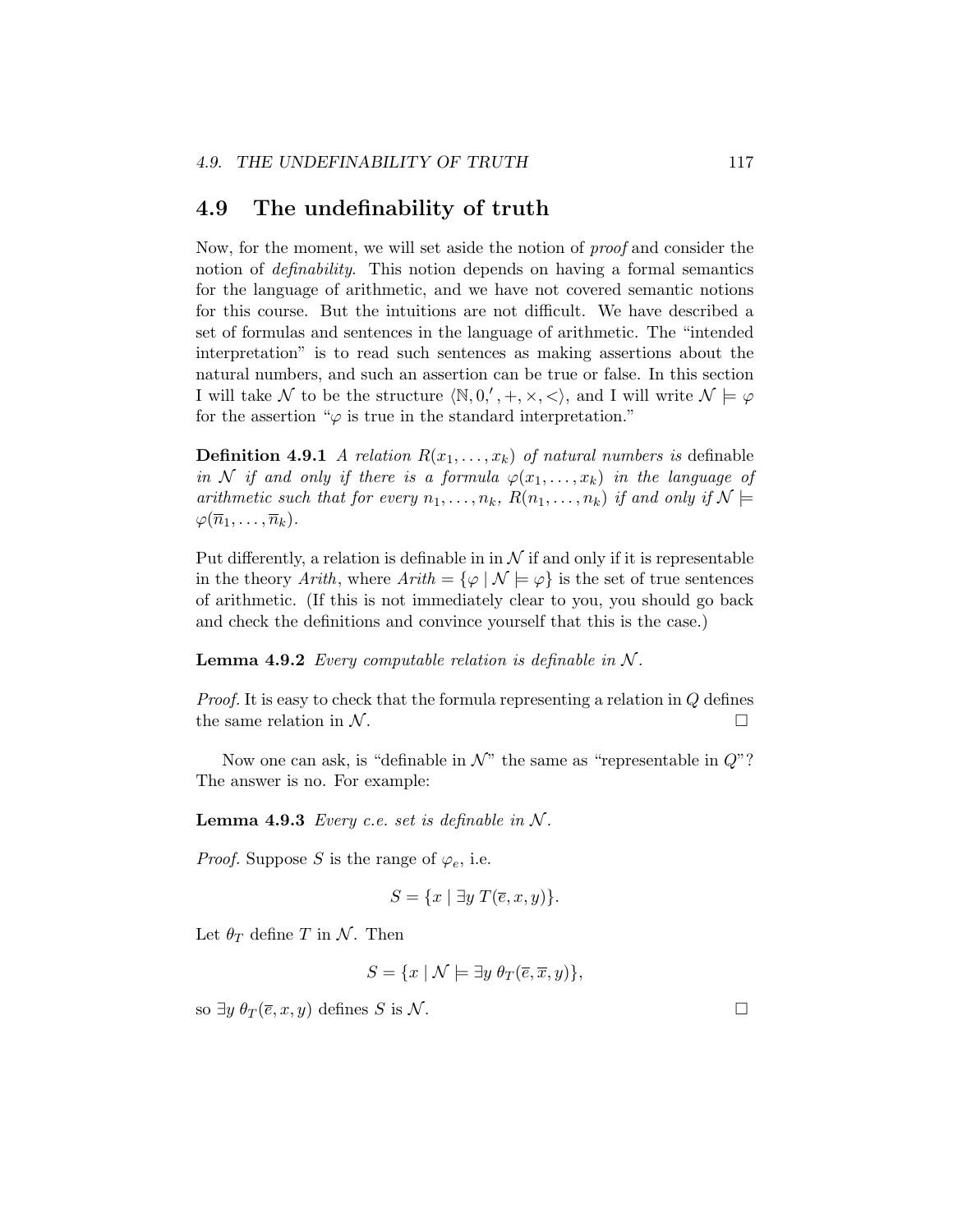#### Corollary 4.9.4 Q is definable in arithmetic.

So, more sets are definable in  $\mathcal N$ . For example, it is not hard to see that complements of c.e. sets are also definable. The sets of numbers definable in  $\mathcal N$  are called, appropriately, the "arithmetically definable sets," or, more simply, the "arithmetic sets." I will draw a picture on the board.

What about Arith itself? Is it definable in arithmetic? That is: is the set  $\{\lceil \varphi \rceil | \mathcal{N} \models \varphi\}$  definable in arithmetic? Tarski's theorem answers this in the negative.

**Theorem 4.9.5** The set of true statements of arithmetic is not definable in arithmetic.

*Proof.* Suppose  $\theta(x)$  defined it. By the fixed-point lemma, there is a formula  $\varphi$  such that Q proves  $\varphi \leftrightarrow \neg \theta(\ulcorner \varphi \urcorner)$ , and hence  $\mathcal{N} \models \varphi \leftrightarrow \neg \theta(\ulcorner \varphi \urcorner)$ . But then  $\mathcal{N} \models \varphi$  if and only if  $\mathcal{N} \models \neg \theta(\ulcorner \varphi \urcorner)$ , which contradicts the fact that  $\theta(y)$  is suppose to define the set of true statements of arithmetic.

Tarski applied this analysis to a more general philosophical notion of truth. Given any language L, Tarski argued that an adequate notion of truth for  $L$  would have to satisfy, for each sentence  $X$ ,

 $'X'$  is true if and only if X.

Tarski's oft-quoted example, for English, is the sentence

'Snow is white' is true if and only if snow is white.

However, for any language strong enough to represent the diagonal function, and any linguistic predicate  $T(x)$ , and can construct a sentence X satisfying "X if and only if not  $T(X')$ ." Given that we do not want a truth predicate to declare some sentences to be both true and false, Tarski concluded that one cannot specify a truth predicate for all sentences in a language without, somehow, stepping outside the bounds of the language. In other words, a the truth predicate for a language cannot be defined in the language itself.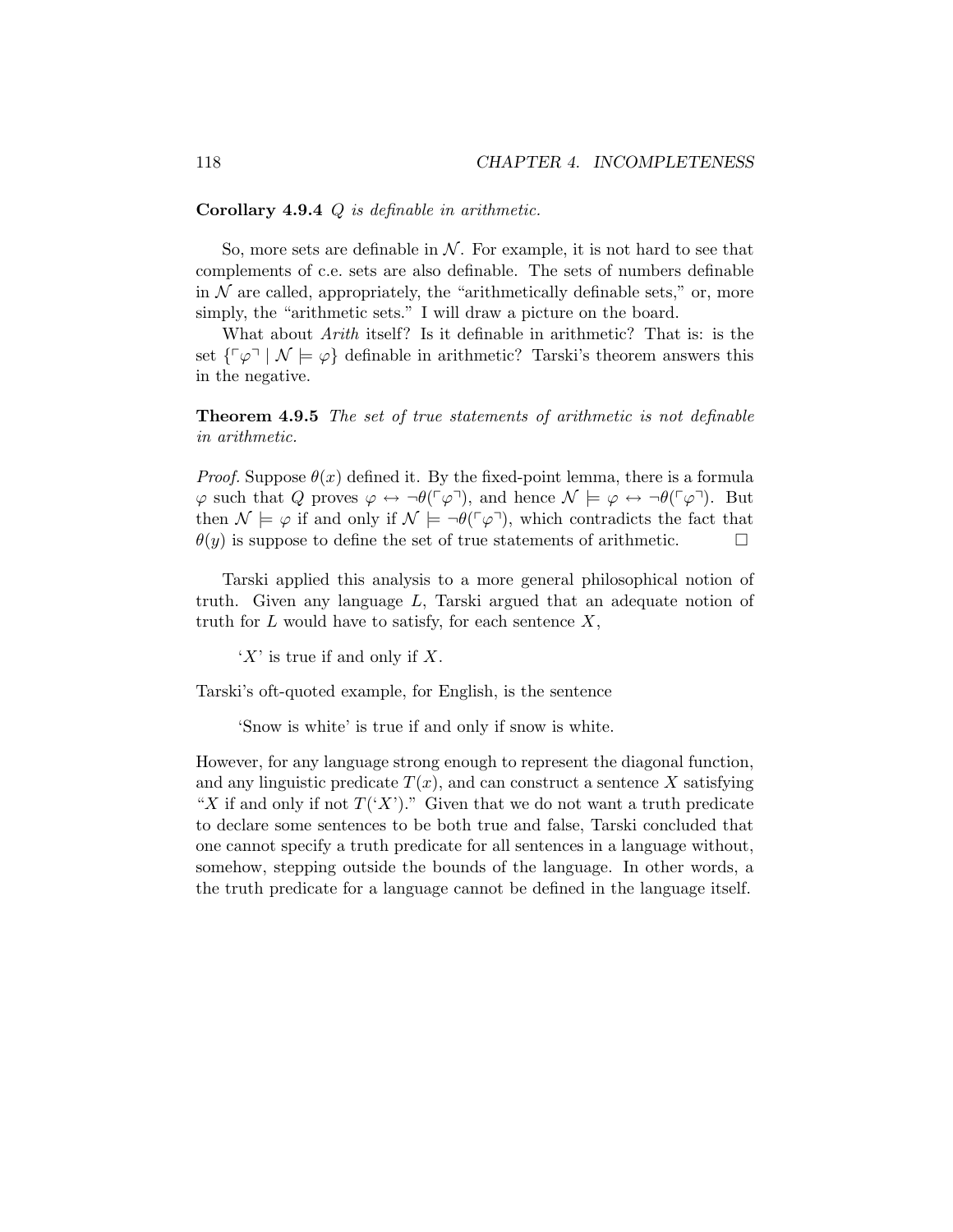# Chapter 5

# Undecidability

In Section 2, we saw that a many natural questions about computation are undecidable. Indeed, Rice's theorem tells us that any general question about programs that depends only on the function computed and not the program itself is undecidable. This includes questions like: "is the function computed by this program total?" "does it halt on input 0"? "Does it ever output an odd number?" In Section 4, we saw that many questions arising in the fields of logic and metamathematics are similarly undecidable: "Is sentence  $\varphi$  provable from the axioms of  $Q$ ?" "Is sentence  $\varphi$  provable in pure logic?" "Is sentence  $\varphi$  a true statement about the natural numbers?" (Keep in mind that when one says that a certain question is algorithmically undecidable, one really means that a parameterized class of questions is undecidable. It does not make sense to ask whether or not a single question, like "Does machine 143 halt on input 0," is decidable; the answer is presumed to be either yes or no!)

One of the most exciting aspects of the field of computability is that undecidability extends well beyond questions related to logic and computation. Since the seminal work 1930's, many natural questions have been shown to be undecidable, in fields such as combinatorics, algebra, number theory, linguistics, and so on. A general method for showing that a problem is undecidable is to show that the halting problem is reducible to it; or, iteratively, to show that something you have previously shown to be undecidable is reducible to it. Most of the theory of undecidability has developed along these lines, and in many cases the appropriate reduction is far from obvious.

To give you a sense of the field, below I will present some examples of undecidable problems, and in class I will present some of the easier proofs.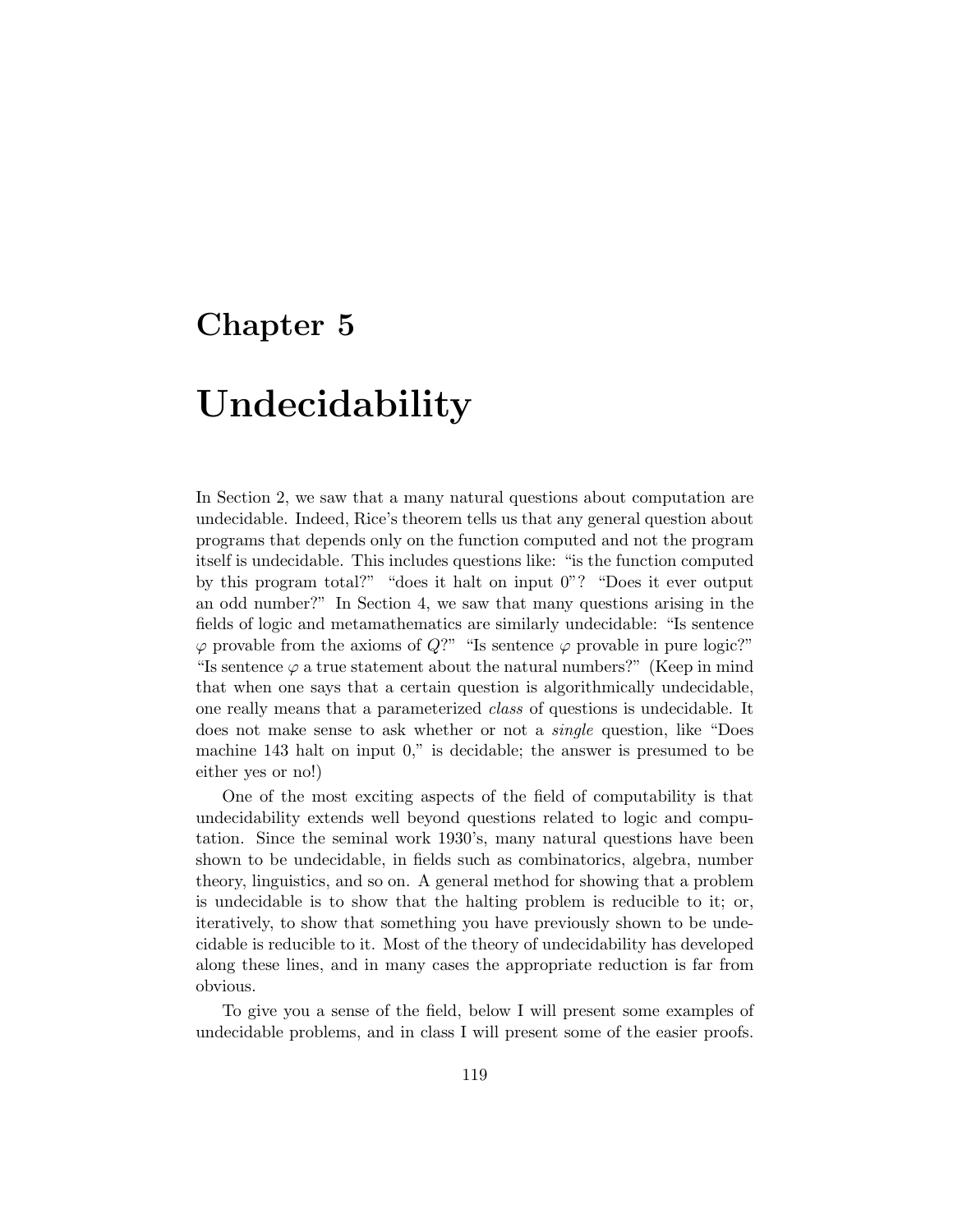Most of the examples I will discuss are in the handout I have given you, taken from Lewis and Papadimitriou's book, Elements of the Theory of Computation. Hilbert's 10th problem is discussed in an appendix to Martin Davis' book *Computability* and *Unsolvability*.

# 5.1 Combinatorial problems

A Thue system is a finite set of unordered pairs of strings,

$$
\{u_0, v_0\}, \{u_1, v_1\}, \ldots, \{u_n, v_n\}
$$

over some fixed (finite) alphabet. Given such a system and strings  $x$  and y, say x can be transformed to y in one step if there is a pair  $\{u, v\}$  in the system such that  $y$  can be obtained from x be replacing some substring u in x by v; in other words, for some (possibly empty) strings s and t, x is sut and y is svt. Say that x and y are *equivalent* if x can be transformed to y in finitely many steps. For example, given the Thue system

$$
\{abba, bba\}, \{aab, ba\}, \{bb, ab, aa\}
$$

try transforming aabbab to bbba.

The following question is undecidable:

• Given a Thue system and strings x and y, is x equivalent to  $y$ ?

In fact, there is even a single Thue system and a string  $x$  such that the following question is undecidable:

• Given a string  $y$ , is  $x$  equivalent to  $y$ ?

A correspondence system is a finite set of ordered pairs of strings,

$$
\langle u_0, v_0 \rangle, \langle u_1, v_1 \rangle, \ldots, \langle u_n, v_n \rangle.
$$

A match is a sequence of pairs  $\langle x_i, y_i \rangle$  from the list above (with duplicates allowed) such that

$$
x_0x_1\ldots x_k=y_0y_1\ldots y_k.
$$

For example, try finding a match for the following system:

$$
\langle a,ab\rangle,\langle b,bbb\rangle,\langle b,a\rangle,\langle abb,b\rangle
$$

The following question is undecidable: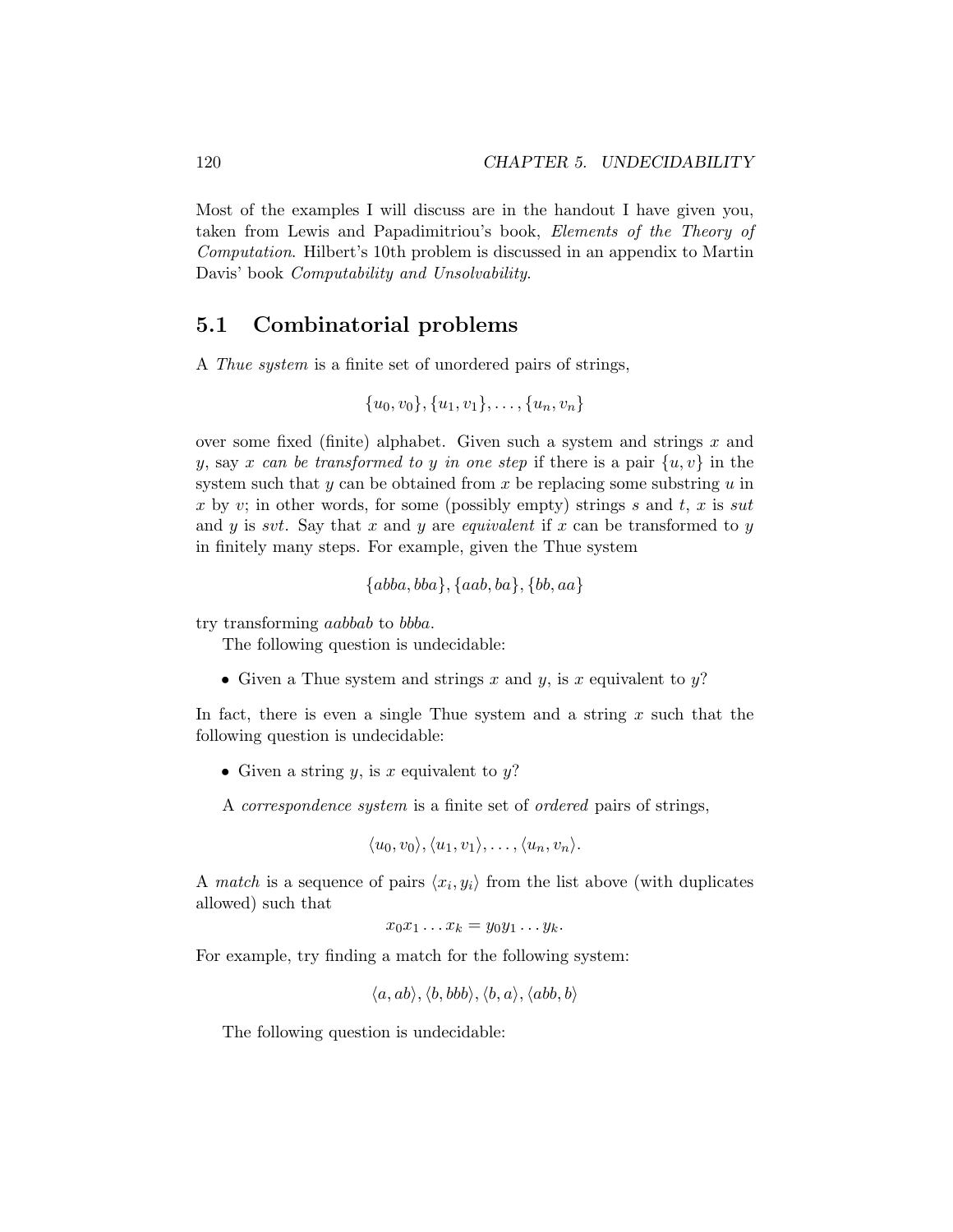• Given a correspondence system, is there a match?

This is known as Post's correspondence problem.

Finally, let us consider the *Tiling problem*. By a set of tiles I mean a finite set of square tiles, each of which comes an orientation ("this end up"), and each edge of which has a color. Given a finite set of tiles, a tiling of the quarter plane is a map from  $N \times N$  to the set of tiles, such that adjacent edges share the same colors. The following question is undecidable:

• Given a finite set of tiles, is there a tiling of the quarter plane?

(Those of you who took 80-310/610 may recall that, by compactness, this is equivalent to asking "are there arbitrarily large finite tilings?" i.e. the question, "are there tilings of  $\{0, \ldots, n\} \times \{0, \ldots, n\}$  for arbitrarily large  $n$ ?")

There is nothing special about the quarter plane; one can just as well ask about tilings of the whole plane, though restricting to the quarter plane makes the proof of undecidability a little shorter. One can also show that there are finite sets of tiles for which it is possible to tile the plane, but such that there is no algorithm for deciding which tile should go in position  $i, j$ . (These are called "uncomputable tilings.") People have even tried to determine the smallest number of tiles for which this can happen. I do not know what is currently the best record.

Note that the set of Thue systems with equivalent pairs, the set of correspondence systems having a matching, and the set of tilings that do not tile the plane are all *computably enumerable*. Given a Thue system and a pair, we can search for a derivation showing the pair to be equivalent; given a correspondence system, we can search for a matching; and given a tiling, we can search for an n such that  $n \times n$  is not tile-able. In fact, the proofs that they are not computable show that they are complete computably enumerable sets.

# 5.2 Problems in linguistics

Linguists are fond of studying grammars, which is to say, rules for producing sentences. A grammar consists of:

- A set of *symbols* V
- A subset of V called the *terminal symbols*
- A nonterminal start symbol in V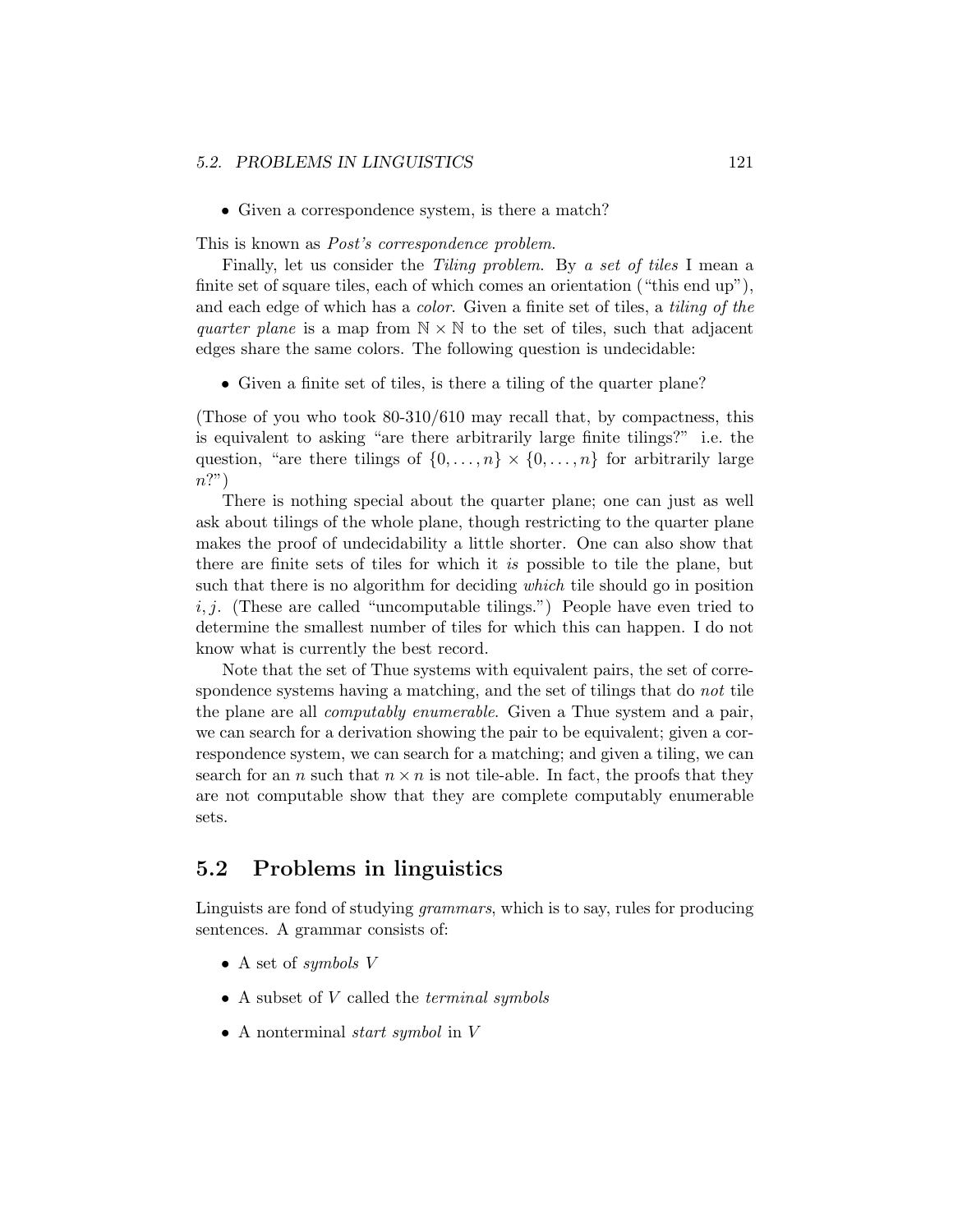• A set of *rules*, i.e. pairs  $\langle u, v \rangle$ , where u is a string of symbols with at least one nonterminal symbol, and  $v$  is a string of symbols.

You can think of the symbols as denoting grammatical elements, and the terminal symbols as denoted basic elements like words or phrases. In the example below, you can think of  $Se$  as standing for "sentence,"  $Su$  a standing for "subject,"  $Pr$  as standing for "predicate," and so on.

$$
Se \rightarrow Su Pr
$$
  
\n
$$
Su \rightarrow Art N
$$
  
\n
$$
Art \rightarrow the
$$
  
\n
$$
Art \rightarrow a
$$
  
\n
$$
N \rightarrow dog
$$
  
\n
$$
N \rightarrow boy
$$
  
\n
$$
N \rightarrow ball
$$
  
\n
$$
Pr \rightarrow VI
$$
  
\n
$$
Pr \rightarrow VT Su
$$
  
\n
$$
VI \rightarrow files
$$
  
\n
$$
VI \rightarrow false
$$
  
\n
$$
VT \rightarrow kicks
$$
  
\n
$$
VT \rightarrow throws
$$

In the general setup, there may be more than one symbol on the left side; such grammars are called "unrestricted," or "context sensitive," because you can think of the extra symbols on the left as specifying the context in which a substitution can occur. For example, you could have rules

$$
Pr \rightarrow Pr \text{ and } Pr
$$
  
and 
$$
Pr \rightarrow \text{ and his } Pr
$$

indicating that one can replace " $Pr$ " by "his  $Pr$ " only in the context of a preceding "and". (These are lame examples; I am not a linguist!) The language generated by the grammar is the set of strings of nonterminal symbols that one can obtain by applying the rules. For example, for the language above, "The boy throws the ball" is in the language generated by the grammar above.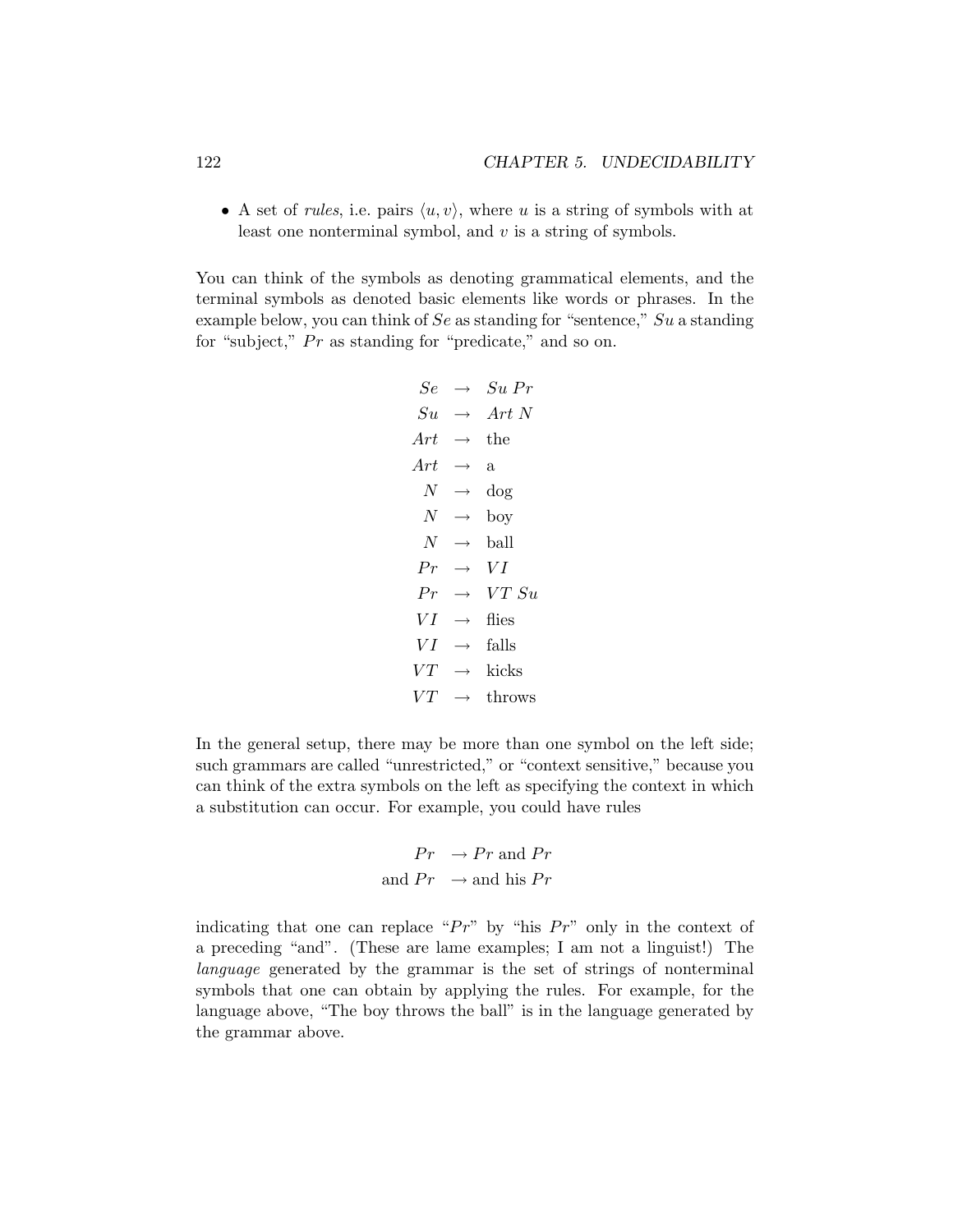For a more computational example, the following grammar generates strings of  $a$ 's,  $b$ 's, and  $c$ 's, with the same number of each:

> $S \rightarrow \emptyset$  $S \rightarrow ABCS$  $AB \rightarrow BA$  $BA \rightarrow AB$  $AC \rightarrow CA$  $CA \rightarrow AC$  $BC \rightarrow CB$  $CB \rightarrow BC$  $A \rightarrow a$  $B \rightarrow b$  $C \rightarrow c$

It is less obvious that one can code Turing machine computations into grammars, but the handout shows that this is the case. As a result, the following questions are undecidable:

- Given a grammar  $G$  and a string  $w$ , is  $w$  in the language generated by G?
- Given grammars  $G_1$  and  $G_2$ , do they generate the same language?
- Given a grammar  $G$ , is anything in the language generated by  $G$ ?

The first question shows that in general it is not possible to *parse* an unrestricted grammar, which is obviously an undesirable feature for some formal languages, such as programming languages. For that very reason, computer scientists are interested in more restricted classes of grammars, for which one can parse computably, and even reasonably efficiently. For example, if in every rule  $\langle u, v \rangle$  has to consist of a single nonterminal symbol, one has the context free grammars, and these can be parsed. But still the following questions are undecidable:

- Given context free grammars  $G_1$  and  $G_2$ , is there any string that is simultaneously in both languages?
- Given a context free grammar  $G$ , does every string in the language of G have a unique parse tree? (In other words, is the grammar unambiguous?)